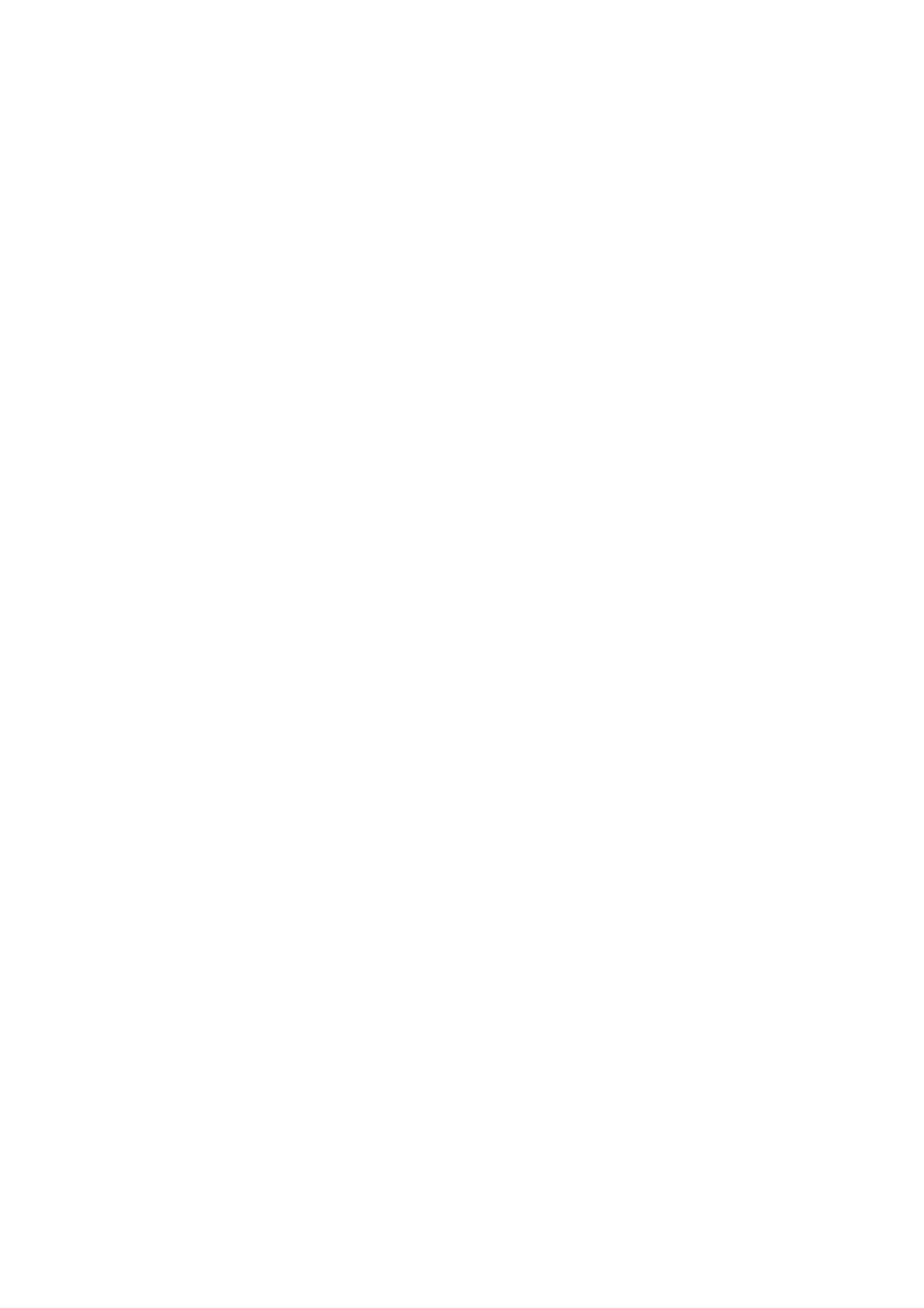# **Contents**

|                                                                    | Page         |
|--------------------------------------------------------------------|--------------|
| <b>Foreword</b>                                                    | $\mathbf{2}$ |
| <b>Statement of responsibilities for the Statement of Accounts</b> | 11           |
| <b>Auditor's Report</b>                                            | 13           |
| <b>Accounting Statements</b>                                       | 17           |
| <b>Notes to the Accounts</b>                                       | 22           |
| <b>Statement of Accounting Policies</b>                            | 75           |
| <b>Pension Fund Accounts</b>                                       | 92           |
| <b>Governance Statement</b>                                        | 106          |
| <b>Glossary of terms</b>                                           | 115          |
| <b>Feedback form</b>                                               | 123          |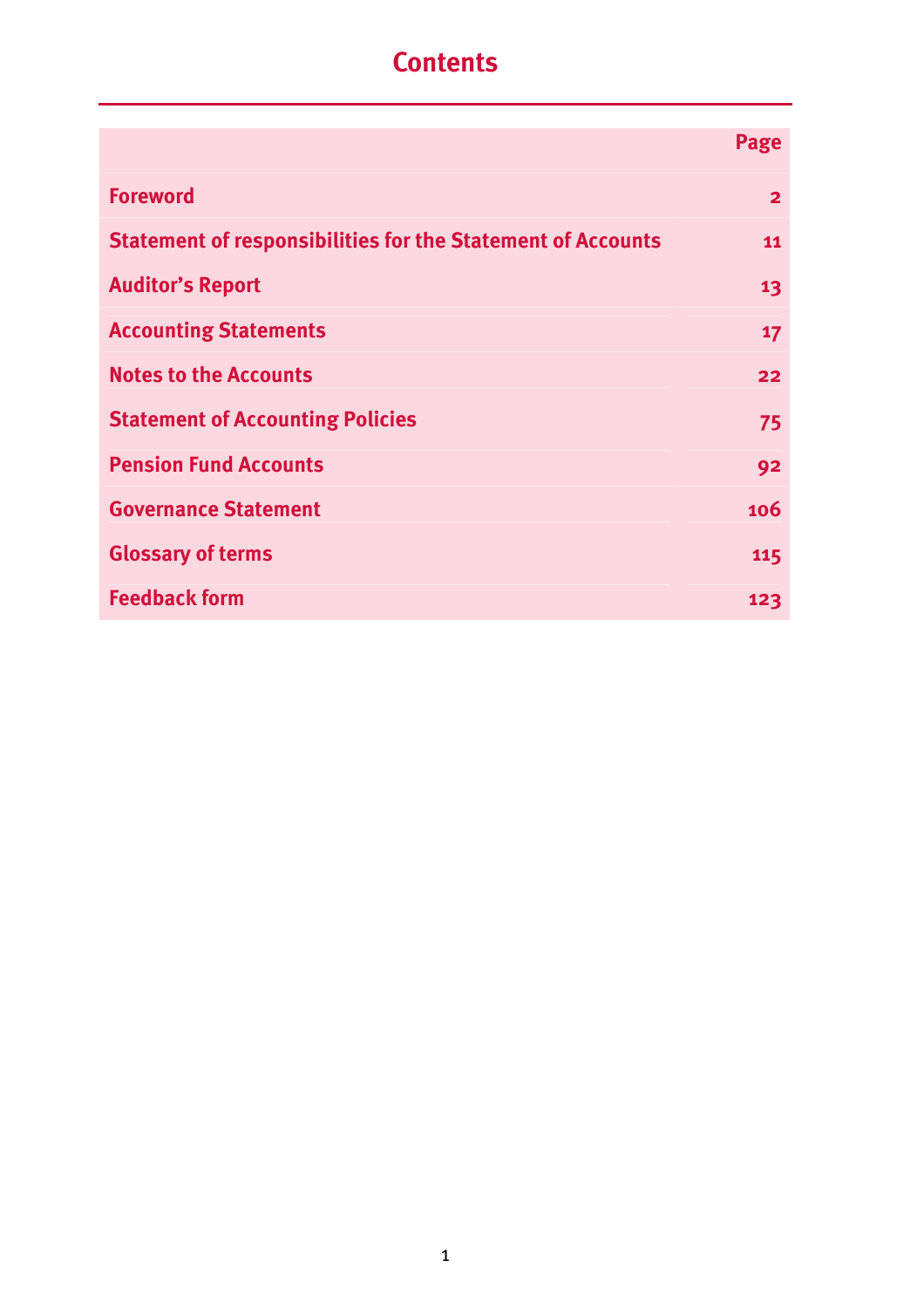#### **1. Introduction**

The purpose of these accounts is to present fairly the financial results of the Council's activities for the year ended 31 March 2008, and to summarise the overall financial position of the Council as at 31 March 2008.

The following paragraphs provide an introduction to the Statement of Accounts and an overview of the Council's financial performance and position. The supporting details are set out within the Accounting Statements (pages 18 to 21) and the notes to the Accounts (pages 22 to 74).

#### **2. Accounting Statements**

The Council's accounting statements for 2007/08 comprise:

#### Income and Expenditure Account

The Income and Expenditure Account provides a summary of the resources generated and consumed by the Council in the year.

#### Statement of Movement on the General Fund Balance

The Statement of Movement in the General Fund Balance provides a reconciliation showing how the balance of resources generated / consumed in the year links with statutory requirements for raising Council Tax.

#### Statement of Total Recognised Gains and Losses

The Statement of Total Recognised Gains and Losses brings together all the gains and losses of the Council for the year and shows the aggregate increase in its net worth. In addition to the surplus or deficit generated on the Income and Expenditure Account, it includes the gains and losses relating to the revaluation of fixed assets and re-measurement of the net liability to cover the cost of retirement benefits.

#### Balance Sheet

This sets out the financial position of the Council on 31 March 2008. It shows the balances and reserves at the Council's disposal, long term indebtedness and fixed and net current assets employed. It excludes the Pension Fund and Trust Funds.

#### **EXEC** Cash Flow Statement

This statement summarises the inflows and outflows of cash with third parties.

Supplementary information is set out within the notes to the accounts (see pages 22 to 74) to aid interpretation of these financial statements, and to provide further information on the financial performance of the Council during 2007/08.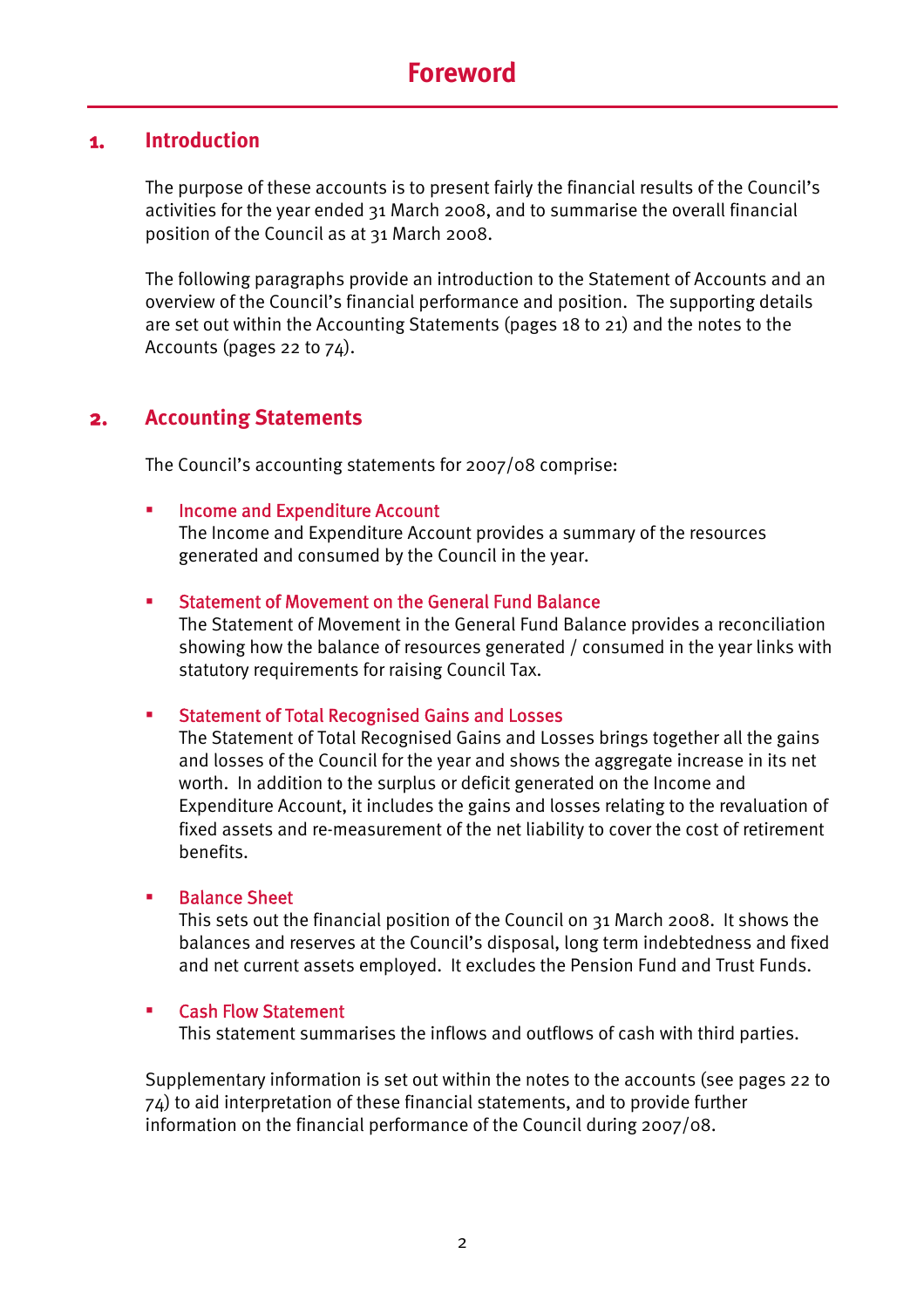#### **3. Pension Fund**

The Essex County Council Pension Fund provides pensions and other benefits to employees of the Council, district, borough and unitary councils and other scheduled and admitted bodies. An annual report and accounts is published for the Fund. However, the accounting statements of the Fund are also included within this Statement of Accounts. They comprise:

#### Fund Account

This statement summarises the financial transactions of the Pension Fund for the year.

#### Net Assets Statement

This statement summarises the net assets relating to the provision of pensions and other benefits payable to former employees of the Council and other admitted bodies.

Further information is provided in the notes to the Pension Fund accounts (see pages 92 to 105).

#### **4. Revenue Expenditure**

## **4.1 Background to the Budget**

The Council published its Corporate Plan in February 2006 which set out its aspirations for service delivery over the period 2006 – 2009. A key theme of the Plan was to deliver real service improvement to the people of Essex, whilst keeping council tax as low as possible and providing real value for money.

Work was undertaken during 2006/07 to identify more efficient ways of delivering our services in a way that would realise cash savings but not affect the overall quality. In order to build upon the work undertaken in 2006/07, most services were asked to develop a series of budget scenarios for 2007/08 that assumed a general increase of 3% to cover inflation and 6%, 10% and 12% reductions. These plans were then refined to reflect expenditure pressures and the key priorities set out within our Corporate Plan under the four strategic objectives of:

- Ensuring service improvement.
- **Strengthening community leadership.**
- **Enhancing Essex's reputation.**
- **Guaranteeing value of money.**

Net expenditure was originally estimated to amount to  $f_{730.407}$ m, which was to be financed fully from general government grants and local taxpayers. The Council Tax for band D therefore amounted to £1,003.95, representing an increase of 4.5% over 2006/07.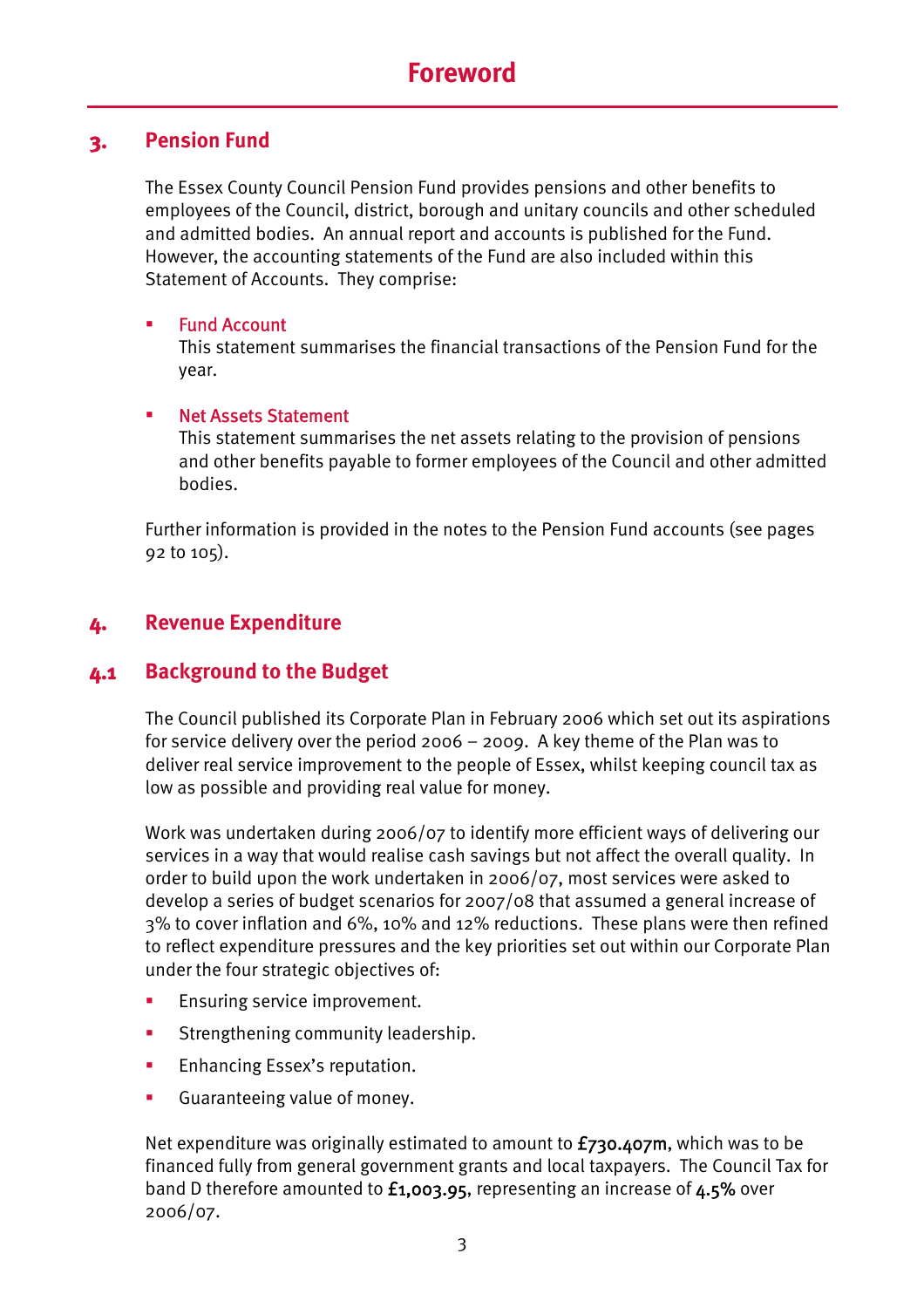The Revenue Budget was allocated between the Council's Cabinet Members, according to their specific responsibilities for discharging the functions of the Cabinet. Cabinet Members monitored actual spending against their approved budgets throughout the year, and Cabinet reviewed the overall position on a quarterly basis.

## **4.2 Outturn position**

Approved total net expenditure was increased to  $f$ 741.684m during the year. The increase of £11.277m, which primarily related to unspent budget brought forward from 2006/07, was funded from the General Fund Balance.

The end of year position is set out within the following table, which compares actual net expenditure with the finally approved budget for the Cabinet Members' portfolios, and shows how net expenditure was financed.

|                                        | <b>Approved</b><br>budget<br>fooo | <b>Actual</b><br><b>net</b><br>expenditure<br><b>fooo</b> | <b>Variance</b><br>overspent /<br>(underspent)<br><b>fooo</b> |
|----------------------------------------|-----------------------------------|-----------------------------------------------------------|---------------------------------------------------------------|
| Net revenue expenditure                |                                   |                                                           |                                                               |
| Schools, Children and Families         | 213,642                           | 201,296                                                   | (12,346)                                                      |
| Adults, Health and Community Wellbeing | 337,724                           | 324,229                                                   | (13, 495)                                                     |
| <b>Highways and Transportation</b>     | 88,983                            | 88,176                                                    | (807)                                                         |
| <b>Environment and Waste</b>           | 59,046                            | 57,860                                                    | (1, 186)                                                      |
| Leader                                 | 16,700                            | 15,540                                                    | (1,160)                                                       |
| Localism and Planning                  | 9,121                             | 8,313                                                     | (808)                                                         |
| Heritage, Culture and the Arts         | 10,115                            | 9,526                                                     | (589)                                                         |
| Economic Development, Regeneration &   |                                   |                                                           |                                                               |
| 2012 Games                             | 6,893                             | 6,469                                                     | (424)                                                         |
| Deputy Leader                          | 461                               | 327                                                       | (134)                                                         |
| Finance and Change Management          | 17,103                            | 15,487                                                    | (1,616)                                                       |
| Operating costs                        | (18, 104)                         | (5, 584)                                                  | 12,520                                                        |
| <b>Total net expenditure</b>           | 741,684                           | 721,639                                                   | (20, 045)                                                     |
| <b>Financed by</b>                     |                                   |                                                           |                                                               |
| General government grant               | (31, 620)                         | (31,580)                                                  | 40                                                            |
| National non-domestic rates            | (176, 496)                        | (176, 496)                                                |                                                               |
| Council taxpayers                      | (522, 291)                        | (522, 291)                                                |                                                               |
| <b>Total financing</b>                 | (730, 407)                        | (730, 367)                                                | 40                                                            |
| Deficit / (surplus) for the year       | 11,277                            | (8,728)                                                   | (20, 005)                                                     |

This analysis combines the information presented in the Income and Expenditure Account and the Statement of Movement on the General Fund Balance (see page 18).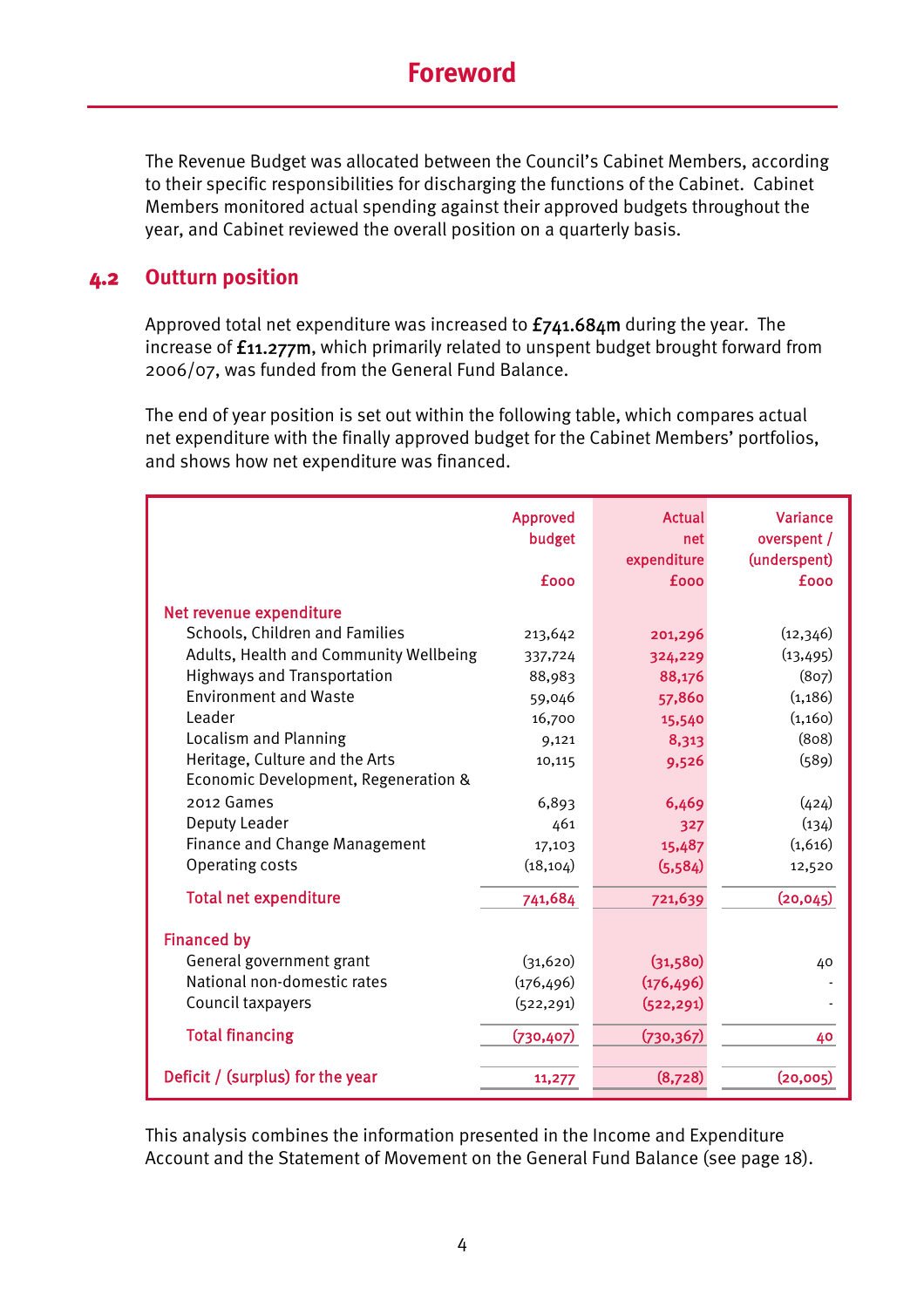# **Foreword**

The presentation of services' expenditure differs from that provided in the Income and Expenditure Account, which is shown according to the mandatory service headings specified by the CIPFA Best Value Accounting Code of Practice 2007 (see note 3 to the accounts on page 24 for further details).

#### **4.3 General Fund Balance**

Actual net expenditure for 2007/08 amounted to  $f$ 721.639m, giving rise to a surplus for the year of £8.728m. The surplus has been added to the Council's General Fund Balance, increasing the balance to £38.927m as at 31 March 2008.

It is planned to withdraw  $f_{20.005}$ m from the General Fund Balance in 2008/09 to fund commitments carried forward from 2007/08 and various new initiatives. This withdrawal will reduce the General Fund Balance to £18.922m as at 1 April 2008.

#### **4.4 Revenue Reserves**

The Council maintains a number of earmarked reserves, which represent amounts set aside for specific policy purposes.

Balances held by schools, which represent unspent monies delegated to school governing bodies to manage, totalled £52.902m at 31 March 2008. Other earmarked reserves totalled £143.639m at 31 March 2008.

The purpose and usage of the Council's earmarked reserves is set out within note 17 to the Accounts (see page 38).

# **5. Capital Expenditure**

#### **5.1 Background to the Budgets**

The 2007/08 capital programme began by determining an affordability envelope which took account of the revenue budget provision for borrowing costs, capital receipts estimates and the capacity to withdraw funds from reserves. Funds were then allocated to schemes on an assessment of deliverability and priorities.

Capital expenditure was originally estimated to amount to  $f164.748$ m in 2007/08, and was to be financed from a number of sources, including borrowing  $(f_{55.502m})$ , grants and contributions  $(f71.762m)$ , capital receipts  $(f21.187m)$  and earmarked reserves  $(f16.297m)$ .

#### **5.2 Outturn position**

Approval to capital payments was increased during the year to £182.886m. In comparison, actual expenditure amounted to £165.515m, giving rise to an under spend of £17.371m.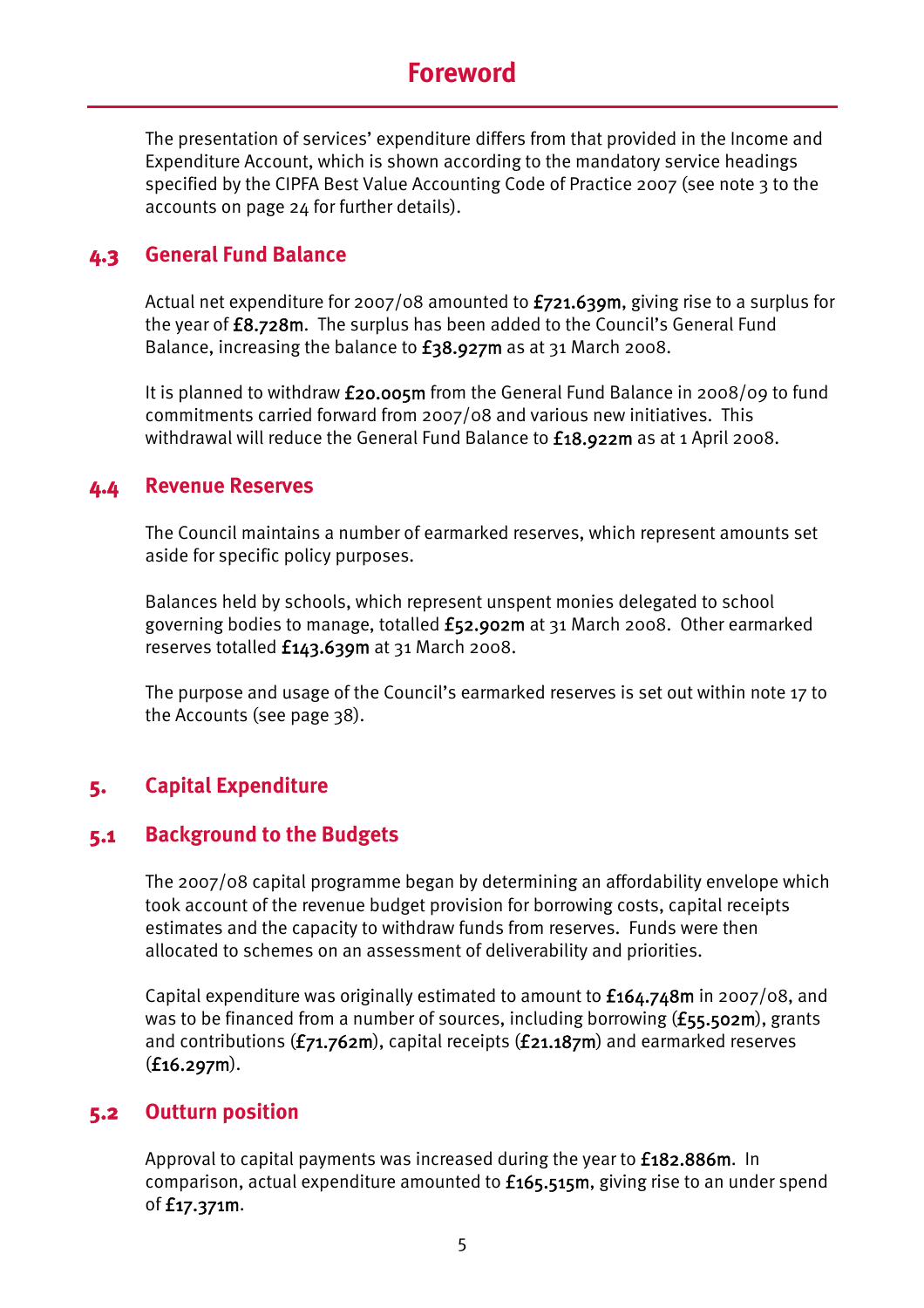# **Foreword**

The end of year position is set out in the following table, which compares actual capital expenditure with the finally approved budget by portfolio, and shows how the expenditure has been financed.

|                                           | <b>Approved</b><br>capital<br>expenditure<br><b>fooo</b> | <b>Actual</b><br>capital<br>expenditure<br><b>fooo</b> | <b>Variance</b><br>overspent /<br>(underspent)<br><b>fooo</b> |
|-------------------------------------------|----------------------------------------------------------|--------------------------------------------------------|---------------------------------------------------------------|
| <b>Capital payments</b>                   |                                                          |                                                        |                                                               |
| Schools, Children and Families            | 78,057                                                   | 72,725                                                 | (5,332)                                                       |
| Adults, Health and Community Wellbeing    | 8,202                                                    | 5,751                                                  | (2,451)                                                       |
| <b>Highways and Transportation</b>        | 74,861                                                   | 68,834                                                 | (6, 027)                                                      |
| <b>Environment and Waste</b>              | 4,384                                                    | 3,897                                                  | (487)                                                         |
| Leader                                    | 4,544                                                    | 4,540                                                  | (4)                                                           |
| Localism and Planning                     | 5,886                                                    | 4,237                                                  | (1,649)                                                       |
| Heritage, Culture and the Arts            | 4,118                                                    | 3,505                                                  | (613)                                                         |
| Deputy Leader                             | 2,803                                                    | 2,014                                                  | (789)                                                         |
| Finance and Change Management             | 31                                                       | 12                                                     | (19)                                                          |
| <b>Total of capital payments financed</b> | 182,886                                                  | 165,515                                                | (17, 371)                                                     |
| <b>Financed by</b>                        |                                                          |                                                        |                                                               |
| <b>Borrowing</b>                          | (54, 717)                                                | (43,974)                                               | (10,743)                                                      |
| Government grants and contributions       | (82, 556)                                                | (76, 335)                                              | (6, 221)                                                      |
| Capital receipts                          | (25, 654)                                                | (15, 638)                                              | (10, 016)                                                     |
| Earmarked reserves applied                | (19, 959)                                                | (29, 568)                                              | 9,609                                                         |
| <b>Total financing</b>                    | (182, 886)                                               | (165, 515)                                             | (17, 371)                                                     |

The under spend largely results from slippage in capital schemes. £14.633m of the under spend will therefore be carried forward to meet the costs of these schemes in 2008/09.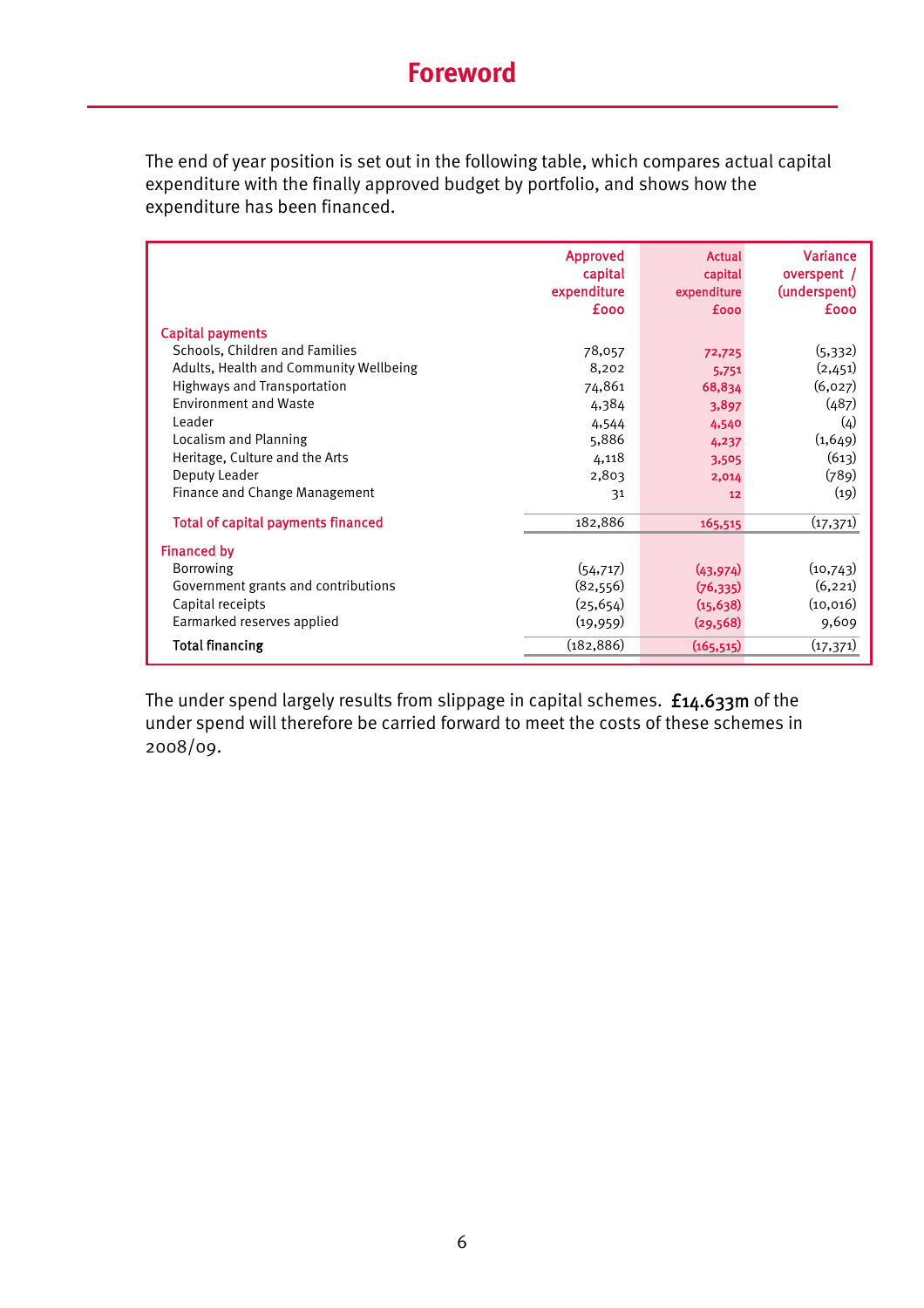## **5.3 Capital projects undertaken**

The most significant of the capital projects undertaken during 2007/08 are as follows:

| Major schemes in 2007/08                                                                                                                                                                                                                                                                                                                                                                                                                                                                                    | <b>Capital</b><br><b>Payments</b><br>fooo                                               |
|-------------------------------------------------------------------------------------------------------------------------------------------------------------------------------------------------------------------------------------------------------------------------------------------------------------------------------------------------------------------------------------------------------------------------------------------------------------------------------------------------------------|-----------------------------------------------------------------------------------------|
| <b>Education</b><br>Formula Capital Grant to schools<br>Capitalised building maintenance<br>Basildon Pioneer New Model Special School<br>Minor Works - Asset Management Plan, Internal Seed Funding<br>Schools access improvement projects<br>Ingatestone Anglo European School - new teaching block<br>Staples Road Infant & Junior School - new kitchen<br><b>Bromfords School - Basic Need Extension</b><br>Public Private Partnership advisor's fees<br>Childrens Centre provision at Hillhouse Primary | 20,082<br>8,966<br>5,490<br>3,463<br>2,155<br>1,331<br>1,205<br>1,128<br>1,089<br>1,056 |
| Colchester Philip Morant School - remodelling to provide additional places<br><b>Highways and Transportation</b><br>Pitsea flyover bridge strengthening scheme<br>Fryerns and Craylands link road<br>A131 Gt Notley<br>Brentwood High street area improvements<br>Harlow street maintenance initiative<br>Surface water alleviation scheme - Rectory road, Sible Hedingham<br>Walking and cycling scheme - Katherines to Harlow Mill station<br>First Avenue Harlow - passenger transport scheme            | 1,010<br>5,135<br>3,832<br>3,353<br>2,337<br>1,698<br>1,223<br>1,154<br>1,089           |
| <b>Other</b><br>Investment in Information Systems<br>Colchester Visual Arts Centre (Firstsite)<br>Grants to ensure safer and stronger communities<br>Green Arc Project - strategic initiative with 100% partnership funding<br>Older peoples care home improvements - Dept of Health Grant<br>Saffron Walden civic amenity recycling centre & highways depot purchase                                                                                                                                       | 3,825<br>3,397<br>1,945<br>1,664<br>1,364<br>1,518                                      |

Note:

Capitalised maintenance represents expenditure intended to lengthen substantially the useful life of assets or increase substantially their market value or the extent to which the asset can be used by the Council.

## **5.4 Capital reserves**

At 31 March 2008, the Council's usable capital receipts reserve, which represents the proceeds from the sale of assets that have not yet been used to finance new capital spending, amounted to £13.883m. A further £18.517m has been recognised as deferred capital income. It is anticipated that this will be paid to the Council during 2008/09. Further details are provided on page 66.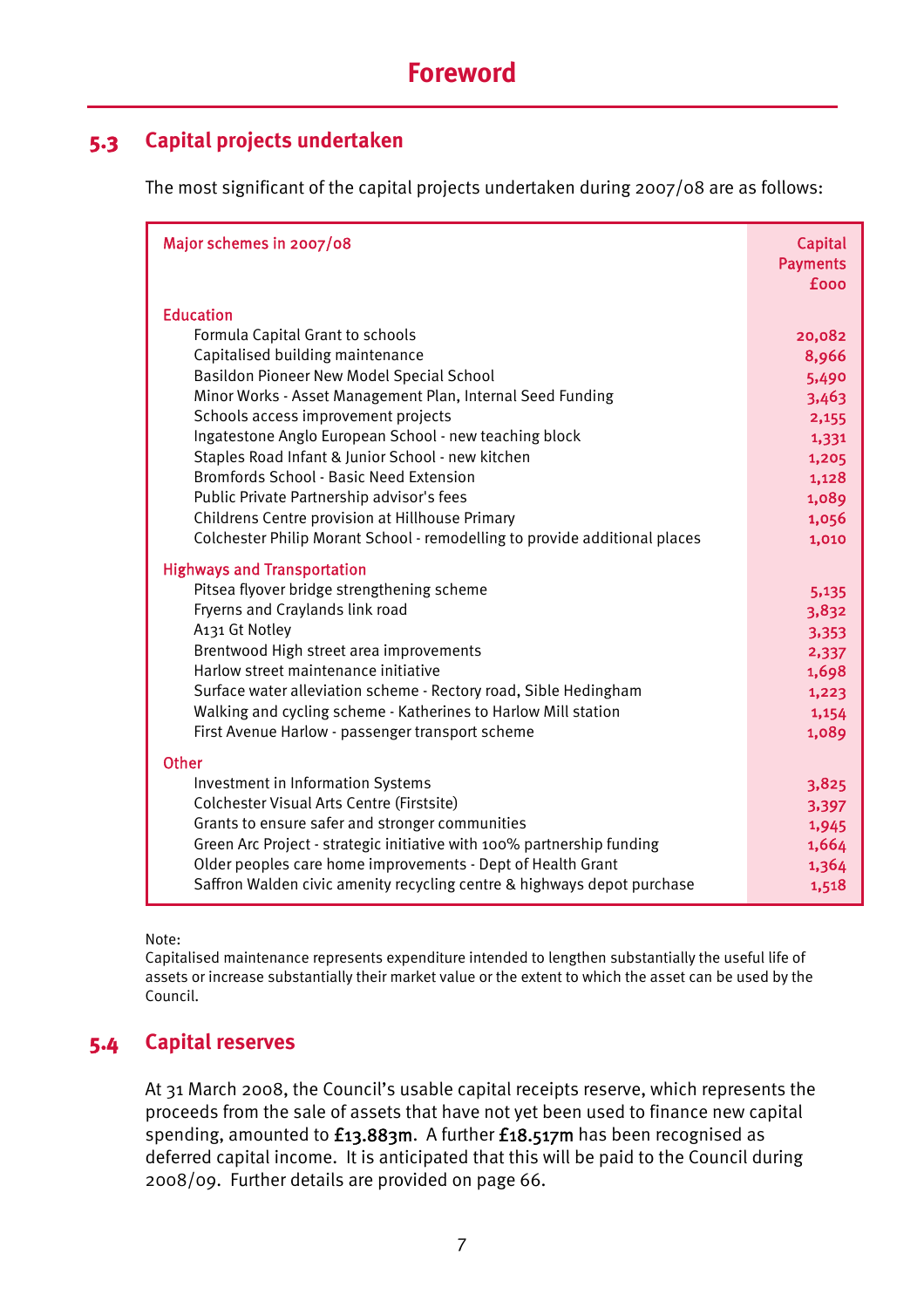## **6. Borrowing**

## **6.1 Long term borrowing**

The Council undertakes long term borrowing, for periods of in excess of one year, in order to finance its capital spending. The Council secured £65m of new loans during 2007/08; these loans were taken from the Public Works Loan Board (PWLB). In addition, the Council refinanced £99m of existing PWLB loans, in order to reduce the annual interest burden on the Income and Expenditure Account; £42m of these loans were replaced with money market loans.

# **6.2 Short term borrowing**

The Council undertook short term borrowing during 2007/08 for the following purposes:

- In accordance with its agreement to temporarily borrow the surplus cash balances of the Essex Police and Fire Authorities, and the Essex Probation Board.
- To cover temporary shortfalls of cash arising as a consequence of timing differences between receipts and payments.

#### **7. Investments**

The Council invests its surplus cash balances in accordance with guidance issued by the Government. The primary objective is to ensure that the Council's funds are invested prudently, with priority being given to security and risk minimisation, rather than to yield. The Council therefore only invests funds with counterparties that have a strong capacity for the timely repayment of financial commitments.

## **8. Local Government Pension Scheme**

The Council accounts for retirement benefits when it is committed to give them, even if the actual payments will be many years into the future. This means that:

- The financial statements reflect the liabilities arising from the Council's retirement obligations.
- The costs of providing retirement benefits to employees are recognised in the accounting period(s) in which the benefits are earned by employees, and the related finance costs and any other changes in value of assets and liabilities are recognised in the accounting periods in which they arise.
- The financial statements disclose the cost of providing retirement benefits and related gains, losses, assets and liabilities.

As at 1 April 2007, the Council's liability for meeting the future cost of retirement benefits amounted to £348.215m. In comparison, the liability amounts to £564.039m at 31 March 2008.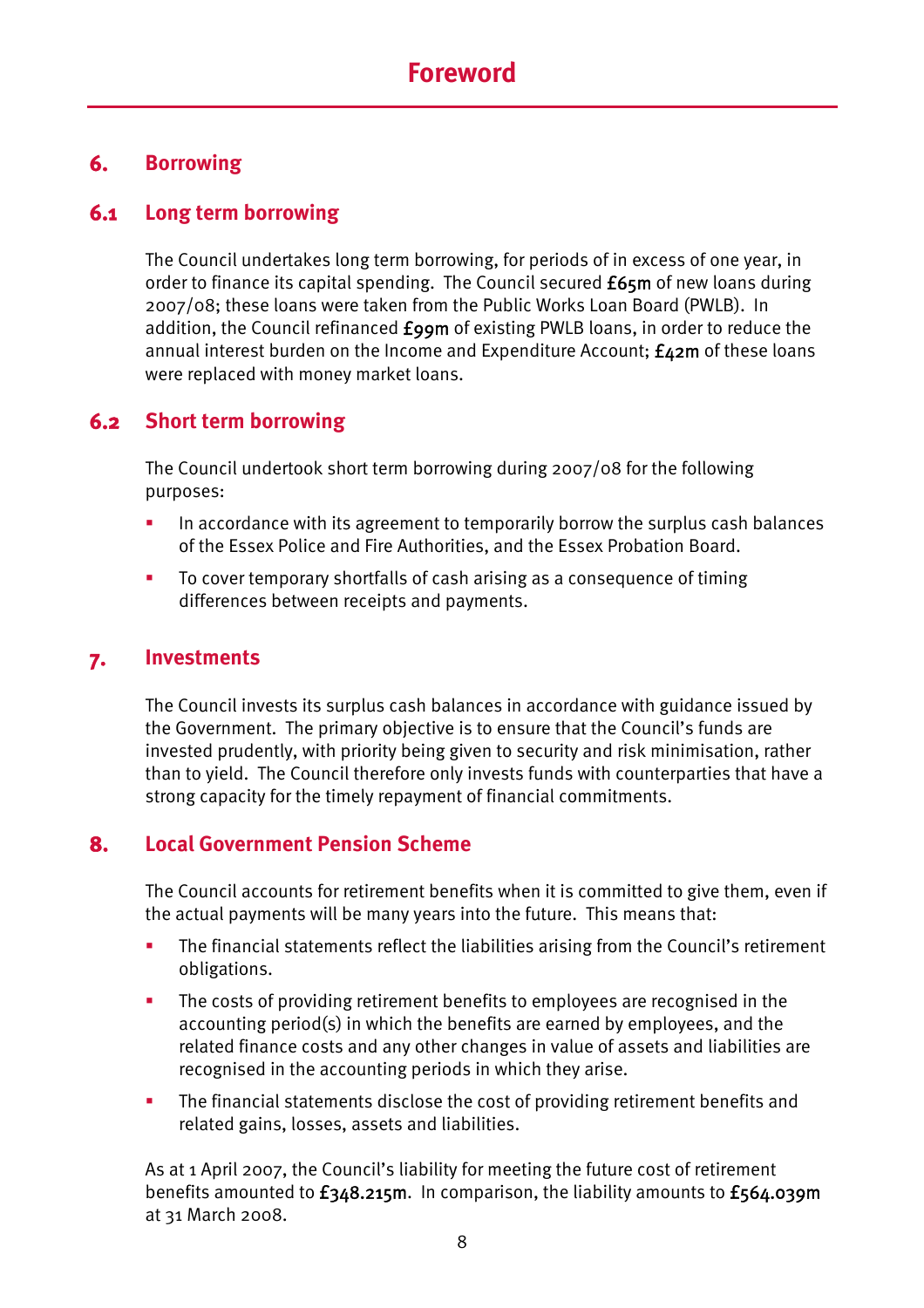Policy note 7 of the Statement of Accounting Policies, on page 77, explains the basis on which the Council accounts for retirement benefits, and the change to the pension liability in 2007/08 is analysed in note 13 to the accounts, which commences on page 30.

#### **9. Accounting policies**

Accounting policies are the principles, bases, conventions, rules and practices applied by the Council that specify how the financial effects of transactions and other events are reflected in the financial statements through recognising, selecting measurement bases for, and presenting assets, liabilities, gains, losses and changes in reserves.

All of the accounting policies adopted, that are material in the context of the Council's 2007/08 financial statements, are described in the Statement of Accounting Policies, which is set out on pages 75 to 91.

In the 2007/08 Statement of Accounts, the Council has adopted two new accounting policies, in order to meet the requirements of the CIPFA Code of Practice on Local Authority Accounting in the United Kingdom 2007: A Statement of Recommended Practice. The new policies are as follows:

#### Financial instruments

Financial instruments are recognised when the Council becomes party to the contractual provisions of the instruments and de-recognised when the obligations are discharged, cancelled or as they expire.

Financial instruments are initially measured at fair value less the transaction costs that are attributable to the acquisition or issue of the financial asset or liability. Subsequent measurement depends on the classification of the instrument as detailed by Financial Reporting Standard 26: Financial Instruments – Measurement.

The impact upon the Income and Expenditure Account varies, depending upon the type of financial instrument. As a result of the different measurement bases, the expenditure or income taken to the Income and Expenditure Account is different to the actual expenditure or income payable / receivable. The impact on the General Fund Balance is reversed out within the Statement of Movement on the General Fund Balance and the difference is posted to the Financial Instruments Adjustment Account.

In accordance with the 2007 SORP, the Council's 2006/07 accounts have not been restated in respect of this change in accounting policy. Financial instruments held at 31 March 2007 have been adjusted in accordance with the new accounting policy as at 1 April 2007.

#### Revaluation and impairment of fixed assets

A Revaluation Reserve and a Capital Adjustment Account were established on 1 April 2007 to replace the Fixed Asset Restatement Account and the Capital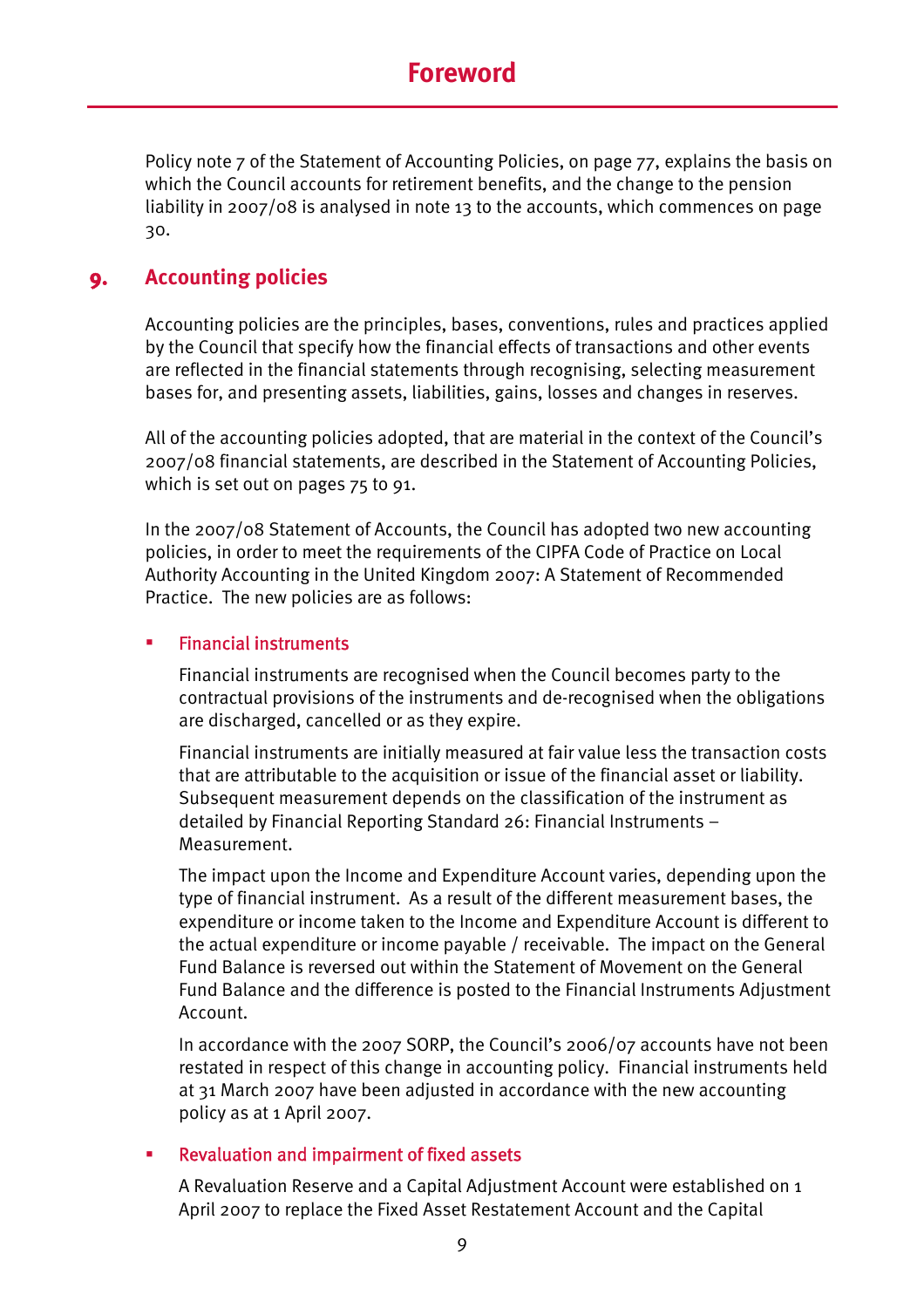# **Foreword**

Financing Account. These new reserves have been created to account for the changes made to the way in which asset impairments and depreciation on revalued assets are accounted for.

The Revaluation Reserve has been set up with a nil opening balance at 1 April 2007. It will record:

- The net accumulated gains on the revaluation of the Council's fixed assets. Impairments to assets arising from price fluctuations will only be charged against this Reserve if there is a sufficient gain relating to that asset already held within the Reserve. Any excess balance will be charged to the Income and Expenditure Account. This differs from previous practice where losses could be charged in full to the Fixed Asset Restatement Account.
- Amounts equal to the part of the depreciation charges on assets that have been incurred only because the asset has been revalued. Previously, depreciation was financed in the same manner for re-valued and non-re-valued assets.

In addition, net gains recorded for assets which are disposed of will be required to be written out of this reserve.

The opening balance on the **Capital Adjustment Account** represents the net closing balances on the old Fixed Asset Restatement Account and Capital Financing Account at 31 March 2007. The balance on this reserve reflects the timing differences between the amount of the historical (non re-valued) cost of fixed assets that has been consumed and the amount that has been financed in accordance with statutory requirements.

In addition to these changes, the Council has included a new disclosure note in relation to the arrangements for accounting for Local Area Agreement grant (see note 15 of the Notes to the Accounts, which commences on page 34). This note has been included to recognise the Council's responsibility for controlling the distribution of grant to the Local Area Agreement partners.

#### **10. Glossary of terms**

A glossary of the terminology used throughout the Statement of Accounts is provided on pages 115 to 122.

Magaver Lee

Margaret Lee Head of Corporate Finance 30 June 2008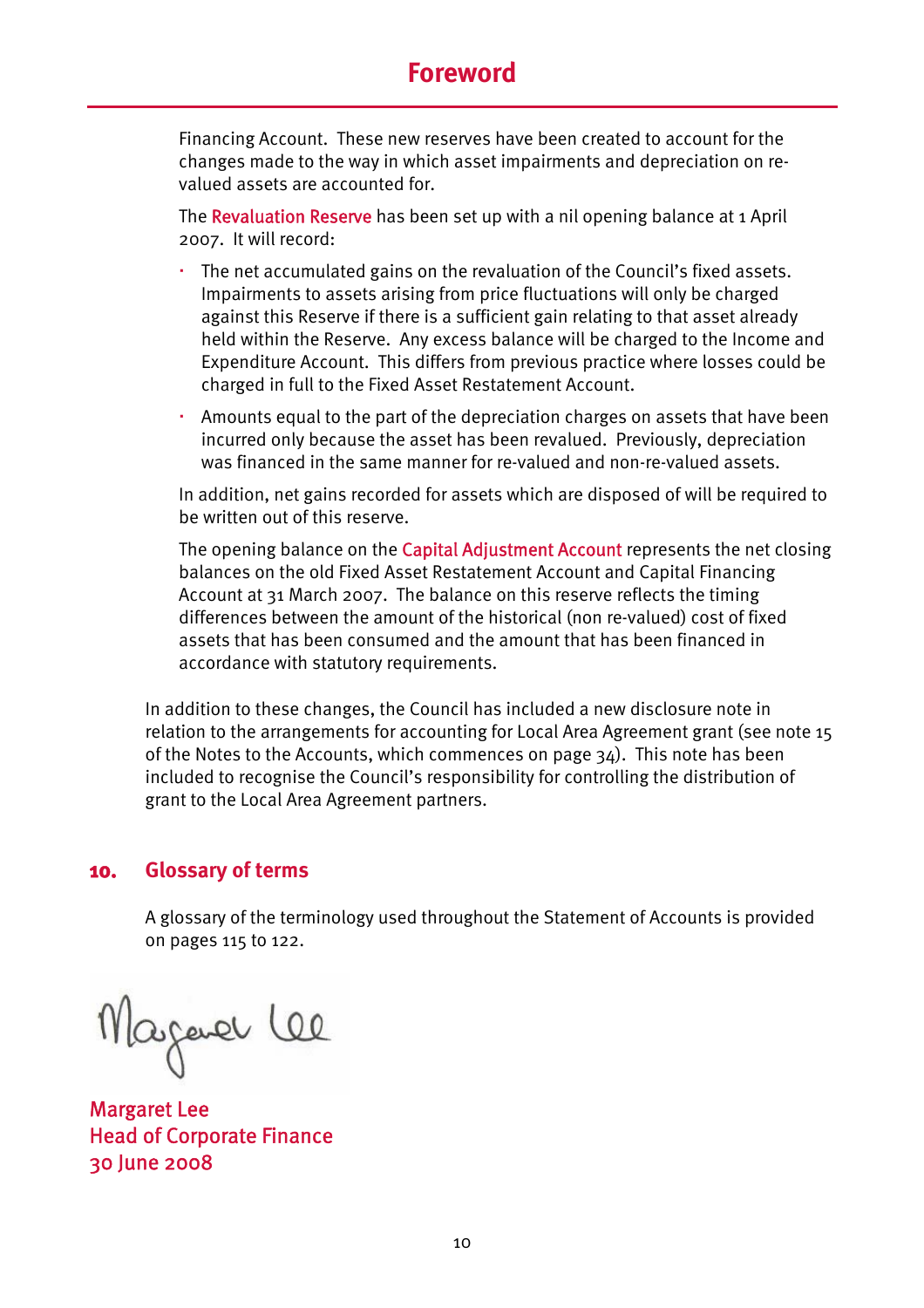# **Statement of responsibilities for the Statement of Accounts**

#### **1. Council's responsibilities**

The Council is required to:

- **•** Make arrangements for the proper administration of its financial affairs and to secure that one of its officers has responsibility for the administration of those affairs. At Essex County Council, that officer is the Head of Corporate Finance.
- **Manage its affairs to secure economic, efficient and effective use of** resources and safeguard its assets.
- **Approve the Statement of Accounts. The Council has delegated this** responsibility to the Approval of the Statement of Accounts Committee.

#### **2. Chairman of the Approval of the Statement of Accounts Committee's certificate**

I confirm that the Approval of the Statement of Accounts Committee approved these accounts at its meeting on 30 June 2008.

Trieges.

Councillor Tom Smith-Hughes Deputy Chairman of the Approval of the Statement of Accounts **Committee** 30 June 2008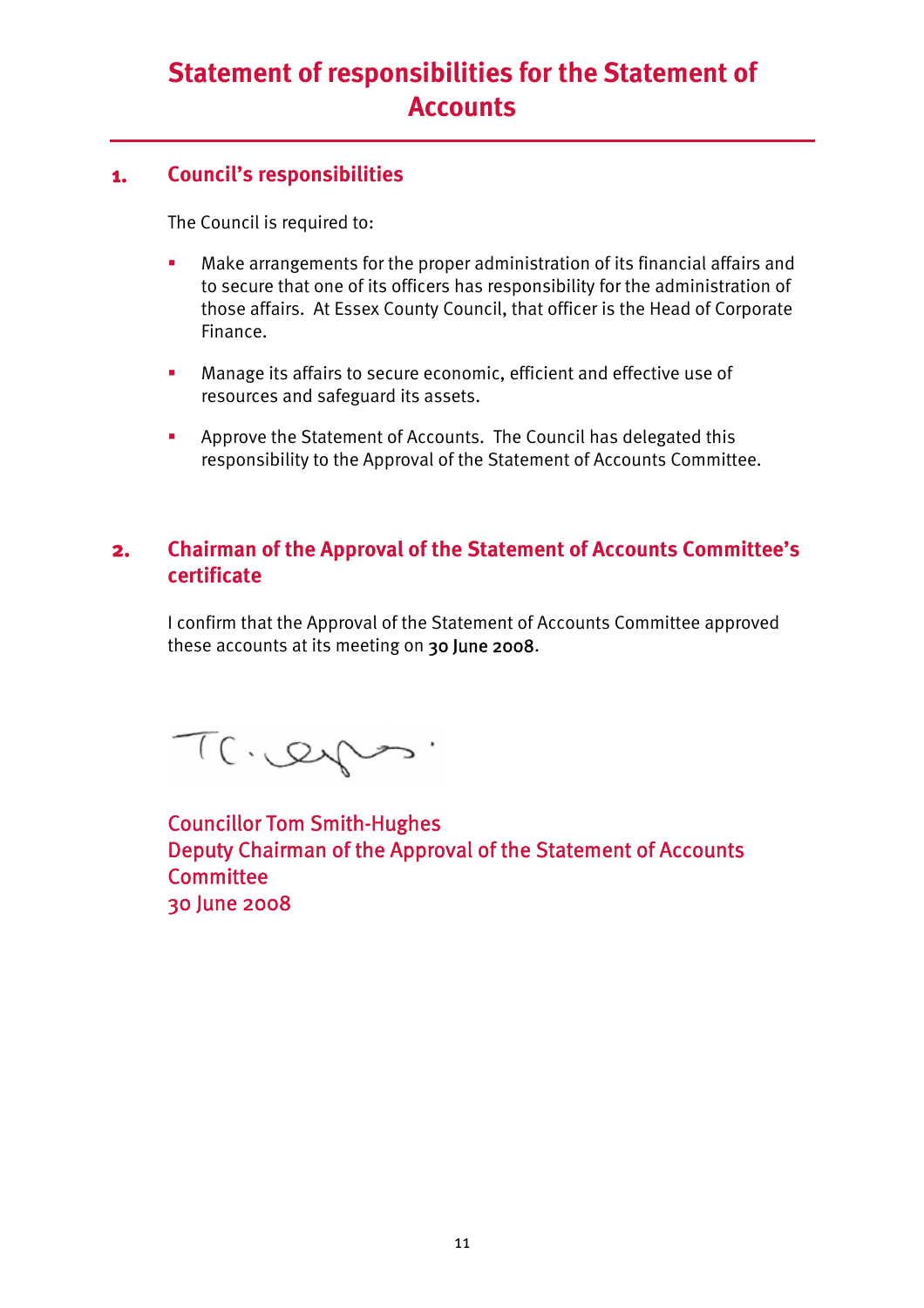# **Statement of responsibilities for the Statement of Accounts**

#### **3. Head of Corporate Finance's responsibilities**

The Head of Corporate Finance is responsible for the preparation of the Council's Statement of Accounts in accordance with proper practices as set out within the CIPFA / LASAAC Code of Practice on Local Authority Accounting in the United Kingdom (the 'Code of Practice'). In preparing this Statement of Accounts, the Head of Corporate Finance has:

- **EXECTED Selected suitable accounting policies and applied them consistently.**
- **Made judgements and estimates which were reasonable and prudent.**
- **Complied with the Code of Practice.**
- Kept proper accounting records that were up to date.
- **Taken reasonable steps for the prevention and detection of fraud and other** irregularities.

## **4. Head of Corporate Finance's certificate**

I certify that this Statement of Accounts has been prepared in accordance with proper practices, and presents fairly the financial position of the Council at 31 March 2008 and its expenditure and income for the year then ended.

Magaver Lee

Margaret Lee Head of Corporate Finance 30 June 2008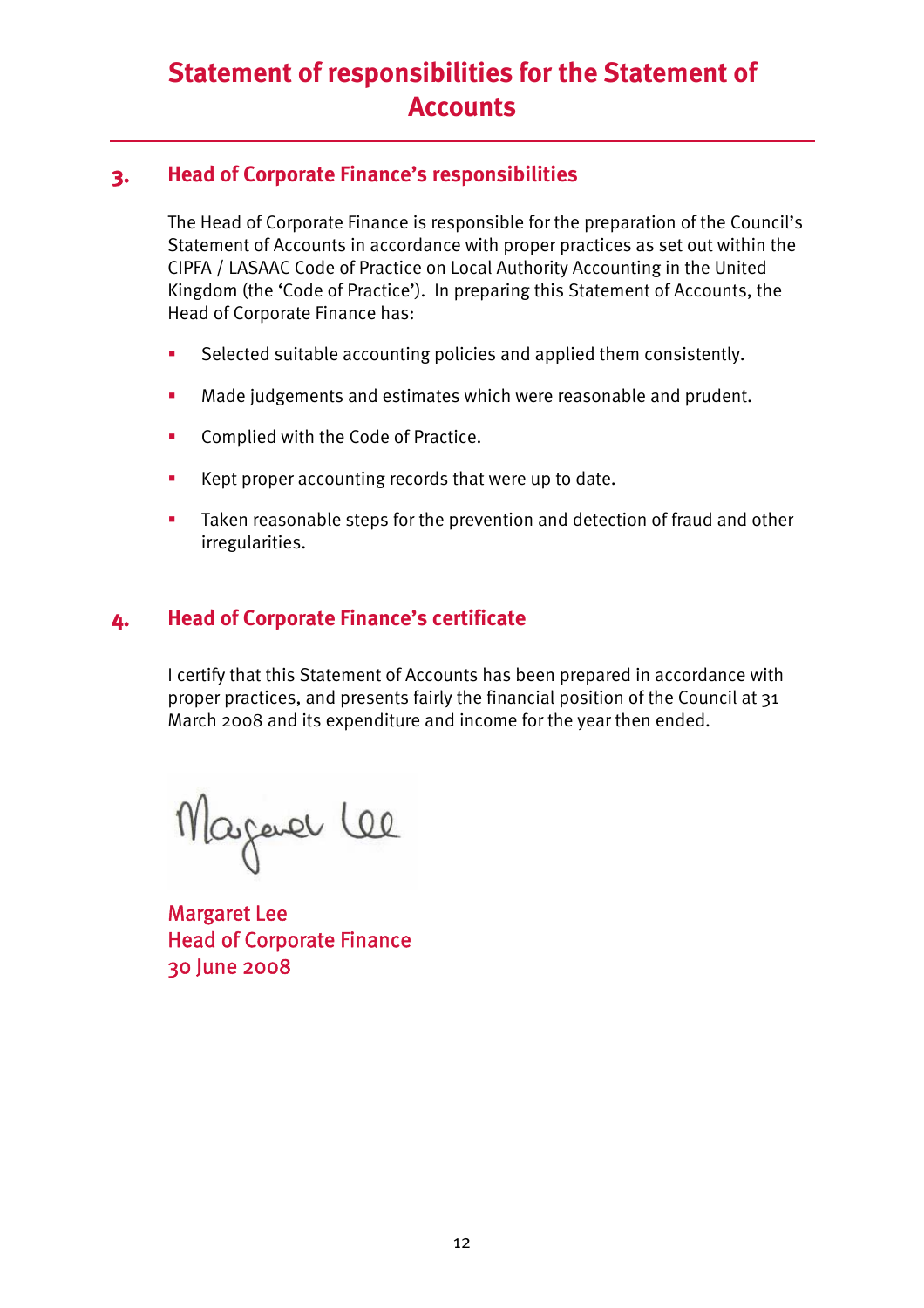#### **Independent auditor's report to the Members of Essex County Council**

#### **1. Opinion on the accounting statements**

I have audited the Authority accounting statements, pension fund accounts and related notes of Essex County Council for the year ended 31 March 2008 under the Audit Commission Act 1998. The Authority accounting statements comprise the Authority Income and Expenditure Account, the Authority Statement of the Movement on the General Fund Balance, the Authority Balance Sheet, the Authority Statement of Total Recognised Gains and Losses, the Authority Cash Flow Statement and the related notes. The pension fund accounts comprise the Fund Account, the Net Assets Statement and the related notes. The Authority accounting statements and pension fund accounts have been prepared under the accounting policies set out in the Statement of Accounting Policies.

This report is made solely to the members of Essex County Council in accordance with Part II of the Audit Commission Act 1998 and for no other purpose, as set out in paragraph 36 of the Statement of Responsibilities of Auditors and of Audited Bodies prepared by the Audit Commission.

#### **2. Respective responsibilities of the Responsible Financial Officer and auditor**

The Responsible Financial Officer's responsibilities for preparing the financial statements, including the pension fund accounts, in accordance with relevant legal and regulatory requirements and the Statement of Recommended Practice on Local Authority Accounting in the United Kingdom 2007 are set out in the Statement of Responsibilities for the Statement of Accounts.

My responsibility is to audit the Authority accounting statements, pension fund accounts and related notes in accordance with relevant legal and regulatory requirements and International Standards on Auditing (UK and Ireland).

I report to you my opinion as to whether the Authority accounting statements and the pension fund accounts present fairly, in accordance with relevant legal and regulatory requirements and the Statement of Recommended Practice on Local Authority Accounting in the United Kingdom 2007:

- The financial position of the Authority and its income and expenditure for the year; and
- **The financial transactions of the pension fund during the year and the** amount and disposition of the fund's assets and liabilities, other than liabilities to pay pensions and other benefits after the end of the scheme year.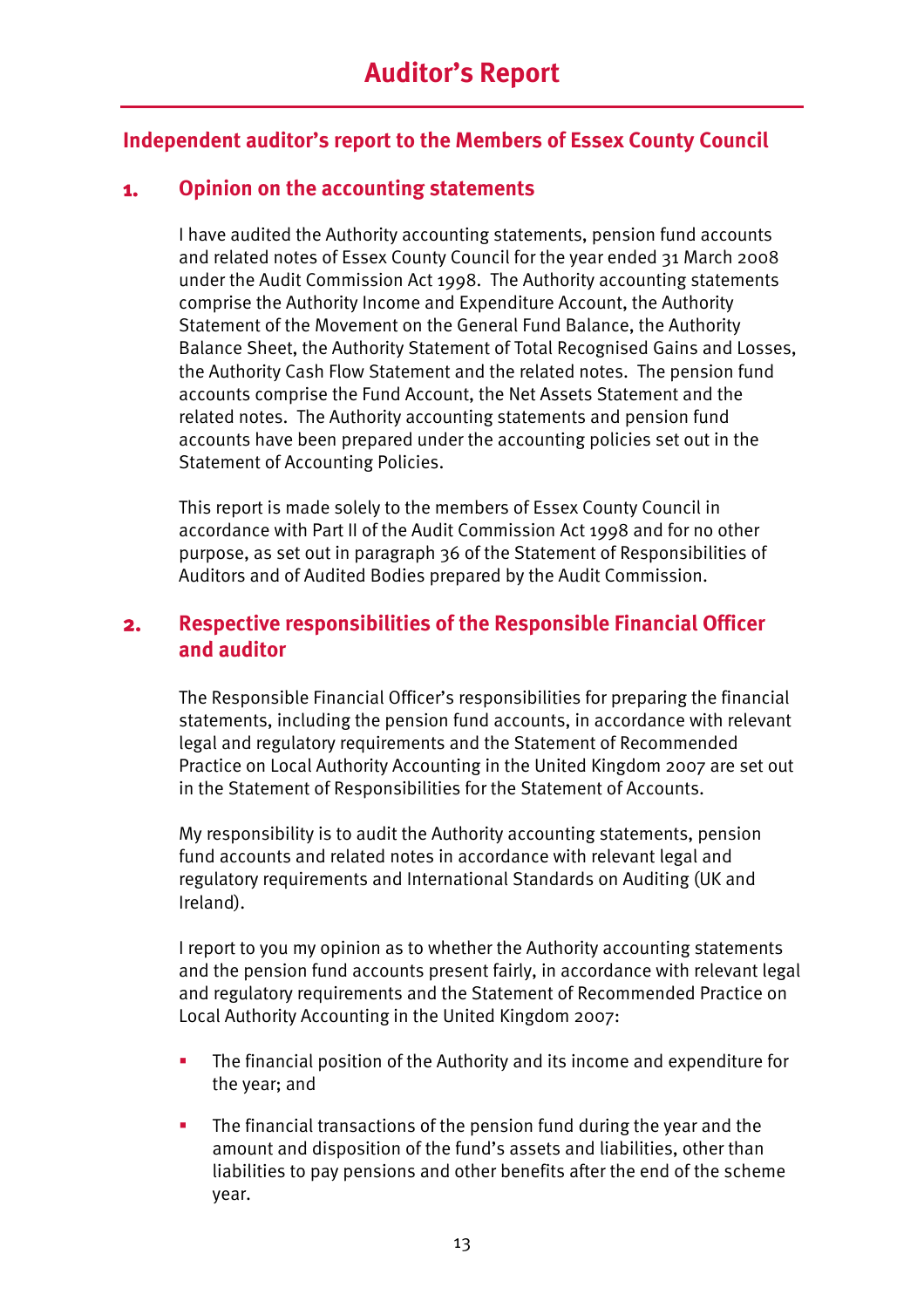I review whether the governance statement reflects compliance with 'Delivering Good Governance in Local Government: A Framework' published by CIPFA/SOLACE in June 2007. I report if it does not comply with proper practices specified by CIPFA/SOLACE or if the statement is misleading or inconsistent with other information I am aware of from my audit of the financial statements. I am not required to consider, nor have I considered, whether the governance statement covers all risks and controls. Neither am I required to form an opinion on the effectiveness of the Authority's corporate governance procedures or its risk and control procedures.

I read other information published with the Authority accounting statements, pension fund accounts and related notes and consider whether it is consistent with the audited Authority accounting statements. This other information comprises the Explanatory Foreword and the Pension Fund Annual Report. I consider the implications for my report if I become aware of any apparent misstatements or material inconsistencies with the Authority accounting statements, pension fund accounts and related notes. My responsibilities do not extend to any other information.

## **3. Basis of audit opinion**

I conducted my audit in accordance with the Audit Commission Act 1998, the Code of Audit Practice issued by the Audit Commission and International Standards on Auditing (UK and Ireland) issued by the Auditing Practices Board. An audit includes examination, on a test basis, of evidence relevant to the amounts and disclosures in the Authority accounting statements, pension fund accounts and related notes. It also includes an assessment of the significant estimates and judgments made by the Authority in the preparation of the Authority accounting statements, pension fund accounts and related notes, and of whether the accounting policies are appropriate to the Authority's circumstances, consistently applied and adequately disclosed.

I planned and performed my audit so as to obtain all the information and explanations which I considered necessary in order to provide me with sufficient evidence to give reasonable assurance that the Authority accounting statements, pension fund accounts and related notes are free from material misstatement, whether caused by fraud or other irregularity or error. In forming my opinion I also evaluated the overall adequacy of the presentation of information in the Authority accounting statements, pension fund accounts and related notes.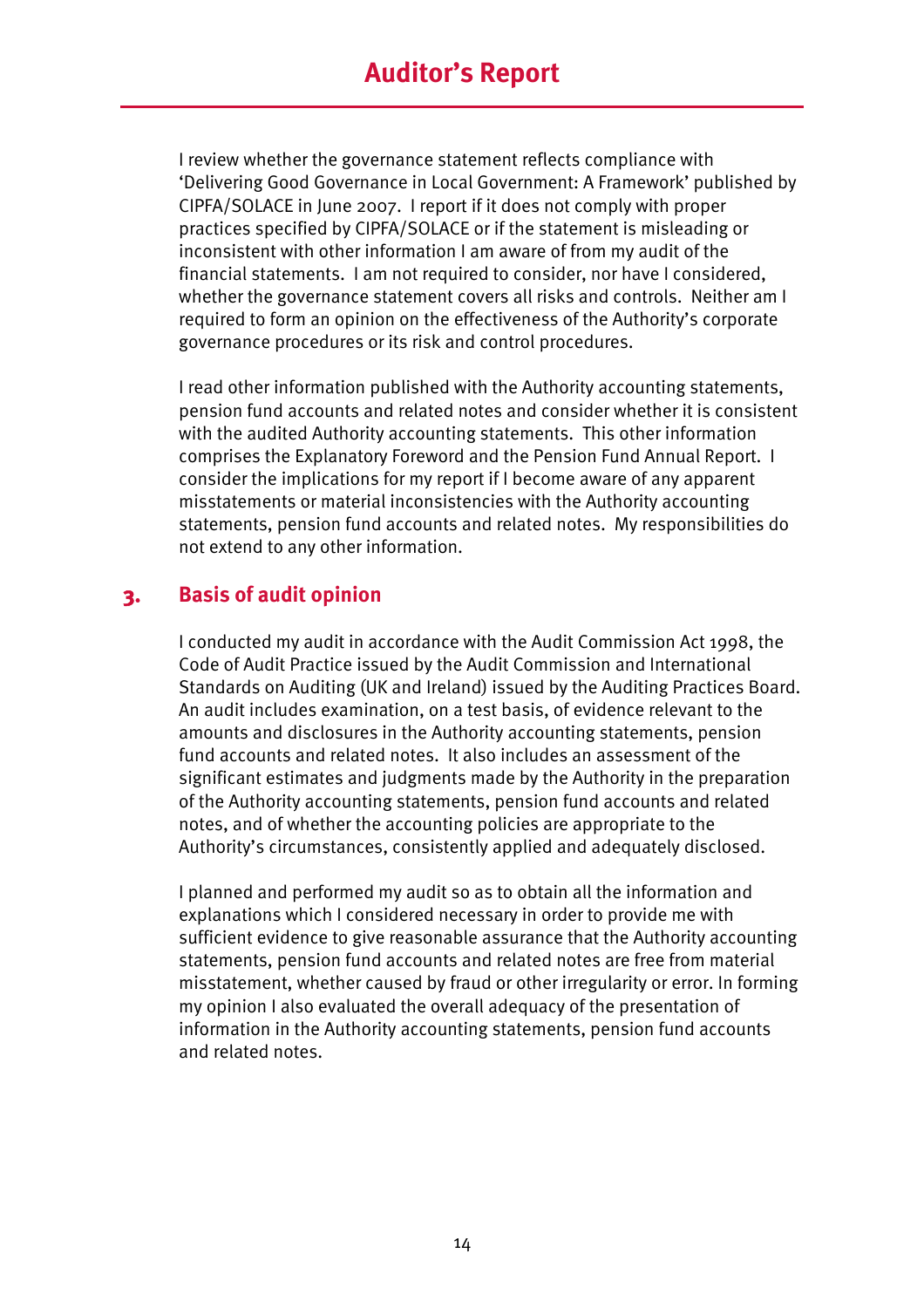#### **4. Opinion**

In my opinion:

- The Authority financial statements present fairly, in accordance with relevant legal and regulatory requirements and the Statement of Recommended Practice on Local Authority Accounting in the United Kingdom 2007, the financial position of the Authority as at 31 March 2008 and its income and expenditure for the year then ended; and
- **The pension fund accounts and related notes present fairly, in accordance** with the Statement of Recommended Practice on Local Authority Accounting in the United Kingdom 2007, the financial transactions of the Pension Fund during the year ended 31 March 2008, and the amount and disposition of the fund's assets and liabilities as at 31 March 2008, other than liabilities to pay pensions and other benefits after the end of the scheme year.

## **Conclusion on arrangements for securing economy, efficiency and effectiveness in the use of resources**

## **5. Authority's Responsibilities**

The Authority is responsible for putting in place proper arrangements to secure economy, efficiency and effectiveness in its use of resources, to ensure proper stewardship and governance and regularly to review the adequacy and effectiveness of these arrangements.

## **6. Auditor's Responsibilities**

I am required by the Audit Commission Act 1998 to be satisfied that proper arrangements have been made by the Authority for securing economy, efficiency and effectiveness in its use of resources. The Code of Audit Practice issued by the Audit Commission requires me to report to you my conclusion in relation to proper arrangements, having regard to relevant criteria specified by the Audit Commission for principal local authorities. I report if significant matters have come to my attention which prevent me from concluding that the Authority has made such proper arrangements. I am not required to consider, nor have I considered, whether all aspects of the Authority's arrangements for securing economy, efficiency and effectiveness in its use of resources are operating effectively.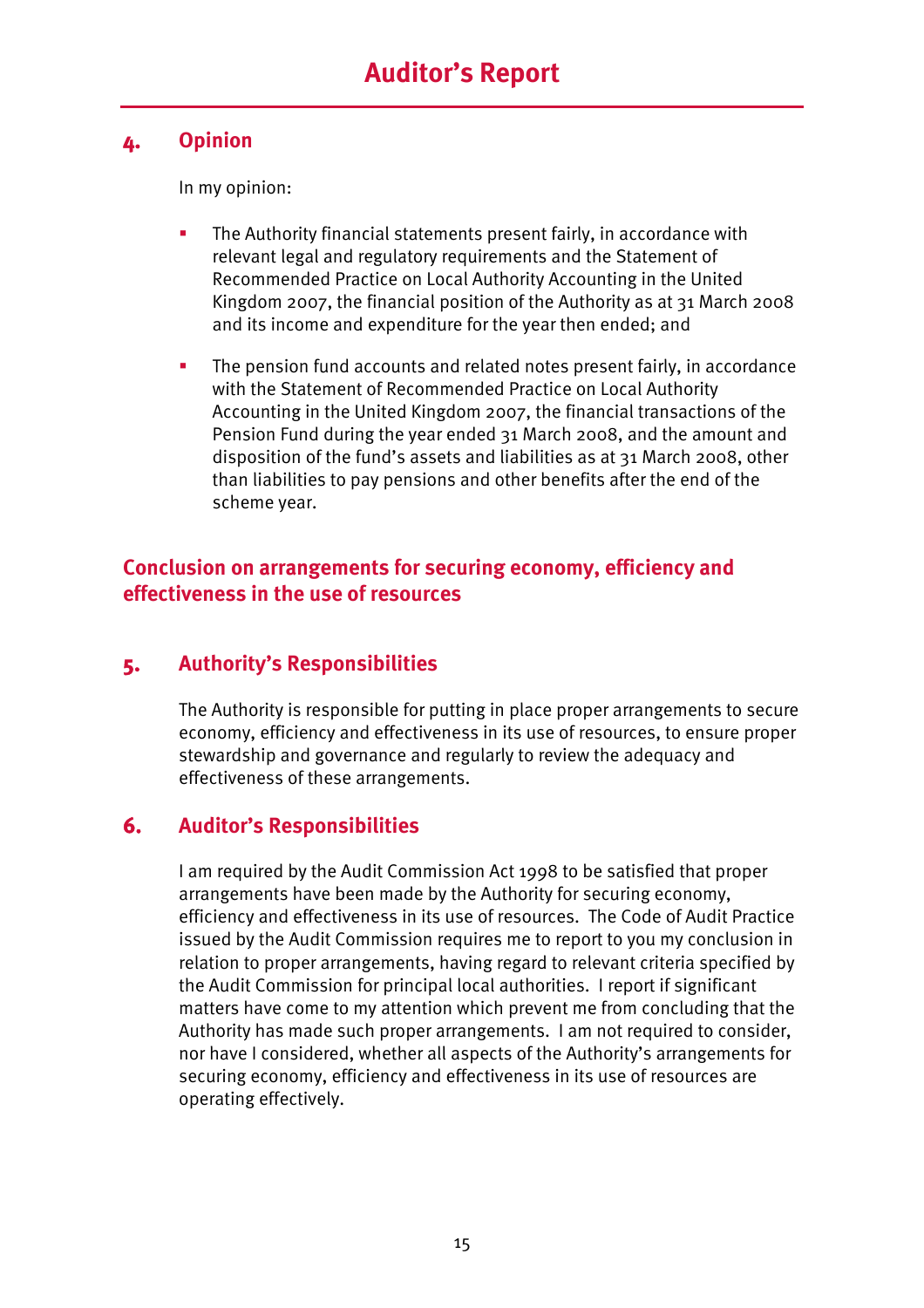## **7. Conclusion**

I have undertaken my audit in accordance with the Code of Audit Practice and having regard to the criteria for principal local authorities specified by the Audit Commission and published in December 2006, I am satisfied that, in all significant respects, Essex County Council made proper arrangements to secure economy, efficiency and effectiveness in its use of resources for the year ending 31 March 2008.

# **8. Certificate**

I certify that I have completed the audit of the accounts in accordance with the requirements of the Audit Commission Act 1998 and the Code of Audit Practice issued by the Audit Commission.

Paul King (Officer of the Audit Commission)

District Auditor Audit Commission Lyttleton House 64 Broomfield Rd Chelmsford Essex CM1 1SW

30 September 2008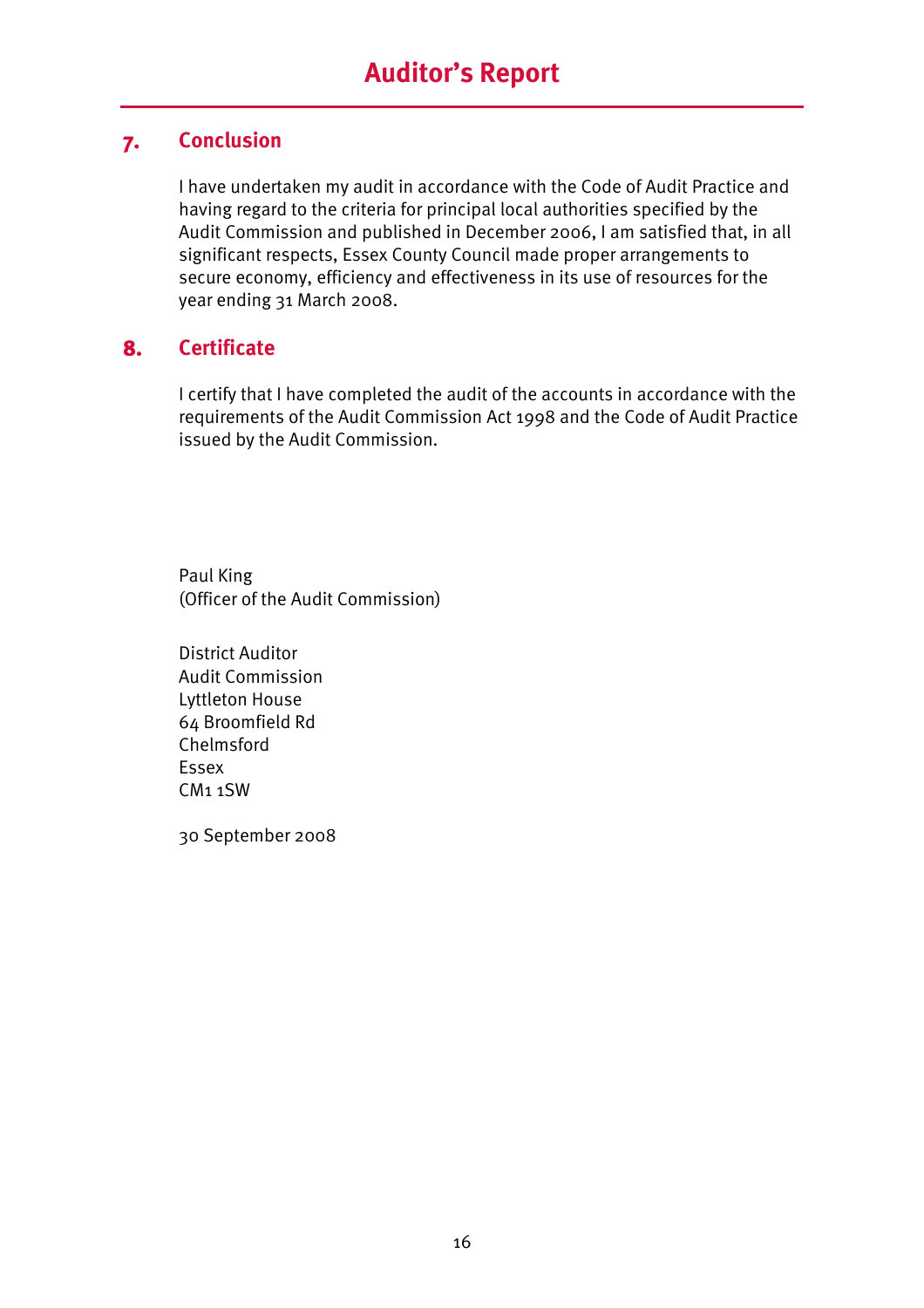# **Introduction**

The Accounting Statements comprise:

 $\blacksquare$  Income and Expenditure Account – page 18 The Income and Expenditure Account provides a summary of the resources generated and consumed by the Council in the year.

#### Statement of Movement on the General Fund Balance – page 18

The Statement of Movement in the General Fund Balance provides a reconciliation showing how the balance of resources generated / consumed in the year links with statutory requirements for raising Council Tax.

#### Statement of Total Recognised Gains and Losses – page 19

The Statement of Total Recognised Gains and Losses brings together all the gains and losses of the Council for the year and shows the aggregate increase in its net worth. In addition to the surplus or deficit generated on the Income and Expenditure Account, it includes the gains and losses relating to the revaluation of fixed assets and remeasurement of the net liability to cover the cost of retirement benefits.

#### Balance Sheet – page 20

This sets out the financial position of the Council on 31 March 2008. It shows the balances and reserves at the Council's disposal, long term indebtedness and fixed and net current assets employed. It excludes the Pension Fund and Trust Funds.

#### Cash Flow Statement – page 21

This statement summarises the inflows and outflows of cash with third parties.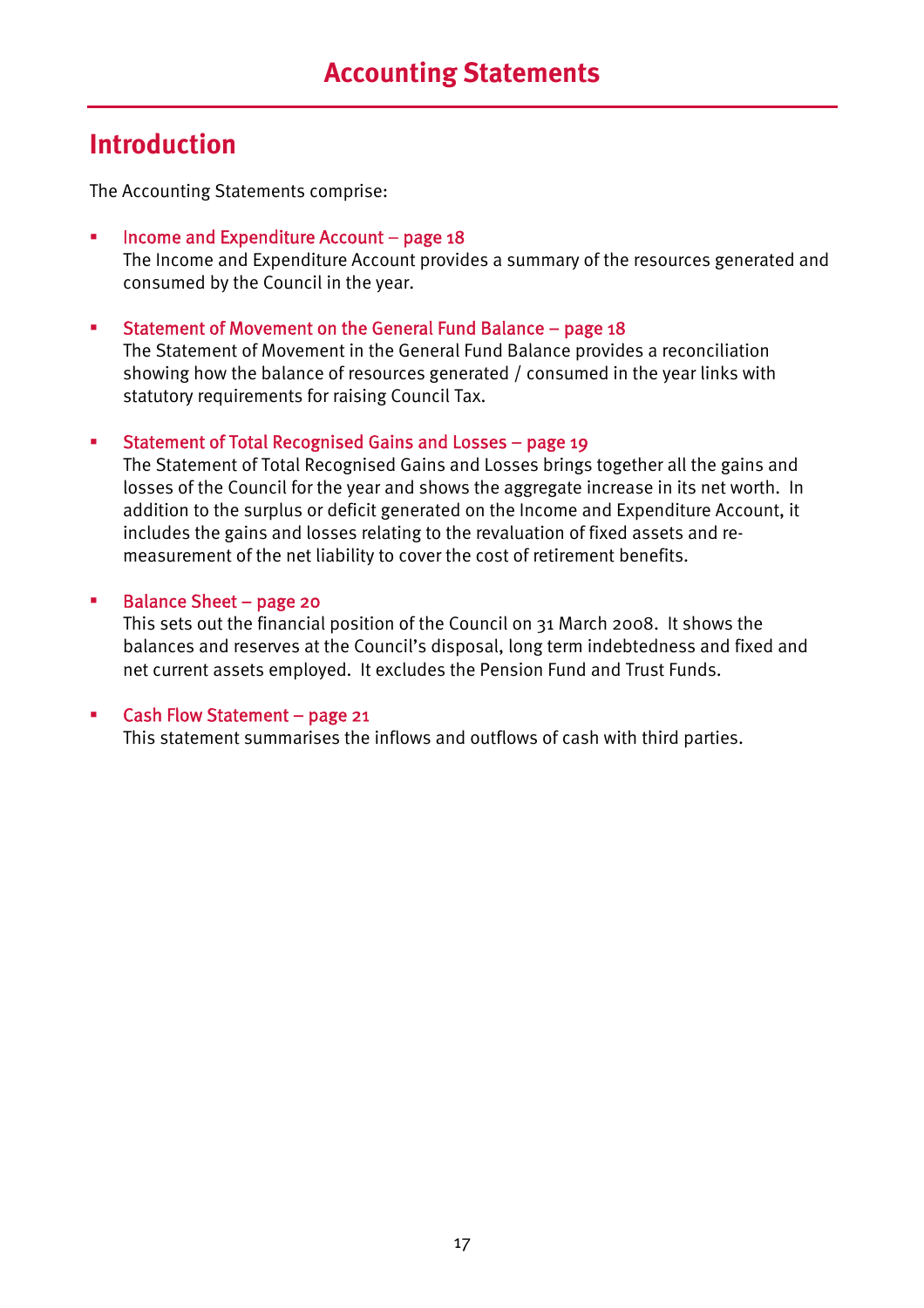# **Income and Expenditure Account**

For the year ended 31 March 2008

| 2006/07            | <b>Note</b>             |                                                        |              |            |                 |             |
|--------------------|-------------------------|--------------------------------------------------------|--------------|------------|-----------------|-------------|
| <b>Net</b>         |                         |                                                        | <b>Gross</b> | Income     | <b>Specific</b> | <b>Net</b>  |
| <b>Expenditure</b> |                         |                                                        | expenditure  |            | grants          | expenditure |
| <b>fooo</b>        |                         |                                                        | <b>fooo</b>  | fooo       | <b>fooo</b>     | <b>fooo</b> |
|                    |                         |                                                        |              |            |                 |             |
| 2,254              | $\overline{\mathbf{3}}$ | Central services to the public                         | 4,370        | (2,167)    |                 | 2,203       |
| 1,310              |                         | Court services                                         | 1,930        | (538)      |                 | 1,392       |
| 86,033             |                         | Cultural, environmental and planning services          | 118,049      | (16, 231)  | (5, 621)        | 96,197      |
| 192,116            |                         | <b>Children's and Education services</b>               | 1,262,544    | (132,330)  | (931,081)       | 199,133     |
| 82,200             |                         | Highways, roads and transportation services            | 132,221      | (29, 258)  | (15, 859)       | 87,104      |
| 202                |                         | Housing services                                       | 2,133        | (662)      |                 | 1,471       |
| 305,102            |                         | <b>Adult Social Care</b>                               | 473,621      | (104, 390) | (67, 116)       | 302,115     |
| 15,224             |                         | Corporate and democratic core                          | 18,923       | (352)      |                 | 18,571      |
| 8,999              |                         | Non distributed costs                                  | 15,790       | (354)      | (95)            | 15,341      |
|                    |                         |                                                        |              |            |                 |             |
| 693,440            |                         | Net cost of services                                   | 2,029,581    | (286, 282) | (1,019,772)     | 723,527     |
|                    |                         |                                                        |              |            |                 |             |
| 2,593              | 9                       | Amounts due to precepting authorities                  | 2,479        |            |                 | 2,479       |
| 17,109             | 30                      | Interest payable and similar charges                   | 19,288       | (15,726)   |                 | 3,562       |
| (12, 290)          | 30                      | Interest and investment income                         | 3,022        | (19, 396)  |                 | (16, 374)   |
| 5,503              | 10                      | Loss on disposal of fixed assets                       | 1,957        | (320)      |                 | 1,637       |
| (75)               | 11                      | Net (surplus) / deficit on trading activities          | 996          |            |                 | 996         |
| 8,665              | 13                      | Pension interest and expected return on pension assets | 80,597       | (75, 041)  |                 | 5,556       |
|                    |                         |                                                        |              |            |                 |             |
| 714,945            |                         | Net operating expenditure                              | 2,137,920    | (396,765)  | (1,019,772)     | 721,383     |
|                    |                         |                                                        |              |            |                 |             |
|                    |                         | <b>Financed by</b>                                     |              |            |                 |             |
| (45, 695)          | 14                      | General government grant (incl. Revenue Support Grant) |              |            |                 | (31,580)    |
| (169, 477)         |                         | National non domestic rates                            |              |            |                 | (176, 496)  |
| (493, 956)         |                         | Demand on the Collection Fund                          |              |            |                 | (522, 291)  |
|                    |                         |                                                        |              |            |                 |             |
| (709, 128)         |                         |                                                        |              |            |                 | (730, 367)  |
|                    |                         |                                                        |              |            |                 |             |
| 5,817              |                         | (Surplus) / deficit for the year                       |              |            |                 | (8,984)     |
|                    |                         |                                                        |              |            |                 |             |

# **Statement of the Movement on the General Fund Balance**

For the year ended 31 March 2008

| 2006/07<br><b>fooo</b> | <b>Note</b> |                                                                                                                                        | 2007/08<br><b>fooo</b> |
|------------------------|-------------|----------------------------------------------------------------------------------------------------------------------------------------|------------------------|
| 5,817                  |             | (Surplus) / deficit on the Income and Expenditure Account                                                                              | (8,984)                |
| (2, 293)               | 16          | Net additional amount required by statute and non-statutory proper practices to be debited to the<br>General Fund Balance for the year | 256                    |
| 3,524                  |             | (Increase) / decrease in the General Fund Balance for the year                                                                         | (8,728)                |
| (33,723)               |             | General Fund Balance brought forward                                                                                                   | (30, 199)              |
| (30, 199)              |             | <b>General Fund Balance carried forward</b>                                                                                            | (38,927)               |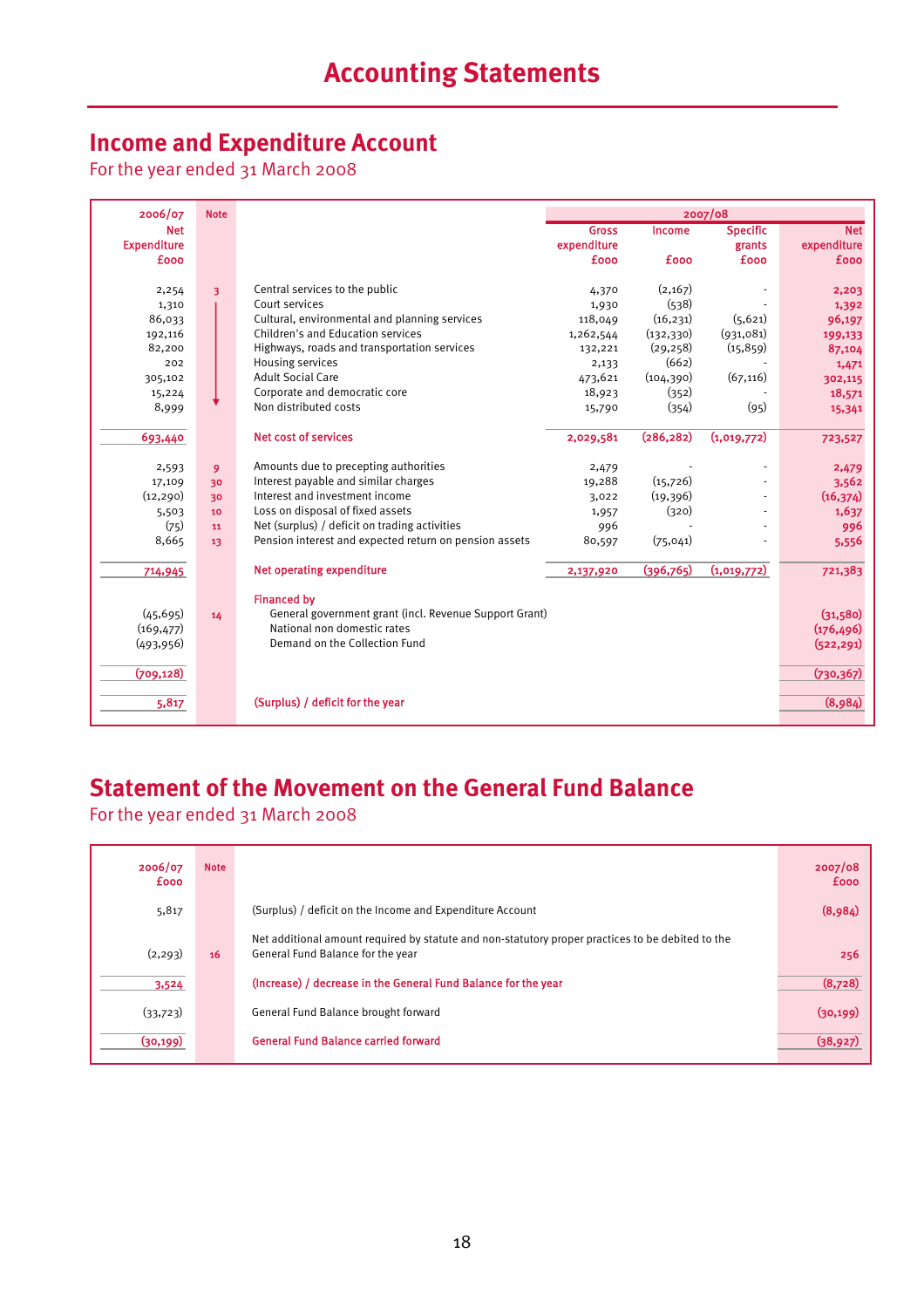# **Statement of Total Recognised Gains and Losses**

For the year ended 31 March 2008

| 2006/07<br><b>fooo</b>   | <b>Note</b> |                                                                                                                  | 2007/08<br><b>fooo</b> |
|--------------------------|-------------|------------------------------------------------------------------------------------------------------------------|------------------------|
| 5,817                    |             | (Surplus) / deficit for the year on the Income and Expenditure Account                                           | (8,984)                |
| (270, 499)               | 37          | Surplus arising on revaluation of fixed assets                                                                   | (184, 356)             |
| (84, 608)                | 13          | Actuarial (gains) / losses on Pension Fund assets and liabilities                                                | 209,858                |
| (349, 290)               |             | Total recognised (gains) and losses for the year                                                                 | 16,518                 |
| $\overline{\phantom{a}}$ |             | Cumulative effect on reserves of prior period adjustments made in<br>2007/08 in respect of financial instruments | 2,877                  |
| (349, 290)               |             |                                                                                                                  | 19,395                 |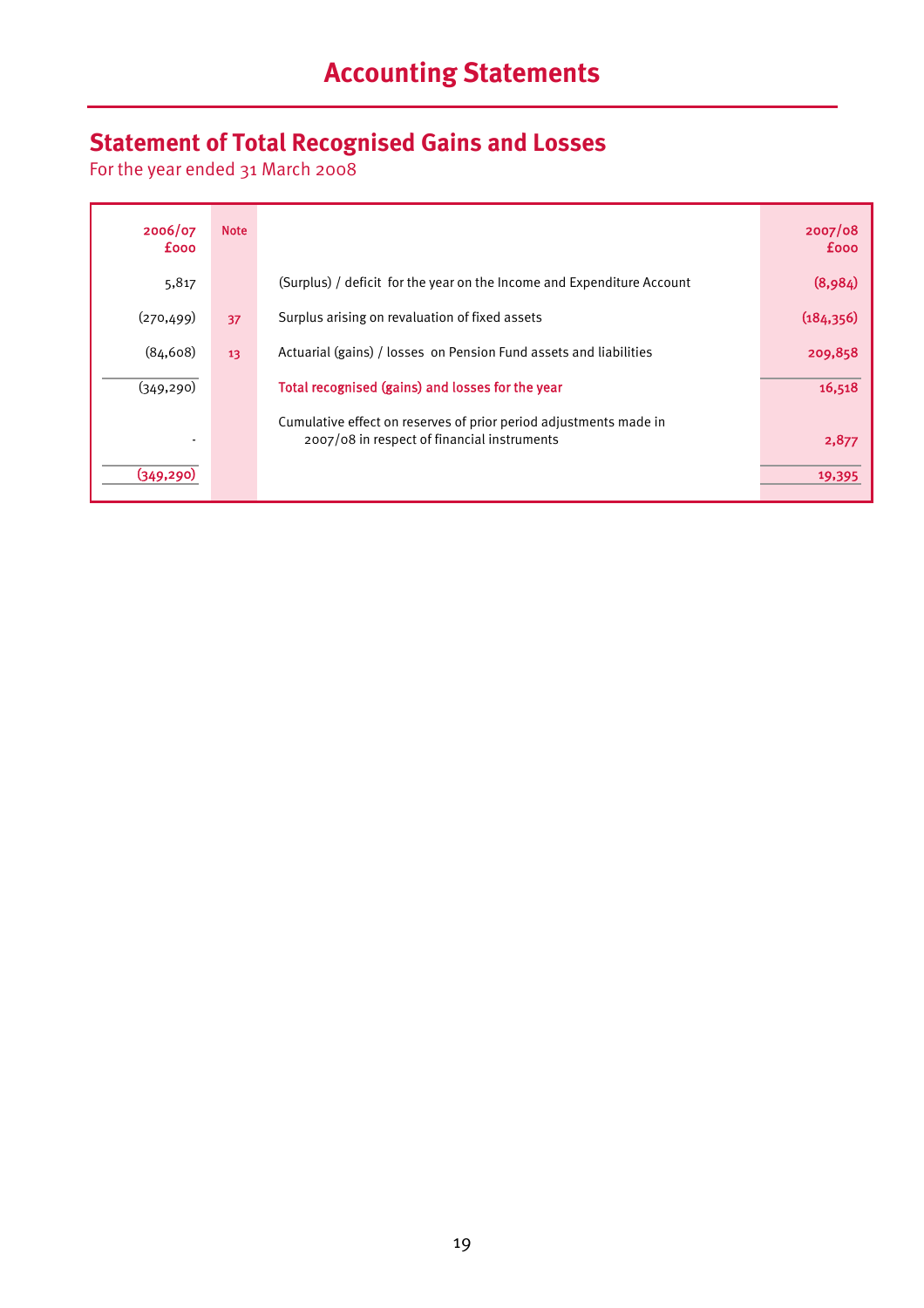# **Accounting Statements**

# **Balance Sheet**

As at 31 March 2008

|                                             | 2007 (restated)                                                                               | <b>Note</b>                      |                                                                                                                                                                                                                                                                        |                                     | 2008                                                                                               |
|---------------------------------------------|-----------------------------------------------------------------------------------------------|----------------------------------|------------------------------------------------------------------------------------------------------------------------------------------------------------------------------------------------------------------------------------------------------------------------|-------------------------------------|----------------------------------------------------------------------------------------------------|
| <b>fooo</b>                                 | <b>fooo</b>                                                                                   |                                  |                                                                                                                                                                                                                                                                        | <b>fooo</b>                         | <b>fooo</b>                                                                                        |
|                                             | 639                                                                                           | $20 - 26$                        | Intangible fixed assets                                                                                                                                                                                                                                                |                                     | 969                                                                                                |
| 2,066,032<br>8,880<br>303,329               |                                                                                               |                                  | <b>Tangible fixed assets</b><br><b>Operational assets</b><br>Land and buildings<br>Vehicles, plant and equipment<br>Infrastructure                                                                                                                                     | 2,217,973<br>8,910<br>384,153       |                                                                                                    |
| 1,552<br>82,454                             |                                                                                               |                                  | Community assets<br><b>Non operational assets</b><br>Assets under construction                                                                                                                                                                                         | 1,793<br>60,480                     |                                                                                                    |
| 22,063                                      |                                                                                               |                                  | Surplus assets held pending disposal                                                                                                                                                                                                                                   | 23,755                              |                                                                                                    |
|                                             | 2,484,310<br>2,484,949                                                                        |                                  | <b>Total fixed assets</b>                                                                                                                                                                                                                                              |                                     | 2,697,064<br>2,698,033                                                                             |
|                                             | 55,678<br>3,684<br>5,440                                                                      | 30<br>28                         | Long term investments<br>Long term debtors<br>Deferred premiums on early repayment of debt<br>Deferred consideration                                                                                                                                                   |                                     | 82,094<br>21,576<br>5,233                                                                          |
|                                             | 2,549,751                                                                                     |                                  | <b>Total long term assets</b>                                                                                                                                                                                                                                          |                                     | 2,806,936                                                                                          |
| 294<br>88,462<br>192,333<br>2,122<br>13,817 | 297,028                                                                                       | 30<br>31                         | <b>Current assets</b><br>Stocks and work in progress<br>Debtors<br>Short term investments<br>Landfill allowances<br>Cash and bank                                                                                                                                      | 274<br>114,675<br>172,429<br>21,414 | 308,792                                                                                            |
|                                             |                                                                                               |                                  |                                                                                                                                                                                                                                                                        |                                     |                                                                                                    |
| (235, 341)<br>(28, 316)                     | 2,846,779<br>(263, 657)                                                                       | 30                               | <b>Total assets</b><br><b>Current liabilities</b><br>Creditors<br>Short-term borrowing                                                                                                                                                                                 | (242, 033)<br>(5,340)               | 3,115,728<br>(247, 373)                                                                            |
|                                             |                                                                                               |                                  |                                                                                                                                                                                                                                                                        |                                     |                                                                                                    |
|                                             | 2,583,122<br>(309,066)<br>(35, 864)<br>(23,312)<br>(174, 474)<br>(543)<br>(8o7)<br>(348, 215) | 30<br>32<br>33<br>35<br>27<br>13 | <b>Total assets less current liabilities</b><br>Long term liabilities<br>Long term borrowing<br>Deferred credits<br>Provisions<br>Deferred grants and contributions<br>Finance lease obligations<br>Deferred discounts on early repayment of debt<br>Pension liability |                                     | 2,868,355<br>(361,758)<br>(19,960)<br>(29, 278)<br>(221, 574)<br>(300)<br>(564, 039)               |
|                                             | 1,690,841                                                                                     |                                  | <b>Total assets less liabilities</b>                                                                                                                                                                                                                                   |                                     | 1,671,446                                                                                          |
|                                             | (1, 811, 780)<br>348,215<br>(1,938)<br>(18, 517)<br>(30, 199)<br>(176, 622)                   | 36<br>38<br>40<br>13<br>39<br>39 | <b>Financed by:</b><br><b>Revaluation reserve</b><br>Capital Adjustments Account<br>Financial Instruments Adjustment Account<br>Pension reserve<br>Usable capital receipts reserve<br>Deferred capital receipts<br><b>General Fund Balance</b><br>Earmarked reserves   |                                     | (173, 543)<br>(1,798,796)<br>4,722<br>564,039<br>(13, 883)<br>(18, 517)<br>(38, 927)<br>(196, 541) |
|                                             | (1,690,841)                                                                                   | 17 <sup>2</sup>                  | <b>Total equity</b>                                                                                                                                                                                                                                                    |                                     |                                                                                                    |
|                                             |                                                                                               |                                  |                                                                                                                                                                                                                                                                        |                                     | (1,671,446)                                                                                        |

#### Note:

The 2006/07 Balance Sheet has been restated to recognise the fixed assets and long term liability arising from finance lease obligations on a basis consistent with 2007/08.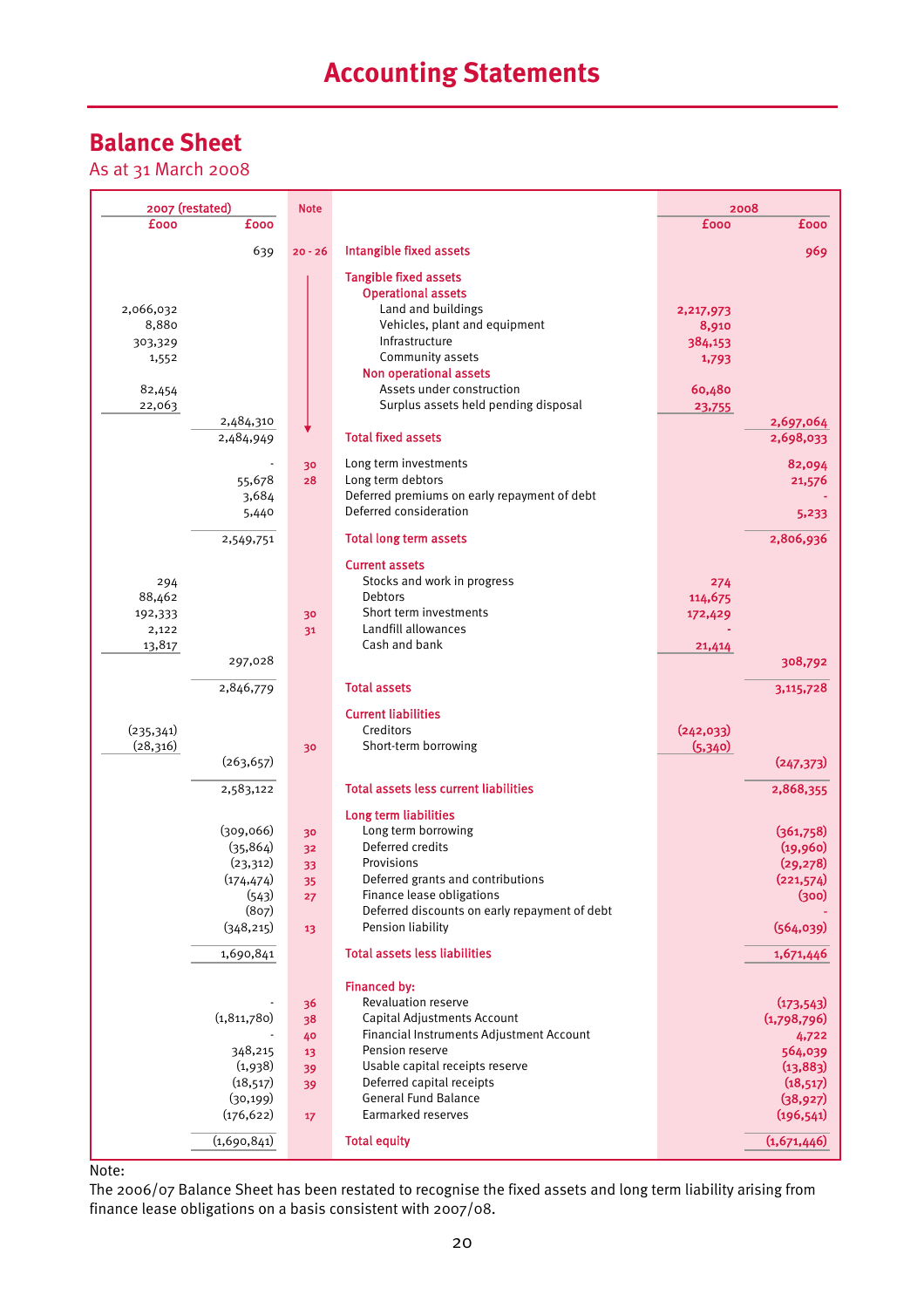# **Cash Flow Statement**

For the year ended 31 March 2008

|             | 2006/07     | <b>Notes</b> |                                                                                           | 2007/08     |             |
|-------------|-------------|--------------|-------------------------------------------------------------------------------------------|-------------|-------------|
| <b>fooo</b> | <b>fooo</b> |              |                                                                                           | <b>fooo</b> | <b>fooo</b> |
|             |             |              |                                                                                           |             |             |
|             |             |              | <b>Revenue Activities</b>                                                                 |             |             |
|             |             |              | <b>Cash outflows</b>                                                                      |             |             |
| 956,187     |             |              | Cash paid to and on behalf of employees<br>Other operating cash payments                  | 977,023     |             |
| 874,232     |             |              | Precepts paid                                                                             | 964,987     |             |
| 2,593       | 1,833,012   |              |                                                                                           | 2,479       | 1,944,489   |
|             |             |              | <b>Cash inflows</b>                                                                       |             |             |
| (493, 956)  |             |              | Precepts received                                                                         | (522, 291)  |             |
| (169, 477)  |             |              | National non-domestic rates receipts from national pool                                   | (176, 496)  |             |
| (38, 312)   |             |              | General government grants (incl. Revenue Support Grant)                                   | (31,580)    |             |
| (983, 473)  |             | 42           | Other government grants                                                                   | (1,022,515) |             |
| (265, 801)  |             |              | Cash received for goods and services                                                      | (297, 234)  |             |
|             | (1,951,019) |              |                                                                                           |             | (2,050,116) |
|             |             |              |                                                                                           |             |             |
|             | (118,007)   | 43           | <b>Revenue activities net cash flow</b>                                                   |             | (105, 627)  |
|             |             |              |                                                                                           |             |             |
|             |             |              | Returns on investments and servicing of finance                                           |             |             |
|             |             |              | <b>Cash outflows</b>                                                                      |             |             |
| 21,011      |             |              | Interest paid                                                                             | 22,834      |             |
|             |             |              | <b>Cash inflows</b>                                                                       |             |             |
| (14, 463)   |             |              | Interest received                                                                         | (19,905)    |             |
|             | 6,548       |              |                                                                                           |             | 2,929       |
|             |             |              | <b>Capital activities</b>                                                                 |             |             |
|             |             |              | <b>Cash outflows</b>                                                                      |             |             |
| 113,261     |             |              | Purchase of fixed assets                                                                  | 133,676     |             |
| 44,284      |             |              | Other capital cash payments                                                               | 45,183      |             |
|             | 157,545     |              | <b>Cash inflows</b>                                                                       |             | 178,859     |
| (45, 655)   |             |              | Sale of fixed assets                                                                      | (24, 498)   |             |
| (38, 186)   |             | 42           | Capital grants received                                                                   | (71,039)    |             |
| (1,962)     |             |              | Other capital cash receipts                                                               | (20, 938)   |             |
|             | (85, 803)   |              |                                                                                           |             | (116, 475)  |
|             |             |              |                                                                                           |             |             |
|             | (39,717)    | 44           | Net cash outflow/(inflow) before financing                                                |             | (40, 314)   |
|             |             |              |                                                                                           |             |             |
|             |             | 45           | <b>Management of liquid resources</b><br>Net increase / (decrease) in short term deposits |             | (19,904)    |
|             | 5,933       |              | Net increase in long term deposits                                                        |             | 82,094      |
|             |             |              |                                                                                           |             |             |
|             |             |              | <b>Financing</b>                                                                          |             |             |
|             |             |              | <b>Cash outflows</b>                                                                      |             |             |
|             | 183,867     |              | Repayment of amounts borrowed                                                             |             | 142,561     |
|             |             |              | Capital element of finance lease rental payments                                          |             | 243         |
|             |             |              | <b>Cash inflows</b>                                                                       |             |             |
|             | (153, 999)  |              | New loans raised                                                                          |             | (168,004)   |
|             |             |              | New short-term loans                                                                      |             | (4, 273)    |
|             | (3,916)     |              | Net increase in cash                                                                      |             | (7, 597)    |
|             |             |              |                                                                                           |             |             |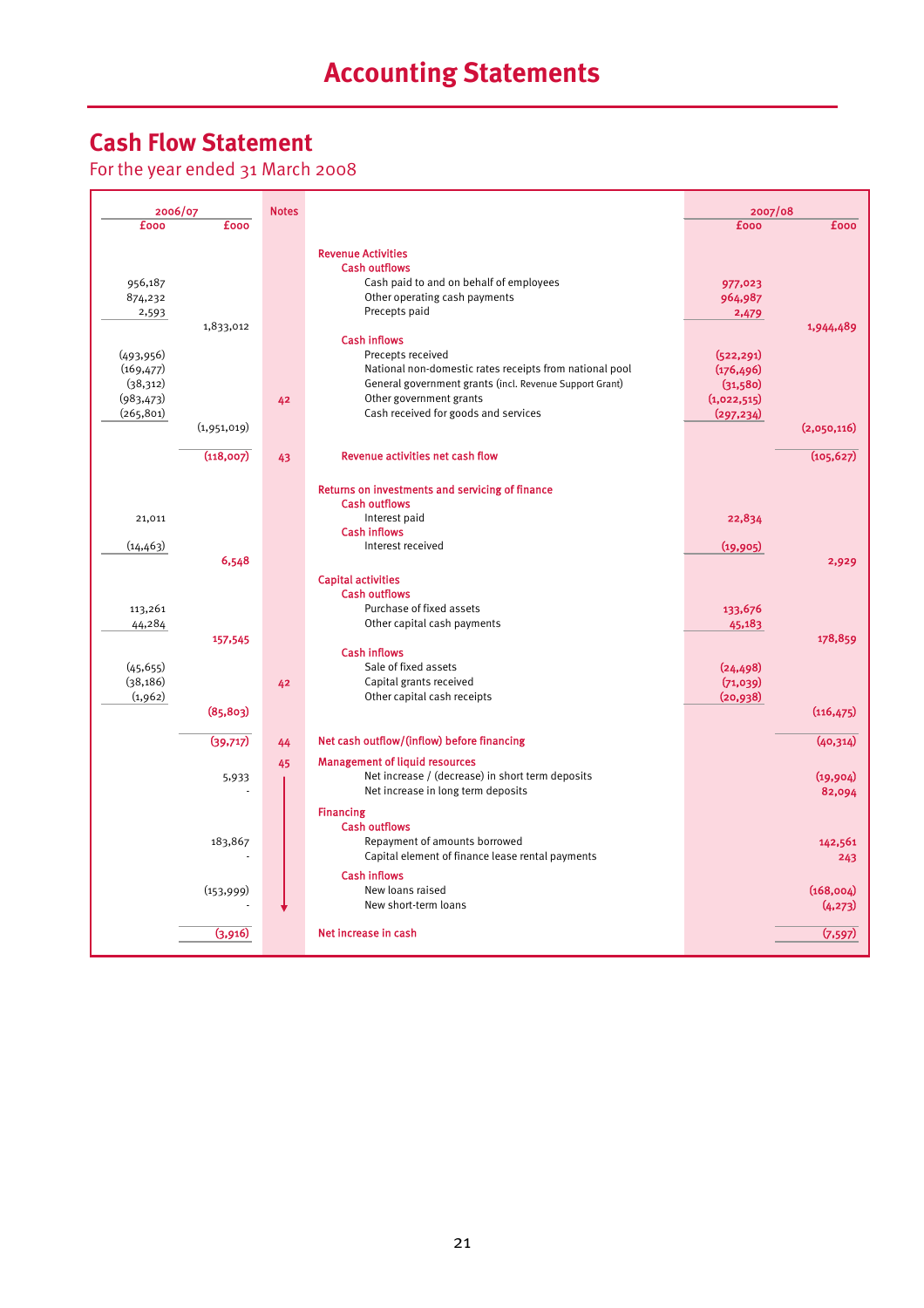## **1. Introduction**

This section contains notes that are intended to aid interpretation of the financial statements (as set out on pages 18 to 21) and provide further information upon the financial performance of the Council during 2007/08. The notes set out within this section are listed below for ease of reference.

|                                                        | <b>Page</b> |
|--------------------------------------------------------|-------------|
| <b>Accounting policies</b>                             | 24          |
| <b>Service expenditure analysis</b>                    | 24          |
| <b>Dedicated Schools Grant</b>                         | 24          |
| <b>Local Authorities (Goods and Services) Act 1970</b> | 25          |
| <b>Publicity</b>                                       | 26          |
| <b>Audit costs</b>                                     | 27          |
| <b>Members' allowances</b>                             | 27          |
| <b>Amounts due to precepting bodies</b>                | 27          |
| Gains / losses on the disposal of fixed assets         | 28          |
| <b>Trading activities</b>                              | 28          |
| <b>Teachers Pensions</b>                               | 30          |
| <b>Local Government Pensions Scheme</b>                | 30          |
| <b>General government grants</b>                       | 34          |
| <b>Local Area Agreement Grant</b>                      | 34          |
| <b>Movement on the General Fund Balance</b>            | 36          |
| <b>Earmarked revenue reserves</b>                      | 38          |
| <b>Officers remuneration</b>                           | 40          |
| <b>Related party declarations</b>                      | 40          |
| <b>Net fixed assets</b>                                | 43          |
| <b>Valuation of fixed assets</b>                       | 44          |
| <b>Foundation and voluntary aided schools</b>          | 45          |
| <b>Analysis of land and property assets</b>            | 46          |
| <b>Deferred charges</b>                                | 47          |
| <b>Financing of capital expenditure</b>                | 47          |
| <b>Significant commitments under capital contracts</b> | 48          |
| <b>Leases</b>                                          | 48          |
| Long term debtors                                      | 50          |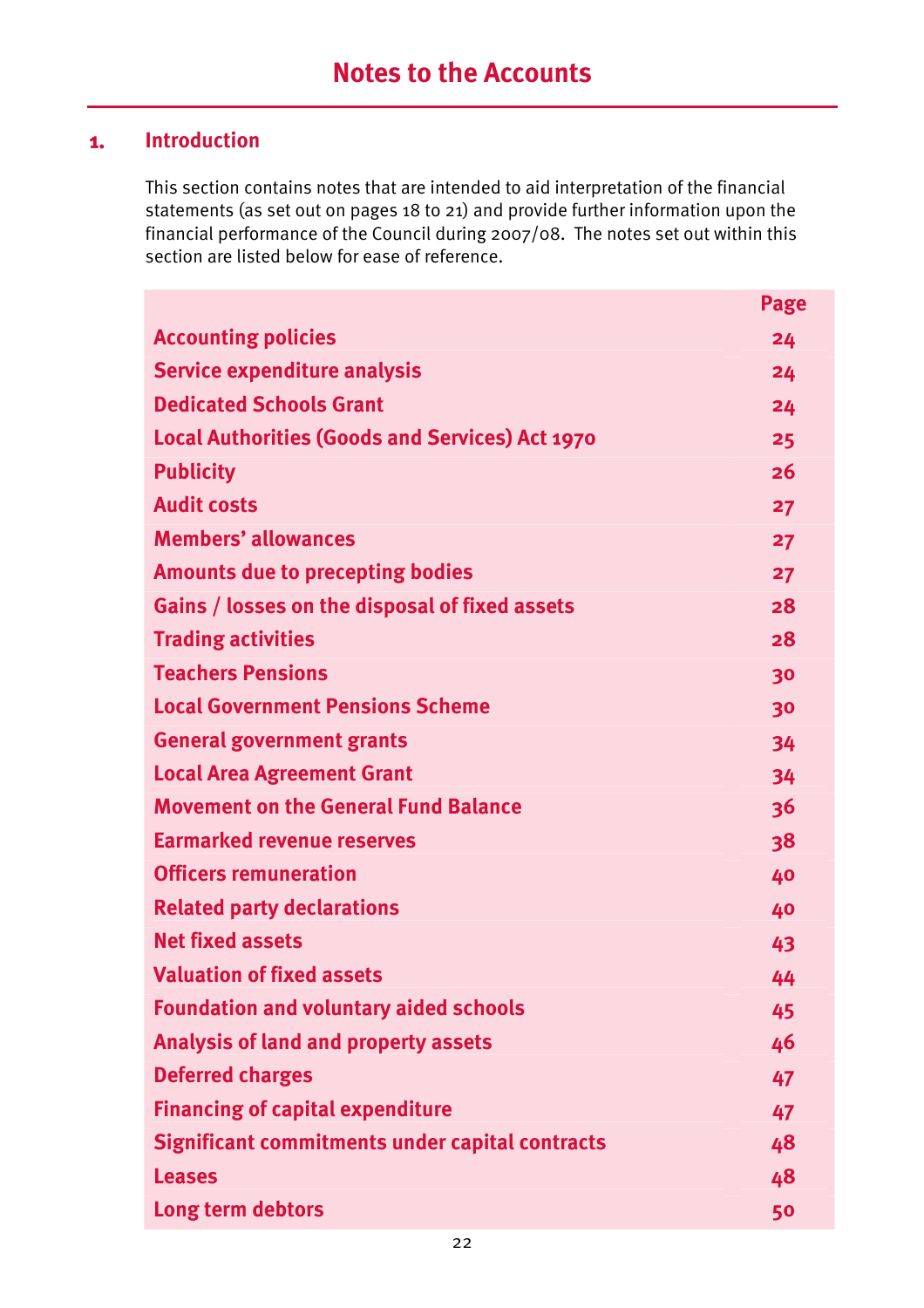# **Notes to the Accounts**

|                                                                 | Page |
|-----------------------------------------------------------------|------|
| <b>Private Finance Initiative / Private Partnership schemes</b> | 51   |
| <b>Financial Instruments</b>                                    | 53   |
| <b>Landfill allowances</b>                                      | 59   |
| <b>Deferred credits</b>                                         | 60   |
| <b>Provisions</b>                                               | 61   |
| <b>Contingent liabilities</b>                                   | 62   |
| <b>Deferred grants and contributions</b>                        | 63   |
| <b>Movement in reserves</b>                                     | 63   |
| <b>Revaluation Reserve</b>                                      | 64   |
| <b>Capital Adjustment Account</b>                               | 65   |
| <b>Capital Receipts</b>                                         | 66   |
| <b>Financial Instruments Adjustment Account</b>                 | 67   |
| <b>Interest in companies and other entities</b>                 | 68   |
| <b>Analysis of government grants</b>                            | 70   |
| <b>Reconciliation of revenue activities net cash flow</b>       | 71   |
| <b>Movement in net debt</b>                                     | 72   |
| <b>Financing and management of liquid resources</b>             | 72   |
| <b>Trust Funds</b>                                              | 73   |
| <b>Charitable Trust Funds</b>                                   | 73   |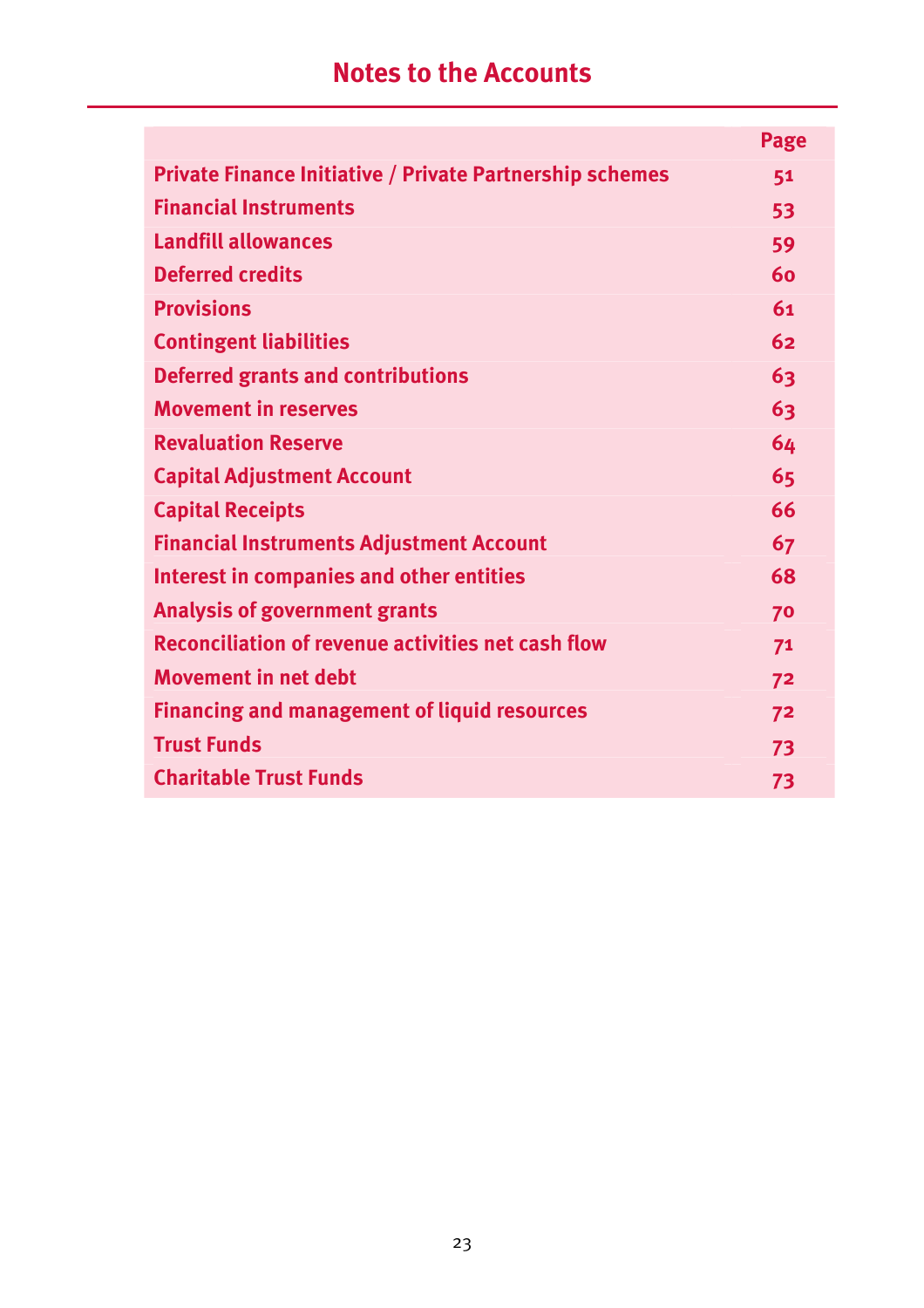#### **2. Accounting policies**

The basis for the recognition, measurement and disclosure of transactions and other events in the Council's accounts are explained within the Statement of Accounting Policies, which is set out on pages 75 to 91.

## **3. Service expenditure analysis**

The CIPFA Best Value Accounting Code of Practice 2007 (BVACOP) aims to promote consistent financial reporting, by requiring local authorities to analyse services' expenditure, specific grants and income in a standard format. Accordingly, the Council's Income and Expenditure Account provides an analysis of expenditure, specific grant and income over the mandatory headings defined by the BVACOP. The service expenditure analysis provided within the Income and Expenditure Account differs from the Council's internal financial management arrangements, which are centred on the responsibilities of the members of the Council's Cabinet.

The total cost of each service includes all costs arising in the provision of those services, including employee costs, expenditure related to premises and transport, supplies and services, support services, third party and transfer payments and depreciation.

## **4. Dedicated Schools Grant**

The Council's expenditure on schools is funded by a grant awarded by the Department for Children, Schools and Families, the Dedicated Schools Grant (DSG). DSG is ringfenced and can only be applied to meet expenditure properly included in the Schools Budget.

The Schools Budget includes elements for a restricted range of services provided on an authority wide basis and for the Individual Schools Budget, which is divided into a budget share for each school. Over and under spends on the two elements are required to be accounted for separately. The Council is able to supplement the Schools Budget from its own resources, but has not done so during 2007/08.



Details of the deployment of DSG receivable for 2007/08 are provided in the following table.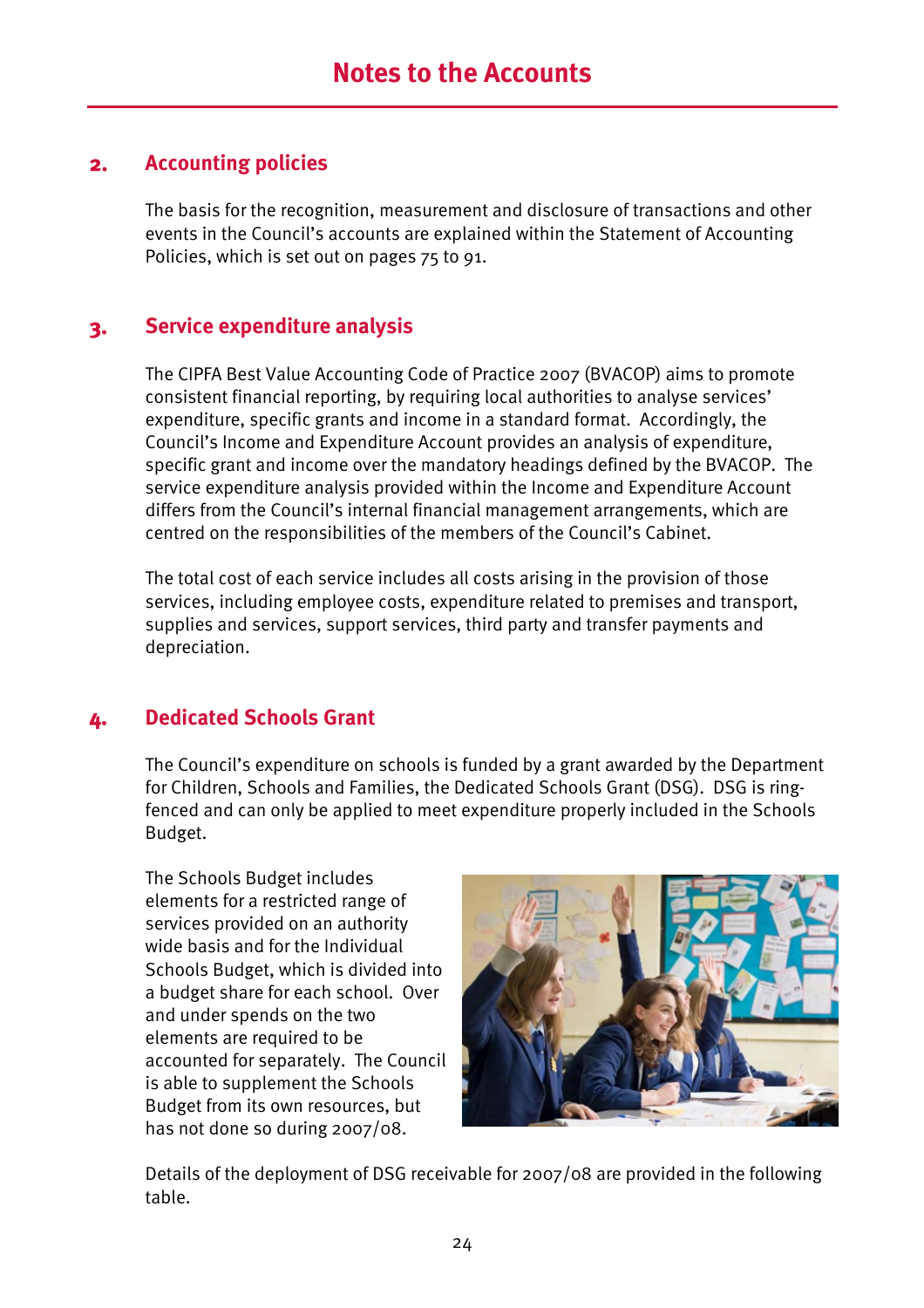| 2006/07     |                                             | 2007/08            |                                 |              |
|-------------|---------------------------------------------|--------------------|---------------------------------|--------------|
|             |                                             | <b>Central</b>     | <b>Individual</b>               | <b>Total</b> |
|             |                                             | <b>Expenditure</b> | <b>Schools</b><br><b>Budget</b> |              |
| <b>fooo</b> |                                             | <b>fooo</b>        | <b>fooo</b>                     | <b>fooo</b>  |
|             | Original grant allocation to Schools Budget |                    |                                 |              |
| (694, 319)  | for the year                                | (42, 455)          | (690, 723)                      | (733, 178)   |
| (59)        | Adjustment to final grant allocation        | (67)               |                                 | (67)         |
| (694,378)   | DSG receivable for the year                 | (42, 522)          | (690, 723)                      | (733, 245)   |
| 690,454     | Actual expenditure for the year             | 39,408             | 687,394                         | 726,802      |
| (3,924)     | Over / (under) spend for the year           | (3, 114)           | (3,329)                         | (6,443)      |
| (45,745)    | Under spend from prior year                 | (96)               | (49,573)                        | (49, 669)    |
| (49, 669)   | Over / (under) spend carried forward        | (3,210)            | (52,902)                        | (56, 112)    |

The net under spend against the Individual Schools Budget is held within the Schools 'earmarked revenue reserve' (see note 17 on page 38).

## **5. Local Authorities (Goods and Services) Act 1970**

The Council is empowered, under the Local Authorities (Goods and Services) Act 1970 to enter into agreements with other local authorities and certain prescribed bodies for any of the following purposes:

- Supply of goods and materials
- Provision of administrative, professional or technical services
- Provision of vehicles, plants or apparatus
- Maintenance of land or buildings



The charges levied upon other local authorities and prescribed bodies reflect the estimated full cost of service provision – the aim is to break even, so that the income earned meets the costs incurred.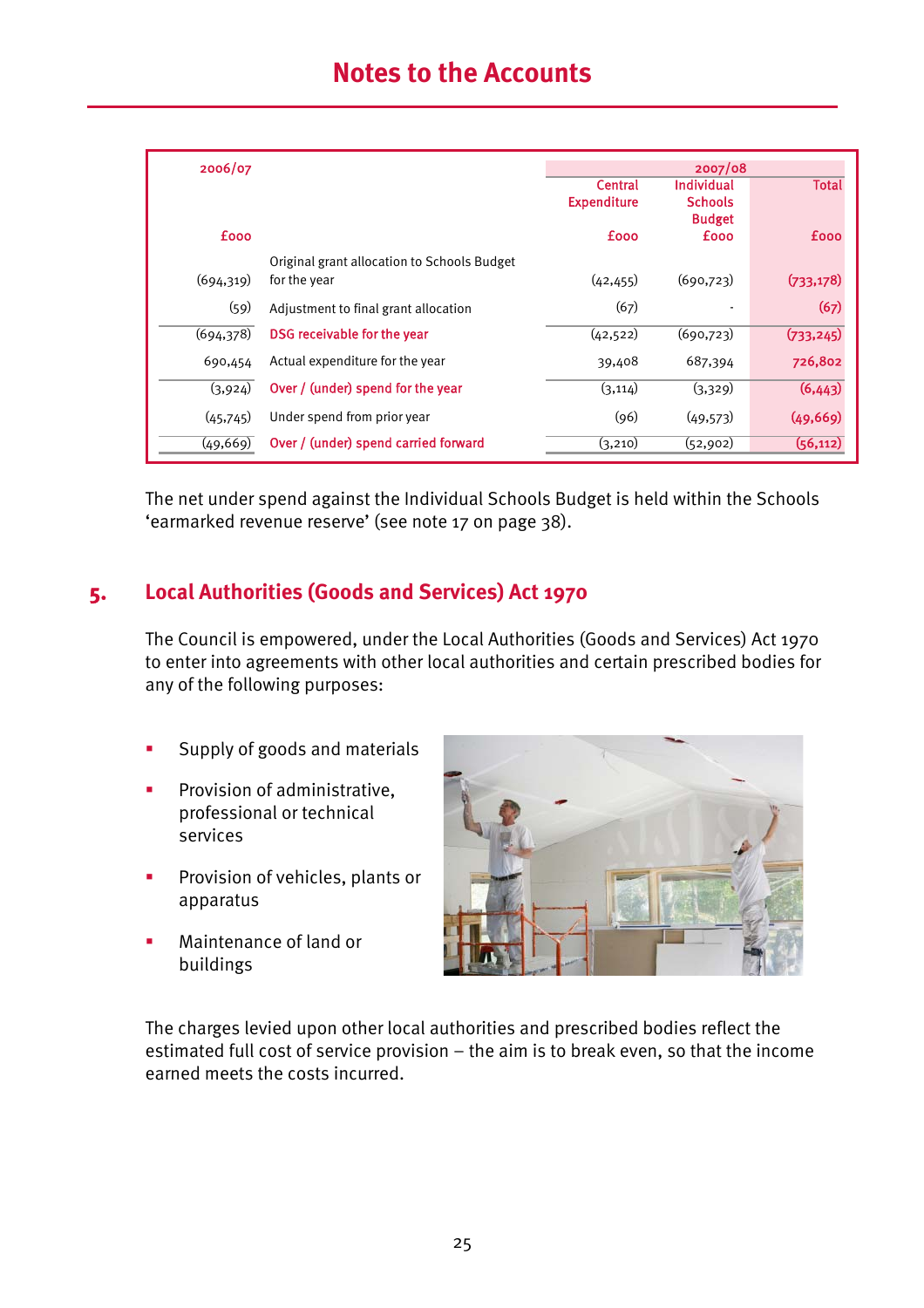Set out in the following table is the income earned from the provision of goods and services by the Council under the 1970 Act.

| 2006/07     |                                             | 2007/08     |
|-------------|---------------------------------------------|-------------|
| <b>fooo</b> |                                             | <b>fooo</b> |
|             | <b>Services</b>                             |             |
| 378         | Library services                            | 382         |
| 265         | Coroners' courts                            | 315         |
| 209         | Spatial planning                            | 194         |
| 207         | <b>Emergency Planning</b>                   | 187         |
| 97          | Historic environment and archaeology        | 164         |
| 161         | <b>Education service units</b>              | 157         |
| 90          | Urban design and historic buildings advice  | 147         |
| 92          | Essex record office                         | 89          |
|             | <b>Environmental Planning</b>               | 25          |
| 17          | Tree Inspections                            | 24          |
|             | <b>Recharged Strategic Support Services</b> |             |
| 1,312       | Human resources                             | 1,159       |
| 570         | Law and administration                      | 591         |
| 585         | Finance                                     | 539         |
| 149         | Procurement (incl. Car Provision Scheme)    | 17          |
| 170         | Information services                        |             |
|             | <b>Trading activities</b>                   |             |
| 112         | <b>Essex Transport</b>                      | 91          |
| 5           | Reprographics                               | 5           |
| 4,419       |                                             | 4,086       |

Goods and services were provided to bodies that were established to take over functions previously provided by the Council, including to the Essex Police and Fire authorities, the Essex Probation Board, schools and Southend and Thurrock Unitary Authorities.

# **6. Publicity**

In accordance with the requirements of Section 5 (1) of the Local Government Act 1986 the Council's spending on publicity was:

| 2006/07<br><b>fooo</b> |                                                     | 2007/08<br><b>fooo</b> |
|------------------------|-----------------------------------------------------|------------------------|
|                        | <b>Advertising</b><br>Recruitment                   |                        |
| 1,479<br>2,265         | Promotions and communications                       | 1,630<br>2,498         |
| 588                    | Cost of staff wholly or mainly engaged on publicity | 647                    |
| 4,332                  |                                                     |                        |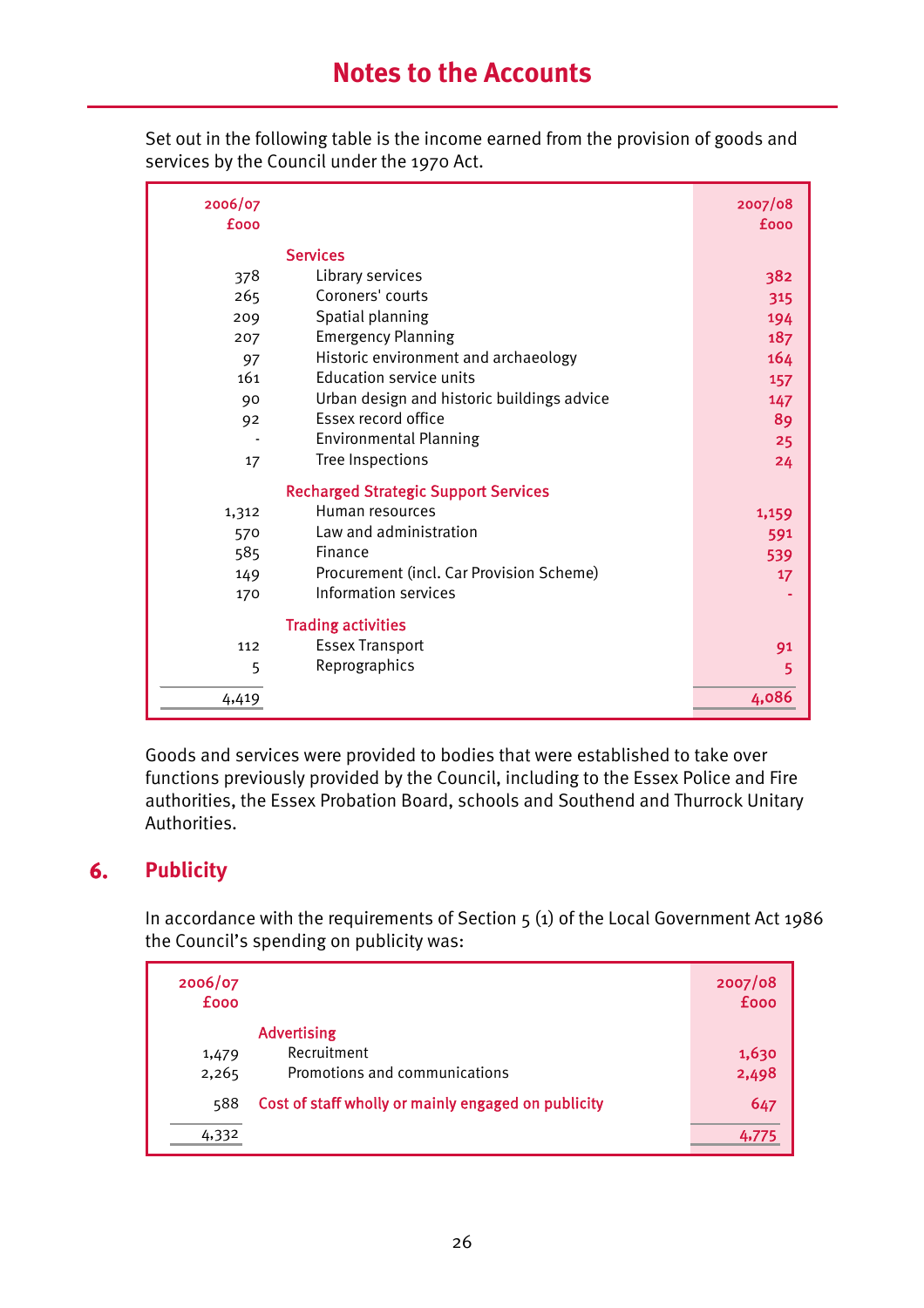## **7. Audit costs**

The following table provides a summary of the fees incurred by the Council in relation to external audit and inspection.

| 2006/07     |                                                              |             | 2007/08 |  |  |
|-------------|--------------------------------------------------------------|-------------|---------|--|--|
| <b>fooo</b> |                                                              | <b>fooo</b> | fonn    |  |  |
|             | Fees payable to the appointed auditor                        |             |         |  |  |
| 519         | External audit services carried out by appointed auditor     | 449         |         |  |  |
| 50          | Certification of grant claims and returns                    | 75          |         |  |  |
|             | Other services carried out by appointed auditor              | 48          |         |  |  |
| 569         |                                                              |             | 572     |  |  |
|             | Fees payable to the Audit Commission in respect of statutory |             |         |  |  |
| 19          | inspections                                                  |             | 16      |  |  |
| 588         |                                                              |             |         |  |  |

#### **8. Members' allowances**

The Local Authorities (Members' Allowances) (England) Regulations 2003 provide for the circumstances in which allowances are payable to members and to the maximum amounts payable in respect of certain allowances. The total of members' allowances paid in 2007/08 amounted to:

| 2006/07<br><b>fooo</b> |                                                              | 2007/08<br><b>fooo</b> |
|------------------------|--------------------------------------------------------------|------------------------|
| 769<br>611             | <b>Basic allowances</b><br>Special responsibility allowances | 790<br>632             |
| 1,380                  |                                                              | 1,422                  |

## **9. Amounts due to precepting bodies**

The following precepts and levies were paid by the Council:

| 2006/07<br><b>fooo</b> |                                                                                                 | 2007/08<br><b>fooo</b> |
|------------------------|-------------------------------------------------------------------------------------------------|------------------------|
| 1,521<br>871<br>201    | Lee Valley Regional Park<br><b>Environment Agency</b><br>Kent and Essex Sea Fisheries Committee | 1,571<br>699<br>209    |
| 2,593                  |                                                                                                 |                        |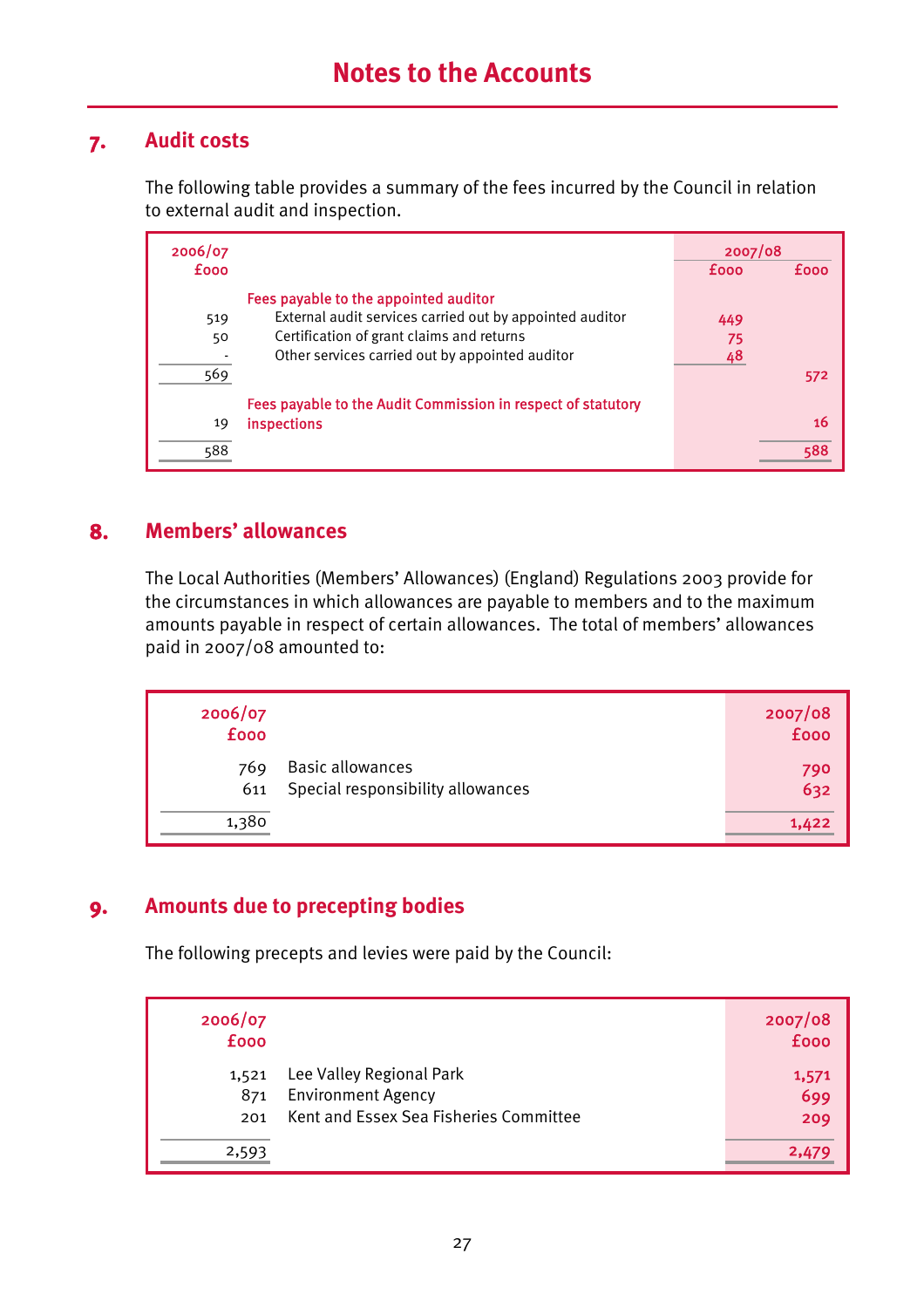## **10. Gains / losses on the disposal of fixed assets**

The gain or loss on disposal of fixed assets is the amount by which the disposal proceeds (net of disposal costs) are more (gain) or less (loss) than the carrying amount of the assets.

The gains / losses arising from the disposal of assets comprise:

| 2006/07<br><b>fooo</b>                                                                                                     | 2007/08<br><b>fooo</b>     |
|----------------------------------------------------------------------------------------------------------------------------|----------------------------|
| Disposal proceeds<br>(64, 172)<br>Carrying value of assets disposed of during the year<br>68,462<br>4,290                  | (27, 583)<br>28,342<br>759 |
| Disposal costs<br>1,387<br>Government grant deferred<br>(174)<br>Net charge to the Income and Expenditure Account<br>5,503 | 1,198<br>(320)<br>1,637    |

The disposal costs are the only items that are actually charged against the General Fund Balance in the year.

#### **11. Trading activities**

The Council has a number of trading activities that are required to operate in a commercial manner and balance their budget by generating income from other parts of the Council and other organisations. The net surplus or deficit on these trading activities is brought into account when determining the net operating expenditure of the Council.

Details of the Council's trading activities, and a summary of their financial results for 2007/08, are provided in the following table.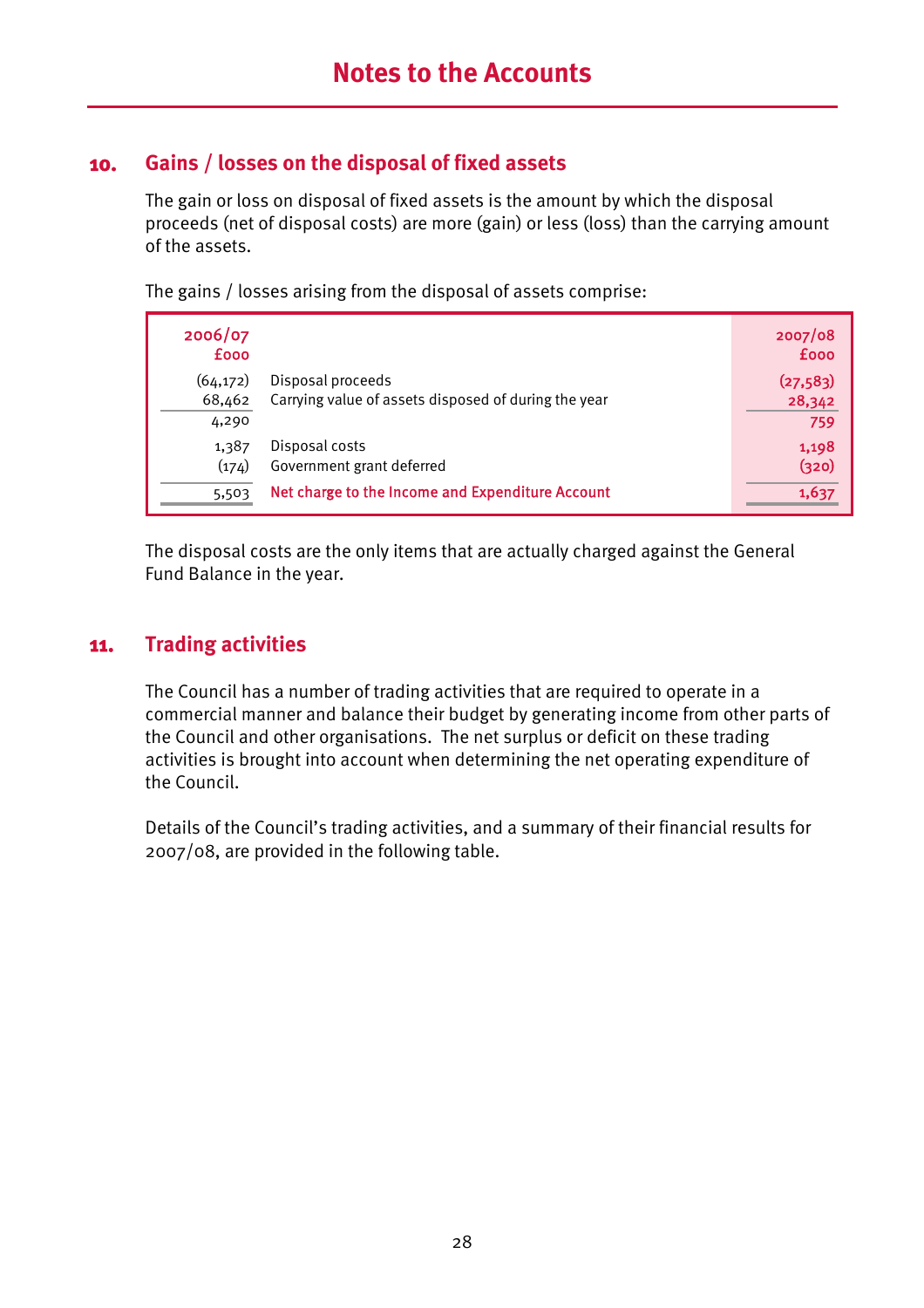# **Notes to the Accounts**

|                                                                                                                                                                                                                                           | <b>Balance</b> |             |              | 2007/08          |                         |             | <b>Balance</b> |
|-------------------------------------------------------------------------------------------------------------------------------------------------------------------------------------------------------------------------------------------|----------------|-------------|--------------|------------------|-------------------------|-------------|----------------|
|                                                                                                                                                                                                                                           | 1 April        | Income      | Expend-      | <b>Financing</b> | <b>Net</b><br>(Surplus) | Approp-     | 31 March       |
|                                                                                                                                                                                                                                           | 2007           |             | <b>iture</b> | <b>items</b>     | / deficit               | riations    | 2008           |
|                                                                                                                                                                                                                                           | <b>fooo</b>    | <b>fooo</b> | <b>fooo</b>  | <b>fooo</b>      | <b>fooo</b>             | <b>fooo</b> | <b>fooo</b>    |
| <b>School support services</b><br><b>School improvement and advisory service</b><br>Delivery of advisory and inspection, governor services,<br>music services and school library service.                                                 | (544)          | (8,925)     | 8,655        |                  | (270)                   | 72          | (742)          |
| Planning and access services (see note i)<br>Delivery of capital programme and building<br>development, planning and admissions service and<br>student and pupil financial support service.                                               | (246)          |             |              |                  |                         | 246         |                |
| <b>School Support (Finance)</b><br>Delivery of financial management support.                                                                                                                                                              | (214)          | (1, 204)    | 1,016        |                  | (188)                   | 8           | (394)          |
| School Support (Other) (see note i)<br>Delivery of education information management and<br>premises management.                                                                                                                           | (92)           |             |              |                  |                         | 92          |                |
| <b>School staffing insurance scheme</b><br>A self insurance scheme for schools, supporting sickness<br>and relocation expenses.                                                                                                           | (775)          | (4, 278)    | 3,701        |                  | (577)                   |             | (1, 352)       |
| Special educational needs & pupil support (see note i)<br>Delivery of education welfare service, pupil support<br>services, special educational needs and psychology<br>service and youth service.                                        | (674)          |             | $\mathbf{1}$ |                  | 1                       | 673         |                |
| <b>Essex equipment service</b><br>Provision of procurement, warehousing, distribution,<br>collection and refurbishment of equipment to disabled<br>people and patients of social care services, partner NHS<br>Trusts and local councils. | (401)          | (8,311)     | 8,221        |                  | (90)                    | 39          | (452)          |
| Viking community transport (see note ii)<br>Community transport operation for the district area of<br>Maldon.                                                                                                                             | (57)           | (85)        | 137          |                  | 52                      |             | (5)            |
| <b>Essex Transport (see note iii)</b><br>Provision of transport management and vehicle<br>maintenance services.                                                                                                                           | (1, 262)       | (3, 244)    | 5,313        | 144              | 2,213                   | (2,576)     | (1.625)        |
| Reprographics (see note iv)<br>Provision of reprographics services.                                                                                                                                                                       | (13)           | (708)       | 566          | (3)              | (145)                   | (28)        | (186)          |
|                                                                                                                                                                                                                                           | (4, 278)       | (26,755)    | 27,610       | 141              | 996                     | (1,474)     | (4,756)        |

#### Notes:

- (i) The Planning and Access Services, Schools Support (other) and Special Educational Needs and Pupil Support trading activities were closed in 2007/08. These activities are now accounted for within the Income and Expenditure Account (within the Net Cost of Services). The accumulated reserves of these activities have been appropriated to the General Fund Balance.
- (ii) The Viking Community Transport trading activity was closed with effect from March 2008. The provision of this service has been outsourced to the Maldon and District Council for Voluntary Services (Maldon CVS). A contribution of £52,000 was made to the Maldon CVS as initial funding. Reserves of £5,000 are being held to meet residual costs.
- (iii) The Essex Transport trading activity was closed on 1 May 2008. Provision of this service has been outsourced to Vehicle Leasing Services (VLS). The assets held by Essex Transport have been sold to VLS.
- (iv) The Reprographics trading activity was closed with effect from 31 March 2008. Provision of this service has outsourced to Corporate Document Services.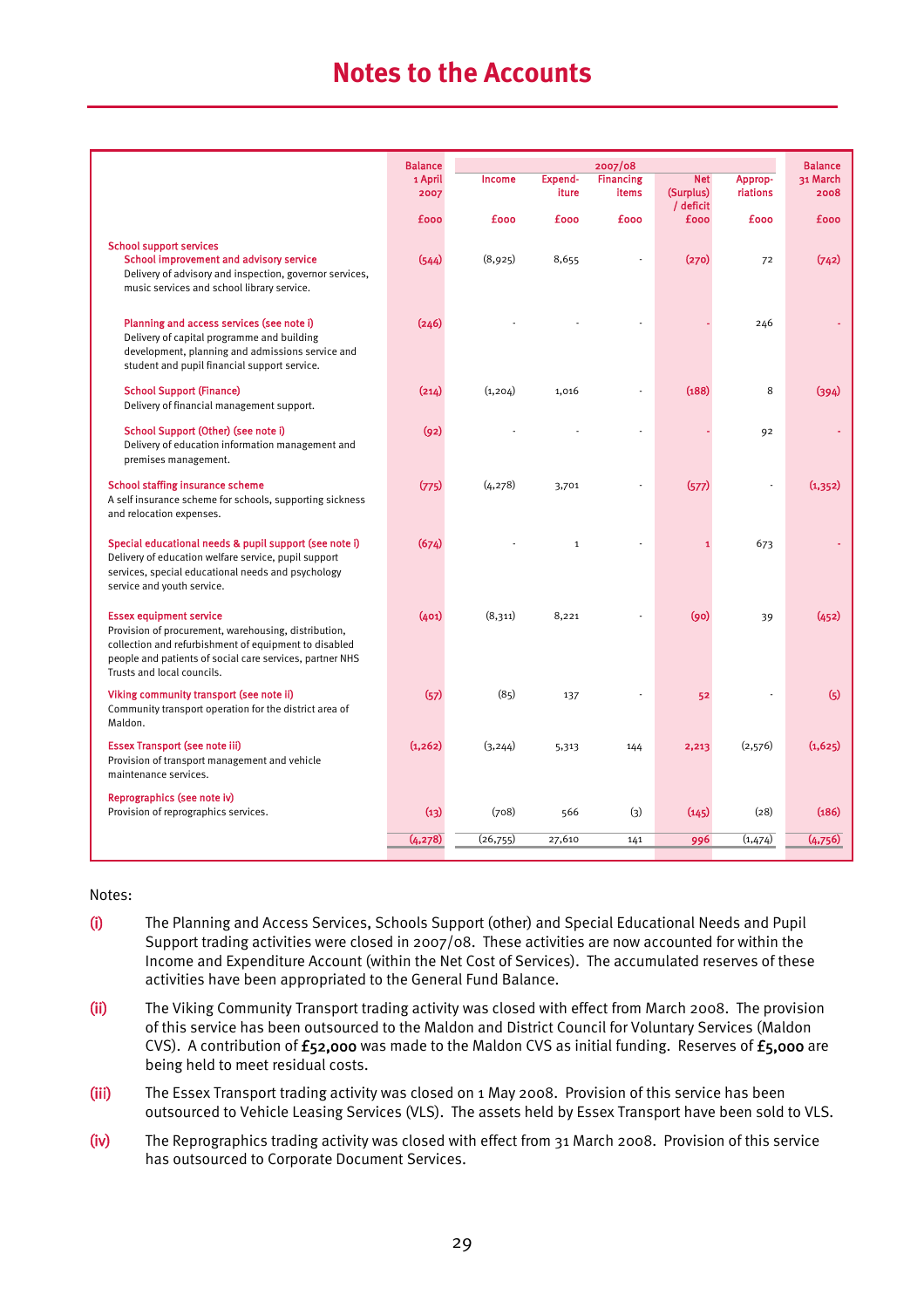#### **12. Teachers Pensions**

The following table shows the amounts the Council paid to the Department for Children, Schools and Families (DCSF) in respect of teachers' pension costs.

| 2006/07<br><b>fooo</b> |                                                    | 2007/08<br><b>fooo</b> |
|------------------------|----------------------------------------------------|------------------------|
| 49,825<br>22,689       | Employer's contributions<br>Employee contributions | 54,715<br>24,659       |
| 72,514                 | <b>Total paid to DCSF</b>                          | 79,374                 |

These amounts reflect:

- An employer contribution of 14.1%.
- An employee contribution of 6.4% of teachers' pensionable pay.

The Council is responsible for all pension payments relating to added years that it has awarded, together with the related increases. In 2007/08, these amounted to  $f_3$ .1m  $(2006/07: E2.9m)$ , representing **0.76%** of pensionable pay.

The Council's contributions are set in relation to the current service period only. As such, the Council is not entitled to, or liable for, any of the underlying assets or liabilities of the scheme.

## **13. Local Government Pensions Scheme**

#### **13.1 Participation in the Pension Scheme**

The Council maintains a pension fund for its employees (other than teachers) and those of other scheduled bodies within its area, in accordance with the Local Government Pension Scheme Regulations 1997. The Fund is also empowered to admit the employees of certain other bodies.



The Council and employees pay contributions into the Pension Fund, calculated at a level intended to balance the pension liabilities with investment assets. The rate of contributions payable by employees is between 5.5% and 7.5% (2006/07: 6% with certain exceptions). Employers are required to contribute at rates prescribed by the Fund's actuary that aim to preserve the Fund's long term financial viability.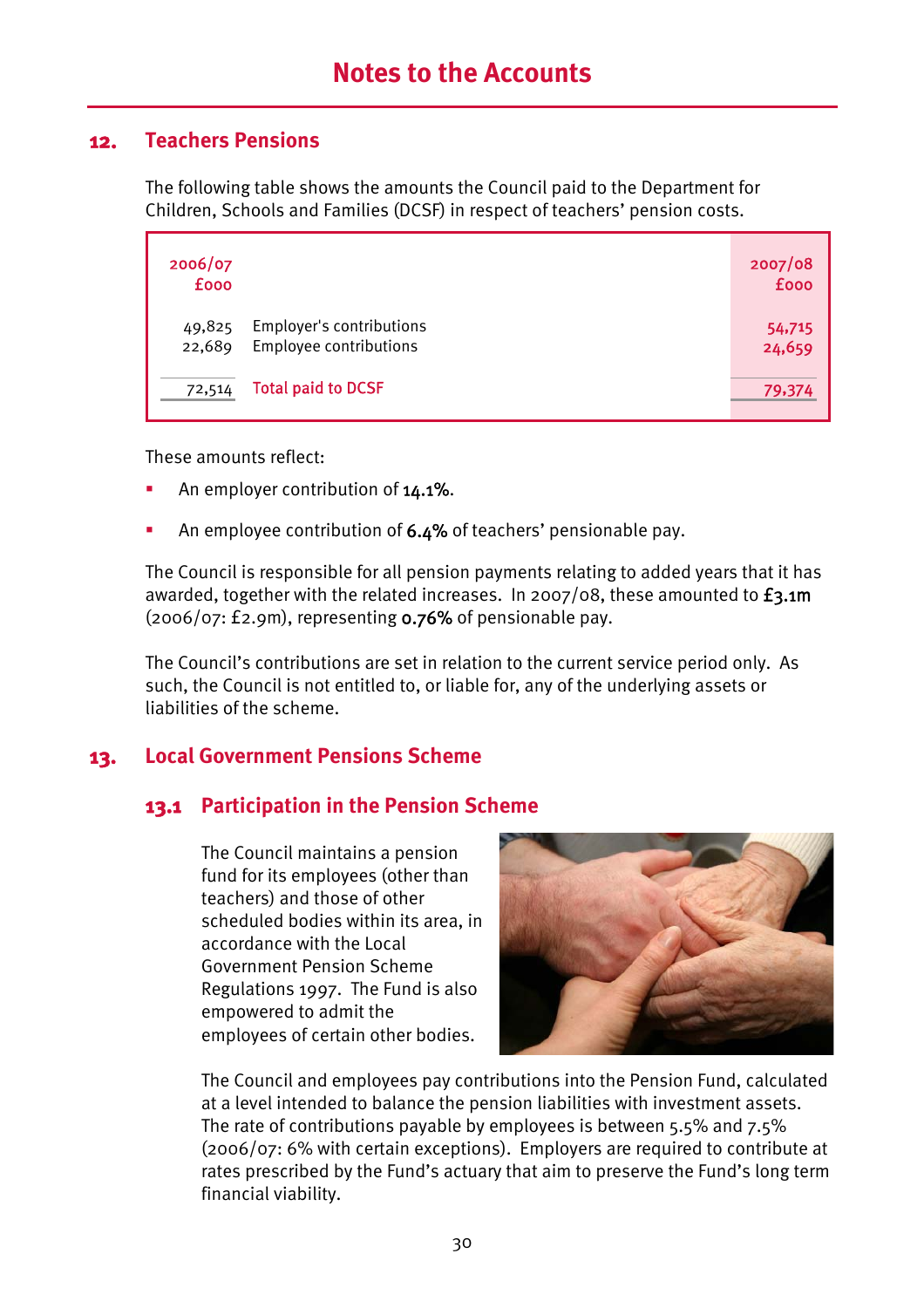#### **13.2 Transactions relating to retirement benefits**

The Council recognises the cost of retirement benefits in the Income and Expenditure Account (Net Cost of Services) when they are earned by employees, rather than when the benefits are eventually paid as pensions. However the charge the Council is required to make against Council Tax is based on the cash payable in the year, so the real cost of retirement benefits is reversed out in the Statement of Movement on the General Fund Balance.

The following transactions have been made in the Income and Expenditure Account and the Statement of Movement on the General Fund Balance during the year:

| 2006/07     |                                                                                  | 2007/08     |             |
|-------------|----------------------------------------------------------------------------------|-------------|-------------|
| <b>fooo</b> |                                                                                  | <b>fooo</b> | <b>£000</b> |
|             | <b>Income and Expenditure Account</b>                                            |             |             |
|             | Net cost of Services                                                             |             |             |
| 53,043      | Current service cost                                                             | 43,719      |             |
| 618         | Past service cost / (gain)                                                       | 11,633      |             |
| 6,927       | Curtailment loss/(gain)                                                          | 1,839       |             |
| 60,588      |                                                                                  |             | 57,191      |
|             | Net operating expenditure                                                        |             |             |
| 72,332      | Interest cost                                                                    | 80,597      |             |
| (63, 667)   | Expected return on assets in the scheme                                          | (75, 041)   |             |
| 8,665       |                                                                                  |             | 5,556       |
| 69,253      | Net charge to the Income and Expenditure Account                                 |             | 62,747      |
|             | <b>Statement of Movement on the General Fund Balance</b>                         |             |             |
| (9,459)     | Reversal of net charges made for retirement benefits in<br>accordance with FRS17 |             | (5,966)     |
|             | Actual amount charged against the General Fund Balance in the                    |             |             |
| 59,794      | year: employers' contributions payable to the Scheme                             |             | 56,781      |

## **13.3 Assets and liabilities in relation to retirement benefits**

The underlying assets and liabilities for retirement benefits attributable to the Council at 31 March are as follows:

| 2006/07<br><b>fooo</b> |                                 | 2007/08<br><b>fooo</b> |
|------------------------|---------------------------------|------------------------|
| (1,491,817)            | Estimated liabilities in scheme | (1,671,192)            |
| 1,143,602              | Estimated assets in scheme      | 1,107,153              |
| (348, 215)             | <b>Net liability</b>            | (564,039)              |

The liabilities show the underlying commitments the Council has in the long run to pay retirement benefits. The total liability of  $£564m$  has a substantial impact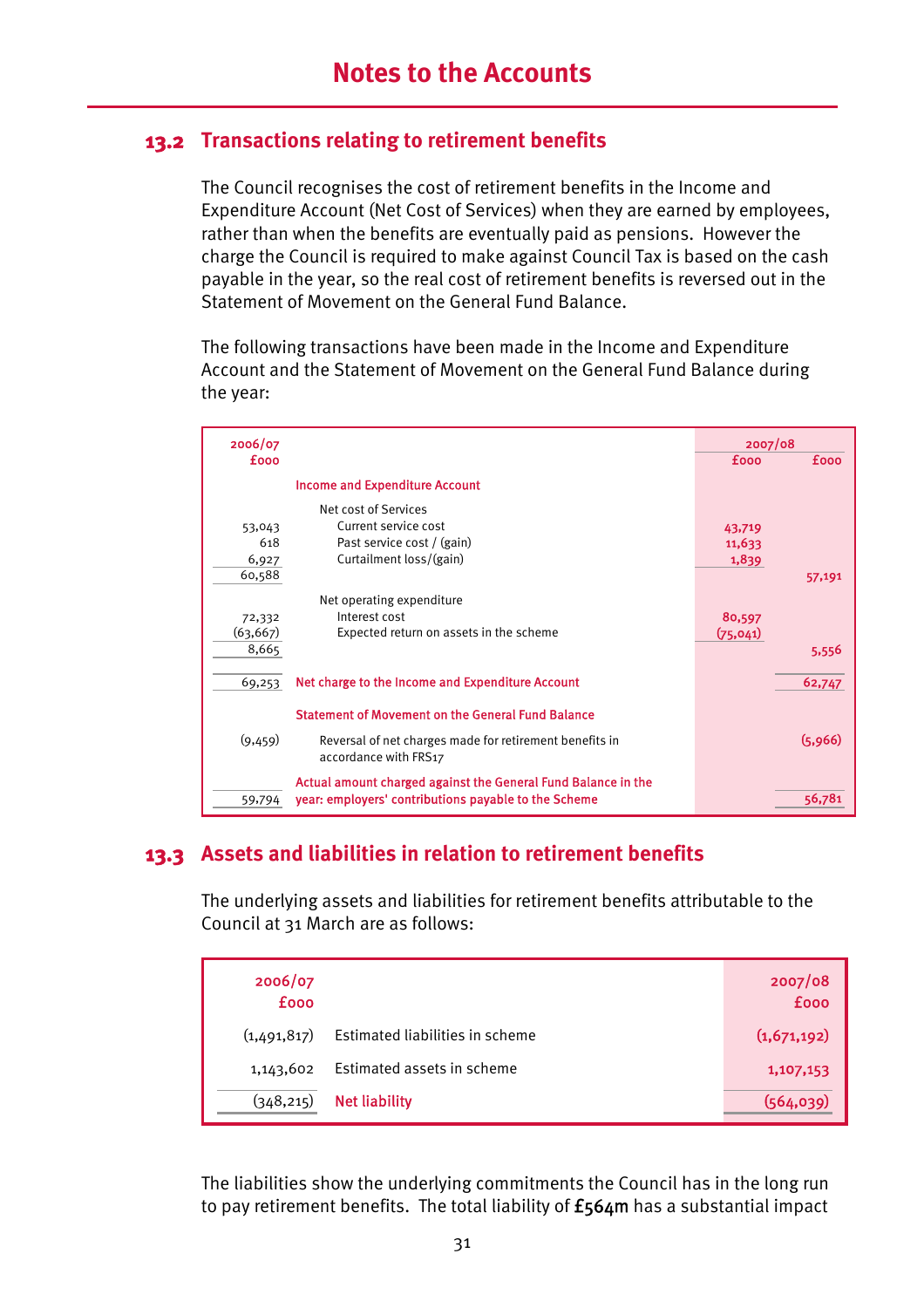on the net worth of the Council as recorded in the Balance Sheet. However, statutory arrangements for funding the deficit mean that the financial position of the Council remains healthy. That is, the deficit on the Local Government Pension Scheme will be made good by increased contributions over the remaining working life of employees, as assessed by the Scheme's actuary.

#### **13.4 Basis for estimating assets and liabilities**

Liabilities have been assessed on an actuarial basis to estimate the pensions that will be payable in future years. The liabilities have been assessed using the projected unit method which is dependent on assumptions about mortality rates, salary levels etc. The Pension Fund liabilities have been assessed by Mercer Human Resource Consulting, an independent firm of actuaries. The liabilities have been estimated, based upon the latest full valuation of the scheme as at 31 March 2007. The main assumptions used in their calculations were:

| 2006/07<br>℅ |                                               | 2007/08<br>% |
|--------------|-----------------------------------------------|--------------|
| 3.1          | Rate of inflation                             | 3.6          |
| 4.6          | Rate of increase in salaries                  | 5.1          |
| 3.1          | Rate of increase in pensions                  | 3.6          |
| 5.4          | Rate for discounting scheme liabilities       | 6.1          |
|              | Take up option to convert annual pension into |              |
| 50.0         | retirement grant                              | 50.0         |

Assets in the Pension Fund are valued at fair value, principally market value for investments, totalling  $f_3$ , 168m for the Fund as a whole at 31 December 2007, and adjusted for investment returns up to 31 March 2008 (31 March 2007: £3,043m).

The Fund's assets consist of the following categories, by proportion of the total assets held by the Fund:

| 31 March |                         | 31 March | Long term |
|----------|-------------------------|----------|-----------|
| 2007     |                         | 2008     | return    |
| ℅        |                         | %        | %         |
| 69.3     | Equity investments      | 70.2     | 7.5       |
| 9.9      | <b>Government Bonds</b> | 9.4      | 4.6       |
| 6.3      | Other Bonds             | 6.6      | 6.1       |
| 12.5     | Property                | 10.7     | 6.5       |
| 2.0      | Cash / liquidity        | 3.1      | 5.3       |
| 100.0    |                         | 100.0    |           |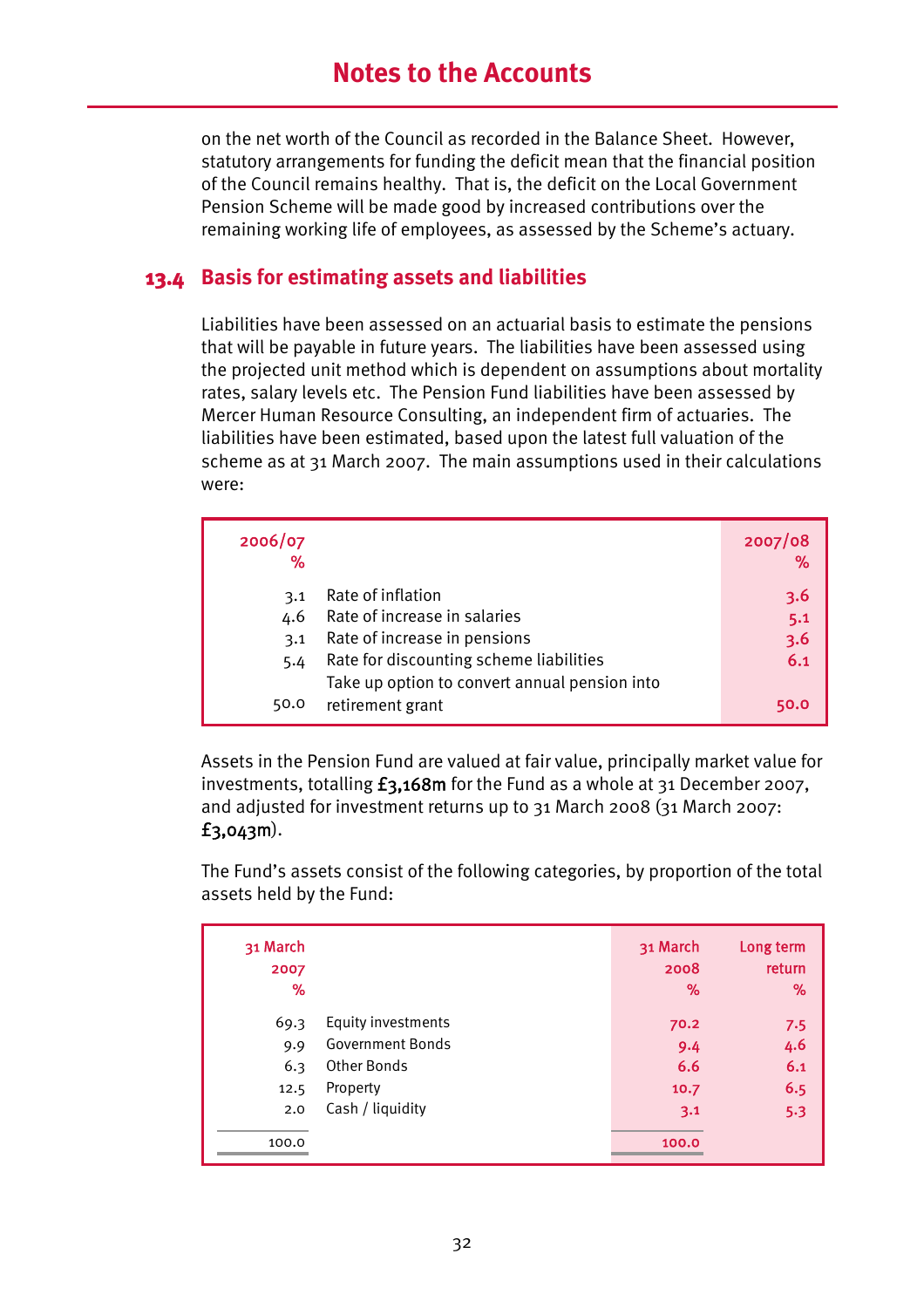## **13.5 Actuarial gains and losses**

The actuarial gains and losses identified as movements in the Pension Reserve can be analysed into the following categories, measured as absolute amounts and as a percentage of assets or liabilities at 31 March.

| 2007/08                 | Difference<br>between expected<br>and actual return<br>on assets | Difference between<br>actuarial<br>assumptions about<br>liabilities and<br>actual experience | Changes in<br>demographic and<br>financial<br>assumptions used<br>to estimate<br>liabilities | <b>Net total</b><br>Gain / (loss) |
|-------------------------|------------------------------------------------------------------|----------------------------------------------------------------------------------------------|----------------------------------------------------------------------------------------------|-----------------------------------|
| fooo                    |                                                                  |                                                                                              |                                                                                              |                                   |
|                         | (123, 376)                                                       | 18,503                                                                                       | (104, 985)                                                                                   | (209, 858)                        |
| $\%$                    | 11.1%                                                            | 1.1%                                                                                         | 6.3%                                                                                         | 12.6%                             |
| 2006/07<br>fooo<br>$\%$ | 12,600<br>1.1%                                                   |                                                                                              | 72,008<br>4.8%                                                                               | 84,608<br>5.7%                    |
| 2005/06                 |                                                                  |                                                                                              |                                                                                              |                                   |
| fooo                    | 161,547                                                          | (27,719)                                                                                     | (111, 220)                                                                                   | 22,608                            |
| $\%$                    | 15.5%                                                            | 1.9%                                                                                         | 7.6%                                                                                         | 1.5%                              |
| 2004/05                 |                                                                  |                                                                                              |                                                                                              |                                   |
| fooo                    | 36,261                                                           | (3,878)                                                                                      | (204, 166)                                                                                   | (171, 783)                        |
| $\%$                    | 4.4%                                                             | 0.5%                                                                                         | 15.8%                                                                                        | 13.5%                             |
| 2003/04                 |                                                                  |                                                                                              |                                                                                              |                                   |
| fooo                    | 93,696                                                           |                                                                                              |                                                                                              | 93,696                            |
| %                       | 13.3%                                                            | $0.0\%$                                                                                      | 0.0%                                                                                         | 9.5%                              |

# **13.6 Pension Reserve**

The change in the Pension Reserve for the year is shown in the following table:

| 2006/07     |                                                 | 2007/08     |             |
|-------------|-------------------------------------------------|-------------|-------------|
| <b>fooo</b> |                                                 | <b>fooo</b> | <b>fooo</b> |
| 423,364     | <b>Balance as at 1 April</b>                    |             | 348,215     |
|             | <b>Appropriation from Pension Reserve</b>       |             |             |
| 53,043      | Current service (pension) costs                 | 43,719      |             |
| 618         | Past service cost / (gain)                      | 11,633      |             |
| 6,927       | Curtailment                                     | 1,839       |             |
| 72,332      | Interest cost                                   | 80,597      |             |
| (63, 667)   | Expected return on assets                       | (75, 041)   |             |
| (59, 794)   | Pension costs payable from Council Tax          | (56,781)    |             |
| 9,459       | Total appropriation from / (to) Pension Reserve |             | 5,966       |
| (84, 608)   | Actuarial loss / (gain)                         |             | 209,858     |
| 348,215     | <b>Balance as at 31 March</b>                   |             | 564,039     |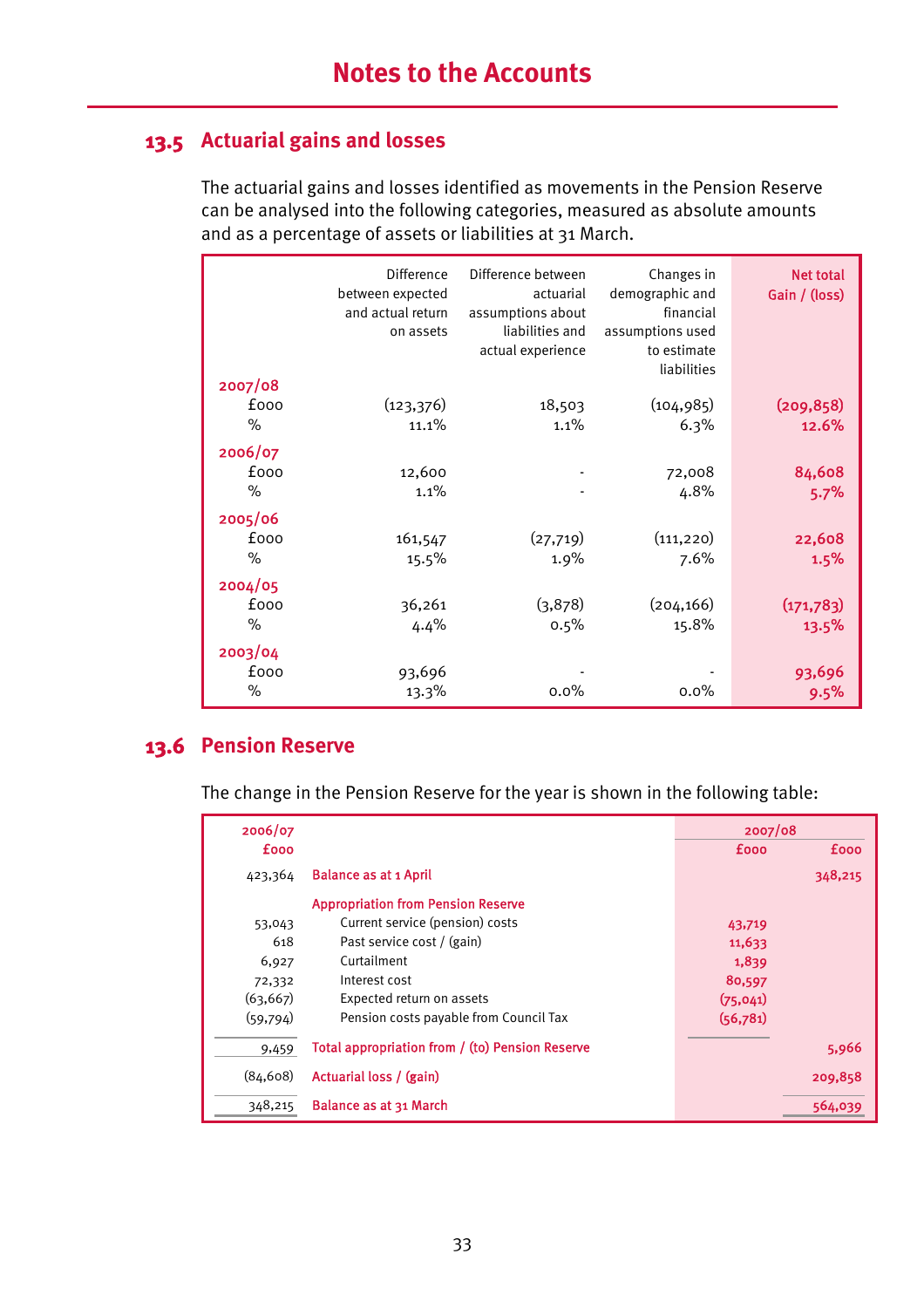## **14. General government grants**

The following general government grants were received by the Council:

| 2006/07<br><b>fooo</b>            |                                                                                                                                                                            | 2007/08<br><b>fooo</b> |
|-----------------------------------|----------------------------------------------------------------------------------------------------------------------------------------------------------------------------|------------------------|
| 32,715<br>1,834<br>3,763<br>7,383 | <b>Revenue Support Grant</b><br>Local Authority Business Growth Incentive Grant<br><b>Public Sector Agreement Reward Grant</b><br><b>General Government Grant Deferred</b> | 29,620<br>1,960        |
| 45,695                            |                                                                                                                                                                            |                        |

General government grants deferred represents government grant or contributions that have been applied to the financing of capital expenditure that cannot be identified to particular assets which are likely to depreciate (see note 35 on page 63).

## **15. Local Area Agreement Grant**

The Council is a participant in a Local Area Agreement (LAA) – a partnership with other public bodies involving the pooling of government grants to finance work towards jointly agreed objectives for local public services. In 2007/08, the LAA has completed the second year of its two year agreement.

Essex's Local Area Agreement is a joint project between the county's thirteen Local Strategic Partnerships, which bring the democratically mandated councils of the county together with the community and voluntary sector and local arms of national public sector organisations. The Essex Partnership is leading on behalf of the other partners. The partners to the LAA:

- Agree specific outcomes and targets that will be achieved each year for the two years of the agreement; and
- Aim to improve the effectiveness and efficiency of public services in Essex by pooling and aligning funding streams.

The LAA partners are:

#### Local government bodies

- 
- 
- Castle Point District Council **Council** Chelmsford District Council
- 
- 
- Rochford District Council **Tendring District Council**
- Uttlesford District Council
- Essex County Council **Basildon District Council Basildon District Council**
- Braintree District Council **Brentwood District Council** 
	-
- Colchester District Council Epping Forest District Council
- Harlow District Council **Maldon District Council Maldon District Council** 
	-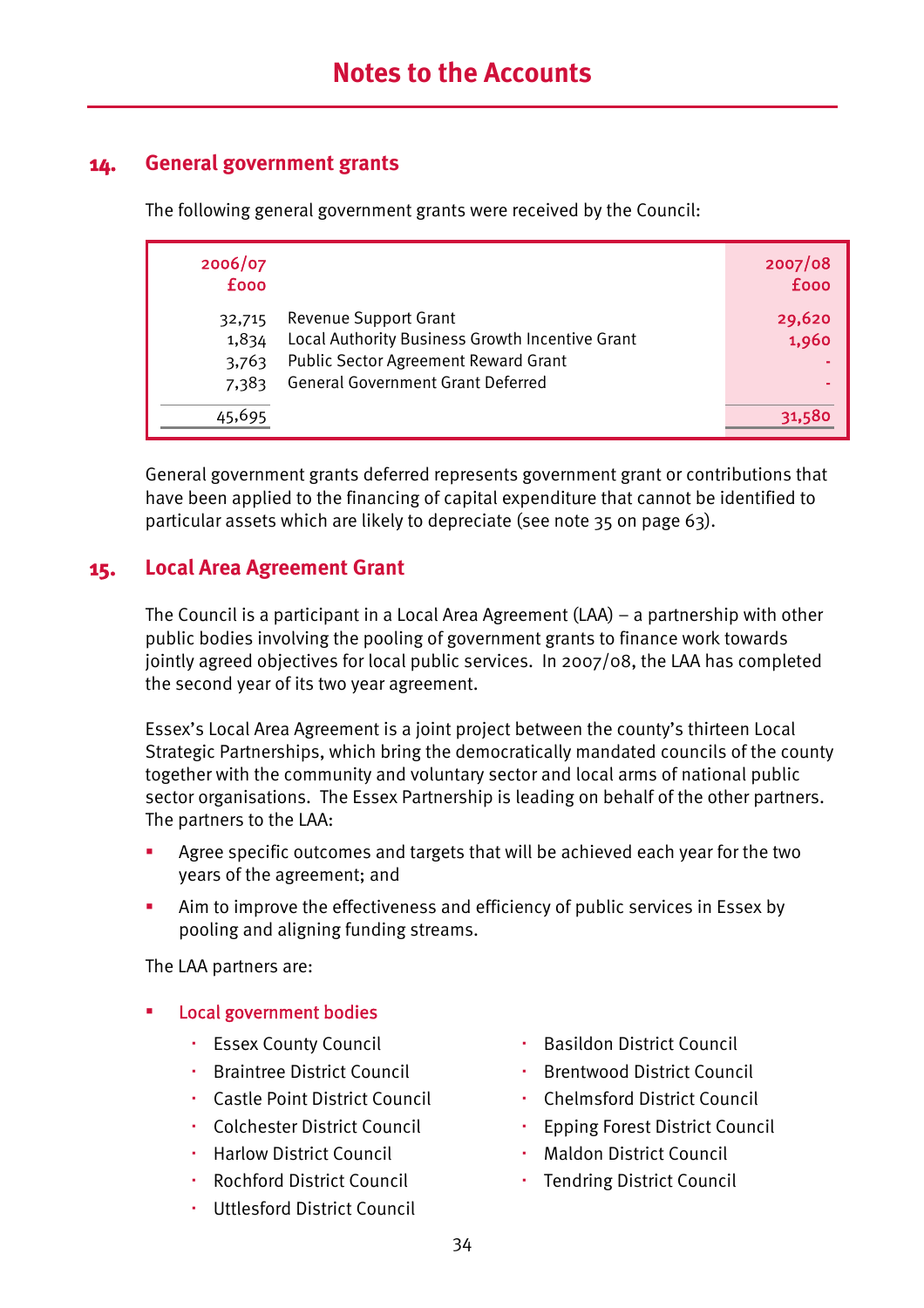#### Community protection authorities:

- National Probation Service Essex Police
- Essex County Fire and Rescue Service

#### Local Strategic Partnerships (LSP's):

- 
- 
- Epping Forest LSP **BED Rochford LSP**
- 
- 
- Basildon LSP **Brentwood LSP**
- Castle Point LSP **Colchester 2020 LSP** 
	-
- Tendring LSP **Maldon 2010 Partnership**
- Harlow 2020 Partnership **Haven Gateway Partnership**
- Braintree PACT (Partners and Communities Together)
- Thames Gateway South Essex Partnership
- Uttlesford Futures Chelmsford Strategic Partnership Board

#### Health bodies:

- North East Essex PCT
- South West Essex PCT
- South East Essex PCT
- West Essex PCT
- Mid Essex PCT
- South Essex Partnership NHS Foundation Trust
- East of England Strategic Health Authority
- Basildon and Thurrock University Hospitals NHS Foundation Trust

#### Learning bodies:

- Essex Learning and Skills Council University of Essex
- Essex, Southend and Thurrock Connexions

#### Voluntary organisations:

- Essex Council for Voluntary Youth Services
- **·** Families In Focus
- Essex, Southend and Thurrock Infrastructure Consortium
- · Interlock
- Rural Community Council for Essex

#### Non Departmental Public Bodies

- Sport England
- Haven Gateway Partnership
- Thames Gateway South Essex Partnership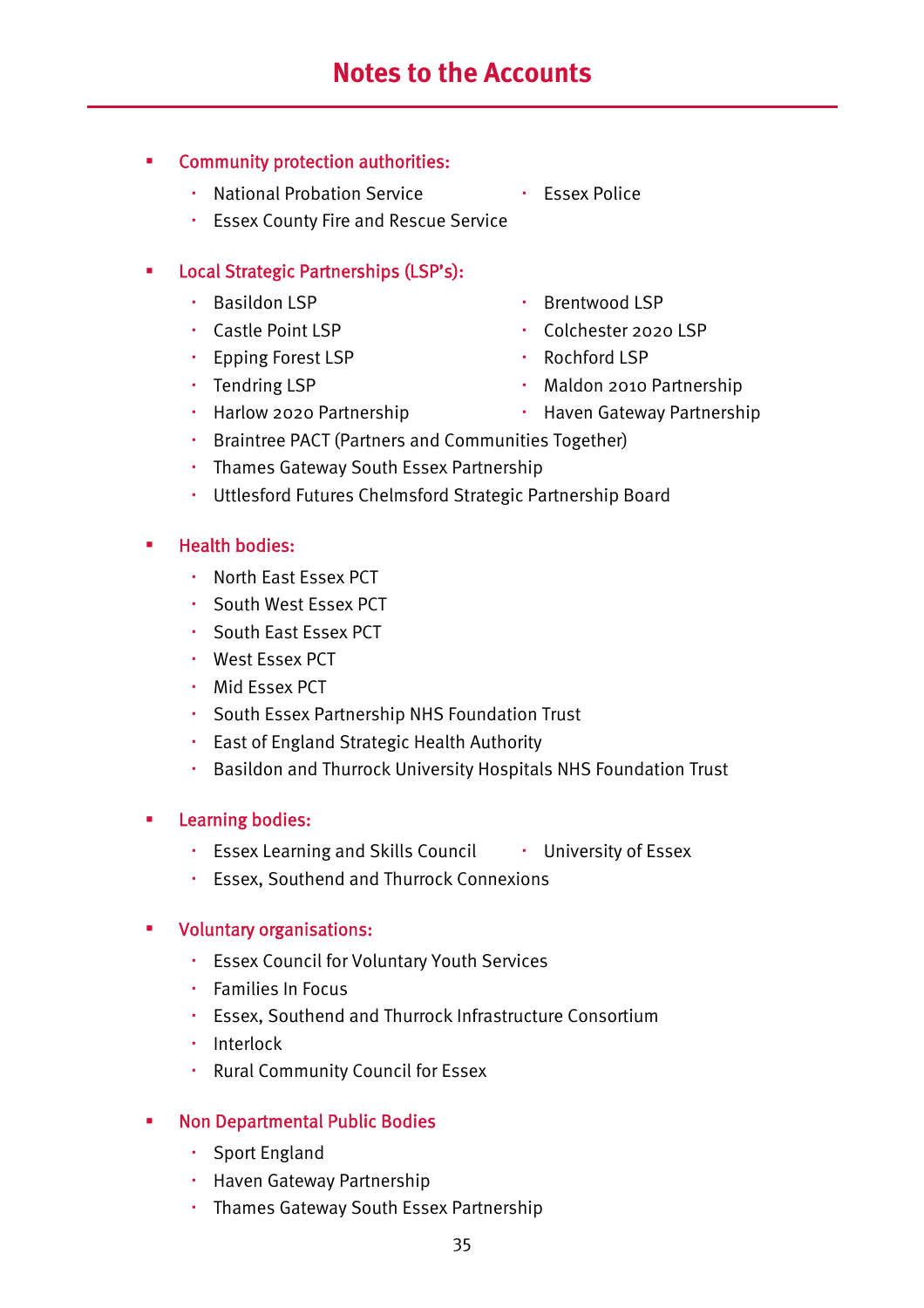Essex County Council acts as the accountable body for the LAA. This means that the

Council is responsible for managing the distribution of grant paid by the Government Office to the partners involved. The Council also determines which bodies are due payments and, in this context, the Council acts as the principal in the partnership and has therefore recognised all LAA grant receivable and payable as income and expenditure in its financial statements.



The total amount of LAA grant received by the Strategic Partnership in 2007/08 is  $f_{14.845m}$  (2006/07:  $f_{3.918m}$ ). The Council received  $f_{9.462m}$  of this total to fund its own services (2006/07: £123,000).

As accountable body, the Council is potentially responsible for repaying to the Government any element of grant that is found to have been misused by its partners. Systems are in place for distributing grant that are designed to limit the possibility that this will happen. It has not been necessary to recognise any contingent liabilities for possible repayments and no provisions have been made for any such eventuality.

## **16. Movement on the General Fund Balance**

The Income and Expenditure Account (see page 18) shows the Council's actual financial performance for the year, measured in terms of the resources consumed and generated in 2007/08. However, the Council is required to raise council tax on a different accounting basis, the main differences being:

- Capital investment is accounted for as it is financed, rather than when the fixed assets are consumed.
- **EXECTE:** Retirement benefits are charged as amounts become payable to pension funds and pensioners, rather than as future benefits are earned.

The General Fund Balance compares the Council's spending against the Council Tax that it raised for the year, taking into account the use of reserves built up in the past and contributions to reserves earmarked for future expenditure.

The following table provides an analysis of the amounts apart from the outturn on the Income and Expenditure Account required by statute or non statutory proper practices to be debited or credited to the General Fund Balance for the year.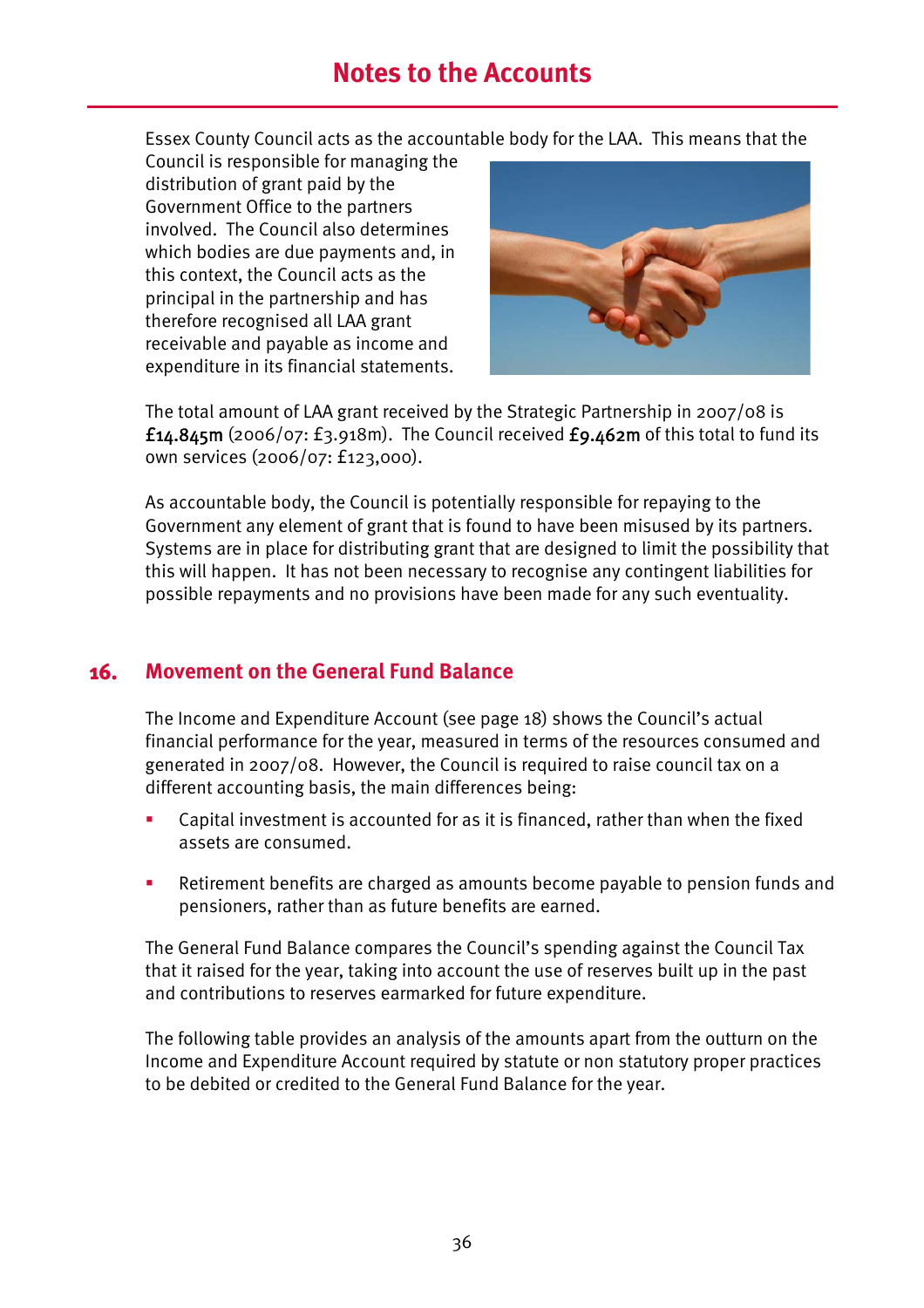| 2006/07<br><b>fooo</b>                                         | <b>Note</b>                      |                                                                                                                                                                                                                                                                                                                                                                                                                                                                                                                                                                                                                                                                               | 2007/08<br><b>fooo</b>                                                                     |
|----------------------------------------------------------------|----------------------------------|-------------------------------------------------------------------------------------------------------------------------------------------------------------------------------------------------------------------------------------------------------------------------------------------------------------------------------------------------------------------------------------------------------------------------------------------------------------------------------------------------------------------------------------------------------------------------------------------------------------------------------------------------------------------------------|--------------------------------------------------------------------------------------------|
|                                                                |                                  | Amounts included in the Income and Expenditure Account but required<br>by statute to be excluded when determining the movement on the<br><b>General Fund Balance</b>                                                                                                                                                                                                                                                                                                                                                                                                                                                                                                          |                                                                                            |
| (162)<br>(28, 532)<br>(207)<br>33,947<br>(45, 921)<br>(4, 290) | 38<br>35<br>24<br>10<br>40<br>40 | Amortisation of intangible fixed assets<br>Depreciation of fixed assets<br>Impairment of fixed assets<br>Capital Adjustment Account - deferred consideration<br><b>Government Grant Deferred amortisation</b><br>Write down of deferred charges financed from capital resources<br>Net (loss) / gain on the sale of fixed assets<br>Amortisation of premiums / discounts to the General Fund<br>Transfer from the General Fund for the difference between amounts<br>debited/credited to the Income and Expenditure Account and amounts<br>payable/receivable to be recognised under statutory provisions<br>relating to premiums and discounts on the early discounts on the | (320)<br>(33, 870)<br>(26, 541)<br>(208)<br>32,732<br>(45, 186)<br>(759)<br>109<br>(1,954) |
| (69, 253)<br>(114, 418)                                        | 13                               | early repayment of debt<br>Net charges made for retirement benefits in accordance with FRS 17<br>Amounts not included in the Income and Expenditure Account but                                                                                                                                                                                                                                                                                                                                                                                                                                                                                                               | (62, 747)<br>(138, 744)                                                                    |
|                                                                |                                  | required by statute when determining the movement on the General<br><b>Fund Balance</b>                                                                                                                                                                                                                                                                                                                                                                                                                                                                                                                                                                                       |                                                                                            |
| 19,961<br>6,361<br>59,794<br>86,116                            | 13                               | Minimum revenue provision for capital financing<br>Capital expenditure charged in year to the General Fund Balance<br>Employer's contributions payable to the Pension Fund                                                                                                                                                                                                                                                                                                                                                                                                                                                                                                    | 20,759<br>29,568<br>56,781<br>107,108                                                      |
|                                                                |                                  | Transfers to or from the General Fund Balance that are required to be<br>taken into account when determining the Movement on the General<br><b>Fund Balance for the year</b>                                                                                                                                                                                                                                                                                                                                                                                                                                                                                                  |                                                                                            |
| 8<br>26,001<br>26,009                                          | 17 <sup>2</sup>                  | Voluntary revenue provision for capital financing<br>Net transfers to earmarked reserves                                                                                                                                                                                                                                                                                                                                                                                                                                                                                                                                                                                      | 14,847<br>17,045<br>31,892                                                                 |
| (2, 293)                                                       |                                  | Net additional amount required to be credited to the General Fund<br><b>Balance of the year</b>                                                                                                                                                                                                                                                                                                                                                                                                                                                                                                                                                                               | 256                                                                                        |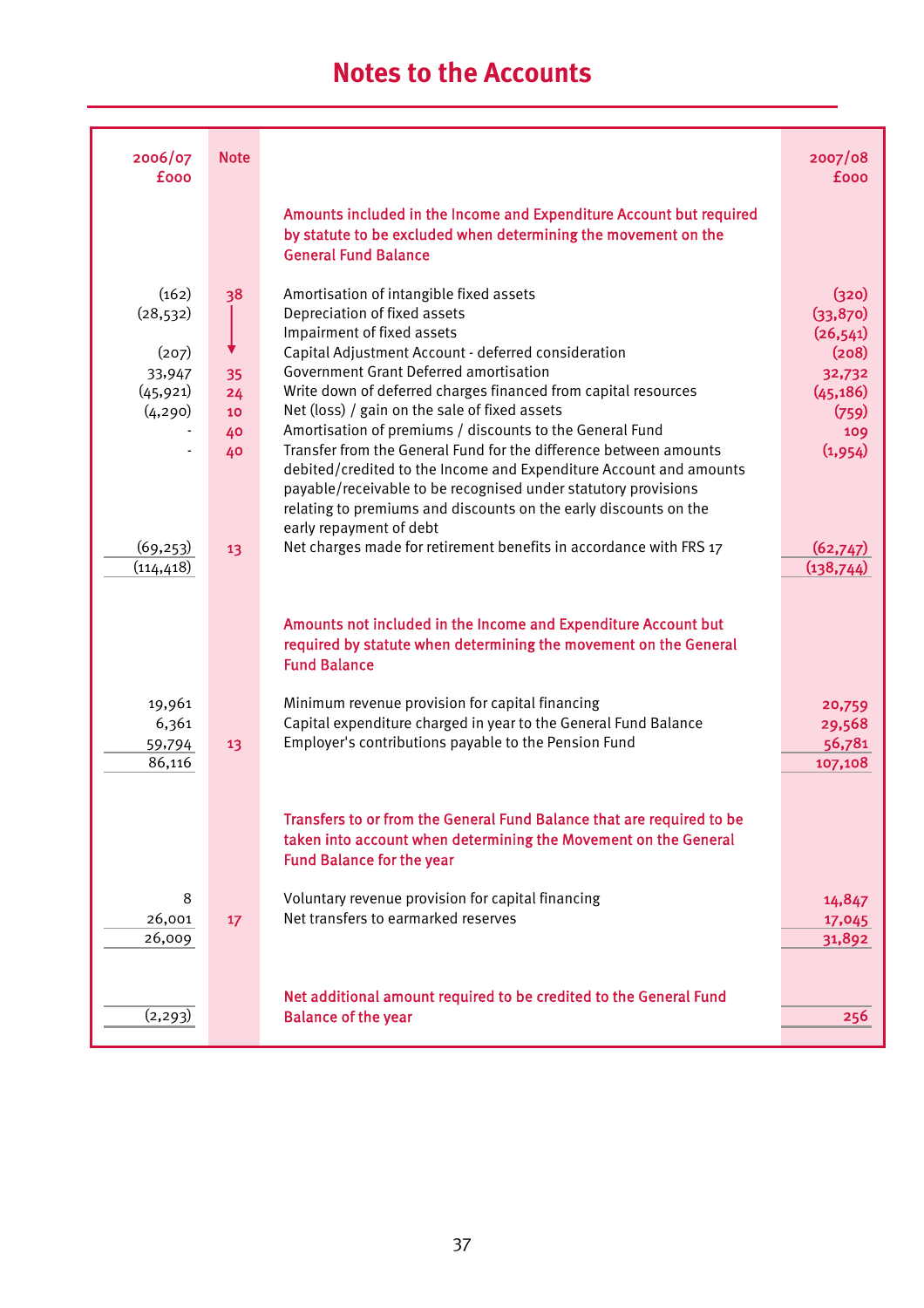## **17. Earmarked revenue reserves**

The Council maintains a number of earmarked revenue reserves, which are amounts that have been set aside for specific policy purposes, as follows:

| <b>Reserves</b>               | <b>Purpose and usage</b>                                                                                                                                                                                                                               |
|-------------------------------|--------------------------------------------------------------------------------------------------------------------------------------------------------------------------------------------------------------------------------------------------------|
| <b>Schools</b>                | Schools are permitted to retain unspent resources (whether<br>planned or unplanned), which are held in the Schools<br>Reserves. The statutory authority to commit such resources<br>rests with school governors.                                       |
| <b>Future capital funding</b> | Comprises revenue contributions to be used to supplement<br>the resources available to finance future capital expenditure.                                                                                                                             |
| <b>PFI reserves</b>           | Equalise the timing differences between expenditure and<br>government grant over the life of the PFI contracts.                                                                                                                                        |
| <b>Waste reserve</b>          | To smooth the effects of future increases in the costs of waste<br>disposal.                                                                                                                                                                           |
| <b>Landfill allowances</b>    | To meet the Council's future biodegradable municipal waste<br>landfill usage liabilities.                                                                                                                                                              |
| <b>Service improvements</b>   | Used to initially meet the costs of restructuring where these<br>cannot be met by the relevant services in-year, and to hold<br>savings that will be used to re-invest in corporate priorities,<br>as well as 'pump prime' proven efficiency projects. |
| <b>IMT development</b>        | Provides for future costs of developing the Council's<br>information technology strategy.                                                                                                                                                              |
| <b>Debt financing</b>         | To meet costs arising from the refinancing and management<br>of the Council's debt portfolio.                                                                                                                                                          |
| <b>Trading activities</b>     | Surpluses generated by trading activities, to be applied by<br>these activities in subsequent years.                                                                                                                                                   |
| <b>ExDRA partnership</b>      | To meet costs associated with the Council's partnership with<br>the Essex Development and Regeneration Agency (ExDRA).                                                                                                                                 |
| <b>Insurance</b>              | Provides for future potential and contingent liabilities for<br>insurance claims.                                                                                                                                                                      |
| <b>Transformation</b>         | Used to meet costs associated with project management and<br>change management aspects of the Council's ambitious<br>programme of transformation.                                                                                                      |
| <b>Health and safety</b>      | Used to meet the costs of undertaking asbestos, legionella<br>and disability discrimination act surveys.                                                                                                                                               |
| <b>Carbon reduction</b>       | Used to finance measures aimed at reducing the Council's<br>carbon footprint.                                                                                                                                                                          |
| <b>Partnerships</b>           | To retain unspent contributions from partners and apply them<br>in subsequent years.                                                                                                                                                                   |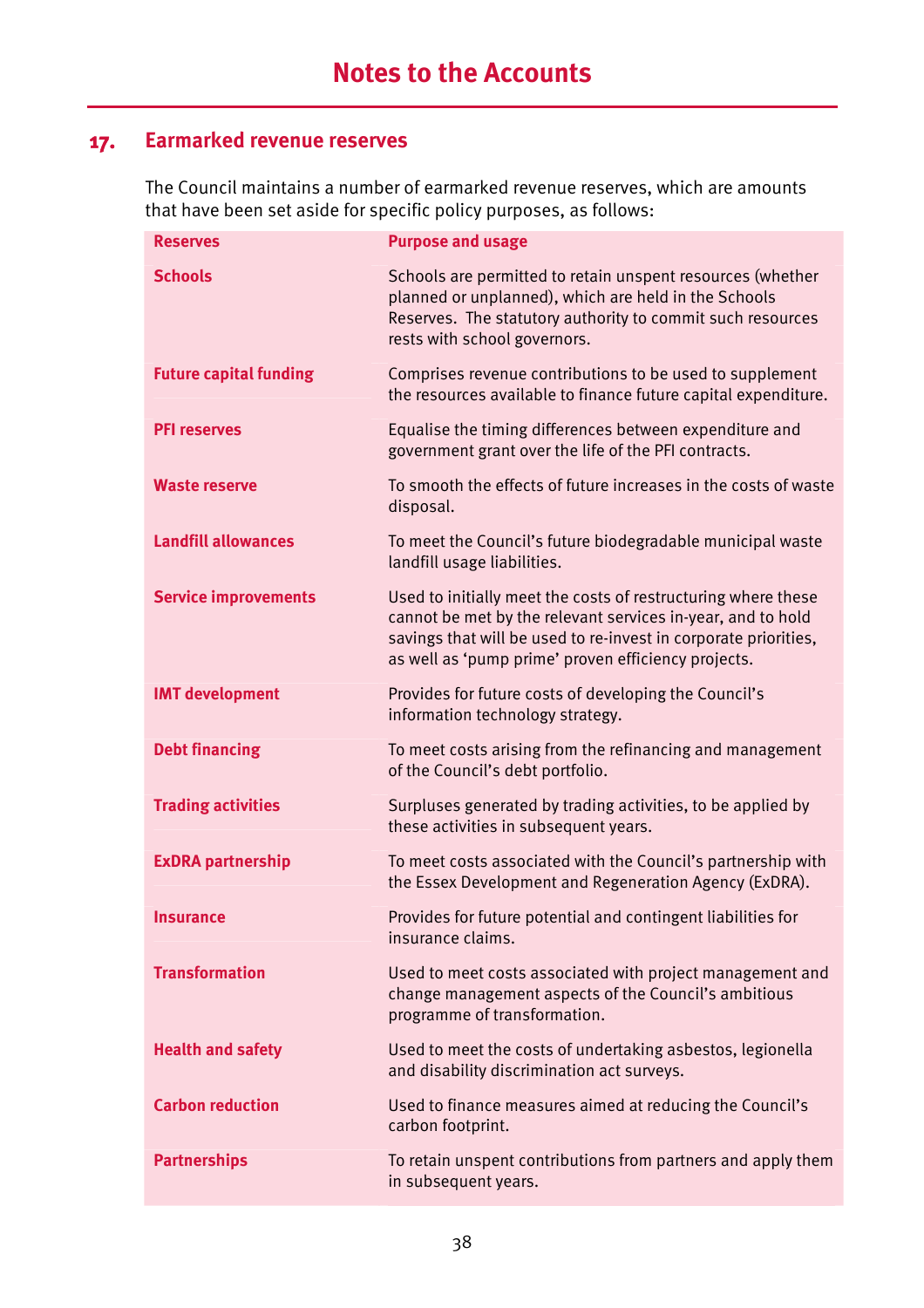| <b>Reserves</b>       | <b>Purpose and usage</b>                                 |
|-----------------------|----------------------------------------------------------|
| <b>Tendring PPP</b>   | To meet costs associated with the Tendring PPP contract. |
| <b>Essex Art Fund</b> | Used to purchase and commission art by Essex artists.    |

A summary of the balances on the Earmarked Reserves is set out in the following table.

|                                  | <b>Balance</b> |                      | 2007/08 Movements in Reserves |                 | <b>Balance</b> |
|----------------------------------|----------------|----------------------|-------------------------------|-----------------|----------------|
|                                  | 1 April        | <b>Contributions</b> | <b>Withdrawals</b>            | <b>Net</b>      | 31 March       |
|                                  | 2007           |                      |                               | <b>Movement</b> | 2008           |
|                                  | <b>fooo</b>    | <b>fooo</b>          | <b>fooo</b>                   | <b>fooo</b>     | <b>fooo</b>    |
|                                  |                |                      |                               |                 |                |
| <b>Schools</b>                   | (49, 573)      | (12, 826)            | 9,497                         | (3,329)         | (52,902)       |
| <b>Future capital funding</b>    |                |                      |                               |                 |                |
| General                          | (28,905)       | (13, 588)            | 29,188                        | 15,600          | (13, 305)      |
| <b>Trading</b>                   |                |                      |                               |                 |                |
| <b>Essex Transport</b>           | (110)          | (263)                | 373                           | 110             |                |
| Reprographics                    | (30)           | 30                   |                               | 30              |                |
| Bellhouse landfill site          | (68)           |                      | 7                             | 7               | (61)           |
| <b>Historic Buildings</b>        | (120)          |                      |                               |                 | (120)          |
|                                  | (29, 233)      | (13, 821)            | 29,568                        | 15,747          | (13, 486)      |
|                                  |                |                      |                               |                 |                |
| <b>Equalisation reserves</b>     |                |                      |                               |                 |                |
| PFI equalisation reserves        |                |                      |                               |                 |                |
| A130 PFI                         | (38, 826)      | (6, 227)             |                               | (6, 227)        | (45,053)       |
| Debden PFI                       | (4,446)        | (487)                |                               | (487)           | (4,933)        |
| <b>Clacton Secondary schools</b> | (9, 164)       | (359)                | 5,604                         | 5,245           | (3,919)        |
| <b>Waste Reserve</b>             | (2, 561)       | (8,474)              |                               | (8,474)         | (11, 035)      |
| Landfill Allowances              | (385)          |                      | 385                           | 385             |                |
|                                  | (55, 382)      | (15, 547)            | 5,989                         | (9,558)         | (64, 940)      |
| <b>Other reserves</b>            |                |                      |                               |                 |                |
| Service Improvement              | (20, 576)      | (31, 107)            | 15,560                        | (15, 547)       | (36, 123)      |
| <b>IMT Development</b>           | (5,790)        | (2,455)              | 1,966                         | (489)           | (6, 279)       |
| Debt financing                   | (5,600)        |                      |                               |                 | (5,600)        |
| <b>Trading activities</b>        | (4, 278)       | (1,541)              | 1,063                         | (478)           | (4,756)        |
| ExDRA partnership                | (1, 675)       | (2,000)              | 1,850                         | (150)           | (1, 825)       |
| Insurance                        | (3,612)        | (687)                | 1,267                         | 580             | (3,032)        |
| <b>Transformation reserve</b>    |                | (3,000)              |                               | (3,000)         | (3,000)        |
| Health and safety                | (232)          | (2,505)              | 725                           | (1,780)         | (2,012)        |
| <b>Carbon Reduction</b>          |                | (2,000)              | 895                           | (1, 105)        | (1, 105)       |
| Partnerships                     | (540)          | (455)                | 125                           | (330)           | (870)          |
| <b>Tendring PPP</b>              |                | (430)                |                               | (430)           | (430)          |
| Essex Art Fund                   | (131)          | (50)                 |                               | (50)            | (181)          |
|                                  | (42, 434)      | (46, 230)            | 23,451                        | (22, 779)       | (65, 213)      |
| <b>Total</b>                     | (176, 622)     | (88, 424)            | 68,505                        |                 | (196, 541)     |
|                                  |                |                      |                               | (19, 919)       |                |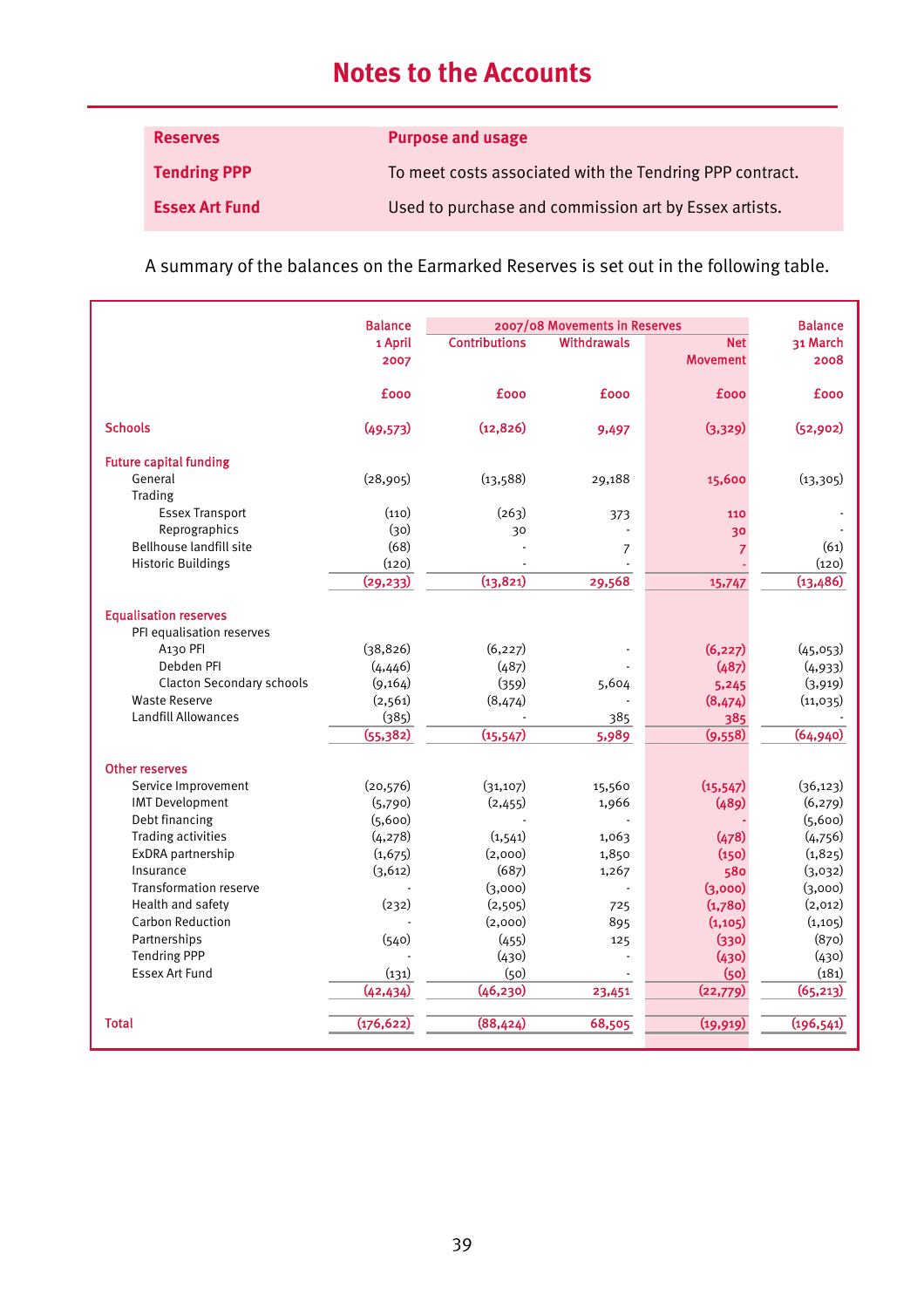## **18. Officers remuneration**

Officers' remuneration includes all sums paid to or receivable by employees, expense allowances chargeable to tax and the money value of benefits. Pension payments made, whether from a funded or unfunded scheme, do not count as remuneration.

The number of officers whose remuneration in 2007/08 were £50,000 or more, grouped in rising bands of £10,000, are listed in the following table.

| 2006/07<br>No. of<br>employees | <b>Remuneration band</b> |    |          | 2007/08<br>No. of<br>employees |
|--------------------------------|--------------------------|----|----------|--------------------------------|
| 388                            | £50,000                  | to | £59,999  | 575                            |
| 99                             | £60,000                  | to | £69,999  | 187                            |
| 50                             | £70,000                  | to | £79,999  | 55                             |
| 25                             | £80,000                  | to | £89,999  | 39                             |
| 12                             | £90,000                  | to | £99,999  | 21                             |
| 3                              | £100,000                 | to | £109,999 | 5                              |
| 4                              | £110,000                 | to | £119,999 | 8                              |
| 3                              | £120,000                 | to | £129,999 | 1                              |
| $\overline{\phantom{a}}$       | £130,000                 | to | £139,999 | $\overline{2}$                 |
| $\mathbf{1}$                   | £140,000                 | to | £149,999 |                                |
|                                | £150,000                 | to | £159,999 | 1                              |
|                                | £160,000                 | to | £169,999 | $\overline{2}$                 |
| $\mathbf{1}$                   | £170,000                 | to | £179,999 |                                |
| -                              | £200,000                 | to | £209,999 | 1                              |
|                                | £250,000                 | to | £259,999 | 1                              |

## **19. Related party declarations**

The Council is required to disclose material transactions with bodies or individuals that have the potential to control or influence the Council, or to be controlled or influenced by the Council. The intention, in making this disclosure, is to make explicit the extent to which the Council might have been constrained in its ability to operate independently, or might have secured the ability to limit another party's ability to bargain freely with the Council.

| <b>Related Party</b>      | <b>Declaration</b>                                                                                                                                                                                                                                                                                                                         |
|---------------------------|--------------------------------------------------------------------------------------------------------------------------------------------------------------------------------------------------------------------------------------------------------------------------------------------------------------------------------------------|
| <b>Central Government</b> | Central government has effective control over the general<br>operations of the Council. It is responsible for the statutory<br>framework within which the Council operates, provides the majority<br>of its funding in the form of grants and prescribes the terms of<br>many of the transactions that the Council has with other parties. |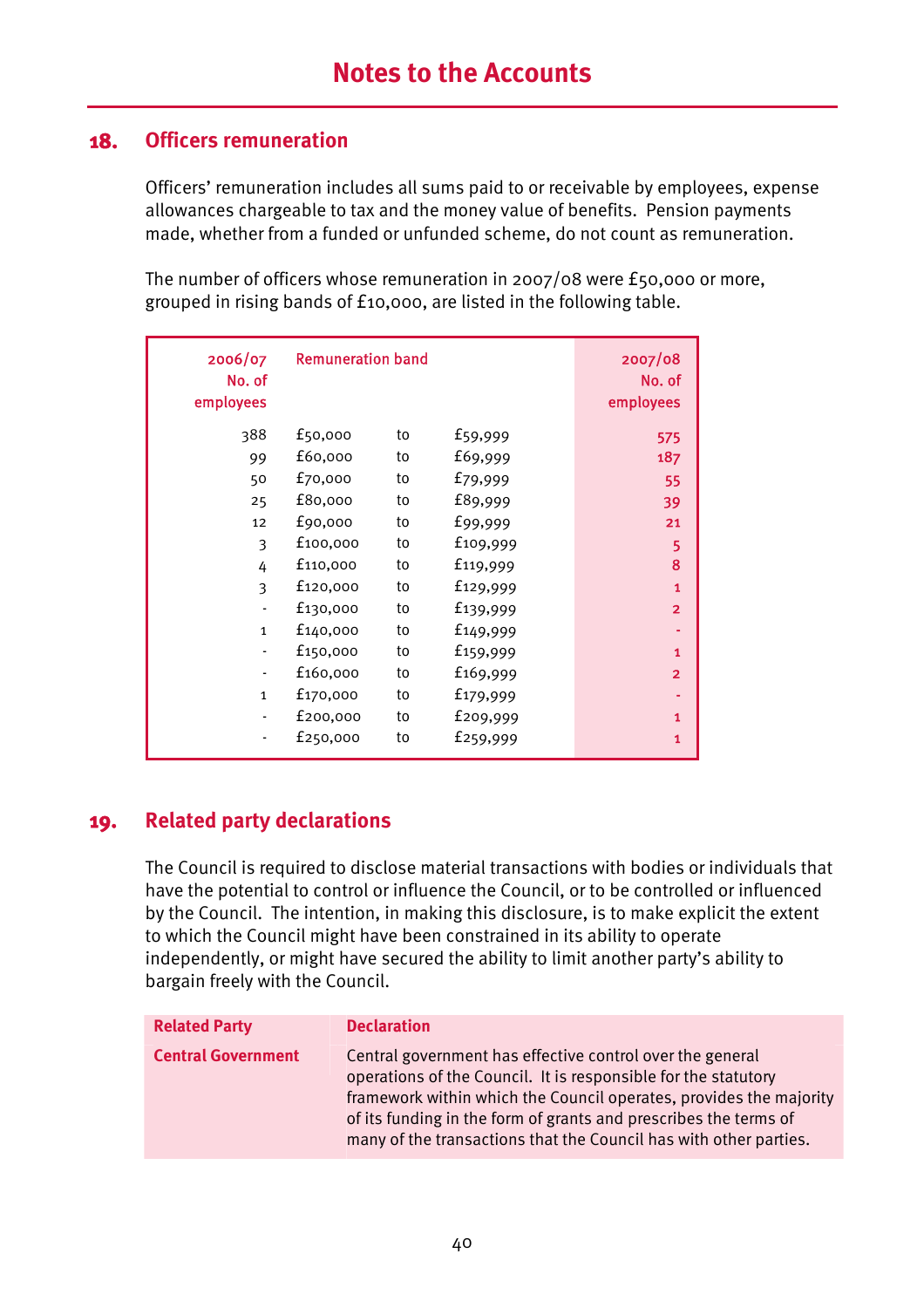| <b>Related Party</b>          | <b>Declaration</b>                                                                                                                                                                                                                                                                                                                                                                                                                                                                                          |
|-------------------------------|-------------------------------------------------------------------------------------------------------------------------------------------------------------------------------------------------------------------------------------------------------------------------------------------------------------------------------------------------------------------------------------------------------------------------------------------------------------------------------------------------------------|
| <b>Elected members</b>        | Members of the Council have direct control over the general<br>operations of the Council's financial and operating policies.                                                                                                                                                                                                                                                                                                                                                                                |
|                               | During 2007/08 works and services were commissioned from<br>organisations in which certain members had an interest. Contracts<br>were entered into in full compliance with the Council's Standing<br>Orders and procurement rules, and were minor in nature and value.                                                                                                                                                                                                                                      |
|                               | In addition, grants were paid to voluntary organisations in which<br>several members had an interest. The decisions to award the<br>grants were made with proper consideration of declarations of<br>interest.                                                                                                                                                                                                                                                                                              |
| <b>Officers</b>               | Members of the Council's Corporate Leadership Team, and other<br>officers with independent statutory powers, could influence<br>significantly the policies of the authority.                                                                                                                                                                                                                                                                                                                                |
| <b>Pension Fund</b>           | The Council administers the Pension Fund on behalf of its<br>employees and those of the Essex district councils and other<br>admitted bodies. The Council charged £2.046m for administering<br>the Fund during 2007/08 (2006/07: £2.029m).                                                                                                                                                                                                                                                                  |
|                               | The interest earned on the cash balances of the Pension Fund that<br>were held temporarily by the Council was attributed to the Fund.<br>This amounted to $£842,000$ in $2007/08$ ( $2006/07$ : £699,000).                                                                                                                                                                                                                                                                                                  |
| <b>Essex Police Authority</b> | The Essex Police Authority invested cash balances with the Council<br>during 2007/08, up until 1 October 2007. The Council paid the<br>Police Authority interest on the amounts deposited at the<br>prevailing 'local authority seven day rate'. The interest payments<br>amounted to £720,000 (2006/07: £1.418m).                                                                                                                                                                                          |
|                               | The Council provided support services to the Essex Police Authority<br>in 2007/08 to the value of $£549,000$ (2006/07: £465,000).                                                                                                                                                                                                                                                                                                                                                                           |
| <b>Essex Fire Authority</b>   | The Council's Monitoring Officer is also employed as the<br>Monitoring Officer for the Essex Fire Authority. In addition, the<br>Council provided financial and other support services to the Fire<br>Authority during 2007/08. The total value of these services in<br>2007/08 was £464,000 (2006/07: £579,000).                                                                                                                                                                                           |
|                               | The Council borrowed the surplus cash balances of the Fire<br>Authority and lent to it, to offset its temporary shortfalls in cash.<br>The Council paid interest on the amounts borrowed from the Fire<br>Authority of £177,000 and recovered interest of £69,000 on<br>amounts it invested with the Fire Authority during 2007/08<br>(2006/07: £25,000 and £38,000 respectively). The interest<br>charged and recovered was determined with reference to the<br>prevailing Local Authority Seven Day Rate. |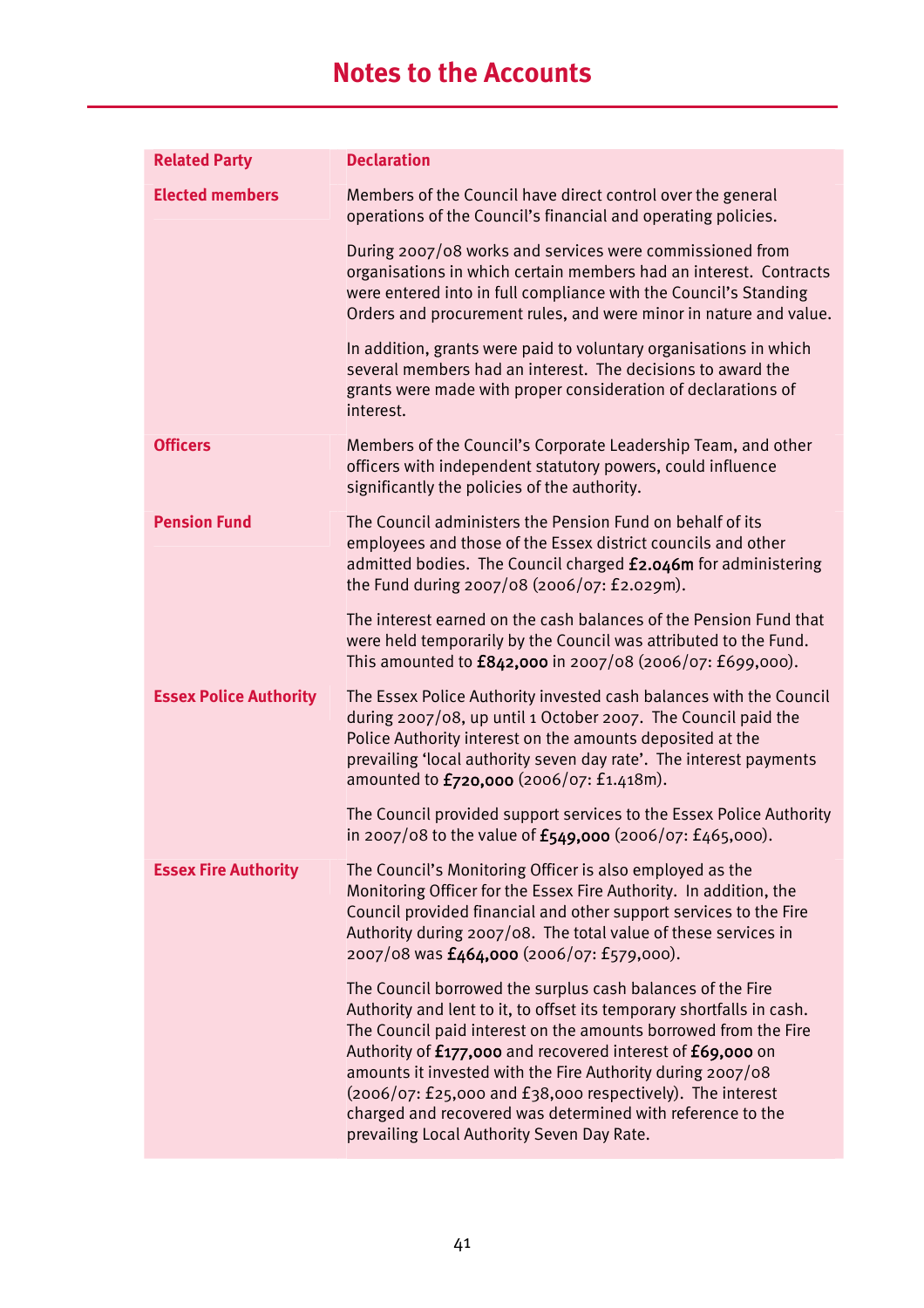| <b>Related Party</b>                          | <b>Declaration</b>                                                                                                                                                                                                                                                                                                                                              |
|-----------------------------------------------|-----------------------------------------------------------------------------------------------------------------------------------------------------------------------------------------------------------------------------------------------------------------------------------------------------------------------------------------------------------------|
| <b>Essex Probation Board</b>                  | The Council provided financial and other support services to the<br>Essex Probation Board during 2007/08. The value of the services<br>provided in 2007/08 was £296,000 (2006/07: £264,000).                                                                                                                                                                    |
|                                               | The Council undertakes the management of the Probation Board's<br>surplus cash balances. The Council paid interest of £137,000 on<br>the amounts borrowed (determined at the prevailing Local<br>Authority Seven Day Rate) (2006/07: £115,000).                                                                                                                 |
| <b>London Probation</b><br><b>Board</b>       | The Council provided legal services to the London Probation Board<br>during 2007/08. The charge levied for these services amounted to<br>£201,000 $(2006/07:$ nil).                                                                                                                                                                                             |
| <b>Brentwood Borough</b><br><b>Council</b>    | The Council has entered into an agreement with Brentwood<br>Borough Council to create a strategic partnership to improve two<br>tier working. The objective is to improve service delivery and<br>enhance the authorities' understanding of each other.                                                                                                         |
|                                               | The Council's Chief Executive, Joanna Killian, also fulfils the role of<br>Chief Executive for Brentwood Borough Council, providing strategic<br>management and coordination under the terms of a contract for<br>services. Brentwood Borough Council pays an agreed sum<br>(£30,000 per annum) to the Council in recognition of the role and<br>time involved. |
| <b>ExDRA</b>                                  | The Council's Executive Director for Schools, Children and Families,<br>Graham Tombs, also fulfils the role of Chief Executive for the Essex<br>Development and Regeneration Agency (ExDRA). ExDRA paid the<br>Council £9,000 in 2007/08 in recognition of the role and time<br>involved.                                                                       |
| <b>Thames Chase Joint</b><br><b>Committee</b> | Thames Chase is a local partnership project between Essex County<br>Council, Brentwood Borough Council, Thurrock Council and the<br>London Boroughs of Havering and Barking and Dagenham                                                                                                                                                                        |
|                                               | Essex County Council is the accountable body for the Joint<br>Committee, which means it employs the Thames Chase staff, and<br>maintains the accounts of the Joint Committee. The Council's Head<br>of Corporate Finance is the Treasurer to the Joint Committee.                                                                                               |
|                                               | The Council provided support services to the Joint Committee in<br>2007/08, to the value of £5,000 (2006/07: £22,000).                                                                                                                                                                                                                                          |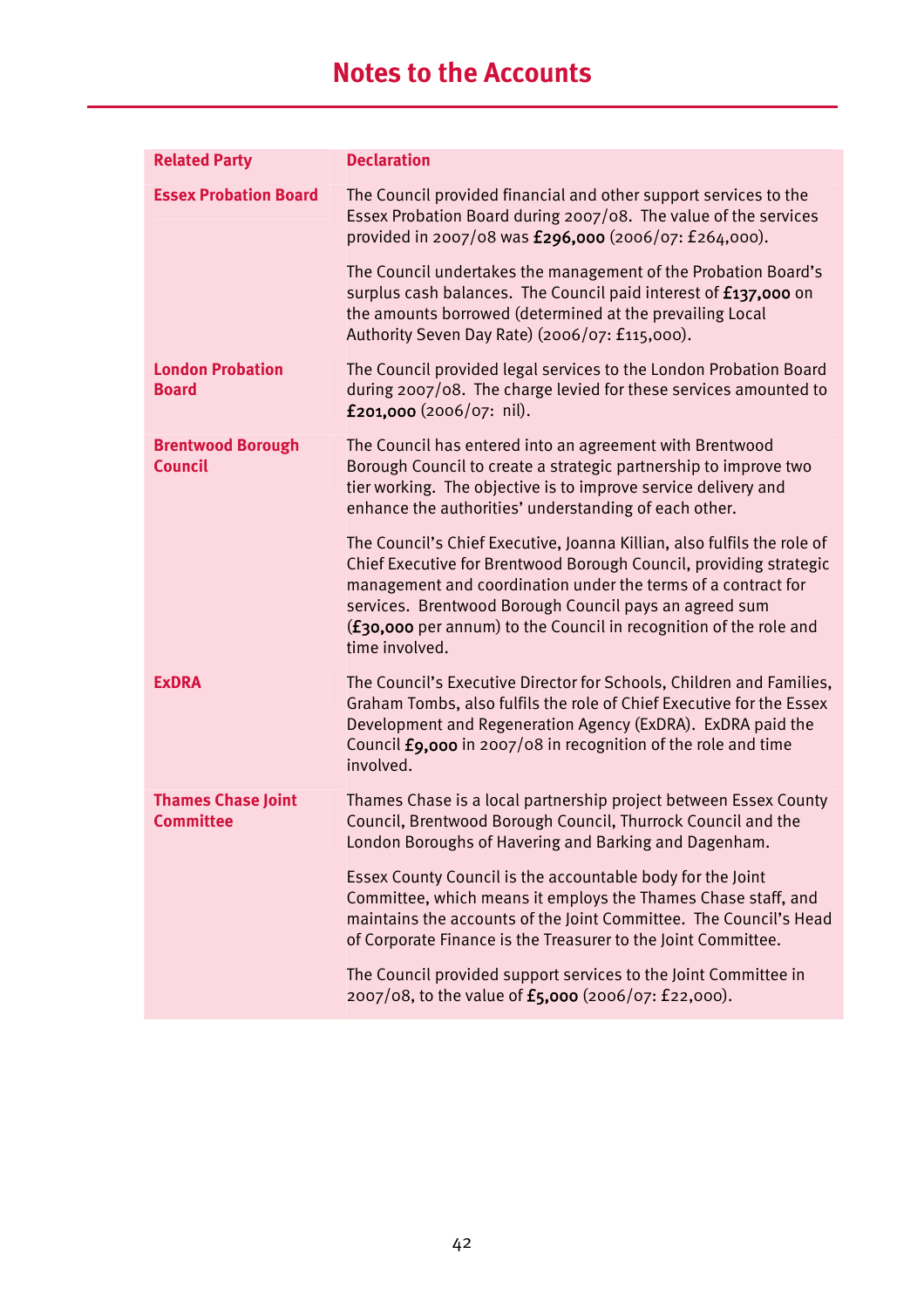## **20. Net fixed assets**

The following table summarises the net movement in fixed assets during 2007/08.

|                                   | Intangible |             | <b>Operational fixed assets</b> |                     |                     |                      | Non operational assets | <b>Total</b> |
|-----------------------------------|------------|-------------|---------------------------------|---------------------|---------------------|----------------------|------------------------|--------------|
|                                   | Assets     | Land<br>and | Vehicles<br>and                 | structure<br>Infra- | Community<br>Assets | Surplus<br>assets    | Assets<br>under        |              |
|                                   |            | buildings   | equipment                       |                     |                     | held for<br>disposal | construction           |              |
|                                   | £000       | £000        | £000                            | £000                | £000                | £000                 | £000                   | £000         |
| Gross book value                  |            |             |                                 |                     |                     |                      |                        |              |
| As at 1 April 2007                | 959        | 2,101,689   | 17,446                          | 385,409             | 1,571               | 22,271               | 82,454                 | 2,611,799    |
| Additions                         |            | 2,748       |                                 | 39                  |                     | 536                  | 117,007                | 120,330      |
| Disposals                         |            | (27, 433)   | (1,738)                         |                     |                     | (622)                |                        | (29, 793)    |
| Revaluations                      |            | 165,449     | (950)                           |                     |                     | 1,938                |                        | 166,951      |
| Impairments                       |            | (27, 854)   | (5, 814)                        |                     | (106)               | (127)                |                        | (33,901)     |
| Transfers                         | 650        | 38,162      | 4,986                           | 94,783              | 350                 | 50                   | (138, 981)             |              |
| As at 31 March 2008               | 1,609      | 2,252,761   | 14,444                          | 480,231             | 1,815               | 24,046               | 60,480                 | 2,835,386    |
| Depreciation                      |            |             |                                 |                     |                     |                      |                        |              |
| Total as at 1 April 2007          | (320)      | (35, 657)   | (8,566)                         | (82, 080)           | (6t)                | (208)                |                        | (126, 850)   |
| Revaluations and restatements     |            | 16,892      | 455                             |                     |                     | 23                   |                        | 17,370       |
| Impairments                       |            | 1,531       | 3,433                           |                     |                     | $\frac{1}{4}$        |                        | 4,978        |
| Depreciation for the year         | (320)      | (17, 691)   | (2, 203)                        | (13, 998)           | ි                   | (120)                |                        | (34, 335)    |
| Depreciation on assets sold       |            | 137         | 1,347                           |                     |                     |                      |                        | 1,484        |
| Total as at 31 March 2008         | (040)      | (34,788)    | (5.534)                         | (96,078)            | <u>(22)</u>         | (291)                |                        | (137, 353)   |
| Net book value at 31 March 2008   | 969        | 2,217,973   | 8,910                           | 384,153             | 1,793               | 23,755               | 60,480                 | 2,698,033    |
| Net book value as at 1 April 2007 | 639        | 2,066,032   | 8,880                           | 303,329             | 1,552               | 22,063               | 82,454                 | 2,484,949    |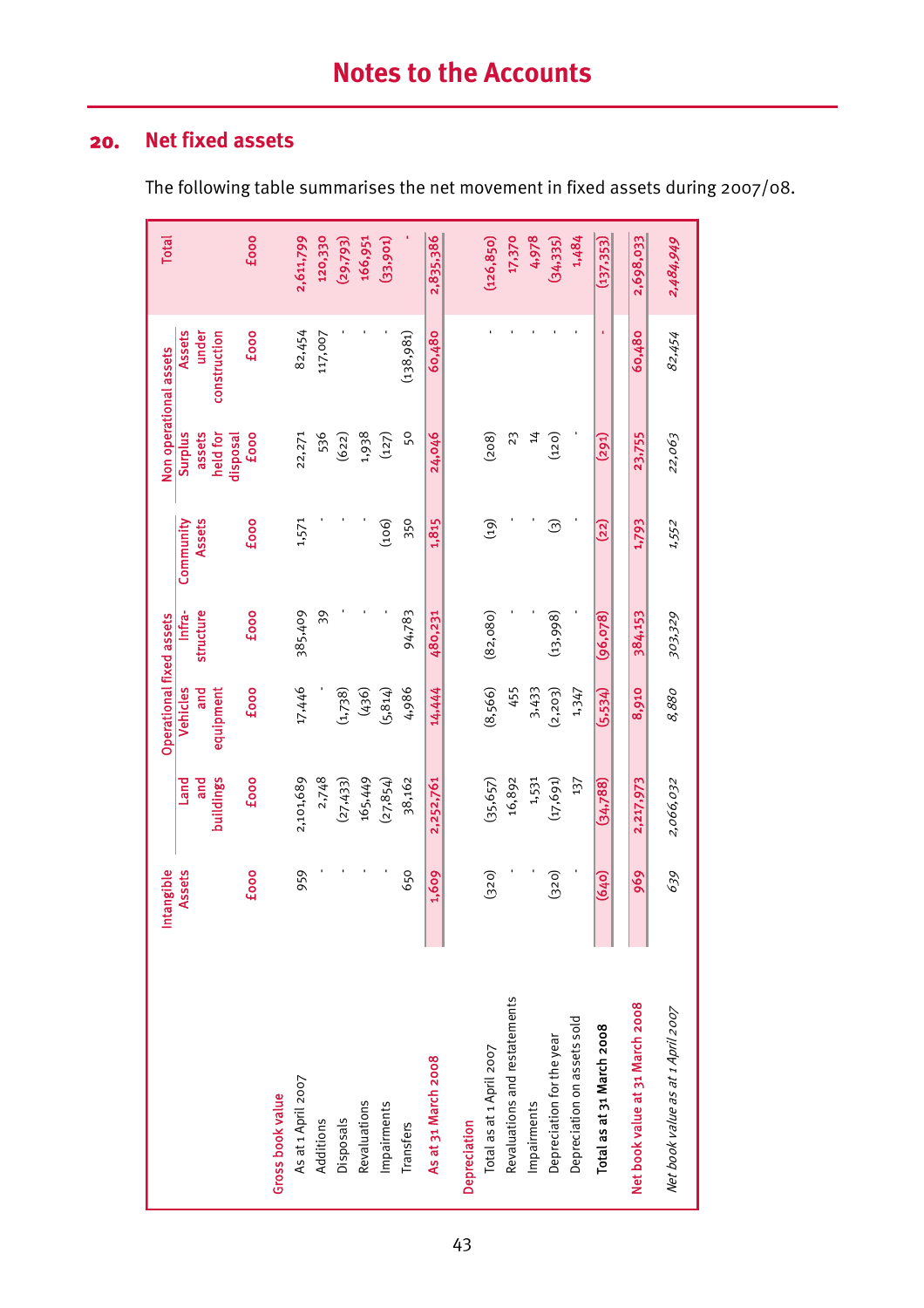### **21. Valuation of fixed assets**

The freehold and leasehold properties within the Council's property portfolio are valued, under a rolling five year programme, by the Council's property advisors (Lambert Smith Hampton). All valuations are undertaken in accordance with the Statement of Asset Valuation Practice and Guidance notes of the Royal Institute of Chartered Surveyors (RICS).

The vehicles, plant and equipment owned by the Council's trading activities was valued, in March 2008, at net realisable value. Commercial vehicles were valued by the CAP organisation and Dorrington Municipal Services. Plant and equipment was valued by Dorrington Municipal Services, Brighty Lift Services and Powell and Coppen.

The timing and amounts of the valuations of each class of asset are summarised in the following table:

| <b>Valuation year</b>          | Intangible<br>assets         | Land &<br><b>Buildings</b> | Vehicles.<br>plant and<br>equipment | Infra-<br>structure | <b>Community</b><br><b>Assets</b> | Non-<br>operational<br>assets |
|--------------------------------|------------------------------|----------------------------|-------------------------------------|---------------------|-----------------------------------|-------------------------------|
|                                | <b>fooo</b>                  | <b>fooo</b>                | <b>fooo</b>                         | <b>fooo</b>         | <b>fooo</b>                       | <b>fooo</b>                   |
| <b>Valued at historic cost</b> | 1,609                        | $\blacksquare$             | 12,027                              | 480,231             | 1,815                             |                               |
| Valued at current value in:    |                              |                            |                                     |                     |                                   |                               |
| 2001/02                        | ٠                            |                            |                                     |                     |                                   | 4                             |
| 2002/03                        |                              | 153                        |                                     |                     |                                   | 9                             |
| 2003/04                        |                              | 282,087                    |                                     |                     |                                   | 46                            |
| 2004/05                        |                              | 198,950                    |                                     |                     |                                   | 3,681                         |
| 2005/06                        |                              | 323,818                    |                                     |                     |                                   | 4,566                         |
| 2006/07                        |                              | 357,544                    | -                                   |                     |                                   | 5,755                         |
| 2007/08                        | $\qquad \qquad \blacksquare$ | 1,090,209                  | 2,417                               |                     |                                   | 9,985                         |
|                                | 1,609                        | 2,252,761                  | 14,444                              | 480,231             | 1,815                             | 24,046                        |

The assets not valued since 2001/02 are mostly sites upon which construction works are being undertaken; the revaluations will be undertaken upon completion of the construction works.

An estimate has been made of the increase in value of land and buildings using the average price increase indices since March 2001, supplied by the Council's property advisors, relative to the last valuations undertaken under the rolling programme.

If applied to the land and buildings fixed assets, this would increase the gross book value of standard assets as follows: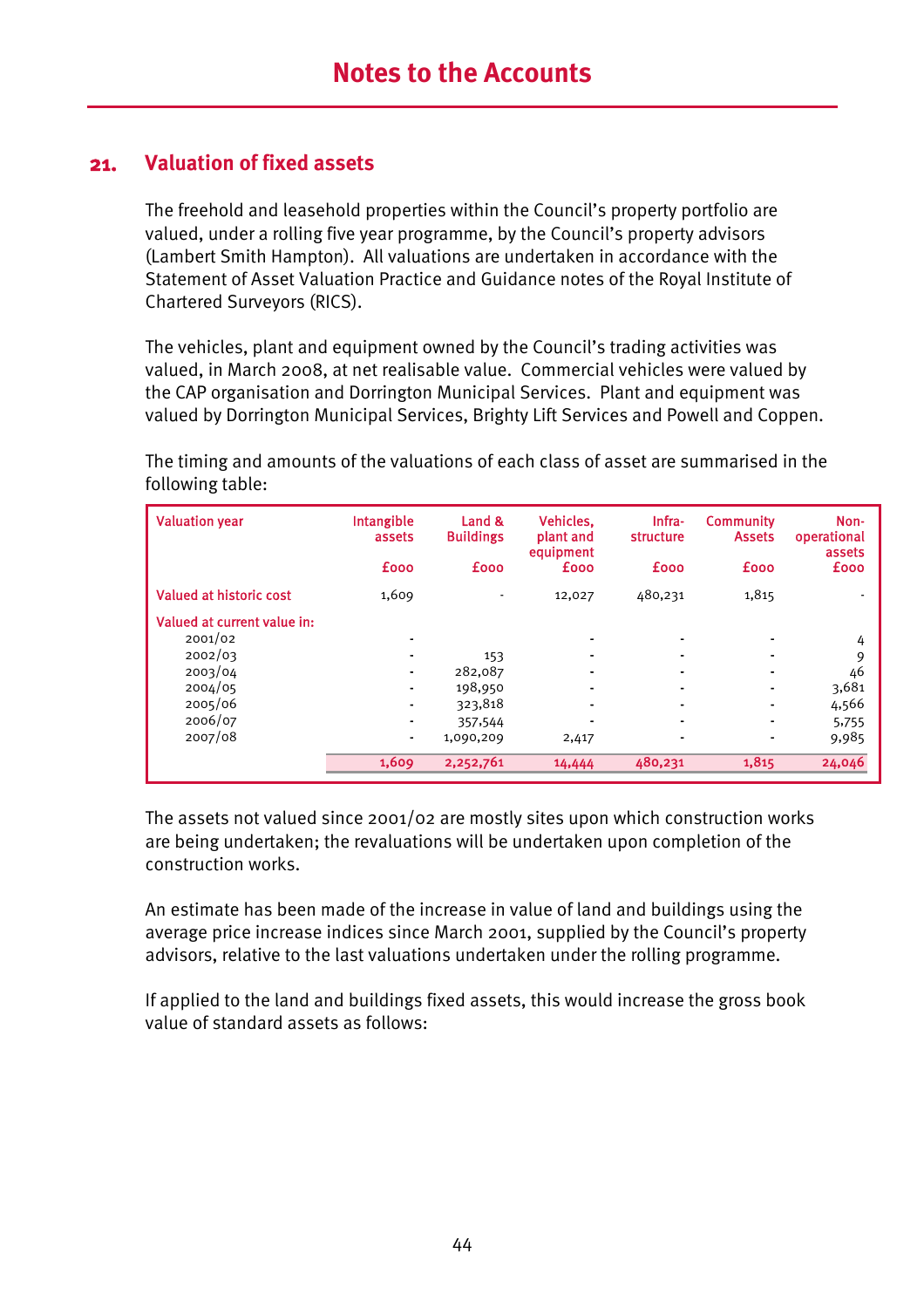|                                                                      | Land and<br><b>Buildings</b><br>£m | <b>Surplus</b><br>assets held<br>pending<br>disposal<br>£m |
|----------------------------------------------------------------------|------------------------------------|------------------------------------------------------------|
| Gross book value per rolling revaluation programme                   | 2,252.8                            | 24.0                                                       |
| Estimate of gross book value using average price increase<br>indices | 2,433.4                            | 26.7                                                       |

### **22. Foundation and voluntary aided schools**

Fixed assets and long term liabilities of individual foundation schools are not incorporated into the Council's Balance Sheet (see note 10.9 of the Statement of Accounting Policies, on page 85).

There are 106 (2006/07: 107) foundation schools, with an estimated fixed asset valuation of  $f_{1,725,9m}$  at 31 March 2008 (2006/07: £1,621m). A number of these schools have taken out long term loans with the permission of the Department for Education and Skills. The outstanding balance on these loans was £0.4m (2006/07: £0.5m), repayable over an average period of 6 years (2006/07: 8 years).



There are a further 150 schools that are

not incorporated into the Council's Balance Sheet, namely voluntary aided schools that are mainly owned by churches. These schools have an estimated fixed asset valuation of £1,052.1m as at 31 March 2008 (31 March 2007: £1,063m).

A number of foundation and voluntary aided schools have acquired the use of a variety of assets under lease agreements, including equipment, plant and vehicles. These schools are committed to making payments under these lease agreements for several years into the future. The following table provides an analysis of the payments which these schools are committed to make in 2008/09:

|                                                  | 2008/09            |
|--------------------------------------------------|--------------------|
|                                                  | <b>fooo</b>        |
| One year<br>Two to five years<br>Over five years | 626<br>1,907<br>62 |
| Total lease rentals                              | 2,595              |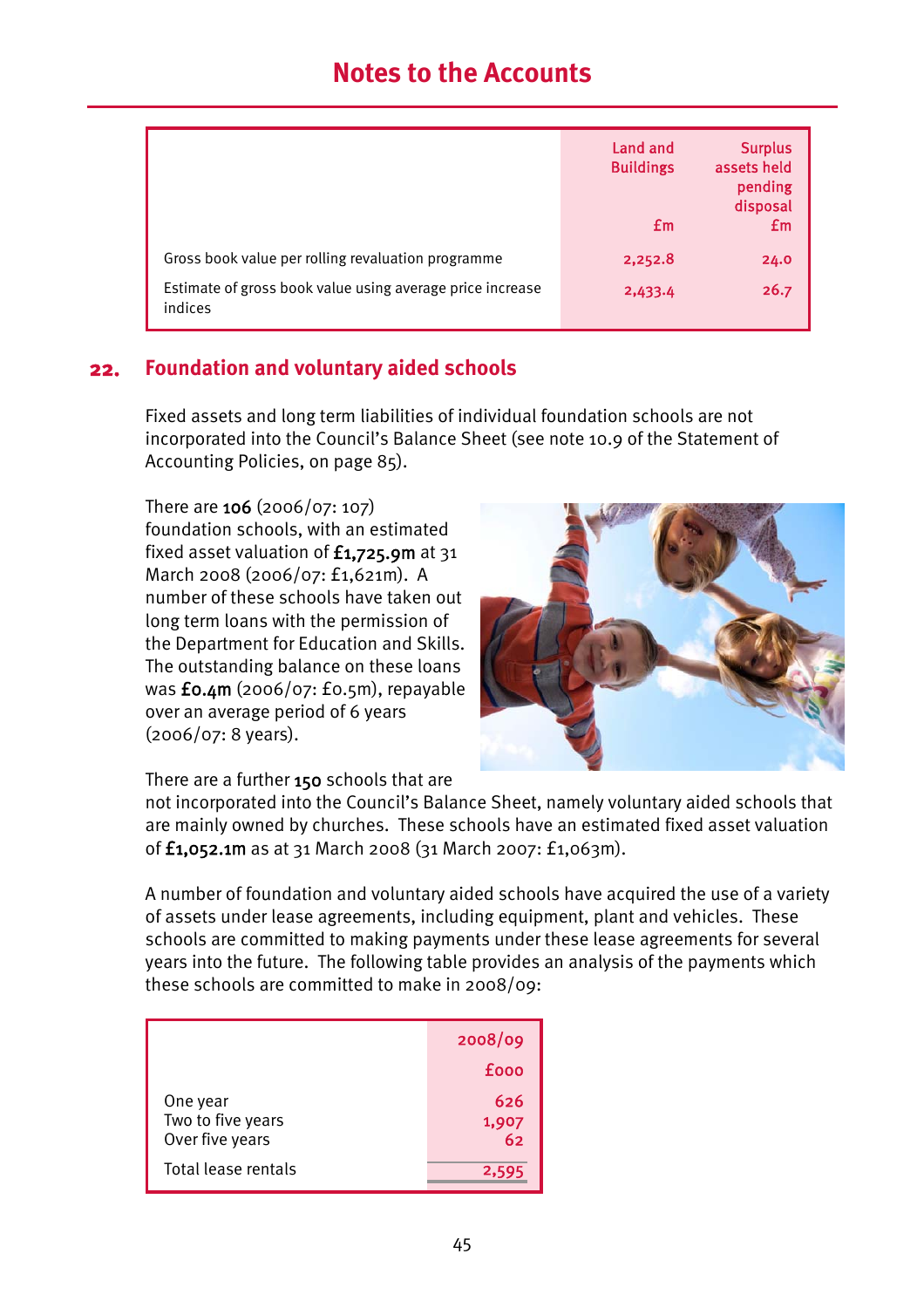## **23. Analysis of land and property assets**

The land and property assets held by the Council as at 31 March are as follows:

| 2007           |                                                        | 2008           |
|----------------|--------------------------------------------------------|----------------|
| 1,306          | <b>Freehold land (hectares)</b>                        | 1,298          |
|                | Infrastructure (kilometres)                            |                |
| 594            | Principal roads                                        | 594            |
| 6,805          | Other roads                                            | 6,805          |
| 7,399          | Total Infrastructure (kilometres)                      | 7,399          |
|                | Property assets (number)                               |                |
| $\mathbf{1}$   | County Hall                                            | $\mathbf{1}$   |
|                | Education                                              |                |
| $\overline{2}$ | Nursery schools                                        | $\overline{2}$ |
| 286            | Primary schools (excl. aided and foundation schools)   | 282            |
| 25             | Secondary schools (excl. aided and foundation schools) | 24             |
| 21             | Special schools (excl. aided and foundation schools)   | 19             |
| 57             | Youth, adult and community centres                     | 53             |
| 167            | Teachers' and caretakers' houses                       | 165            |
| 48             | Other education properties                             | 46             |
|                | <b>Social Care</b>                                     |                |
|                | Children's centres                                     | 37             |
| 12             | Community homes for children                           | 13             |
| 9              | Day nurseries and family centres                       | $\mathbf{9}$   |
| $\overline{7}$ | Adult residential homes                                | 7              |
| 35             | Adult day care centres                                 | 34             |
| 34             | <b>Other Social Services properties</b>                | 34             |
|                | Highways                                               |                |
| 14             | Highway depots                                         | 14             |
| 32             | Other highway properties                               | 35             |
| 57             | Libraries (including Library Headquarters)             | 56             |
|                | Other                                                  |                |
| 13             | Civic amenity points                                   | 15             |
| 27             | Farms and cottages                                     | 27             |
| 13             | Gypsy sites                                            | 13             |
| 9              | Country parks                                          | 9              |
| 10             | Register offices                                       | 10             |
| $\overline{2}$ | Records Offices                                        | $\overline{2}$ |
| $\mathbf{1}$   | <b>Shire Hall</b>                                      | 1              |
| $\mathbf 1$    | <b>Cressing Temple</b>                                 | 1              |
| $\mathbf{1}$   | <b>Trading depots</b>                                  | $\mathbf{1}$   |
| 48             | Other miscellaneous county properties                  | 42             |
| 932            | Property assets (number)                               | 952            |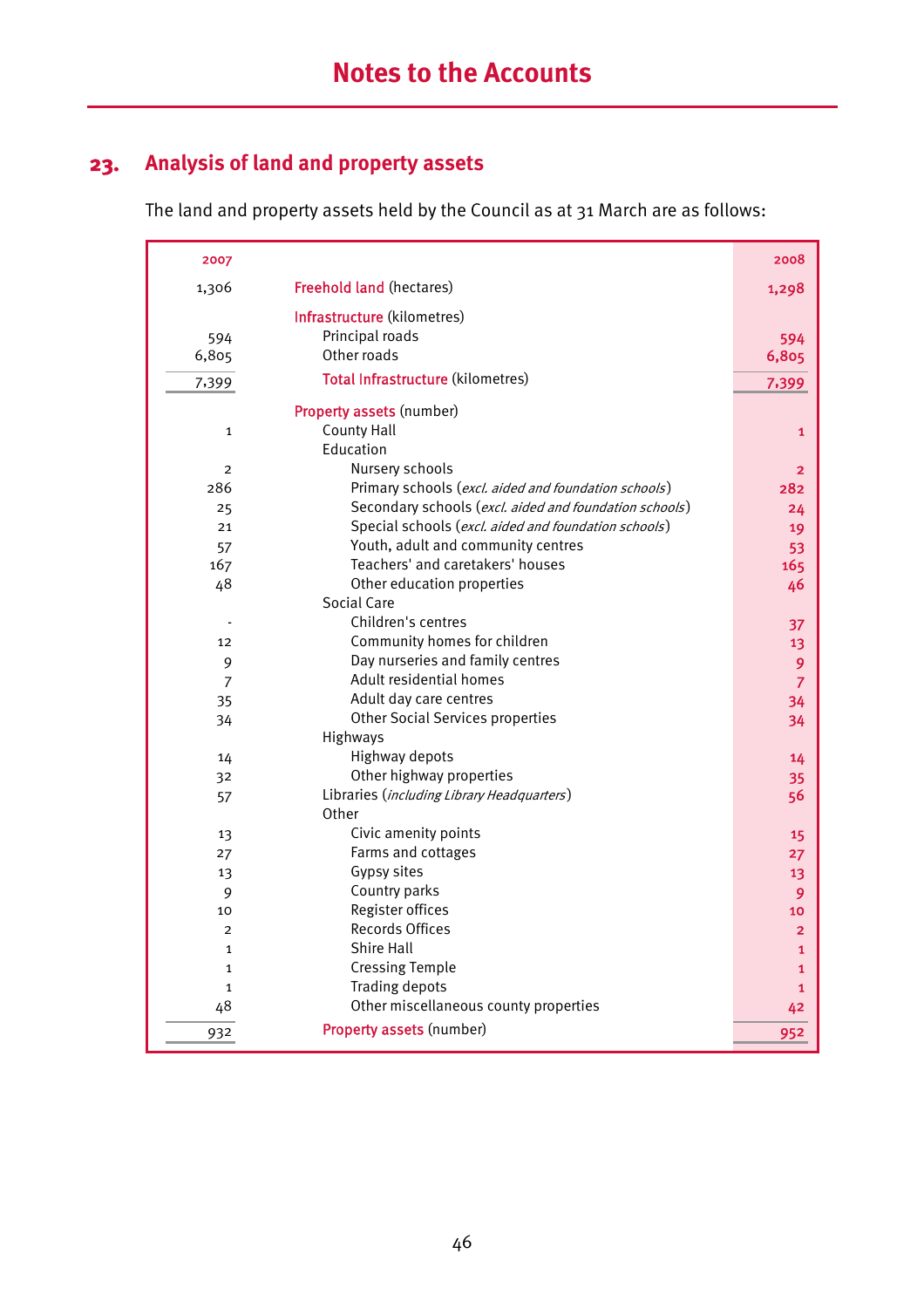## **24. Deferred charges**

Deferred charges represent capital expenditure that does not result in, or remain matched with, assets controlled by the Council. The Council seldom controls the economic benefits arising from this expenditure. Accordingly, the expenditure is fully amortised to the Income and Expenditure Account in the year that it arises.

An analysis of the deferred charges expenditure incurred, and fully amortised to the Income and Expenditure Account, is provided in the following table.

| 2006/07<br><b>fooo</b>   |                                                       | 2007/08<br><b>fooo</b>    |
|--------------------------|-------------------------------------------------------|---------------------------|
| 30,288<br>8,625<br>7,008 | Foundation schools<br>Information technology<br>Other | 24,744<br>5,582<br>14,860 |
| 45,921                   |                                                       | 45,186                    |

## **25. Financing of capital expenditure**

The following table provides an analysis that shows the way in which capital expenditure was financed.

| 2006/07     |                                     | 2007/08     |             |
|-------------|-------------------------------------|-------------|-------------|
| <b>fooo</b> |                                     | <b>fooo</b> | <b>fooo</b> |
| 49,167      | <b>Borrowing</b>                    |             | 43,974      |
| 48,980      | Government grants and contributions |             | 76,335      |
| 55,078      | Capital receipts                    |             | 15,638      |
|             | Earmarked reserves applied          |             |             |
| 159         | Trading activities                  | 373         |             |
| 6,167       | Reserve for future capital funding  | 29,188      |             |
| 35          | Bellhouse landfill site reserve     |             |             |
|             |                                     |             | 29,568      |
| 159,586     | <b>Total</b>                        |             | 165.5       |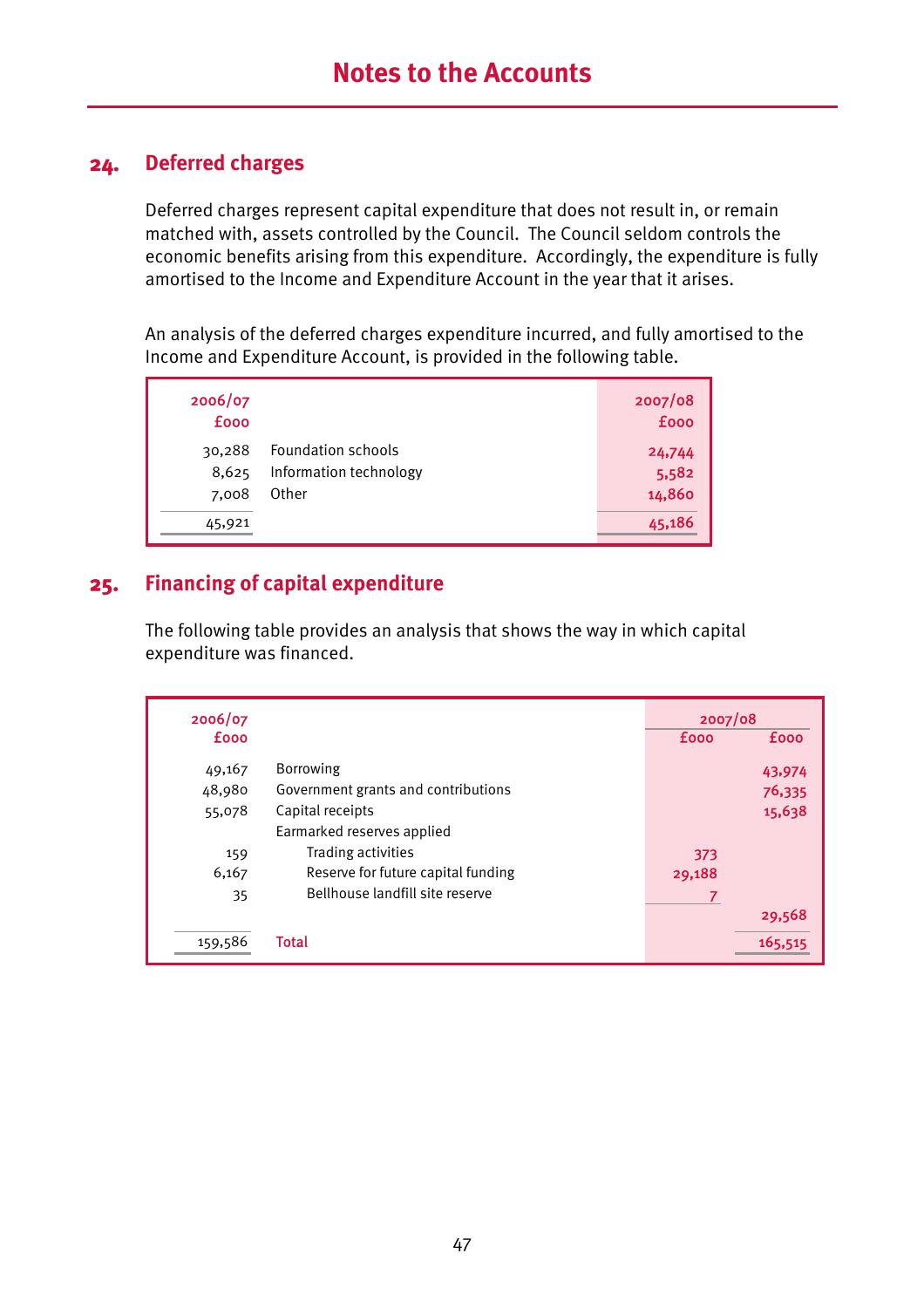## **26. Significant commitments under capital contracts**

The estimated value of significant commitments under capital contracts as at 31 March are summarised in the following table.

| 2007<br><b>fooo</b>      |                                                                    | 2008<br><b>fooo</b>    |
|--------------------------|--------------------------------------------------------------------|------------------------|
| 3,344<br>11,403<br>4,741 | <b>Highways and Transportation</b><br>Education (schools)<br>Other | 858<br>20,520<br>2,760 |
| 19,488                   |                                                                    | 24,138                 |

#### **27. Leases**

#### **27.1 Council as lessee**

The Council has acquired the use of a variety of assets under operating and finance lease agreements, including equipment, plant, vehicles and properties. The arrangements for accounting for these leases are explained within paragraph 12 of the Statement of Accounting Policies, which commences on page 86. An analysis of the lease rental payments made in 2007/08 is provided in the following table.

| 2006/07     |                       | 2007/08          |                |  |
|-------------|-----------------------|------------------|----------------|--|
|             |                       | <b>Operating</b> | <b>Finance</b> |  |
|             |                       | leases           | <b>Leases</b>  |  |
| <b>fooo</b> |                       | <b>fooo</b>      | <b>fooo</b>    |  |
| 2,374       | Property              | 2,570            |                |  |
| 3,832       | Other                 | 5,103            | 289            |  |
| 6,206       | Lease rental payments | 7,673            | 289            |  |

Note:

Finance lease obligations were not recognised within the Council's accounts prior to 2007/08.

The Council is committed to making payments under these lease arrangements for several years into the future.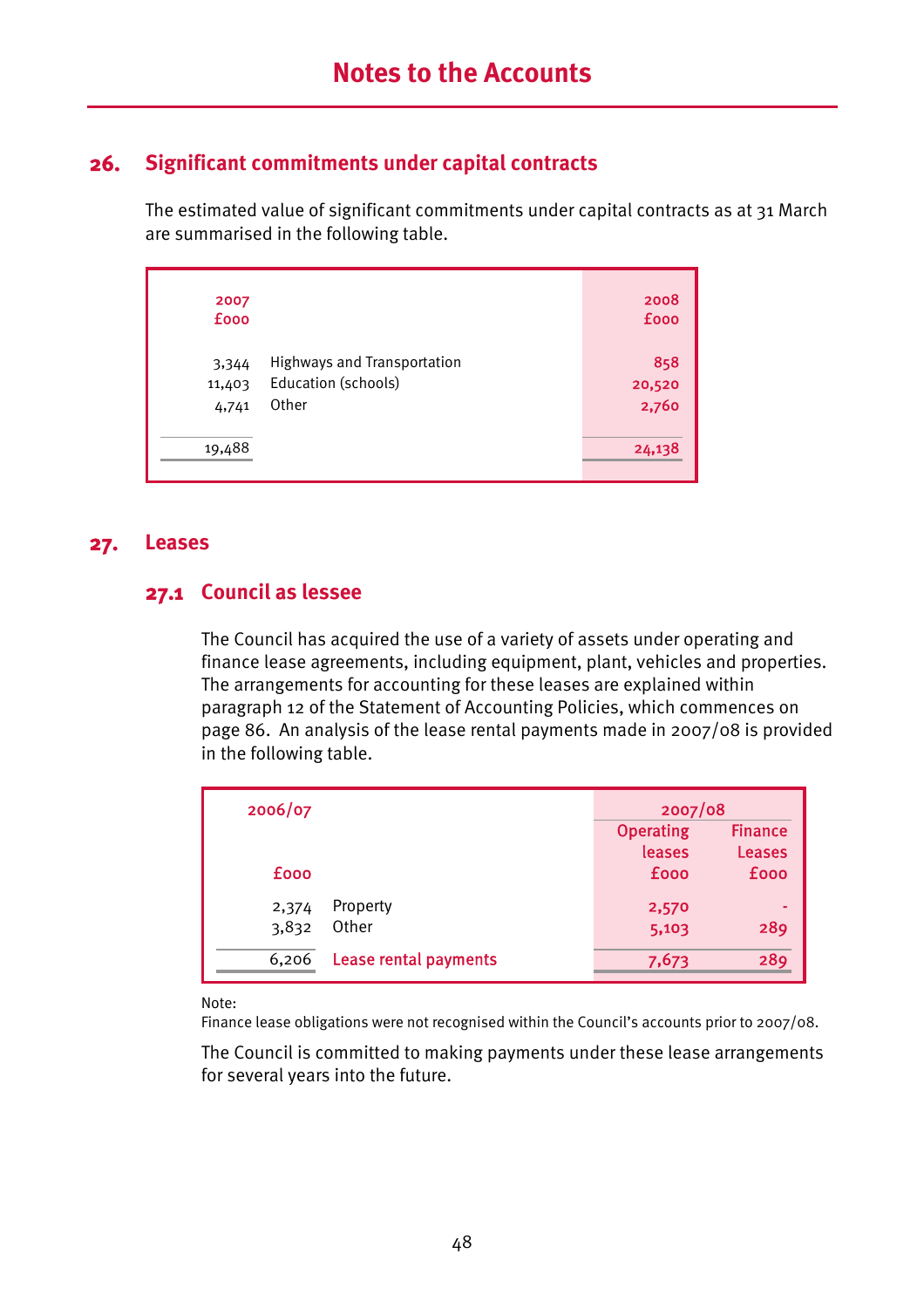The following table shows the payments which the Council is committed to make during the next year (2008/09) in relation to operating leases, analysed between those in which the commitments expire within a year, in the second to fifth year inclusive and over five years from the Balance Sheet date.

| 31 March    |                         |                 | 31 March 2008 |              |
|-------------|-------------------------|-----------------|---------------|--------------|
| 2007        |                         | <b>Property</b> | <b>Other</b>  | <b>Total</b> |
| <b>fooo</b> |                         | <b>fooo</b>     | <b>fooo</b>   | <b>fooo</b>  |
|             | <b>Operating leases</b> |                 |               |              |
| 1,113       | One year                | 698             | 1,361         | 2,059        |
| 3,176       | Two to five years       | 716             | 3,355         | 4,071        |
| 1,222       | Over five years         | 1,222           | 55            | 1,277        |
| 5,511       | Total lease rentals     | 2,636           | 4,771         | 7,407        |

The following table discloses the gross amounts of assets held under finance leases, together with accumulated depreciation:

|                          | 31 March 2008                             |                                            |                                  |
|--------------------------|-------------------------------------------|--------------------------------------------|----------------------------------|
|                          | <b>Gross book</b><br>value<br><b>fooo</b> | Accumulated<br>depreciation<br><b>fooo</b> | Net book<br>value<br><b>fooo</b> |
| Balance at 1 April 2007  | 891                                       | (348)                                      | 543                              |
| Movement in 2007/08      |                                           | (243)                                      | (243)                            |
| Balance at 31 March 2008 | 891                                       | (591)                                      | 300                              |

Outstanding obligations to make payments under these finance leases (excluding finance costs) at 31 March 2008, accounted for as part of long term liabilities, are as follows:

|                                                                                                                        | <b>Vehicles</b><br>plant and<br>equipment<br>fooo |
|------------------------------------------------------------------------------------------------------------------------|---------------------------------------------------|
| Obligations payable in 2008/09<br>Obligations payable between 2009/10 and 2012/13<br>Obligations payable after 2012/13 | 139<br>159<br>$\mathbf{2}$                        |
| Total liabilities as at 31 March 2008                                                                                  | 300                                               |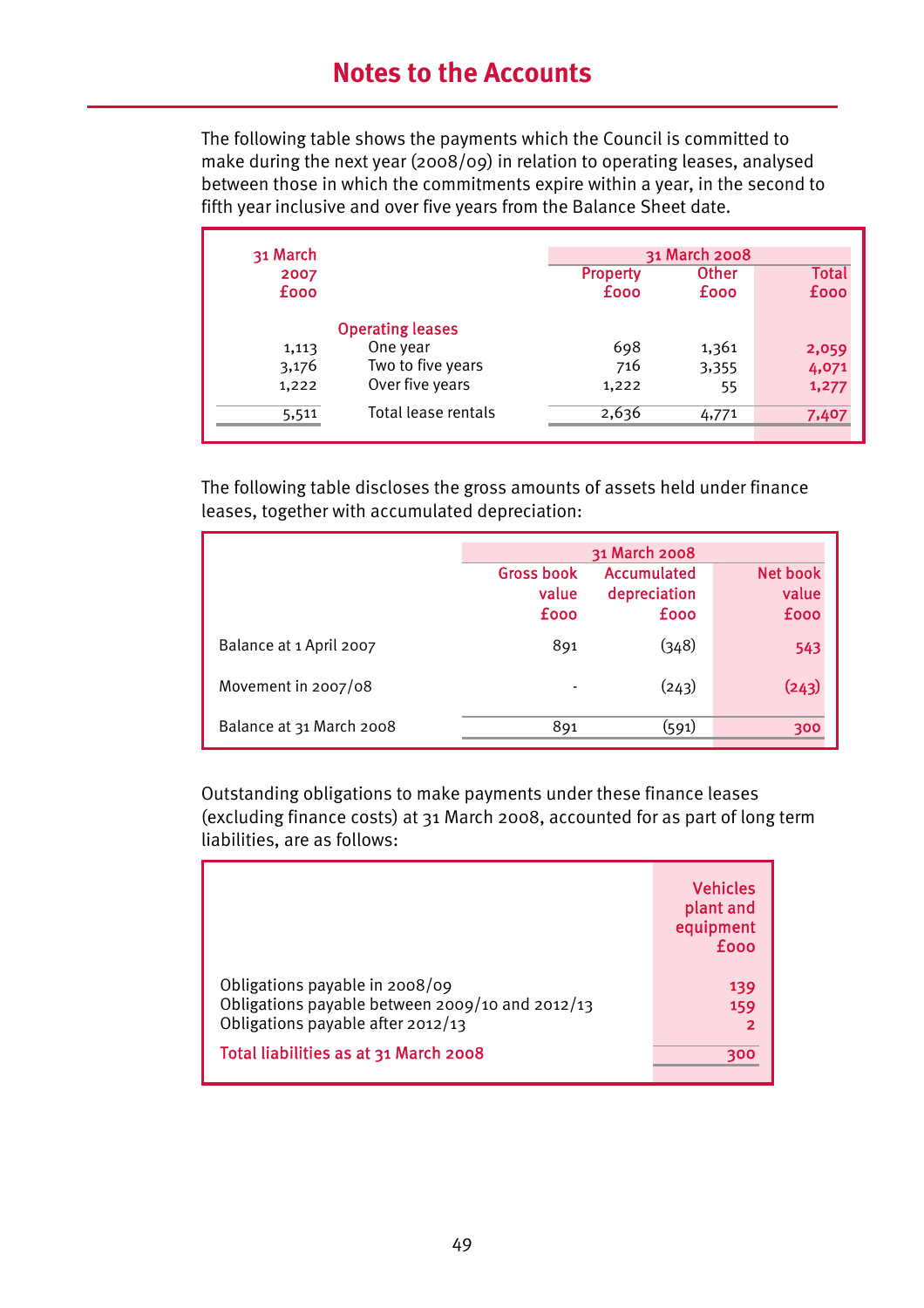## **27.2 Council as lessor**

In certain circumstances, the Council rents properties to third parties under operating lease arrangements. The following table shows the gross amounts of these assets, and the related accumulated depreciation.

| 31 March 2007 |          |                   | 31 March 2008 |                 |
|---------------|----------|-------------------|---------------|-----------------|
| Net book      |          | <b>Gross book</b> | Accumulated   | <b>Net book</b> |
| value         |          | value             | depreciation  | value           |
| <b>fooo</b>   |          | <b>fooo</b>       | <b>fooo</b>   | <b>fooo</b>     |
| 6.810         | Property | 7,810             | (93)          | 7,717           |

The rent receivable for leasing properties to third parties amounts to £379,000 per annum (2006/07: £374,000).

The Council does not acquire any assets specifically for the purpose of letting under operating or finance lease.

#### **28. Long term debtors**

An analysis of long term debtors is provided in the following table.

| 31 March 2007<br><b>fooo</b> |                                                                                                     | 31 March 2008<br><b>fooo</b> |
|------------------------------|-----------------------------------------------------------------------------------------------------|------------------------------|
|                              | Debt outstanding on assets transferred to:                                                          |                              |
| 19,666                       | Southend Unitary Authority                                                                          | 18,853                       |
| 14,908                       | <b>Thurrock Unitary Authority</b>                                                                   |                              |
| 1,255                        | <b>Further Education Colleges</b>                                                                   | 1,141                        |
| 1,110                        | Amounts due from district councils in relation to local<br>enforcement of on-street parking schemes | 964                          |
| 112                          | Loans to staff for purchase of cars for use on Council business                                     | 97                           |
| 79                           | Amounts due from care homes and day care providers                                                  | 491                          |
| 31                           | Private street work advances                                                                        | 30                           |
| 18,517                       | Deferred capital receipts                                                                           |                              |
| 55,678                       | Balance as at 31 March                                                                              | 21,57                        |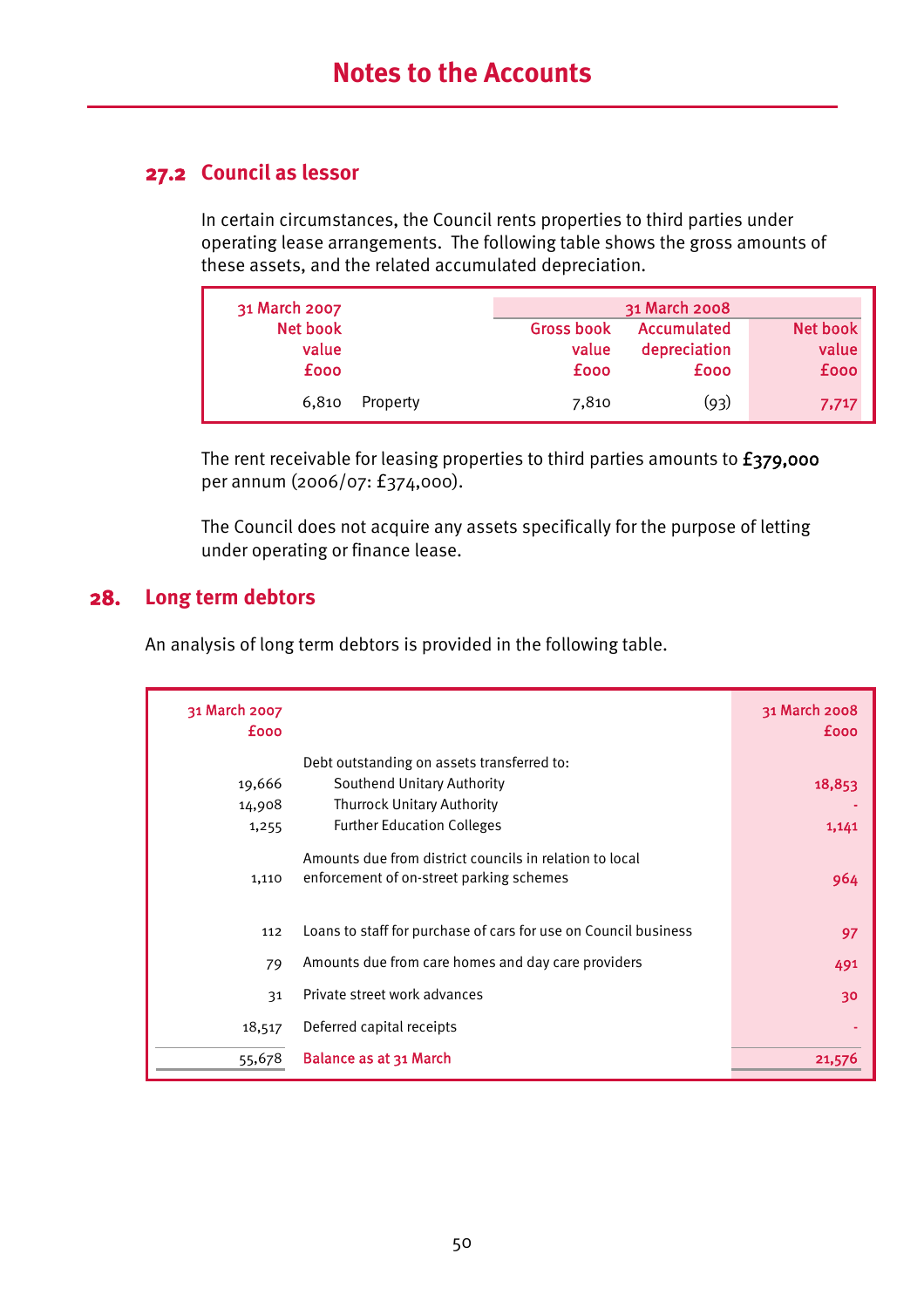## **29. Private Finance Initiative / Private Partnership schemes**

#### **29.1 Private Finance Initiative (PFI) schemes**

The Council has entered into several PFI schemes, as detailed within policy note 11 of the Statement of Accounting Policies, on page 85.

The following table provides:

- An analysis of the payments the Council has made for services provided under these contracts, which are charged to the Net Cost of Services within the Income and Expenditure Account.
- The government grants received towards the capital element of these schemes, and the amounts appropriated to the PFI earmarked revenue reserves.
- The effect of writing down the deferred consideration, which reflects the attributable amount of implicit abatement that the Council receives for assets leased to the PFI / PPP contractors.

|                                    | 2006/07                         |                                       |                            |                                    | 2007/08                         |                                       |
|------------------------------------|---------------------------------|---------------------------------------|----------------------------|------------------------------------|---------------------------------|---------------------------------------|
| A <sub>130</sub><br>Road<br>scheme | <b>Debden</b><br>Park<br>school | <b>Clacton</b><br>Secondary<br>school |                            | A <sub>130</sub><br>Road<br>scheme | <b>Debden</b><br>Park<br>school | <b>Clacton</b><br>Secondary<br>school |
| <b>fooo</b>                        | <b>fooo</b>                     | <b>fooo</b>                           |                            | <b>fooo</b>                        | <b>fooo</b>                     | <b>fooo</b>                           |
| 8,552                              | 2,184                           | 5,600                                 | Payments to contractors    | 8,897                              | 2,328                           | 11,733                                |
|                                    | $\overline{2}$                  | 28                                    | Deferred consideration     |                                    | $\overline{2}$                  | 28                                    |
| (11, 039)                          | (1,236)                         | (3, 565)                              | Grant received             | (10, 597)                          | (1, 186)                        | (3, 422)                              |
|                                    |                                 |                                       | Appropriation to earmarked |                                    |                                 |                                       |
| 6,095                              | 598                             | 2,196                                 | revenue reserve            | 6,227                              | 487                             | (5, 245)                              |
| 3,608                              | 1,548                           | 4,259                                 |                            | 4,527                              | 1,631                           | 3,094                                 |

Note:

Clacton PFI reserve has been reduced in 2007/08. This reduction has been made to correspond with the de-recognition of payments made to finance the scheme at the beginning of the project.

## **29.2 Public / Private Partnership (PPP) schemes**

The Council has also entered into a PPP scheme, to enhance primary school provision within the Tendring area. Payments to the contractor for services provided are accounted for within the Income and Expenditure Account, within the Net Cost of Services.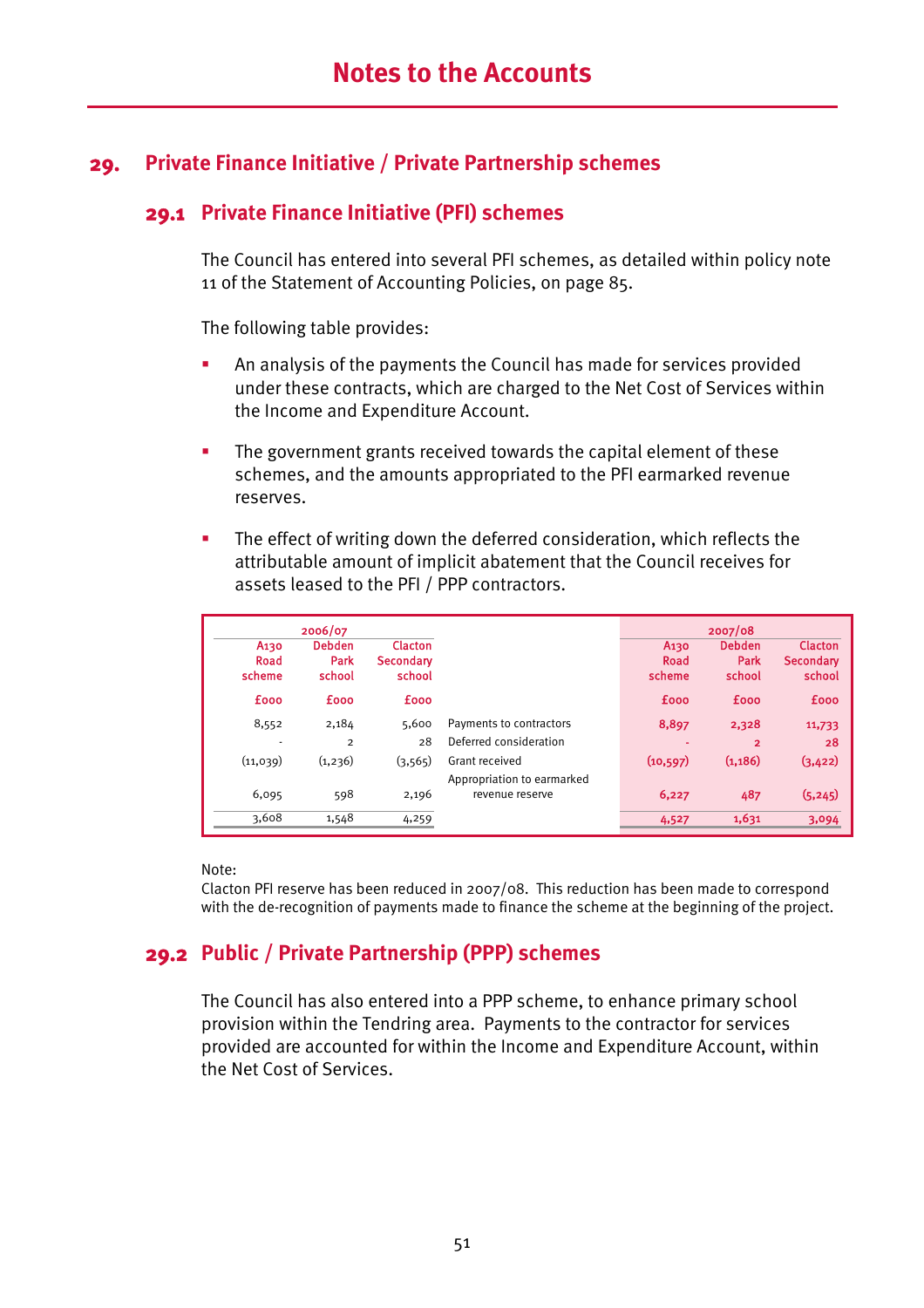The payments, and a consideration for assets leased to the contractor, are set out within the following table.

| 2006/07<br><b>fooo</b> |                                                  | 2007/08<br>£000 |
|------------------------|--------------------------------------------------|-----------------|
| 2,498<br>178           | Payments to contractor<br>Deferred consideration | 2,568<br>178    |
| 2,676                  | Total                                            | 2,746           |

## **29.3 Payments to service providers**

Payments to the service providers under these schemes depend upon a number of factors, including the performance of the contractors.

The following table provides the best estimate of payments in future periods on each scheme, on the assumption that the contractors provide a reliable service, discounted at the Treasury Discount Rate of 3.5% (2006/07: 3.5%).

| <b>Timing of estimated</b> | <b>PFI schemes</b> |                |                 | <b>PPP scheme</b> |
|----------------------------|--------------------|----------------|-----------------|-------------------|
| <b>payments</b>            | A <sub>130</sub>   | <b>Debden</b>  | <b>Clacton</b>  | <b>Tendring</b>   |
|                            | Road               | <b>Park</b>    | Secondary       | Primary           |
|                            | scheme             | school         | school          | schools           |
|                            | £m                 | £m             | £m              | £m                |
| Within one year            | 9                  | $\overline{2}$ | 6               |                   |
| Between 1 and 5 years      | 34                 | 8              | 21              | 10                |
| Between 5 and 10 years     | 39                 | 9              | 22              | 10                |
| Between 10 and 15 years    | 39                 | 8              | 18              | 9                 |
| Between 15 and 20 years    | 23                 | 6              | 15              |                   |
| Between 20 and 25 years    | 3                  | ٩              | 12 <sup>2</sup> | 6                 |
| Between 25 and 30 years    |                    |                | 6               |                   |
|                            | 147                | 36             | 100             | 46                |

Under existing legislation, the Council expects to continue to receive additional government grant that will broadly cover the capital elements of the payments to contractors.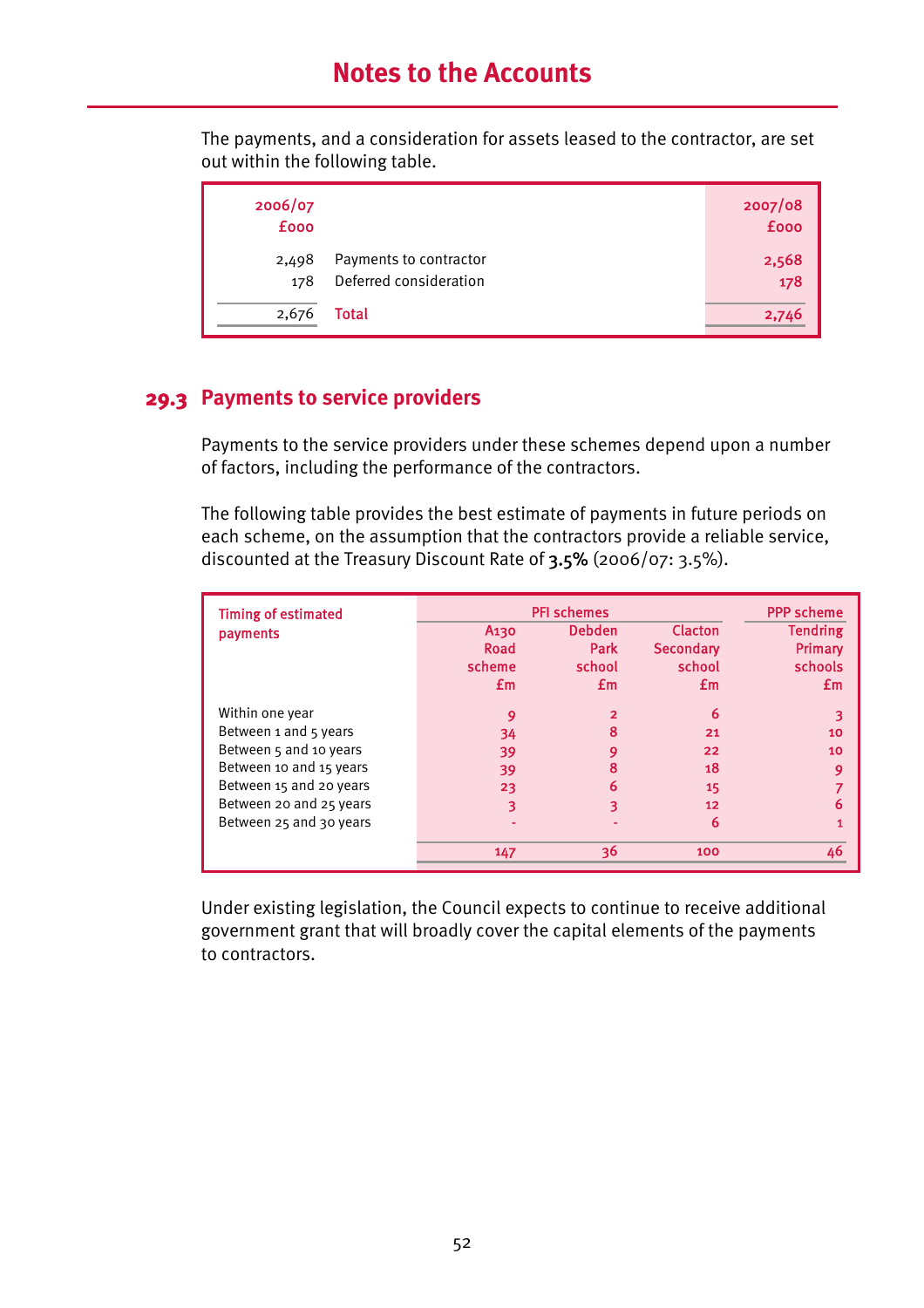## **30. Financial Instruments**

#### **30.1 Balances**

The following categories of financial instruments are held within the Council's Balance Sheet:

| 31 March 2007 |                |                                                 | 31 March 2008 |                |
|---------------|----------------|-------------------------------------------------|---------------|----------------|
| Long          | <b>Current</b> |                                                 | Long          | <b>Current</b> |
| term          |                |                                                 | term          |                |
| <b>fooo</b>   | <b>fooo</b>    |                                                 | <b>fooo</b>   | <b>fooo</b>    |
|               |                | <b>Financial assets - Loans and receivables</b> |               |                |
|               | 192,333        | Investments                                     | 82,094        | 172,429        |
|               | 13,817         | Cash                                            |               | 21,414         |
| 55,678        | 87,010         | Debtors (contractual)                           | 21,576        | 109,198        |
| 55,678        | 293,160        | Total                                           | 103,670       | 303,041        |
|               |                | <b>Financial liabilities at amortised cost</b>  |               |                |
|               | (210, 959)     | Creditors                                       |               | (210, 482)     |
| (309,066)     | (28,316)       | <b>Borrowing</b>                                | (361,758)     | (5, 340)       |
| (309,066)     | (239, 275)     | Total                                           | (361,758)     | (215, 822)     |

#### **30.2 Interest payable and similar charges**

The following table provides an analysis of the items included within the Income and Expenditure Account under the heading of interest payable and similar charges.

| 2006/07     |                                                                   | 2007/08                    |
|-------------|-------------------------------------------------------------------|----------------------------|
| <b>fooo</b> |                                                                   | <b>fooo</b><br><b>fooo</b> |
| 18,960      | <b>External interest payable</b>                                  | 17,422                     |
|             | Premiums and discounts on early repayment of debt                 |                            |
|             | Early redemption of debt in 2007/08:                              |                            |
|             | Premiums arising                                                  | 5,318                      |
|             | Discounts arising                                                 | (3,317)                    |
|             | Early redemption of debt in prior years:                          |                            |
| 108         | Amortisation of premiums                                          |                            |
| (288)       | Amortisation of discounts                                         |                            |
|             |                                                                   | 2,001                      |
| (143)       | Loan charges grant                                                | (135)                      |
|             | Contributions by other local authorities towards the repayment of |                            |
| (1,528)     | debt                                                              | (15,726)                   |
| 17,109      |                                                                   | 3,562                      |

With effect from 2007/08, premiums and discounts arising as a consequence of the early redemption of debt are charged in full to the Income and Expenditure Account. Premiums and discounts associated with the early redemption of debt in previous years are being amortised to the Statement of Movement on the General Fund Balance over a period of years, where the premiums and discounts can be linked to the refinancing of debt.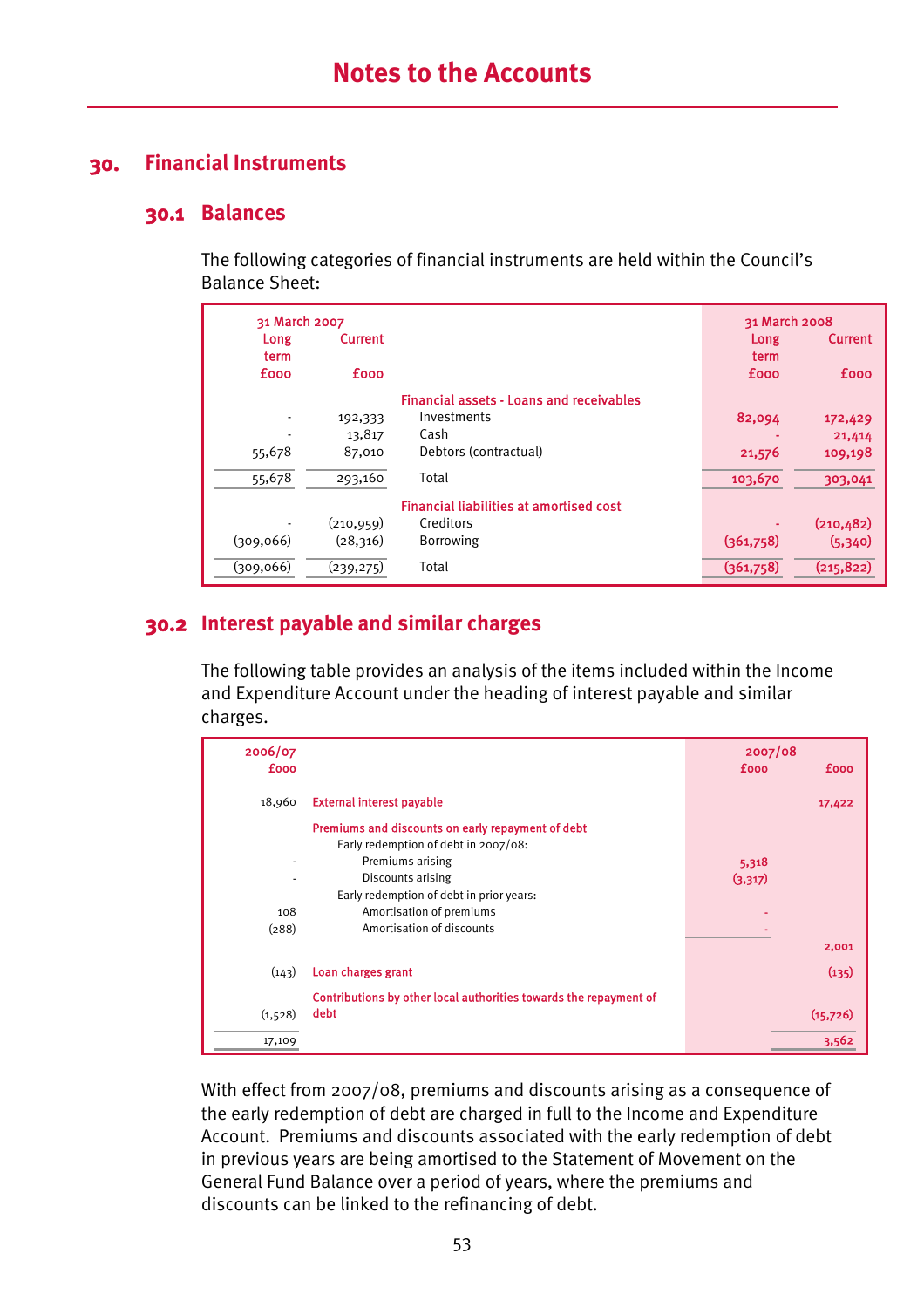The significant increase, in 2007/08, in the contributions by other local authorities towards the repayment of debt relates to the full repayment by Thurrock Council of its share of debt.

### **30.3 Interest receivable**

The following table shows the external interest earned from investments, and the amounts that have been allocated in respect of sums held on behalf of individuals and other organisations:

| 2006/07<br><b>fooo</b> |                                                                                          | 2007/08<br><b>fooo</b> |
|------------------------|------------------------------------------------------------------------------------------|------------------------|
| (14,510)<br>2.220      | External interest received<br>Amounts allocated to sums held on deposit with the Council | (19,396)<br>3,022      |
| (12, 290)              | Balance retained in the Income and Expenditure Account                                   | (16, 374)              |

## **30.4 Fair value of assets and liabilities carried at amortised cost**

The fair values of borrowings have been determined with reference to the 'premature repayment' set of PWLB rates in force at 31 March 2008. No early repayments or impairments have been recognised.

Where an instrument will mature in the next 12 months, the carrying amount is assumed to approximate to fair value.

The fair value of trade and other receivables is taken to be the invoiced or billed amount.

In some cases, there is no difference between the carrying value and fair value of financial instruments. The following table provides an analysis of those instruments where the carrying value and fair value differ:

| 31 March 2007                            |                              |                  | 31 March 2008                            |                              |
|------------------------------------------|------------------------------|------------------|------------------------------------------|------------------------------|
| <b>Carrying</b><br>amount<br><b>fooo</b> | Fair<br>Value<br><b>fooo</b> |                  | <b>Carrying</b><br>amount<br><b>fooo</b> | Fair<br>Value<br><b>fooo</b> |
| (337,382)                                | (328, 412)                   | <b>Borrowing</b> | (367,098)                                | (384, 603)                   |
| 192,333                                  | 192,333                      | Investments      | 254,523                                  | 257,501                      |

The fair value of borrowings is more than the carrying amount because the Council's portfolio of loans includes a number of fixed rate loans where the interest rate payable is higher than the rates available for similar loans at the balance sheet date.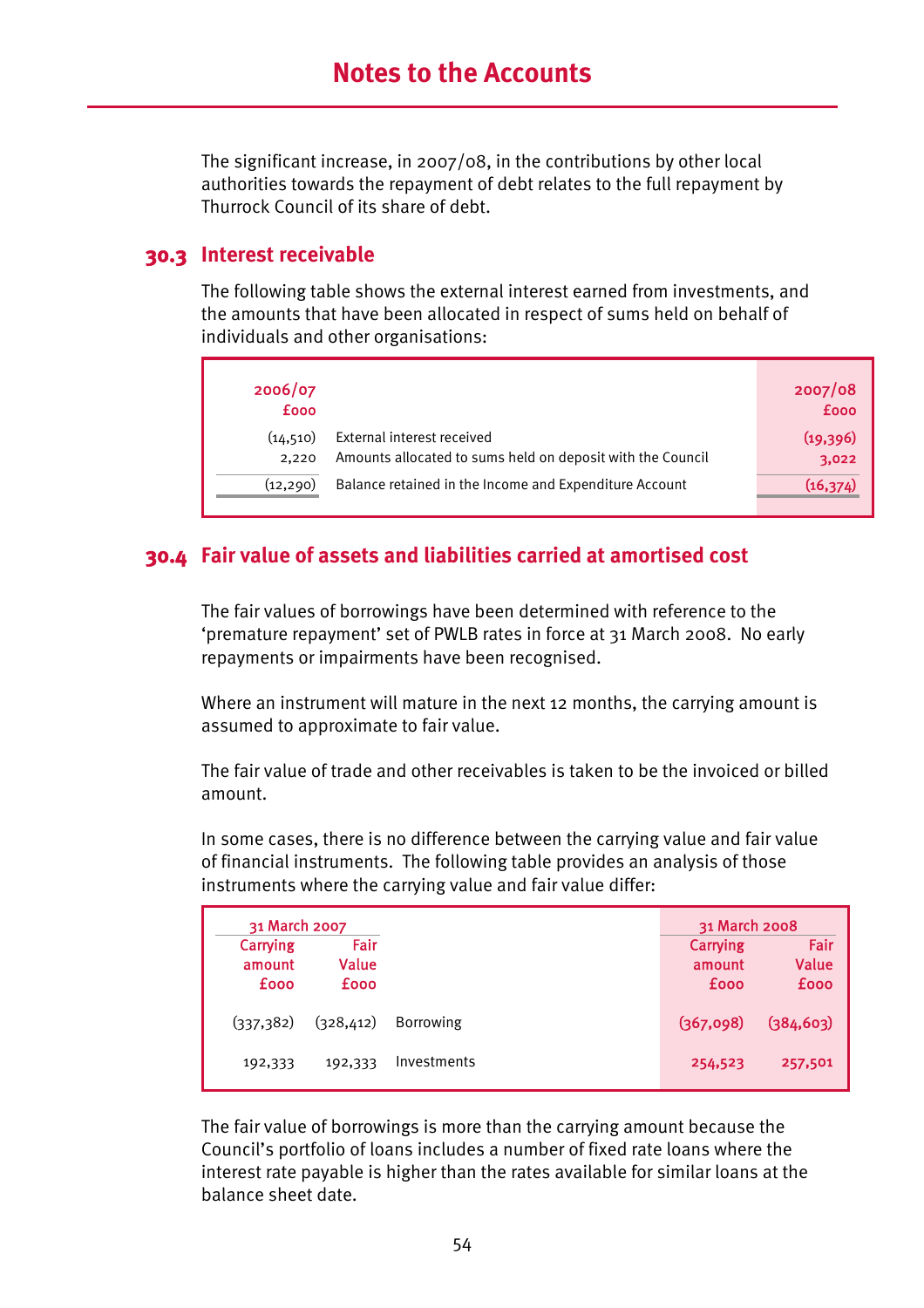The fair value of investment is higher than the carrying amount because the

Council's portfolio of investments includes a number of fixed rate loans where the interest rate receivable is higher than the rates available for similar loans at the balance sheet date. This commitment to pay interest above current market rates increases the amount that the Council would receive if it agreed to early repayment of the loans.



## **30.5 Disclosure of the nature and extent of risks arising from financial instruments**

The Council's activities expose it to a variety of financial risks:

- Credit risk the possibility that other parties might fail to pay amounts due to the Council.
- **Example 1** Liquidity risk the possibility that the Council might not have funds available to meet its commitments to make payments.
- **Market risk** the possibility that financial loss might arise for the Council as a result of changes in such measures as interest rates and stock market movements.

The Council's overall treasury risk management framework focuses on the unpredictability of financial markets and arrangements for minimising these risks. An annual treasury management strategy is produced in compliance with statutory regulations and the CIPFA Treasury Management Code of Practice (ie. the CIPFA Treasury Management in the Public Services Code of Practice and Cross Sectoral guidance notes).

Overall, these procedures require the Council to manage risks in the following ways:

- By approving annually limits on the overall level of borrowing, exposure to fixed and variable interest rates, maturity structure of debt and amount that can be invested beyond one year.
- By approving an annual investment strategy that establishes criteria for both investing and selecting counterparties in compliance with government guidance.

Risk management is carried out by a central treasury team, under policies approved by the Council in the annual treasury management strategy. In addition, the Council provides written principles for overall risk management, as well as written policies covering specific areas such as interest rate risk, credit risk and the investment of surplus cash.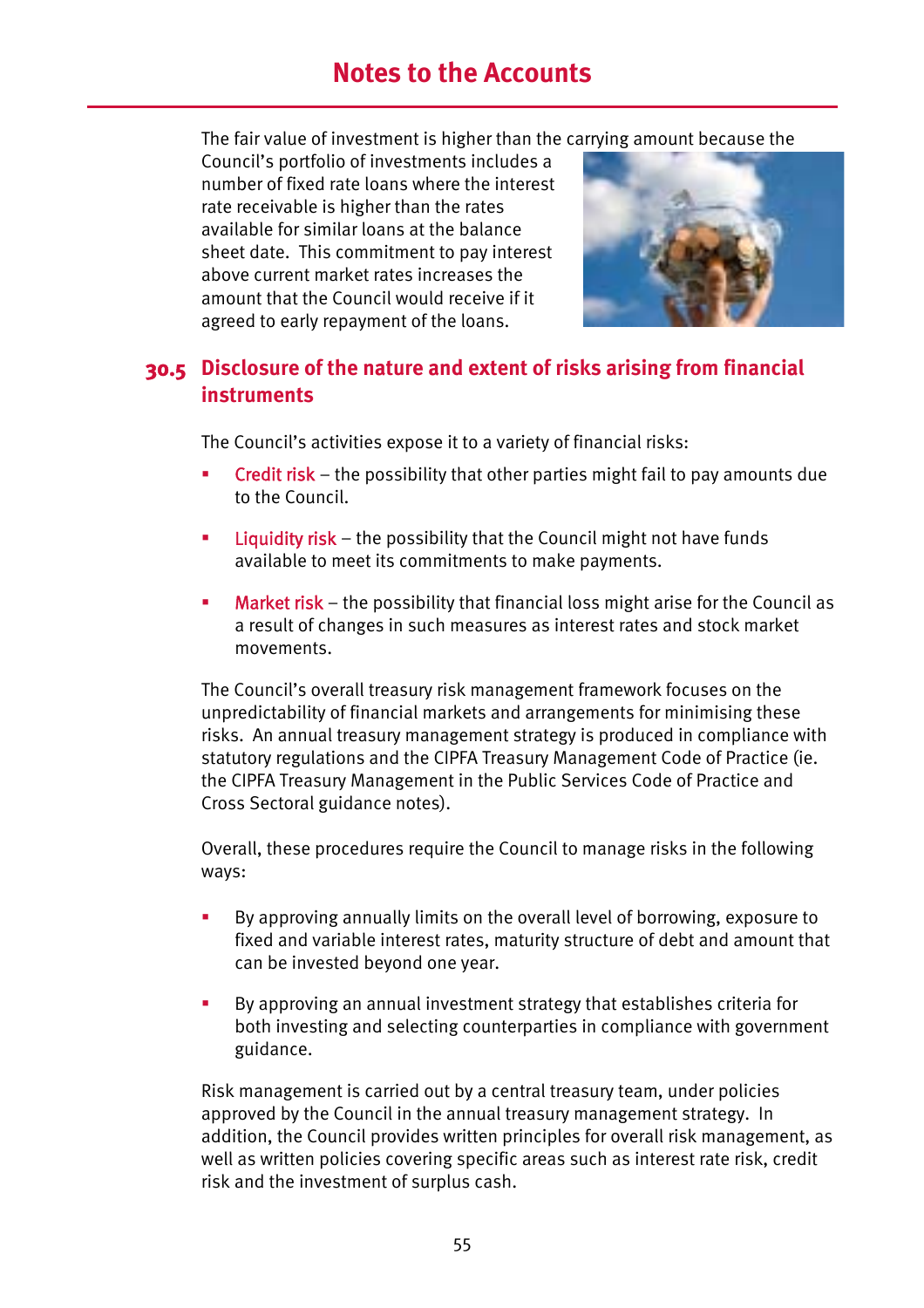#### Credit risk

Credit risk arises from deposits with banks and financial institutions, as well as from credit exposures associated with the Authority's customers.

The Council aims to minimise the credit risks associated with depositing funds with banks and financial institutions by only placing funds with those counterparties that have credit ratings equivalent to, or better than, the credit rating criteria set out within the Council's annual investment strategy. The credit rating criteria are further applied to determine the maximum amount that can be invested with any counterparty and the maximum period of those investments. Application of the credit rating criteria set out within the Annual Investment Strategy means that the maximum amount that can be lent to any one of the highest rated financial institutions is £50m.

The following analysis summarises the Council's potential maximum exposure to credit risk based on experience of default and uncollectability over the last five financial years, adjusted to reflect current market conditions.

|                                                   | <b>Amount at</b><br>31 March 2008 | <b>Historical</b><br>experience<br>of default | <b>Historical</b><br>experience<br>adjusted for<br>market conditions<br>at 31 March 2008 | <b>Estimated</b><br>maximum<br>exposure to<br>default and<br>uncollectability |
|---------------------------------------------------|-----------------------------------|-----------------------------------------------|------------------------------------------------------------------------------------------|-------------------------------------------------------------------------------|
|                                                   | <b>fooo</b>                       | %                                             | %                                                                                        | <b>fooo</b>                                                                   |
| Deposits with banks and<br>financial institutions |                                   |                                               |                                                                                          |                                                                               |
| AAA rated                                         |                                   | 0.001%                                        | 0.001%                                                                                   |                                                                               |
| AA rated                                          | 200,400                           | 0.027%                                        | 0.027%                                                                                   | 54                                                                            |
| A rated                                           | 50,600                            | 0.627%                                        | 0.627%                                                                                   | 317                                                                           |
|                                                   |                                   |                                               |                                                                                          | 371                                                                           |
| Debtors (contractual)                             | 130,774                           | 9.8%                                          | 9.8%                                                                                     | 12,774                                                                        |
| Potential maximum exposure to credit risk         |                                   |                                               |                                                                                          | 13,145                                                                        |

No credit limits were exceeded during 2007/08 and the Council does not expect any losses from non-performance by any of its counterparties in relation to deposits and bonds.

Of the total amount of debtors at 31 March 2008, £30.261m is past its due date for payment.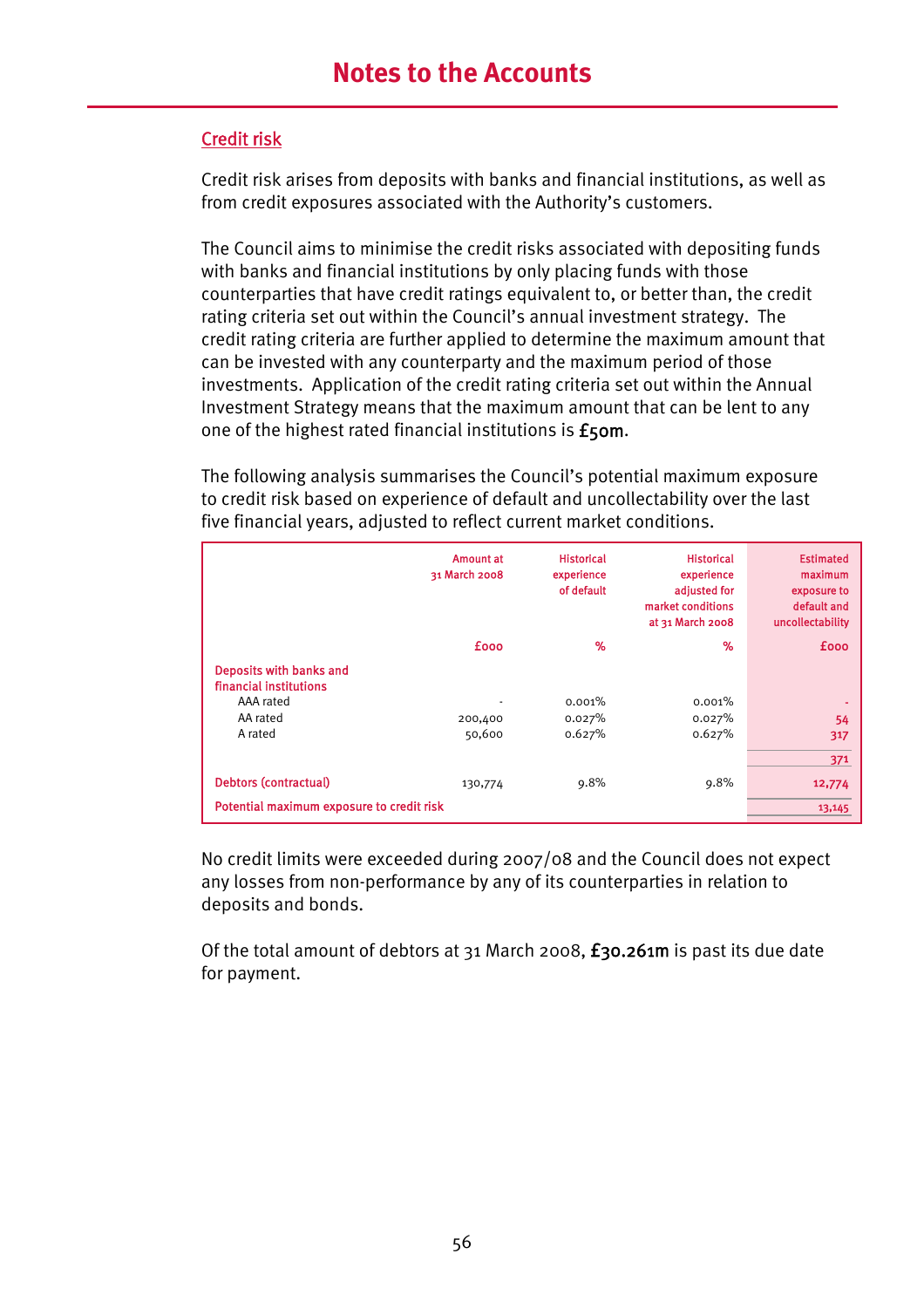| 2006/07<br><b>fooo</b>  |                                                                         | 2007/08<br><b>fooo</b>   |
|-------------------------|-------------------------------------------------------------------------|--------------------------|
| 5,664<br>2,170<br>3,741 | Less than three months<br>Three to six months<br>Six months to one year | 13,182<br>2,296<br>5,732 |
| 8,608                   | More than one year                                                      | 9,051                    |
| 20,183                  | Total                                                                   | 30,261                   |

The past due amount can be analysed by age as follows:

#### Liquidity risk

As the Council has ready access to borrowings from the Public Works Loans Board, there is no significant risk that it will be unable to raise finance to meet its commitments under financial instruments. Instead, the risk is that the Council will be bound to replenish a significant proportion of its borrowings at a time of unfavourable interest rates.

The strategy is to ensure a relatively even debt maturity profile through a combination of careful planning of new loans taken out and (where it is economic to do so) making early repayments.

The maturity analysis of financial liabilities is as follows:

| 2006/07     | <b>Repayment period</b>     |             |        | 2007/08  |                |              |
|-------------|-----------------------------|-------------|--------|----------|----------------|--------------|
|             |                             | <b>PWLB</b> | Money  | Castle   | Other          | <b>Total</b> |
|             |                             |             | Market | Point DC |                |              |
| <b>fooo</b> |                             | fooo        | fooo   | fooo     | fooo           | <b>fooo</b>  |
|             |                             |             |        |          |                |              |
| 28,316      | Less than one year          | 3,331       | 932    | 22       | 1,055          | 5,340        |
| 28,316      | <b>Short term borrowing</b> | 3,331       | 932    | 22       | 1,055          | 5,340        |
|             |                             |             |        |          |                |              |
| 22          | Between 1 and 2 years       | 5           |        | 13       |                | 18           |
| 4,035       | Between $2 - 5$ years       | 8           |        | 16       |                | 24           |
| 16,005      | Between 5 - 10 years        | 5,000       |        | 3        |                | 5,003        |
| 289,004     | Over 10 years               | 279,709     | 77,000 | 4        | $\blacksquare$ | 356,713      |
| 309,066     | Long term borrowing         | 284,722     | 77,000 | 36       |                | 361,758      |
|             |                             |             |        |          |                |              |
| 337,382     | <b>Total borrowing</b>      | 288,053     | 77,932 | 58       | 1,055          | 367,098      |
|             |                             |             |        |          |                |              |

All trade and other payables are due to be paid in less than one year.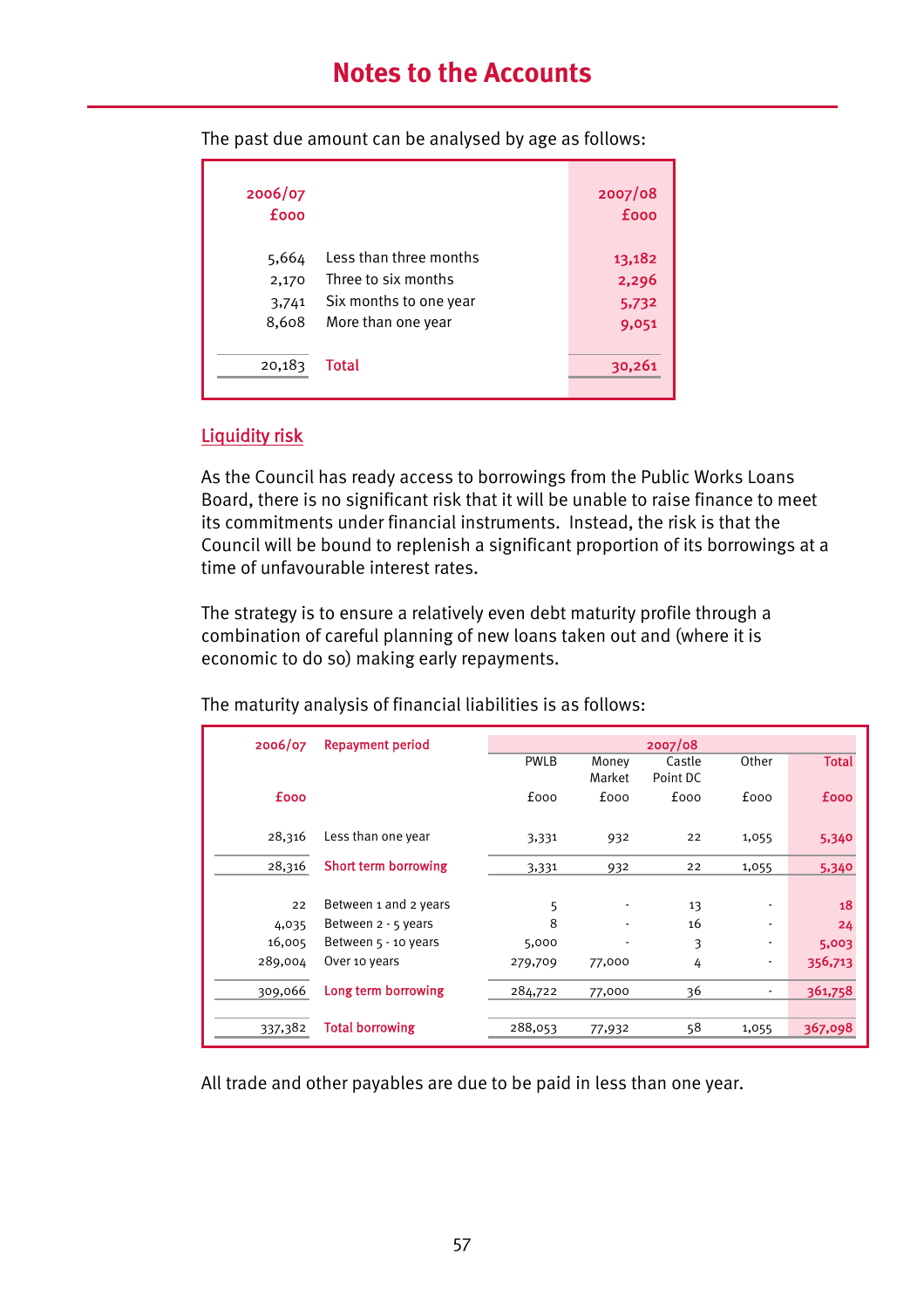#### Market risk

#### Interest rate risk

The Council is exposed to significant risk in terms of its exposure to interest rate movements on its borrowings and investments. Movements in interest rates could have a complex impact on the Council. For instance, a rise in interest rates would have the following effects:

- Borrowings at variable rates the interest expense charged to the Income and Expenditure Account will rise;
- Borrowings at fixed rates the fair value of the liability borrowings will fall;
- $\cdot$  Investments at variable rates the interest income credited to the Income and Expenditure Account will rise; and
- Investments at fixed rates the fair value of the assets will fall.

Borrowings are not carried at fair value, so nominal gains and losses on fixed rate borrowings would not impact on the Income and Expenditure Account or STRGL. However, changes in interest payable and receivable on variable rate borrowings and investments will be posted to the Income and Expenditure Account and



effect the General Fund Balance pound for pound. Movements in the fair value of fixed rate investments will be reflected in the Statement of Total Recognised Gains and Losses.

The Council has a number of strategies for managing interest rate risk. Policy is to aim to keep a maximum of 25% of its borrowings in variable rate loans. During periods of falling interest rates, and where economic circumstances are favourable, fixed rate loans will be repaid early to limit exposure to losses. The risk of loss is ameliorated by the fact that a proportion of Government grant payable on financing costs will normally move with prevailing interest rates or the Council's cost of borrowing and provide compensation for a proportion of any higher costs.

The treasury management team has an active strategy for assessing interest rate exposure that feeds into the setting of the annual budget and which is used to update the budget quarterly during the year. This allows any adverse changes to be accommodated. The analysis will also advise whether new borrowing taken out is fixed or variable.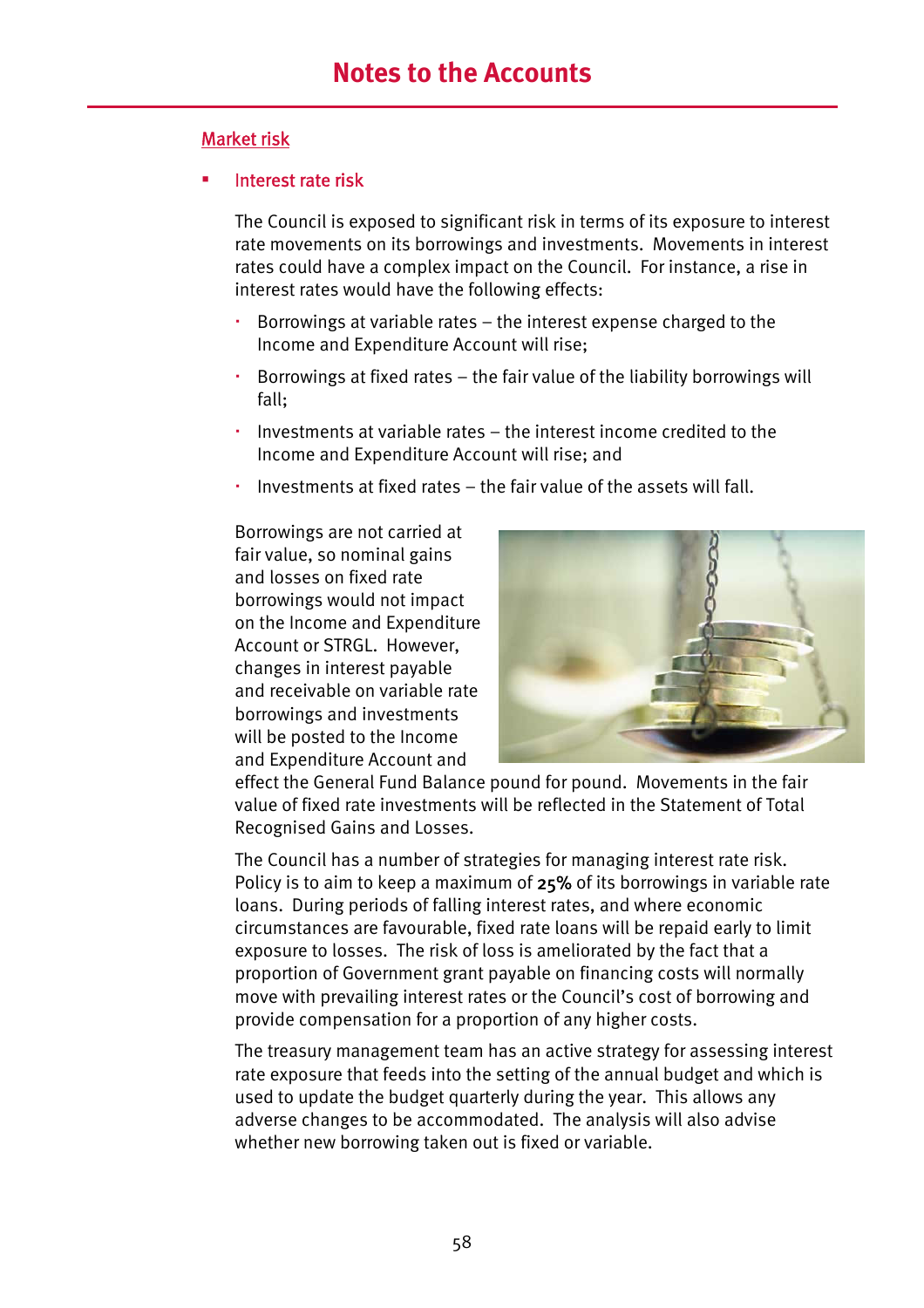According to this assessment strategy, at 31 March 2008, if interest rates had been 1% higher (with all other variables held constant) the financial effect would be:

|                                                                                                                         | fooo         |
|-------------------------------------------------------------------------------------------------------------------------|--------------|
| Increase in interest payable on variable rate borrowing<br>Increase in interest receivable on variable rate investments | 425<br>(212) |
| <b>Impact on Income and Expenditure Account</b>                                                                         | 213          |

The impact of a 1% fall in interest rates would be as above but with the movements being reversed.

Price risk

The Council does not invest in equity shares and is therefore not exposed to gains or losses arising from movements in the prices of shares except where this impacts on its share of the liability of the Pension Fund.

#### Foreign exchange risk

The Council has no financial assets or liabilities denominated in foreign currencies and therefore has no exposure to losses or gains arising from movements in exchange rates.

#### **31. Landfill allowances**

The Landfill Allowances Trading Scheme (LATS) commenced operation on 1 April 2005, and will operate until 31 March 2020. LATS is a 'cap and trade' scheme under which the Council receives tradable landfill allowances that it may use to meet its liability for biodegradable municipal waste landfill usage or sell to another waste disposal authority. Where the Council uses more landfill than can be covered by the LATS allowances allocated to it, it must purchase allowances from



another authority, or pay a financial penalty to the Department for Environment, Food and Rural Affairs (DEFRA).

The basis upon which the Council accounts for LATS allowances is explained within policy note 17 of the Statement of Accounting Policies on page 88.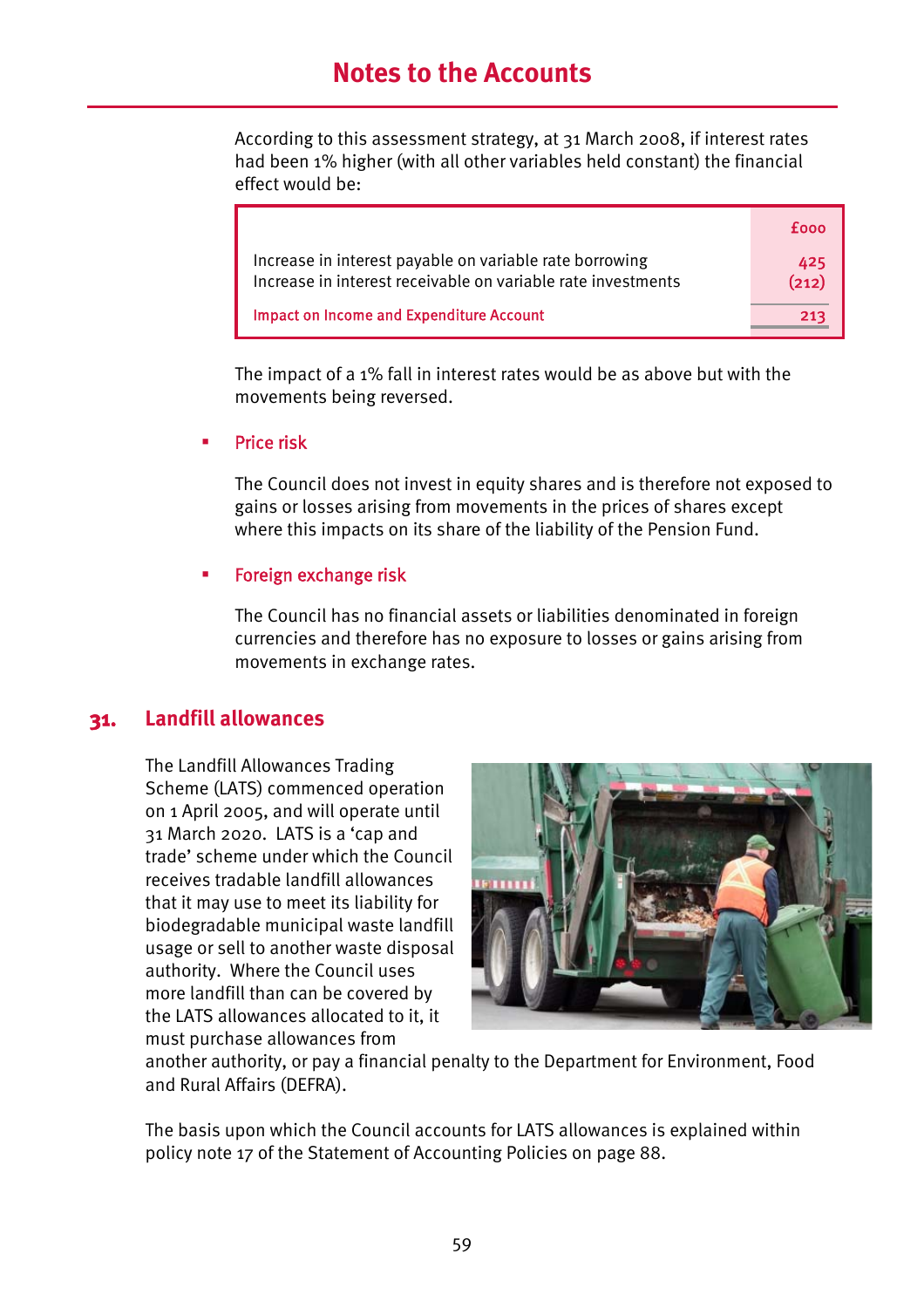LATS allowances are initially measured at their fair value, and subsequently measured at the lower of initial recognition value and net realisable value. DEFRA advised that the weighted average value of vintage allowances traded in 2007/08 was  $f_5.00$  per tonne (2006/07: £17.98). However, the majority of allowances traded during 2007/08 were at nil value. The Council has therefore taken the view that its allowances have no net realisable value (2006/07: £5.00), and has written down its allowances to reflect this view.

The following table provides a summary of movements in the value of landfill allowances held on the Council's Balance Sheet:

| 2006/07     |                                                  | 2007/08     |         |
|-------------|--------------------------------------------------|-------------|---------|
| <b>fooo</b> |                                                  | <b>fooo</b> | fooo    |
| 7,593       | <b>Balance at 1 April</b>                        |             | 2,122   |
| 1,801       | Allocation of vintage allowances                 |             |         |
| 360         | Purchase of vintage allowances                   |             |         |
| (933)       | Write down of allowances to net realisable value | (472)       |         |
| (6, 699)    | Allowances discharged                            | (1,650)     |         |
| (5,471)     |                                                  |             | (2.122) |
| 2,122       | Balance as at 31 March                           |             |         |

#### **32. Deferred credits**

Deferred credits represent income still to be received, where the Council has agreed that amounts are payable beyond the next year, either at a specific point in the future, or by an annual sum over a period of time.

The following table provides an analysis of the amounts recognised on the Balance Sheet as deferred credits.

| 31 March<br>2007<br><b>fooo</b> |                                                                                             | 31 March<br>2008<br><b>fooo</b> |
|---------------------------------|---------------------------------------------------------------------------------------------|---------------------------------|
| 19,666<br>14,908                | Repayment of debt<br><b>Southend Unitary Authority</b><br><b>Thurrock Unitary Authority</b> | 18,853                          |
| 1,290                           | Local enforcement of on-street parking schemes                                              | 1,107                           |
| 35,864                          | Balance as at 31 March                                                                      | 19,960                          |

The amount shown in respect of Southend Unitary Authority represents future contributions to the Income and Expenditure Account arising from the repayment of debt (principal) consequent upon local government reorganisation. Thurrock Unitary Authority repaid its share of the debt in full by 31 March 2008.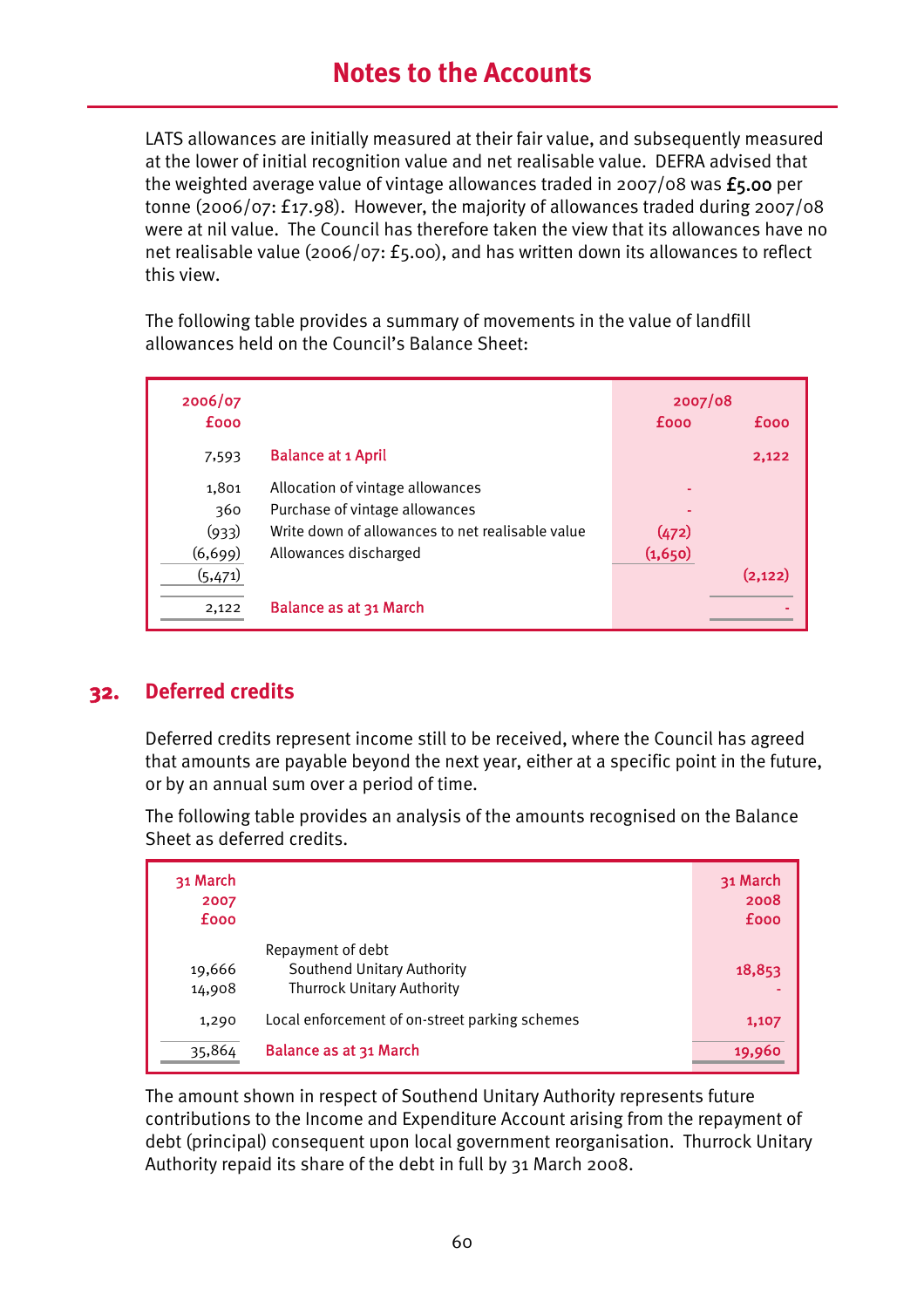The sum shown in respect of decriminalisation of parking enforcement schemes represents amounts due from various Essex district and borough councils.

## **33. Provisions**

The Council maintains several provisions, which represent amounts set aside to meet obligations related to events that have taken place which probably require settlement by the transfer of economic benefits, but the timing of the transfer is uncertain.

Details of the provisions currently held are as follows:

| <b>Provision</b>           | <b>Background</b>                                                                                                                                                                                                                                                                                                                                                                                                                                                                                                                                                                                                                                                                                         |
|----------------------------|-----------------------------------------------------------------------------------------------------------------------------------------------------------------------------------------------------------------------------------------------------------------------------------------------------------------------------------------------------------------------------------------------------------------------------------------------------------------------------------------------------------------------------------------------------------------------------------------------------------------------------------------------------------------------------------------------------------|
| <b>Insurance Provision</b> | The Insurance Provision represents the estimated outstanding<br>liabilities of the Council that are likely to be paid over a number<br>of years. They arise due to the self insured elements of the<br>Council's insurance programme and other claims related to the<br>period when Independent Insurance was the Council's insurer.                                                                                                                                                                                                                                                                                                                                                                      |
|                            | Independent Insurance was the Council's insurer for the liability<br>classes of business from 1 <sup>st</sup> April 1993 to 31 <sup>st</sup> March 2001, and<br>went into provisional liquidation on $17th$ June 2001. It is currently<br>not expected that any payments will be received from<br>Independent Insurance.                                                                                                                                                                                                                                                                                                                                                                                  |
| <b>Section 117</b>         | This Provision represents estimated outstanding claims by<br>service users who were charged for care under Section 117 of the<br>Mental Health Act 1983. Settlement of these claims is likely to be<br>spread over a number of years. When the Act was introduced, it<br>did not clearly indicate whether service users receiving aftercare<br>under Section 117 could be charged. The Council, along with<br>many other authorities, charged service users for residential care.<br>Following a ruling by the House of Lords, and the Local<br>Government ombudsman, it is now clear that Section 117<br>aftercare is not chargeable. The Council therefore has a duty to<br>repay charges already made. |
| <b>Landfill allowances</b> | This Provision represents the Council's liability in respect of<br>landfill allowances incurred as biodegradable municipal waste is<br>sent to landfill. This obligation is recognised as a provision on<br>the Council's Balance Sheet.                                                                                                                                                                                                                                                                                                                                                                                                                                                                  |
| <b>Capital gain share</b>  | This provision represents the outstanding liabilities of the<br>Council arising from capital contracts.                                                                                                                                                                                                                                                                                                                                                                                                                                                                                                                                                                                                   |
| <b>Other</b>               | This provision has been established in respect of a commercially<br>sensitive matter.                                                                                                                                                                                                                                                                                                                                                                                                                                                                                                                                                                                                                     |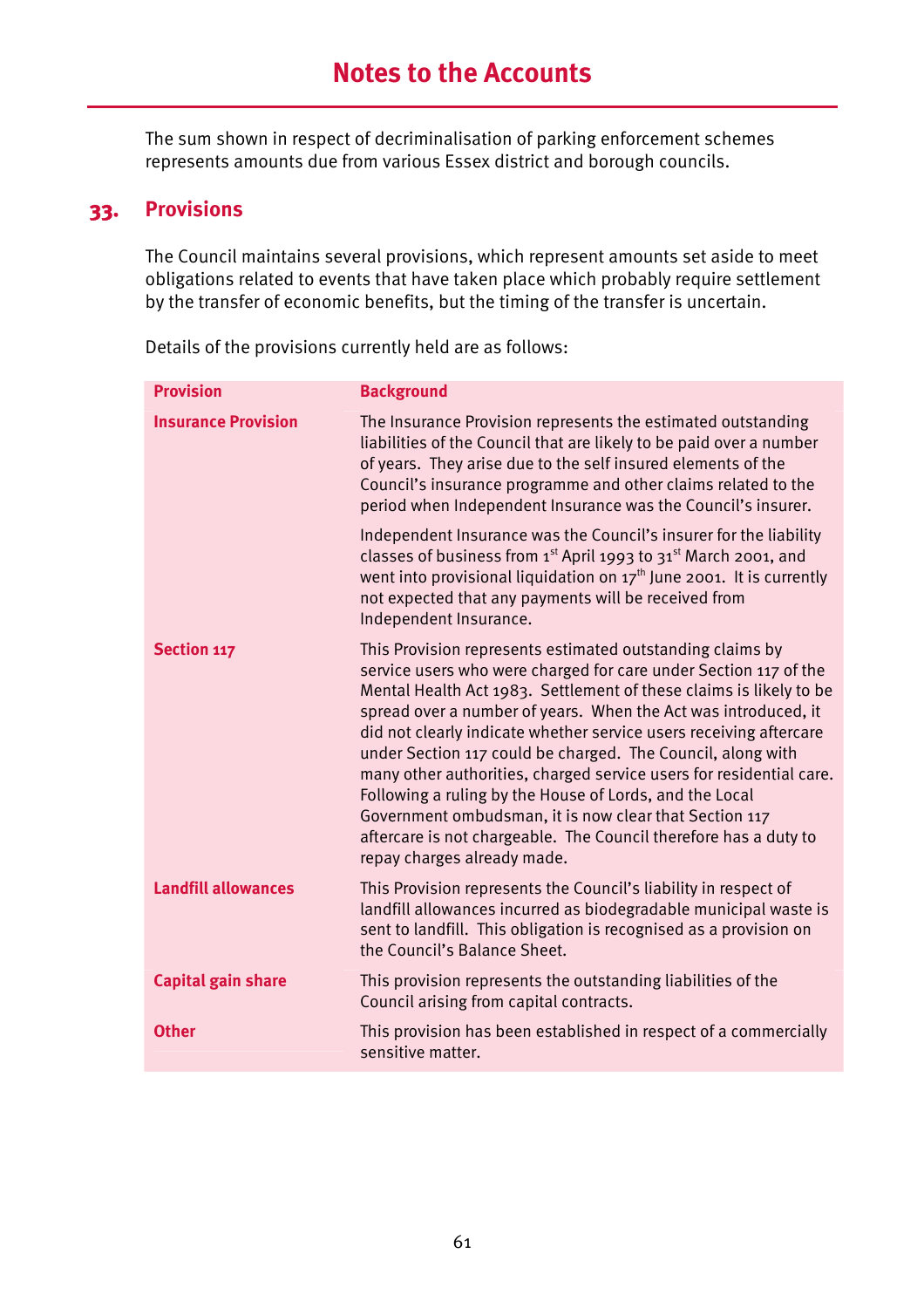A summary of the movement in the level of the provisions maintained by the Council is provided in the following table.

|                     | 2007/08 Movements in Reserves<br><b>Balance</b> |                           |                                               |                          | <b>Balance</b>                |                  |
|---------------------|-------------------------------------------------|---------------------------|-----------------------------------------------|--------------------------|-------------------------------|------------------|
|                     | 1 April<br>2007                                 | <b>Amounts</b><br>arising | <b>Amounts</b><br>returned to<br>1& E Account | <b>Utilised</b>          | <b>Net</b><br><b>Movement</b> | 31 March<br>2008 |
|                     | <b>fooo</b>                                     | <b>fooo</b>               | <b>fooo</b>                                   | <b>fooo</b>              | <b>fooo</b>                   | <b>fooo</b>      |
| Insurance           | (21, 241)                                       | (9, 122)                  |                                               | 3,414                    | (5,708)                       | (26, 949)        |
| S117 Provision      | (433)                                           |                           | 11                                            | 23                       | 34                            | (399)            |
| Landfill allowances | (1,638)                                         | ٠                         | ٠                                             | 1,638                    | 1,638                         |                  |
| Capital gain share  | $\blacksquare$                                  | (130)                     | $\blacksquare$                                | $\overline{\phantom{a}}$ | (130)                         | (130)            |
| Other               | ٠                                               | (1,800)                   | ٠                                             | $\sim$                   | (1,800)                       | (1,800)          |
| Total               | (23,312)                                        | (11, 052)                 | 11                                            | 5,075                    | (5,966)                       | (29, 278)        |

## **34. Contingent liabilities**

A claim has been lodged against the Council, by Premier Recycling, regarding the tender for the provision of civic amenity sites in North Essex. The claim is currently at an early stage, and it is therefore uncertain whether the claim will be upheld. The Council has estimated that that the liability may amount to **fim.** 



A claim has been made against the Council for compensation for loss of land as a result of construction of the A130. The level of the compensation has been agreed and the Council are in the process of paying the final instalments. However, the settlement of the legal costs relating to this claim has yet to be agreed by an independent tribunal. The Council is not able to make a reasonable estimate of the costs that might be payable; the maximum liability is however estimated at  $f_360,000$ . This matter is due to be settled during 2008/09.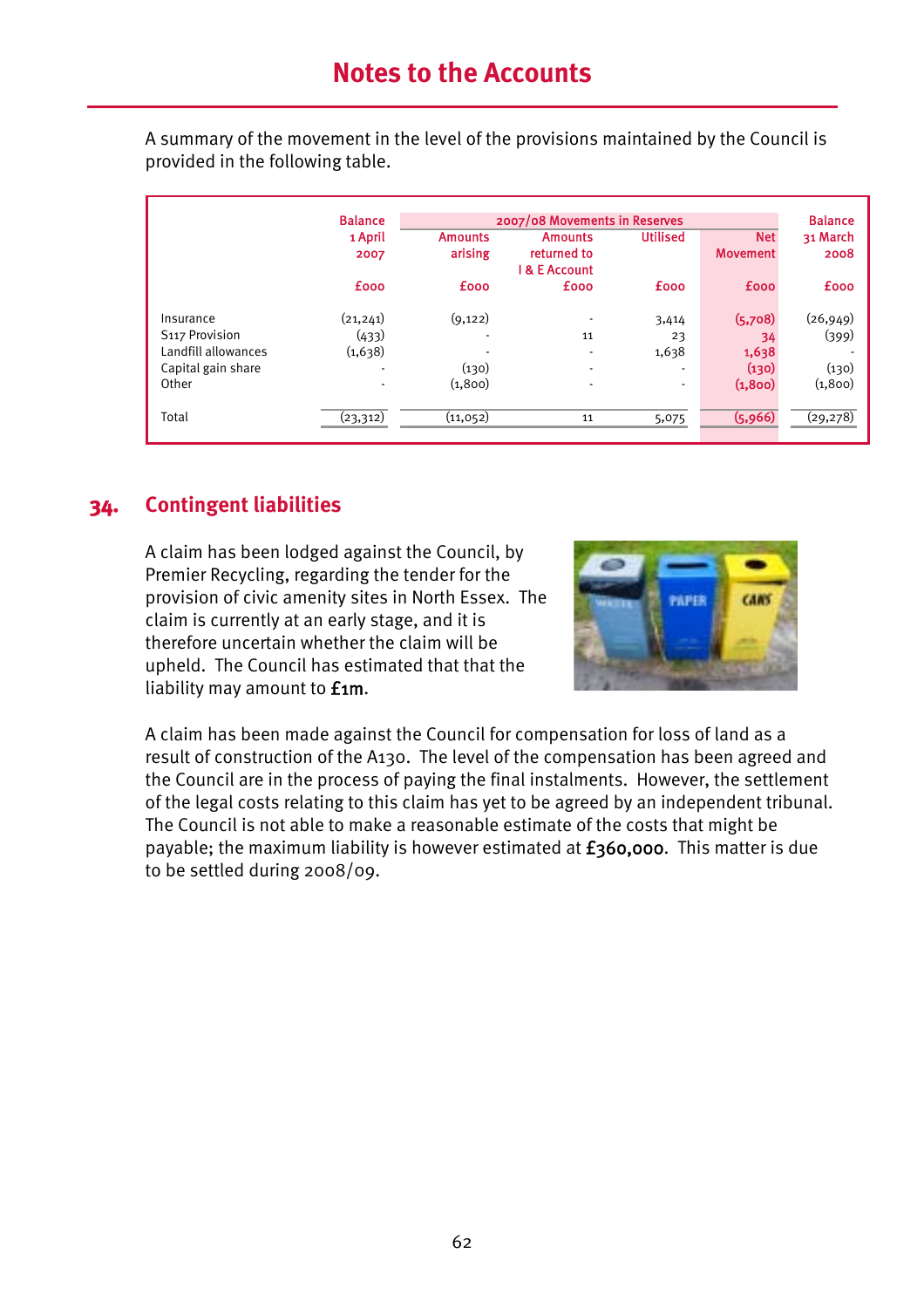## **35. Deferred grants and contributions**

When a government grant or contribution has been applied to the financing of capital expenditure on fixed assets, a balance is established in the Deferred Grants and Contributions Account which is then released to the Income and Expenditure Account to offset the depreciation that is charged on the assets.

The write down of the government grants deferred balance is based upon the relevant depreciation policies adopted for the assets. However, where the grants cannot be identified to particular assets that are likely to depreciate, the grant is credited fully to the Income and Expenditure Account.

The movements on the Government Grants Deferred Account are summarised as follows:

| 2006/07                   |                         |              |                                             | 2007/08                   |                         |              |
|---------------------------|-------------------------|--------------|---------------------------------------------|---------------------------|-------------------------|--------------|
| <b>Unapplied</b><br>grant | <b>Applied</b><br>grant | <b>Total</b> |                                             | <b>Unapplied</b><br>grant | <b>Applied</b><br>grant | <b>Total</b> |
| <b>fooo</b>               | <b>fooo</b>             | <b>fooo</b>  |                                             | <b>fooo</b>               | <b>fooo</b>             | <b>fooo</b>  |
| (15, 325)                 | (152, 210)              | (167, 535)   | <b>Balance as at 1 April</b>                | (7, 231)                  | (167, 243)              | (174, 474)   |
| 14,240                    | (14, 240)               |              | Application of amounts previously unapplied | 4,872                     | (4, 872)                |              |
| (6, 146)                  | (34,740)                | (40, 886)    | Grants and contributions received           | (8,369)                   | (71, 463)               | (79, 832)    |
|                           |                         |              | Allocations to:                             |                           |                         |              |
|                           | 33,936                  | 33,936       | Income and Expenditure Account              |                           | 32,721                  | 32,721       |
|                           | 11                      | 11           | <b>Trading Activities' Revenue Account</b>  |                           | 11                      | 11           |
| (7, 231)                  | (167, 243)              | (174, 474)   | <b>Balance as at 31 March</b>               | (10, 728)                 | (210, 846)              | (221, 574)   |

#### **36. Movement in reserves**

The Council keeps a number of reserves on the Balance Sheet. Some are held for statutory reasons, some are needed to comply with proper accounting practice and others have been established to earmark resources for future spending.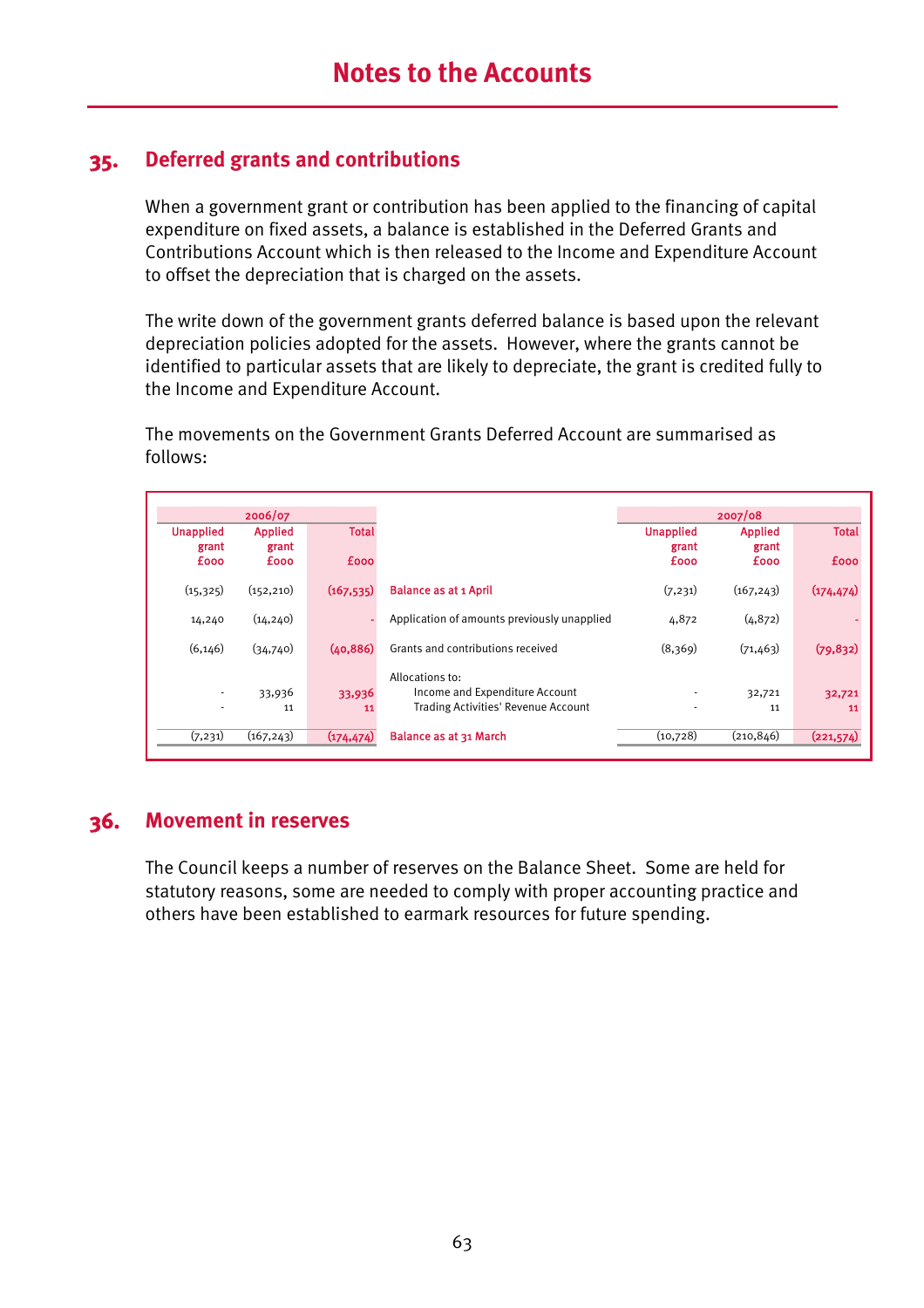The movements in these reserves during 2007/08 are summarised in the following table, which includes references to other notes that provide further information on these reserves.

| fooo<br><b>fooo</b><br>fooo<br>in notes:<br><b>Revaluation Reserve</b><br>(173, 543)<br>(173, 543)<br>Store of gains on<br>37<br>revaluation of fixed assets<br>not yet realised through<br>sales.<br>(1, 811, 780)<br>(1,798,796)<br>Capital Adjustment Account<br>Store of capital resources<br>12,984<br>38<br>set aside to meet past<br>expenditure.<br><b>Financial Instruments</b><br>Balancing account to allow<br>4,722<br>4,722<br>40<br><b>Adjustment Account</b><br>for differences in statutory<br>requirements and proper<br>accounting practices for<br>borrowing and investments.<br>Proceeds of fixed asset<br><b>Usable Capital Receipts</b><br>(1,938)<br>(13, 883)<br>(11, 945)<br>39<br>sales available to meet<br>future capital investment.<br>(18, 517)<br>Capital income still to be<br><b>Deferred Capital Receipts</b><br>(18, 517)<br>$\ddot{\phantom{0}}$<br>39<br>received from the sale of<br>fixed assets, because<br>deferred payment has been<br>agreed.<br><b>Pensions Reserve</b><br>Balancing account to allow<br>564,039<br>215,824<br>348,215<br>13<br>inclusion of Pensions<br>Liability in the Balance<br>Sheet.<br><b>General Fund</b><br>(30, 199)<br>Resources available to meet<br>(38, 927)<br>(8,728)<br>future running costs of<br>services.<br>Earmarked revenue reserves<br>(176, 622)<br>(196, 541)<br>(19, 919)<br>Reserves set aside for policy<br>17 <sub>2</sub><br>purposes to meet specific<br>costs in the future. | <b>Reserves</b> | <b>Balance at</b><br>1 April 2007 | <b>Balance at</b><br>31 March 2008 | <b>Net</b><br>movement<br>in year | <b>Purpose of Reserve</b> | <b>Further</b><br>details on<br>movement |
|-----------------------------------------------------------------------------------------------------------------------------------------------------------------------------------------------------------------------------------------------------------------------------------------------------------------------------------------------------------------------------------------------------------------------------------------------------------------------------------------------------------------------------------------------------------------------------------------------------------------------------------------------------------------------------------------------------------------------------------------------------------------------------------------------------------------------------------------------------------------------------------------------------------------------------------------------------------------------------------------------------------------------------------------------------------------------------------------------------------------------------------------------------------------------------------------------------------------------------------------------------------------------------------------------------------------------------------------------------------------------------------------------------------------------------------------------------------------------------|-----------------|-----------------------------------|------------------------------------|-----------------------------------|---------------------------|------------------------------------------|
|                                                                                                                                                                                                                                                                                                                                                                                                                                                                                                                                                                                                                                                                                                                                                                                                                                                                                                                                                                                                                                                                                                                                                                                                                                                                                                                                                                                                                                                                             |                 |                                   |                                    |                                   |                           |                                          |
|                                                                                                                                                                                                                                                                                                                                                                                                                                                                                                                                                                                                                                                                                                                                                                                                                                                                                                                                                                                                                                                                                                                                                                                                                                                                                                                                                                                                                                                                             |                 |                                   |                                    |                                   |                           |                                          |
|                                                                                                                                                                                                                                                                                                                                                                                                                                                                                                                                                                                                                                                                                                                                                                                                                                                                                                                                                                                                                                                                                                                                                                                                                                                                                                                                                                                                                                                                             |                 |                                   |                                    |                                   |                           |                                          |
|                                                                                                                                                                                                                                                                                                                                                                                                                                                                                                                                                                                                                                                                                                                                                                                                                                                                                                                                                                                                                                                                                                                                                                                                                                                                                                                                                                                                                                                                             |                 |                                   |                                    |                                   |                           |                                          |
|                                                                                                                                                                                                                                                                                                                                                                                                                                                                                                                                                                                                                                                                                                                                                                                                                                                                                                                                                                                                                                                                                                                                                                                                                                                                                                                                                                                                                                                                             |                 |                                   |                                    |                                   |                           |                                          |
|                                                                                                                                                                                                                                                                                                                                                                                                                                                                                                                                                                                                                                                                                                                                                                                                                                                                                                                                                                                                                                                                                                                                                                                                                                                                                                                                                                                                                                                                             |                 |                                   |                                    |                                   |                           |                                          |
|                                                                                                                                                                                                                                                                                                                                                                                                                                                                                                                                                                                                                                                                                                                                                                                                                                                                                                                                                                                                                                                                                                                                                                                                                                                                                                                                                                                                                                                                             |                 |                                   |                                    |                                   |                           |                                          |
|                                                                                                                                                                                                                                                                                                                                                                                                                                                                                                                                                                                                                                                                                                                                                                                                                                                                                                                                                                                                                                                                                                                                                                                                                                                                                                                                                                                                                                                                             |                 |                                   |                                    |                                   |                           |                                          |
|                                                                                                                                                                                                                                                                                                                                                                                                                                                                                                                                                                                                                                                                                                                                                                                                                                                                                                                                                                                                                                                                                                                                                                                                                                                                                                                                                                                                                                                                             |                 |                                   |                                    |                                   |                           |                                          |
| 19,395                                                                                                                                                                                                                                                                                                                                                                                                                                                                                                                                                                                                                                                                                                                                                                                                                                                                                                                                                                                                                                                                                                                                                                                                                                                                                                                                                                                                                                                                      |                 | (1,690,841)                       | (1,671,446)                        |                                   |                           |                                          |

#### **37. Revaluation Reserve**

The Code of Practice on Local Authority Accounting in the United Kingdom – A Statement of Recommended Practice 2007 required the Council to establish, on 1 April 2007, a Revaluation Reserve. The reserve records the gains and losses arising on the revaluation of the Council's fixed assets from that date.

Previously, such gains and losses were taken to the Fixed Asset Restatement Account. The balance on the Fixed Asset Restatement Account as at 31 March 2007 was transferred to the Capital Adjustment Account on 1 April 2007 in accordance with the SORP 2007.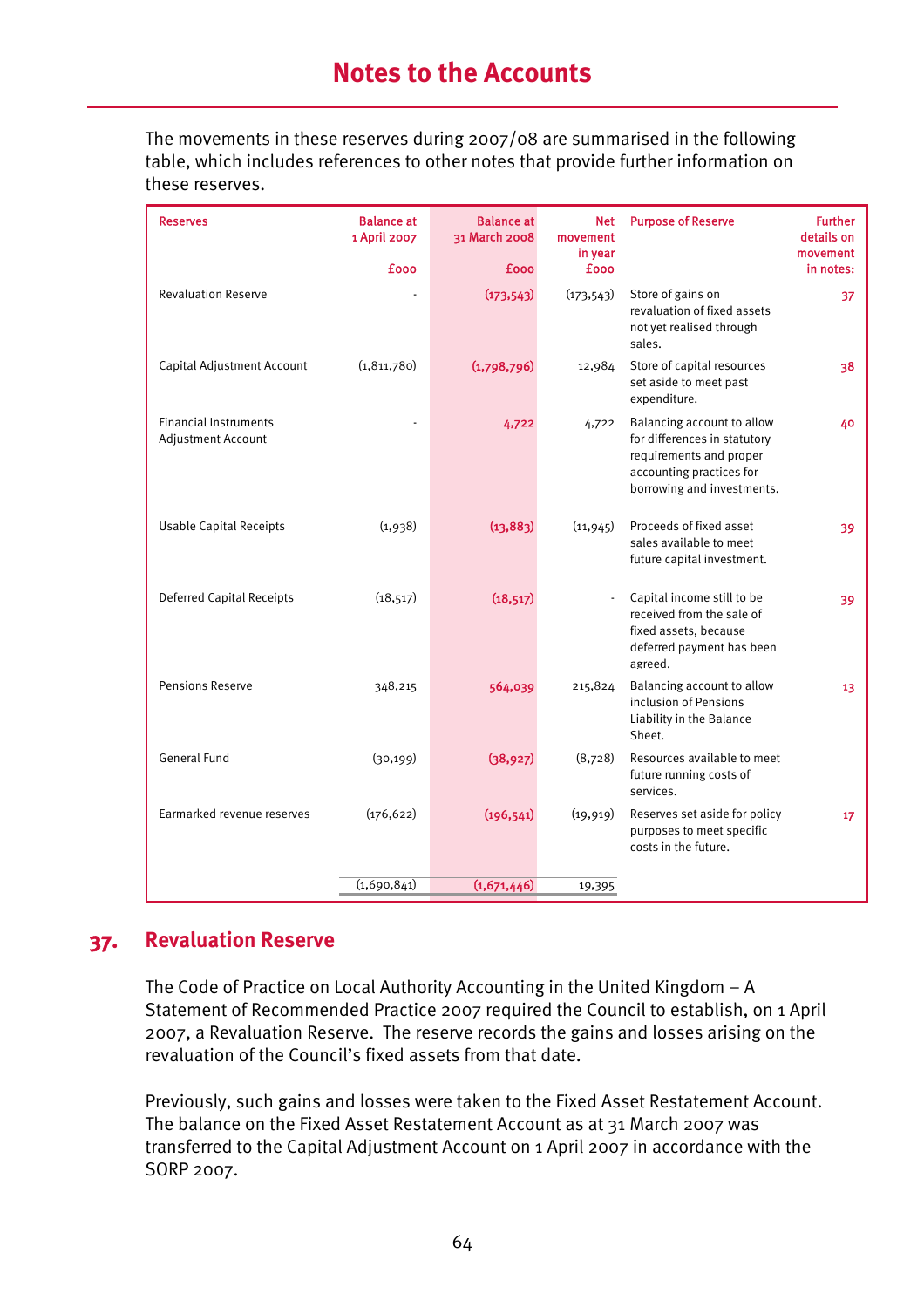The following table provides an analysis of the movements on the Revaluation Reserve:

|                                                                                               | 2007/08<br><b>fooo</b> |
|-----------------------------------------------------------------------------------------------|------------------------|
| <b>Balance as at 1 April</b>                                                                  |                        |
| Revaluation of fixed assets (increases)<br>Revaluation of fixed assets (subsequent decreases) | (184, 356)             |
| Depreciation on revaluation gains<br>Revaluation gains outstanding upon disposal              | 813                    |
| of fixed asset                                                                                | 10,000                 |
| Balance as at 31 March                                                                        | (173.5)                |

## **38. Capital Adjustment Account**

The SORP required authorities to create a Capital Adjustment Account on 1 April 2007. The balance as at 1 April 2007 is the amalgamation of the Fixed Asset Restatement Account and the Capital Financing Account as at that date. Consequently, the opening balance consists of:

- The consolidation of gains arising from the revaluation of fixed assets (as previously taken to the Fixed Asset Restatement Account); and
- Revenue funds set aside as a provision to repay external loans and the financing of capital payments from capital receipts and revenue reserves (formerly presented in the Capital Financing Account).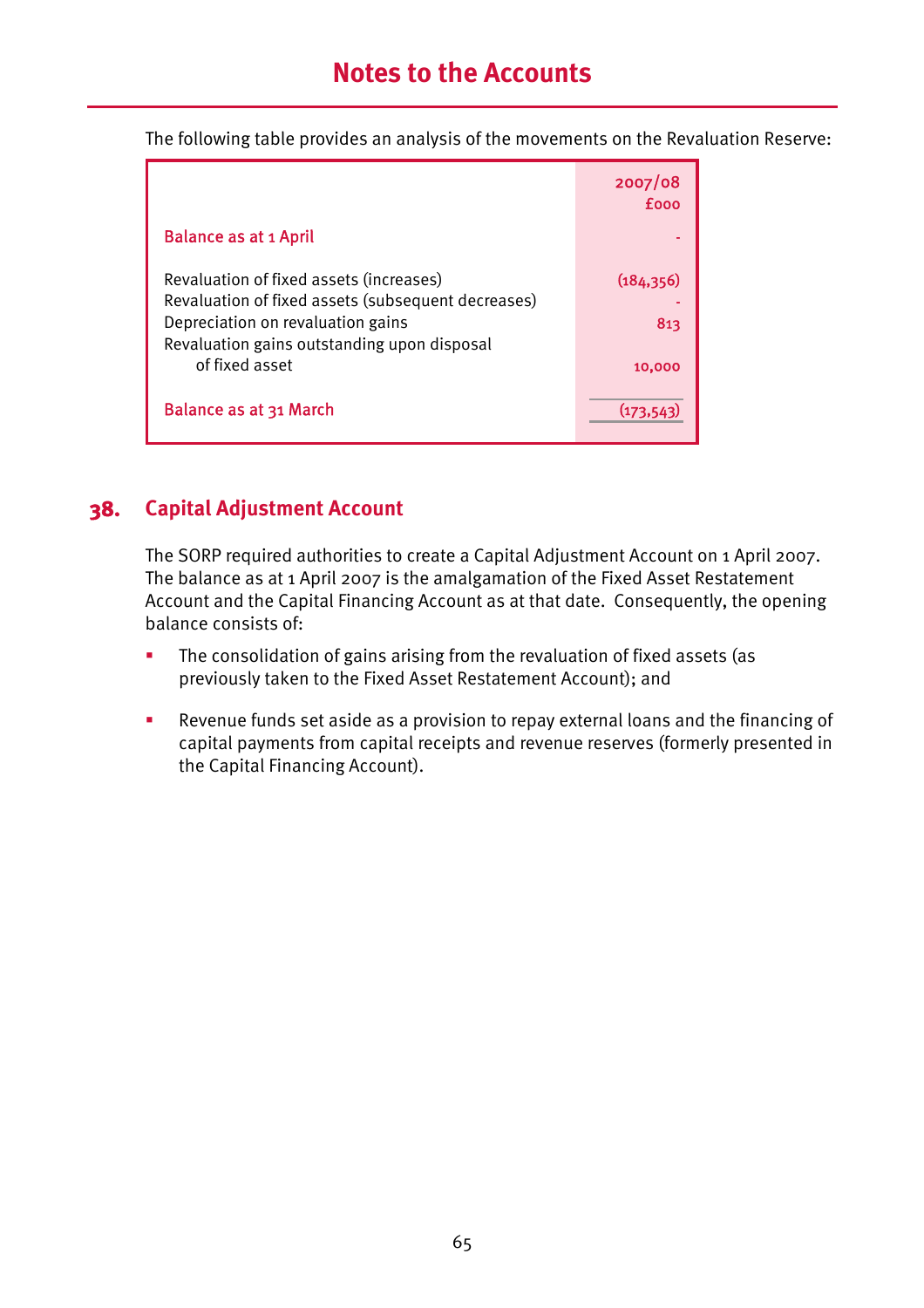The following table provides an analysis of the movement in the capital adjustment account.

|                                                                                                                                                        |                   | 2007/08     |                          |
|--------------------------------------------------------------------------------------------------------------------------------------------------------|-------------------|-------------|--------------------------|
|                                                                                                                                                        | <b>fooo</b>       | <b>fooo</b> | fooo                     |
| <b>Transfers from:</b>                                                                                                                                 |                   |             |                          |
| <b>Fixed Asset Restatement Account</b><br><b>Capital Financing Account</b>                                                                             |                   |             | (1,468,037)<br>(343,743) |
| Balance as at 1 April 2007                                                                                                                             |                   |             | (1, 811, 780)            |
| <b>Revaluation of fixed assets</b><br>Current value depreciation/impairment to historic cost<br>Revaluation gains outstanding for assets upon disposal | (813)<br>(10,000) |             |                          |
|                                                                                                                                                        |                   | (10, 813)   |                          |
| Cost / value of assets disposed of during the year                                                                                                     |                   | 28,342      |                          |
| <b>Capital receipts applied</b>                                                                                                                        |                   | (15, 638)   |                          |
| Revenue resources set aside                                                                                                                            |                   |             |                          |
| Reserves applied                                                                                                                                       | (29, 568)         |             |                          |
| Revenue provision for repayment of debt                                                                                                                | (35, 606)         |             |                          |
| Depreciation                                                                                                                                           | 34,683            |             |                          |
| Impairment of fixed assets                                                                                                                             | 28,922            |             |                          |
| Deferred charges                                                                                                                                       | 45,186            |             |                          |
| Deferred consideration                                                                                                                                 | 208               |             |                          |
|                                                                                                                                                        |                   | 43,825      |                          |
| <b>Deferred capital grants</b>                                                                                                                         |                   |             |                          |
| Government grant deferred amortisation                                                                                                                 |                   | (32,732)    |                          |
| <b>Total movement</b>                                                                                                                                  |                   |             | 12,984                   |
| Balance as at 31 March 2008                                                                                                                            |                   |             | (1,798,796)              |

## **39. Capital Receipts**

## **39.1 Usable Capital Receipts Reserve**

This reserve contains the proceeds from the sale of fixed assets which have not yet been used to finance capital expenditure. The movements in the Usable Capital Receipts Reserve are summarised in the following table.

| 2006/07<br><b>fooo</b> |                                        | 2007/08<br><b>fooo</b> |
|------------------------|----------------------------------------|------------------------|
| (11, 361)              | Balance as at 1 April                  | (1,938)                |
| (45, 655)              | Disposal proceeds<br>Receipts          | (27, 583)              |
| 55,078                 | Applied to finance capital expenditure | 15,638                 |
| (1,938)                | Balance as at 31 March                 | (13, 883)              |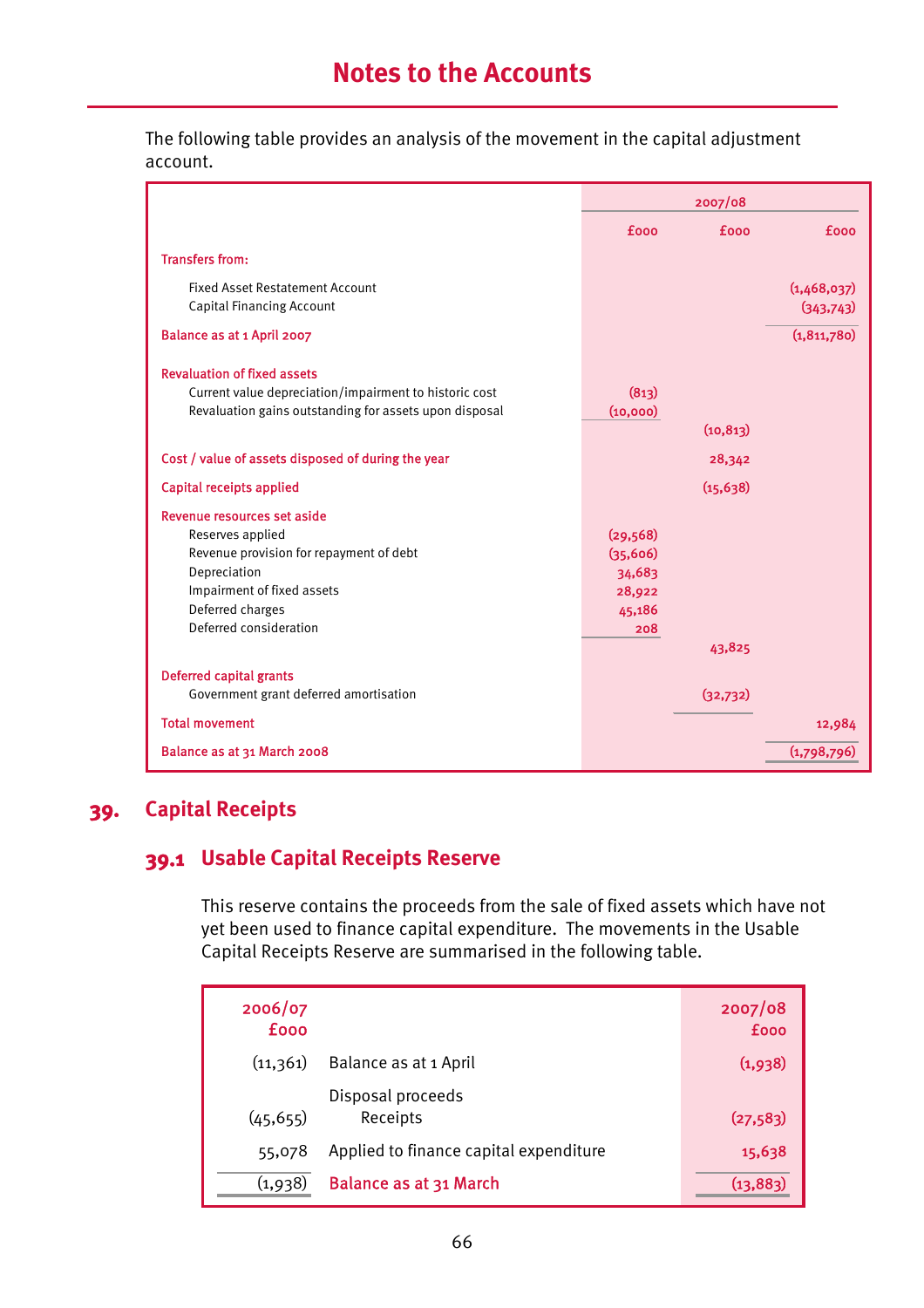## **39.2 Deferred Capital Receipts**

This balance represents the level of capital income still to be received from the sale of fixed assets, because deferred payment has been agreed.

| 2006/07<br><b>fooo</b> |                        | 2007/08<br><b>fooo</b> |
|------------------------|------------------------|------------------------|
| $\sim$                 | Balance as at 1 April  | (18, 517)              |
| (18, 517)              | Amounts arising        | -                      |
| (18, 517)              | Balance as at 31 March | (18, 517)              |

The outstanding capital receipts will be received in 2008/09.

### **40. Financial Instruments Adjustment Account**

The Financial Instruments Adjustment Account is a balancing account to allow for differences in statutory requirements and proper accounting practices for borrowings and investments.

The following table provides a summary of the movements in this account:

|                                                                                                                                                                                                                                       |                 | 2007/08          |             |
|---------------------------------------------------------------------------------------------------------------------------------------------------------------------------------------------------------------------------------------|-----------------|------------------|-------------|
|                                                                                                                                                                                                                                       | <b>Premiums</b> | <b>Discounts</b> | Total       |
|                                                                                                                                                                                                                                       | <b>fooo</b>     | <b>fooo</b>      | <b>fooo</b> |
| <b>Balance as at 1 April</b>                                                                                                                                                                                                          |                 |                  |             |
| Write out of premiums / discounts previously recognised                                                                                                                                                                               |                 |                  |             |
| on the Balance Sheet                                                                                                                                                                                                                  | 3,684           | (807)            | 2,877       |
| Amortisation of premiums / discounts to the General Fund                                                                                                                                                                              | (128)           | 19               | (109)       |
| Transfer from the General Fund for the difference between<br>amounts debited/credited to the Income and Expenditure<br>Account and amounts payable/receivable to be recognised<br>under statutory provisions relating to premiums and |                 |                  |             |
| discounts on the early repayment of debt                                                                                                                                                                                              | 5,236           | (3, 282)         | 1,954       |
| <b>Balance as at 31 March</b>                                                                                                                                                                                                         | 8,792           | (4,070)          | 4,722       |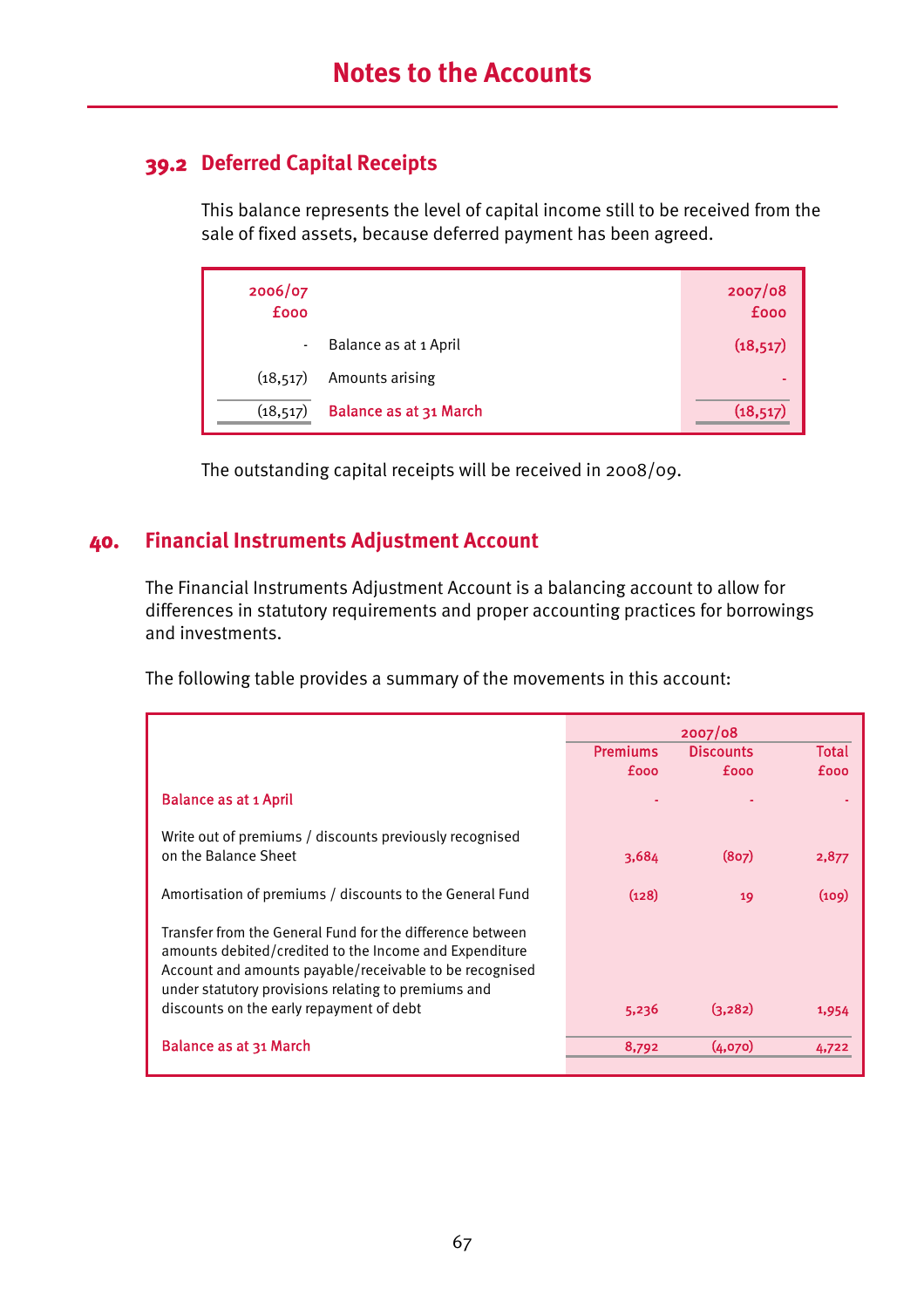#### **41. Interest in companies and other entities**

The Council has involvement with a number of companies, as follows:

#### **41.1 Essex Development and Regeneration Agency (ExDRA)**

The Council established the Essex Development and Regeneration Agency (ExDRA) on 1 October 2004 to promote urban and rural regeneration in areas of social and economic deprivation, and to promote economic, social and environmental well being in Essex.

The Council is currently the only member of ExDRA, which is a private company limited by guarantee, with no share capital. The Council's liability is limited to the amount that it has agreed to contribute to the Company's assets if it is wound up (ie. to a maximum of  $f_1$ ). Other local councils may ultimately also become guarantors on a similar basis.

The income and property of the Company can only be applied towards the promotion of its objectives. No proportion of the Company's income or assets can be paid or transferred, directly or indirectly, by way of dividends or bonuses, to the Council (or any other members of the company).

If, upon the winding up, or dissolution of the company, there remains any property, this will be given or transferred to some other institution having objectives similar to the company. The property will not be paid or distributed to the Council (or any other members of the company).

ExDRA is primarily funded by the Council and the East of England Development Agency.

A legal contract sets out the relationship between the Council and ExDRA. The contract operates in conjunction with an annual commissioning agreement framework that sets out the Council's requirements of ExDRA together with performance measures and targets.

In addition to commissioned activities, ExDRA also manages certain projects on behalf of the Council, including management of its Enterprise Centres and administration of various grant funded schemes. The Council is the administering body for these grant funded schemes.

The Council provided indemnity to ExDRA until 31 March 2007, to ameliorate against potential decreases in the level of funding provided by the Council. A new contract makes a reducing provision to cover part of the redundancy costs of former ECC staff. In addition, the Council has provided an undertaking to underwrite the property lease for ExDRA's office accommodation until 31 March 2013. The annual lease cost amounts to £111,000.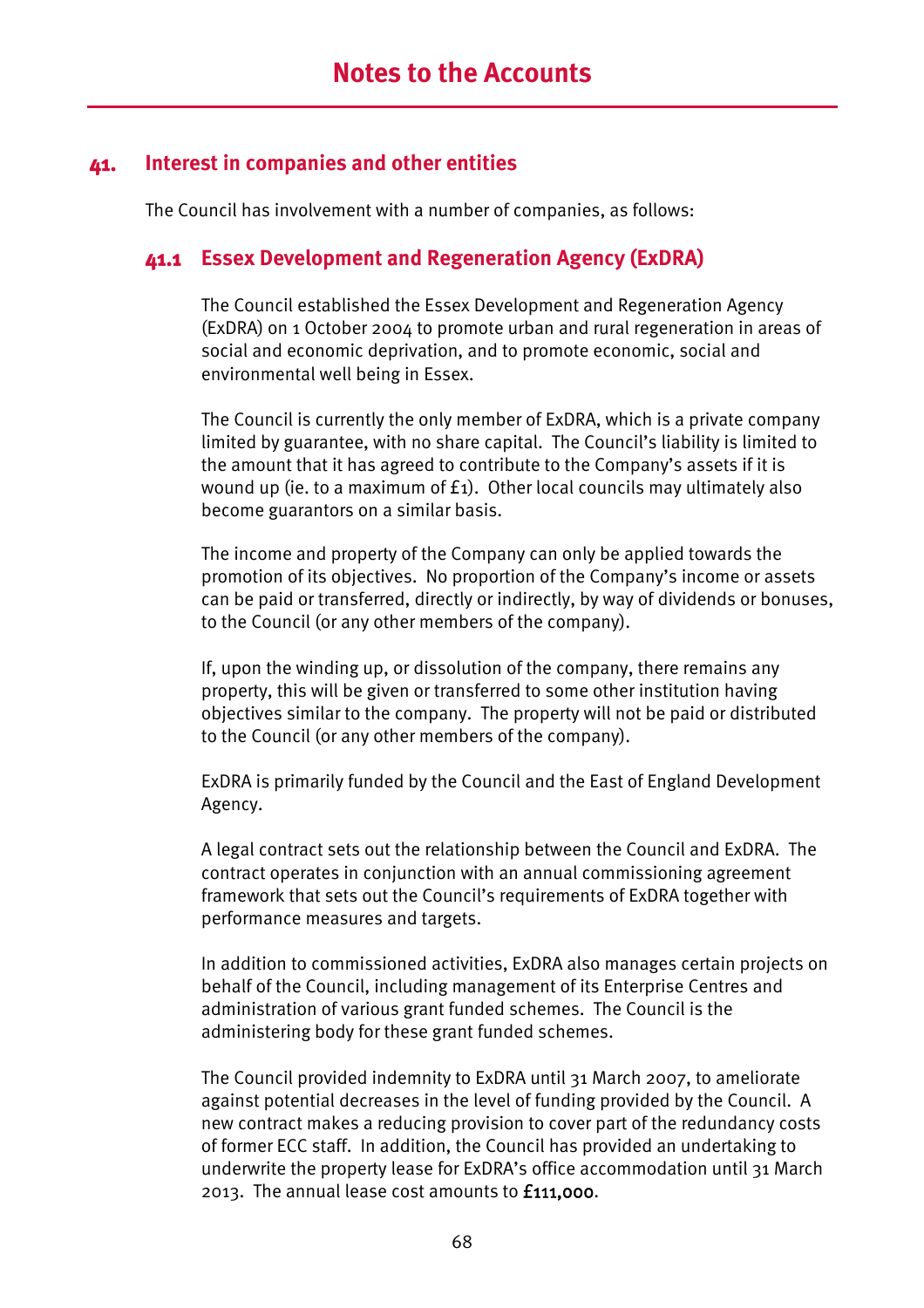### **41.2 ExWaste**

The Council is the sole shareholder of ExWaste, a local authority waste disposal company. The company is no longer trading, and the only financial transactions in its accounts are interest and audit fees. Consideration is being given to making an application for formal dormancy of the company.

## **41.3 Essex Careers and Business Partnership (ECBP)**

The Council held 51% of the share capital of ECBP, whose principal business was to deliver a universal careers service to young people aged 13 to 19, under contract from Essex, Southend and Thurrock Connexions Ltd. ECBP was placed into liquidation on 23 March 2004.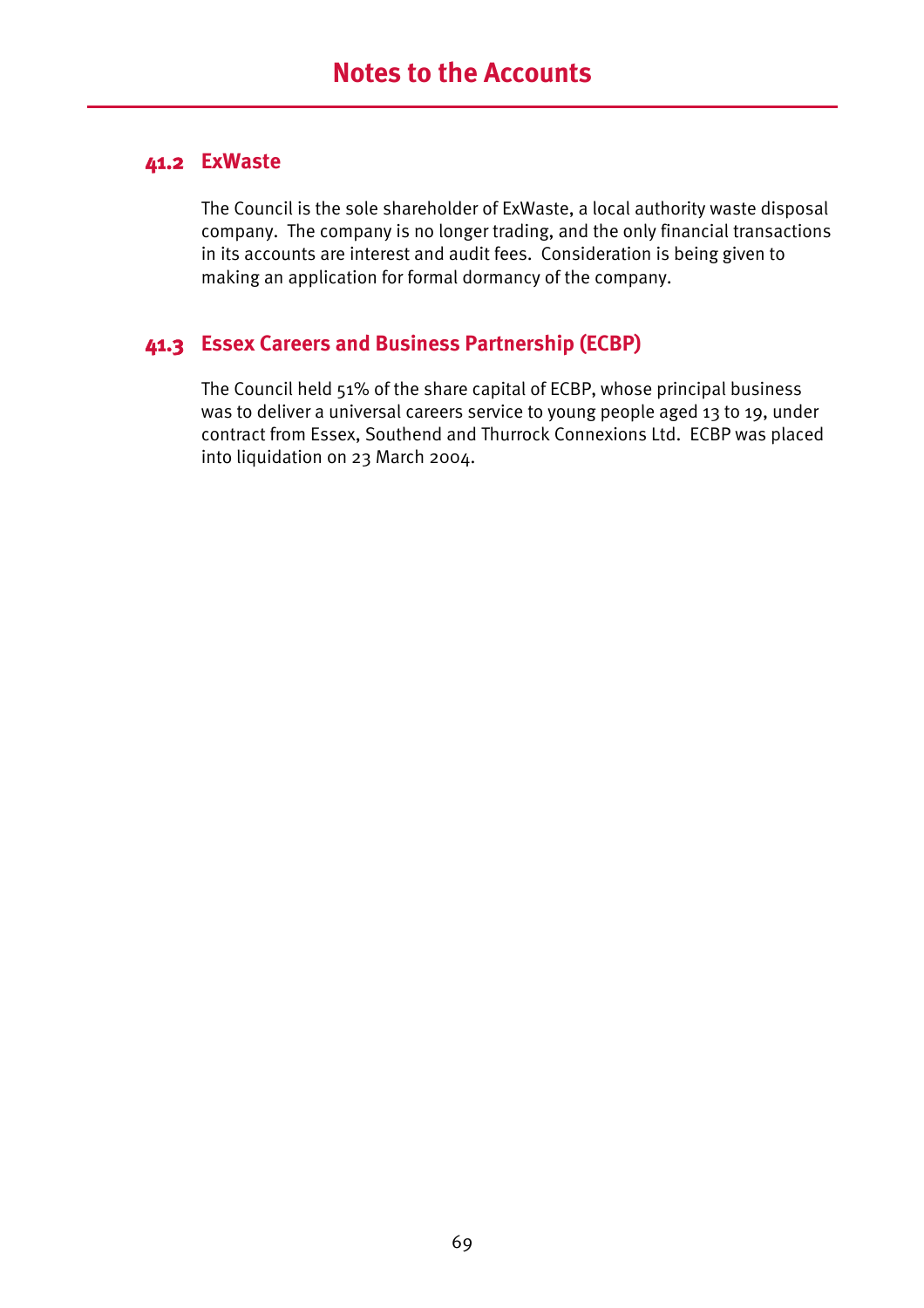## **42. Analysis of government grants**

#### **42.1 Revenue grants**

The following table provides an analysis of the revenue government grants received by the Council, as presented in the Cash Flow Statement on page 21.

| 2006/07<br><b>fooo</b> | <b>Revenue grants</b>                      | 2007/08<br><b>fooo</b> |
|------------------------|--------------------------------------------|------------------------|
| 694,378                | Dedicated schools grant                    | 733,229                |
| 60,285                 | Learning and Skills Council Funding        | 62,952                 |
|                        | <b>Schools Development grant</b>           | 41,453                 |
| 30,774                 | School standard grant                      | 38,928                 |
| 30,576                 | <b>Supporting People</b>                   | 30,566                 |
| 75,058                 | Education Standards Fund/class size grant  | 25,254                 |
| 15,839                 | PFI grant                                  | 15,205                 |
| 13,587                 | Access and Systems Capacity                | 13,955                 |
| 12,030                 | Early years and childcare                  | 12,869                 |
| 2,572                  | Local Area Agreement pooled funds          | 12,092                 |
| 5,843                  | <b>Preserved Rights</b>                    | 5,426                  |
| 4,253                  | Carers' Initiative                         | 4,870                  |
| 3,595                  | Speed camera hypothecation                 | 3,617                  |
| 2,547                  | Delayed Discharge                          | 2,589                  |
| 2,504                  | Children's Fund                            | 2,481                  |
| 2,239                  | <b>National Training Strategy</b>          | 2,253                  |
| 2,875                  | Rural bus subsidy                          | 1,959                  |
| 1,551                  | <b>Mental Health - CAMHS</b>               | 1,582                  |
| 776                    | Preventative technology - older people     | 1,302                  |
| 2,241                  | <b>Sure Start</b>                          | 1,137                  |
| 1,038                  | Human Resources Devlopment Strategy        | 1,044                  |
| 2,490                  | European Social Fund                       | 1,024                  |
| 1,015                  | Young persons substance misuse             | 886                    |
| 2,132                  | Asylum seekers                             | 880                    |
| 1,035                  | Dept of Environment - Food & Rural Affairs | 19                     |
| 2,080                  | Pump priming                               |                        |
| 1,801                  | Landfill Allowance                         |                        |
| 180                    | Teachers pay reform                        |                        |
| 2,785                  | <b>Mental Illness</b>                      |                        |
| 5,394                  | Other                                      | 4,943                  |
| 983,473                | Total revenue grants                       | 1,022,515              |

## **42.2 Capital grants**

The following table provides an analysis of the capital government grants received by the Council, as presented in the Cash Flow Statement on page 21.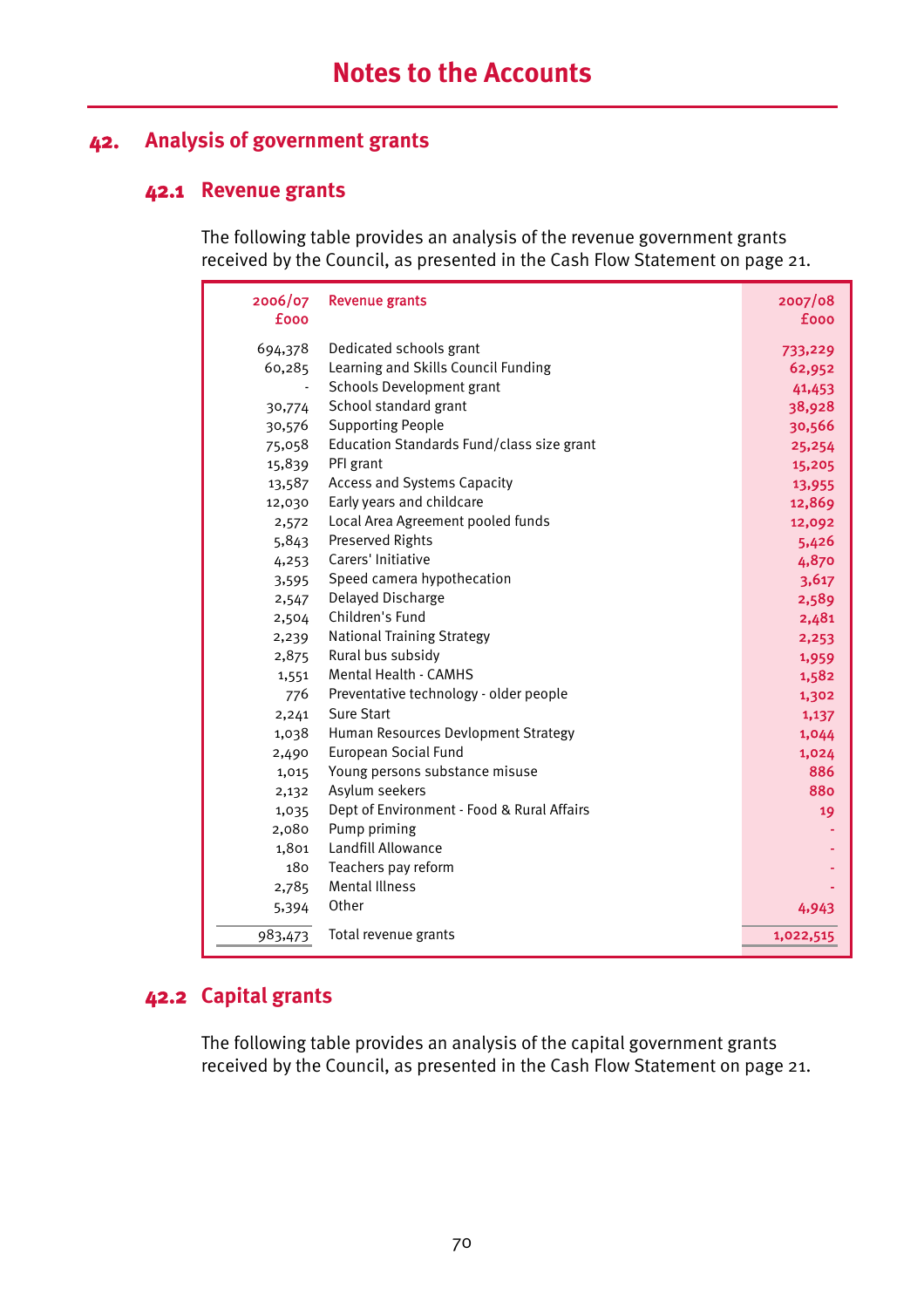# **Notes to the Accounts**

| 2006/07<br><b>fooo</b> | <b>Capital grants</b>                                | 2007/08<br>fooo |
|------------------------|------------------------------------------------------|-----------------|
| 19,658                 | <b>Education Standards Fund</b>                      | 37,560          |
|                        | Dept for Transport Highways grant                    | 13,720          |
| 2,606                  | <b>Sure Start</b>                                    | 7,318           |
| 534                    | <b>Great Notley Bypass</b>                           | 4,149           |
| 1,346                  | Local Area Agreement Safer and Stronger Communitites | 2,753           |
|                        | Care Home improvement grant                          | 1,365           |
| 1,044                  | <b>Information Management</b>                        | 839             |
| 614                    | Youth Capital Fund                                   | 606             |
|                        | <b>First Avenue Harlow</b>                           | 520             |
| 147                    | Speed camera hypothecation                           | 355             |
|                        | Fryerns and Craylands regeneration                   | 297             |
| 2,893                  | <b>Education Other Grants</b>                        | 191             |
| 3,763                  | <b>PSA Reward Grant</b>                              |                 |
| 2,959                  | Gypsy and Traveller sites grant                      |                 |
| 1,557                  | Dept for Env, Food and Rural Affairs - Waste Grant   |                 |
| 825                    | <b>Disability Discrimination Act</b>                 |                 |
| 240                    | Other                                                | 1,366           |
| 38,186                 | Total capital grants                                 | 71,039          |

# **43. Reconciliation of revenue activities net cash flow**

The following table reconciles the net surplus / deficit on the Income and Expenditure Account (as set out on page 18) with the revenue activities net cash flow shown in the Cash Flow Statement (as set out on page 21).

| 2006/07     |                                                                  | 2007/08     |             |
|-------------|------------------------------------------------------------------|-------------|-------------|
| <b>fooo</b> |                                                                  | <b>fooo</b> | <b>fooo</b> |
| 5,817       | Net (surplus) / deficit on Income and Expenditure Account        |             | (8,984)     |
|             | Non cash transactions                                            |             |             |
| 33,947      | Government grants deferred amortisation                          | 32,732      |             |
| (9,459)     | Net changes made for retirement benefits                         | (5,966)     |             |
| (5,471)     | Landfill allowances                                              | (2, 122)    |             |
| (4, 290)    | Loss on disposal fixed assets                                    | (759)       |             |
| (208)       | Capital Financing Account - deferred consideration               | (207)       |             |
| (1,042)     | Contribution to trading activities reserves                      | (2,875)     |             |
| (8, 337)    | Increase in provisions                                           | (11, 041)   |             |
| (28, 694)   | Depreciation and impairment of fixed and intangible assets       | (60, 383)   |             |
| (45, 921)   | Write down of deferred charges financed from capital resources   | (45, 186)   |             |
| (69, 475)   |                                                                  |             | (95, 807)   |
|             | <b>Accruals</b>                                                  |             |             |
| (57, 558)   | Increase in creditors                                            | (10, 024)   |             |
| (3,359)     | Increase / (decrease) in debtors                                 | (9,061)     |             |
| (15)        | Decrease in long term debtors                                    | 397         |             |
| (1)         | (Decrease) / increase in stocks and work in progress             | (20)        |             |
| (60, 933)   |                                                                  |             | (18,708)    |
|             | <b>Other transactions</b>                                        |             |             |
| 11,002      | Use of provisions                                                | 5,075       |             |
| 1,528       | Contribution by other local authorities to the repayment of debt | 15,726      |             |
| 12,530      |                                                                  |             | 20,801      |
| (5,946)     | <b>Servicing of finance</b>                                      |             | (2,929)     |
| (118,007)   | Revenue activities net cash flow                                 |             | (105, 627)  |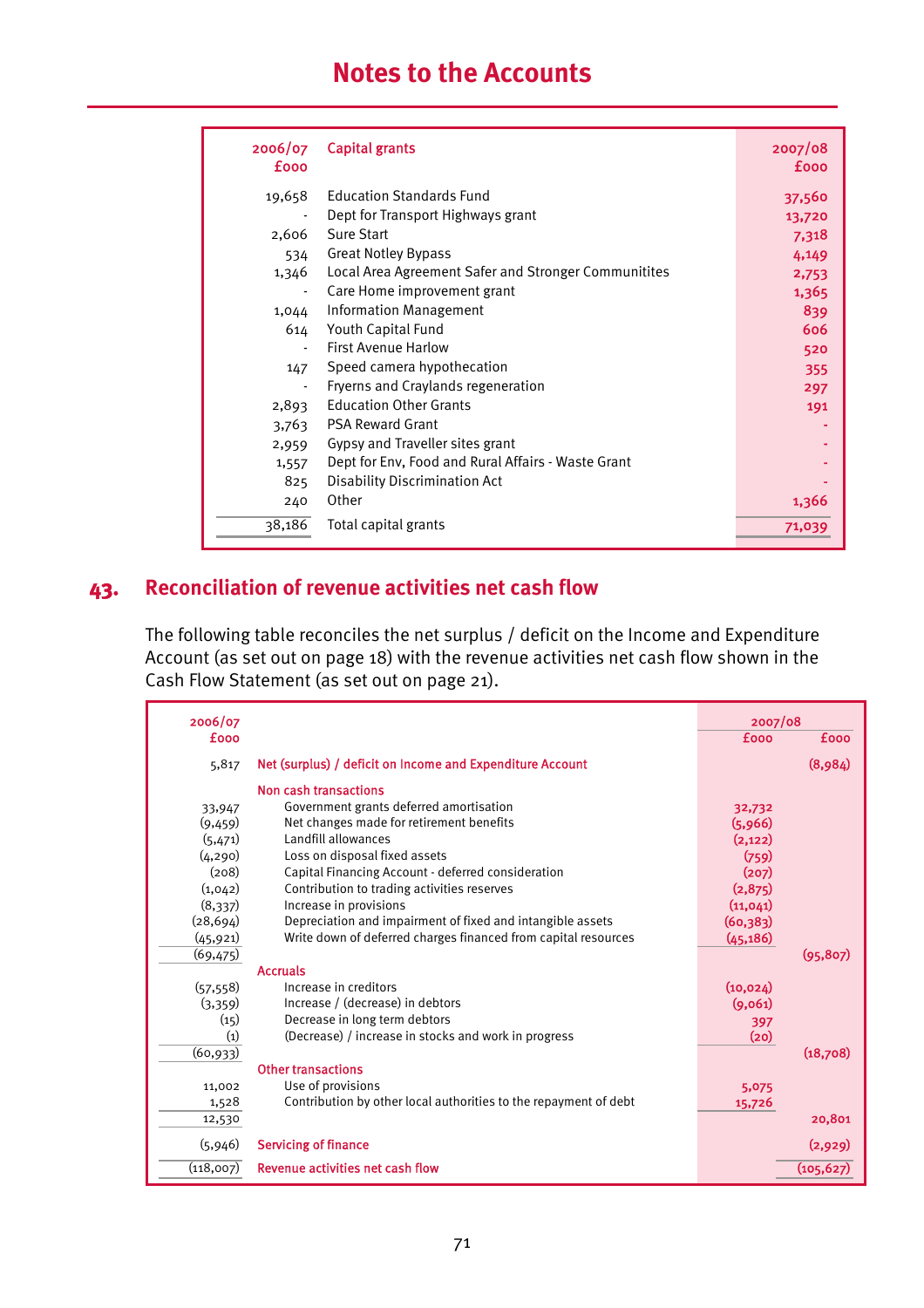# **44. Movement in net debt**

The following table reconciles the movement in cash to the movement in net debt.

|                           | <b>Balance</b><br>1 April 2007<br><b>fooo</b> | <b>Balance</b><br>31 March 2008<br><b>fooo</b> | 2007/08<br><b>Cash Flow</b><br><b>fooo</b> |
|---------------------------|-----------------------------------------------|------------------------------------------------|--------------------------------------------|
| Cash in hand              | 13,817                                        | 21,414                                         | 7,597                                      |
| <b>Borrowing</b>          |                                               |                                                |                                            |
| Due after one year        | (309,066)                                     | (361,758)                                      | (52, 692)                                  |
| Due within one year       | (28, 316)                                     | (5, 340)                                       | 22,976                                     |
| Finance lease obligations | (543)                                         | (300)                                          | 243                                        |
|                           | (337, 925)                                    | (367, 398)                                     | (29, 473)                                  |
| <b>Investments</b>        |                                               |                                                |                                            |
| Short term investments    | 192,333                                       | 172,429                                        | (19,904)                                   |
| Long term investments     |                                               | 82,094                                         | 82,094                                     |
|                           | 192,333                                       | 254,523                                        | 62,190                                     |
| <b>Total net debt</b>     | (131,775)                                     | (91, 461)                                      | 40,314                                     |

## **45. Financing and management of liquid resources**

The following table provides a reconciliation of the items shown within the Financing and Management of liquid resources sections of the Cash Flow Statement (as set out on page 21) to the related items in the opening and closing balance sheets.

| 2006/07          |                                       |                    |                   | 2007/08          |                   |                          |                  |
|------------------|---------------------------------------|--------------------|-------------------|------------------|-------------------|--------------------------|------------------|
| <b>Net total</b> |                                       | <b>Investments</b> |                   | <b>Borrowing</b> |                   | <b>Finance</b>           | <b>Net total</b> |
|                  |                                       | Long term          | <b>Short term</b> | Long term        | <b>Short term</b> | leases                   |                  |
| <b>fooo</b>      |                                       | <b>fooo</b>        | <b>fooo</b>       | <b>fooo</b>      | <b>fooo</b>       | <b>fooo</b>              | <b>fooo</b>      |
| (180, 850)       | <b>Balance at 1 April</b>             |                    | 192,333           | (309,066)        | (28,316)          | (543)                    | (145, 592)       |
|                  | <b>Management of liquid resources</b> |                    |                   |                  |                   |                          |                  |
| 5,933            | Inc / (dec) in short term deposits    |                    | (19,904)          |                  |                   | $\blacksquare$           | (19,904)         |
|                  | Inc/ (dec) in long term deposits      | 82,094             |                   |                  |                   |                          | 82,094           |
| 5,933            |                                       | 82,094             | (19,904)          | $\overline{a}$   |                   | $\blacksquare$           | 62,190           |
|                  | <b>Financing</b>                      |                    |                   |                  |                   |                          |                  |
|                  | Repayment of amounts borrowed         |                    |                   |                  |                   |                          |                  |
| 183,867          | Repayment of principal                |                    |                   | 127,317          | 15,244            | $\overline{\phantom{a}}$ | 142,561          |
|                  | Capital element of finance leases     |                    |                   |                  |                   | 243                      | 243              |
|                  | New loans raised                      |                    |                   |                  |                   |                          |                  |
| (153, 999)       | New loans raised                      |                    |                   | (166,000)        |                   | $\overline{\phantom{a}}$ | (166,000)        |
|                  | Interest payable                      |                    |                   |                  | (4,273)           |                          | (4, 273)         |
|                  | Modification of new loans             |                    |                   | (2,004)          |                   |                          | (2,004)          |
|                  | Recategorisation of long term loans   |                    |                   |                  |                   |                          |                  |
|                  | repayable in less than one year       |                    |                   | (12,005)         | 12,005            |                          |                  |
| 29,868           |                                       |                    |                   | (52, 692)        | 22,976            | 243                      | (29, 473)        |
| (145,049)        | <b>Balance at 31 March</b>            | 82,094             | 172,429           | (361,758)        | (5,340)           | (300)                    | (112, 875)       |

The Council includes all short term borrowings and investments (those that must be repaid or relinquished within one year of their original contract date) within liquid resources.

Occasionally, long term loans are refinanced, in order to reduce the Council's interest burden. In certain circumstances, the original loans are deemed to have been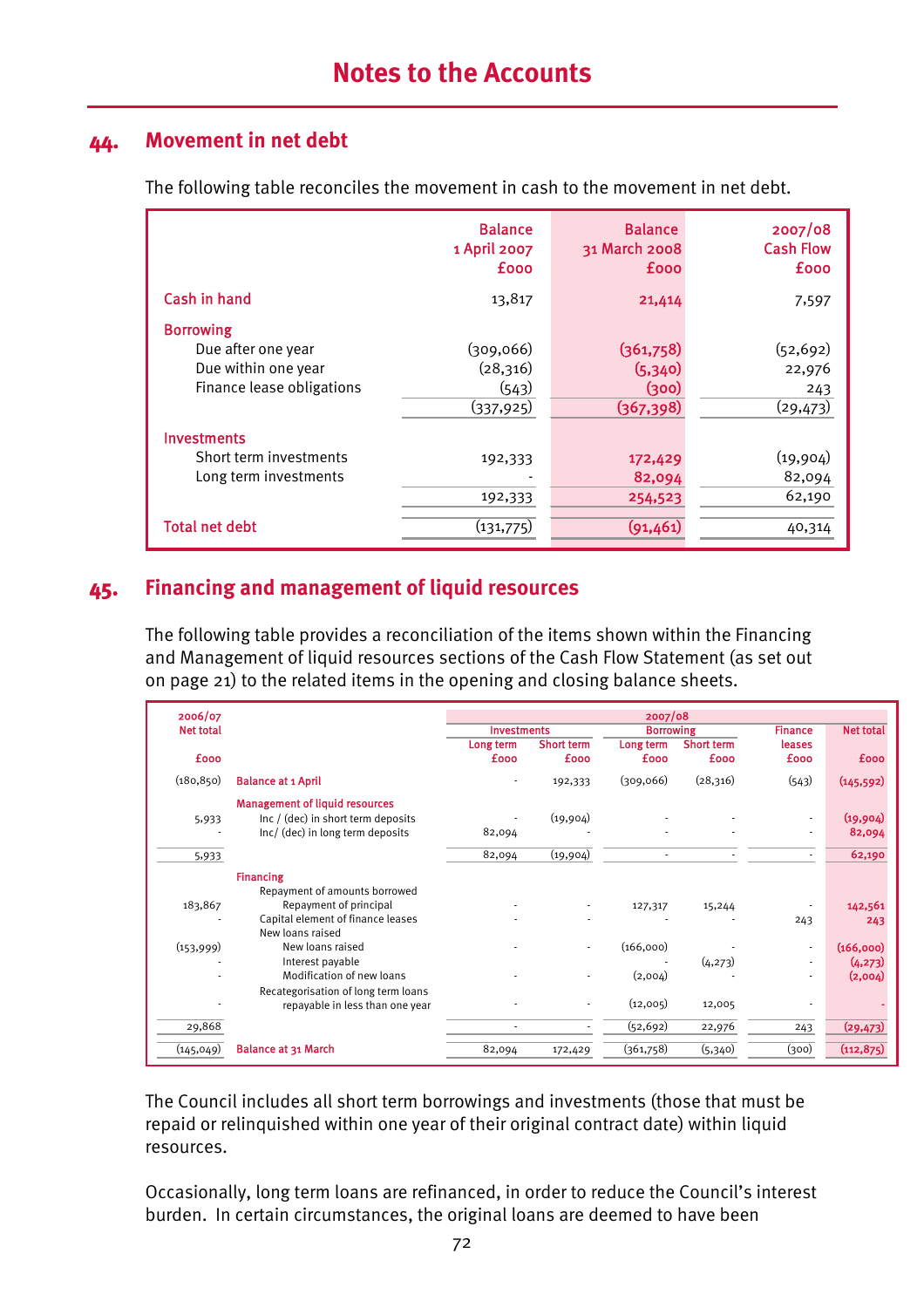modified; the carrying value of the replacement loans are therefore adjusted by the premiums or discounts arising as a result of the refinancing.

# **46. Trust Funds**

At 31 March 2008 the Council acted as sole trustee for 2 trust funds and as administrator for 9 other trust funds (31 March 2007: 2 and 9 respectively). The funds do not represent assets of the Council and have not been incorporated into the Council's Balance Sheet. Details of the trust funds administered by the Council are provided in the following table.

|                                             | <b>Balance</b> | 2007/08 transactions |                    | <b>Balance</b> |
|---------------------------------------------|----------------|----------------------|--------------------|----------------|
|                                             | 1 April        | <b>Income</b>        | <b>Expenditure</b> | 31 March       |
|                                             | 2007           |                      |                    | 2008           |
|                                             | <b>fooo</b>    | <b>fooo</b>          | <b>fooo</b>        | <b>fooo</b>    |
| <b>Sole Trustee Funds</b>                   |                |                      |                    |                |
| FW Powell scholarship                       | 28             | $\mathbf{1}$         |                    | 29             |
| Kendrick trust                              | 26             | $\mathbf{1}$         |                    | 27             |
|                                             | 54             | $\overline{2}$       |                    | 56             |
| <b>Administrator Funds</b>                  |                |                      |                    |                |
| Great and Little Leighs educational trust   | 113            | 10                   | (14)               | 109            |
| Paslow common foundation                    | 76             | 5                    | $\left( 1\right)$  | 80             |
| Essex awards (incl. former Florence Knapton |                |                      |                    |                |
| and other funds)                            | 84             | 4                    | (2)                | 86             |
| J H Burrows scholarship                     | 19             | $\mathbf{1}$         |                    | 20             |
| Other                                       | 16             | $\overline{2}$       |                    | 18             |
|                                             | 308            | 22                   | (17)               | 313            |
| <b>Total Trust Funds</b>                    | 362            | 24                   | (17)               | 369            |

Note: The individual funds have not been subject to audit.

# **47. Charitable Trust Funds**

The Council act as sole trustee for two charitable trust funds:

- Saffron Walden Public Library (also known a Saffron Walden Town Library). This charity was created in 1967 and the Council is the sole trustee. The charity's purpose is to maintain / improve the library and / or provide library facilities additional to those normally provided by the Council under the Public Libraries and Museums Act 1964.
- The Writtle Library and Reading Room. This charity was created in 1967 and the Council is the sole trustee. The charity's purposes are to advance the education of local inhabitants through classes and / or by means of a library or reading room and other educational facilities for children and young persons.

The Council provides library services to the public within the buildings owned by the charitable trusts. In neither case, do the charities' funds represent assets of the Council and they have not been included in the Council's Balance Sheet.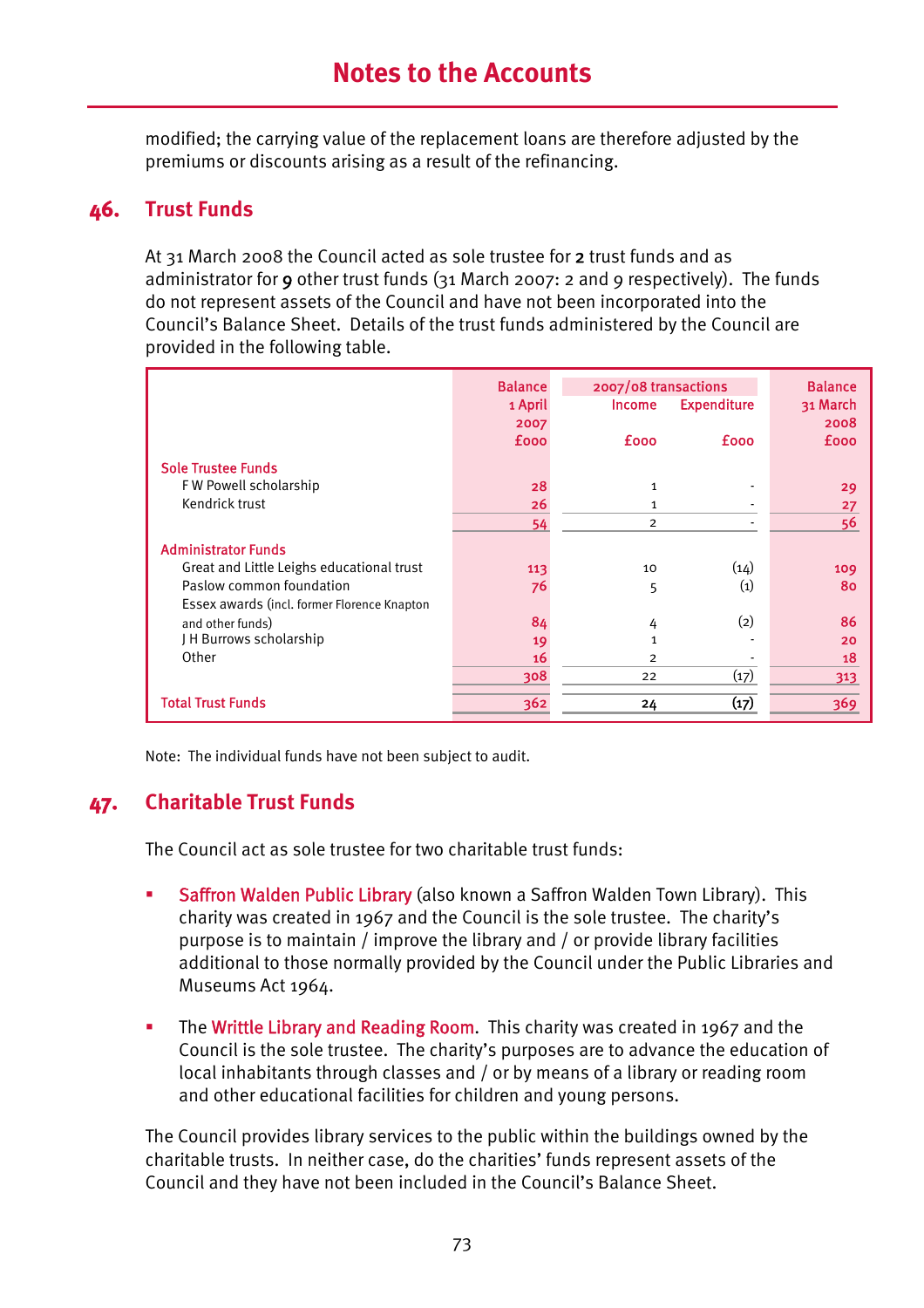# **Notes to the Accounts**

| 2006/07        |                |             | 2007/08        |                |
|----------------|----------------|-------------|----------------|----------------|
| <b>Saffron</b> | <b>Writtle</b> |             | <b>Saffron</b> | <b>Writtle</b> |
| Walden         | Library        |             | Walden         | Library        |
| Library        | & reading      |             | Library        | & reading      |
|                | room           |             |                | room           |
| <b>fooo</b>    | <b>fooo</b>    |             | <b>fooo</b>    | <b>fooo</b>    |
| 203            | 21             | Expenditure | 55             | 6              |
| (195)          | (21)           | Income      | (51)           | (6)            |
| 8              | ۰              | Total       | 4              |                |
|                |                |             |                |                |
| 1,821          | 326            | Assets      | 1,647          | 314            |
| (12)           | $\blacksquare$ | Liabilities | (10)           |                |
| 1,809          | 326            | Total       | 1,637          | 314            |
|                |                |             |                |                |

Details of the charitable trust funds are provided in the following table.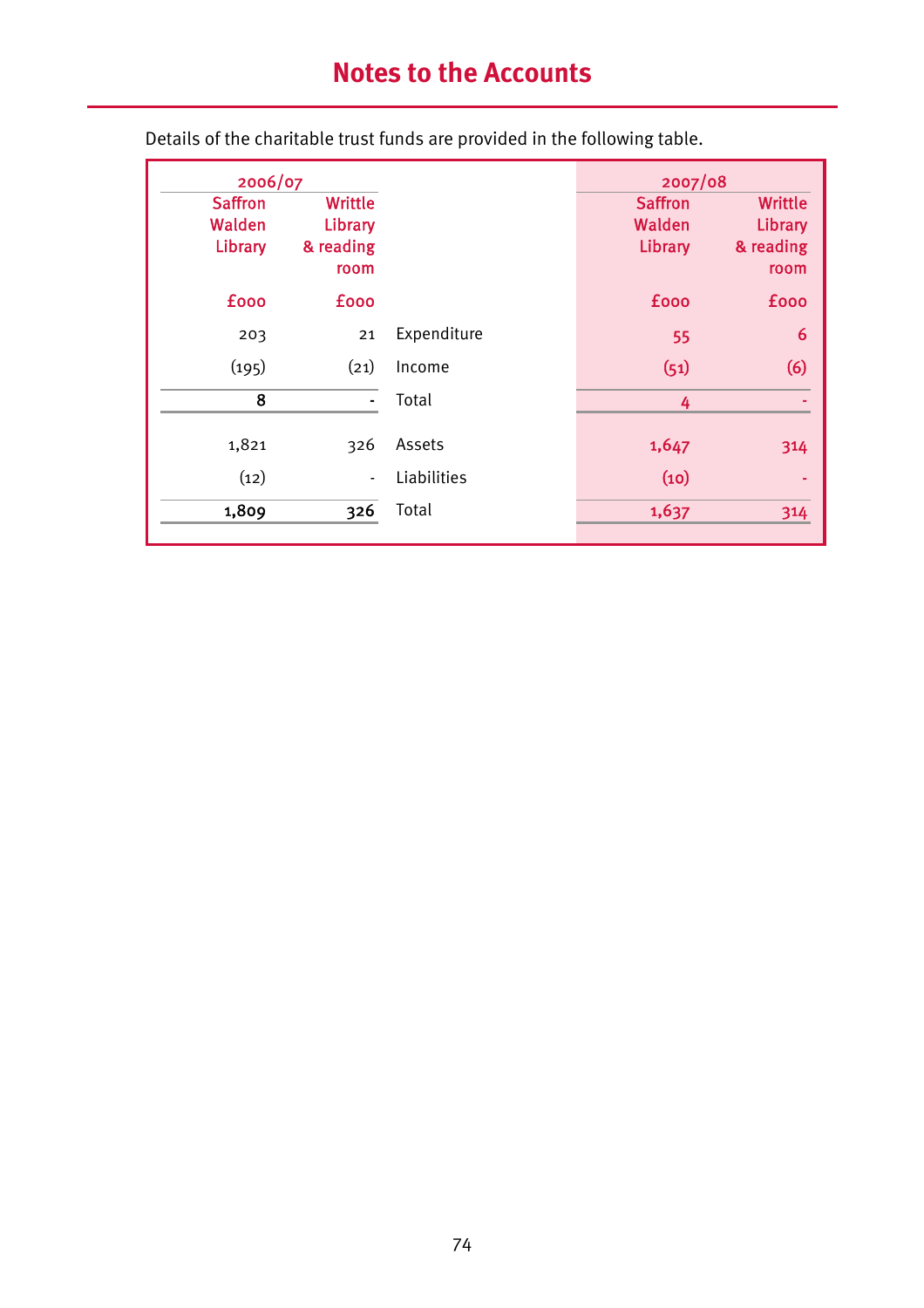# **1. Introduction**

The purpose of the Statement of Accounting Policies is to explain the basis for the recognition, measurement and disclosure of transactions and other events in the Council's accounts.

The accounting policies adopted, that are material in the context of the Council's 2007/08 financial statements, are set out within the following paragraphs and are listed below for ease of reference.

|                                                                          | Page |
|--------------------------------------------------------------------------|------|
| <b>General principles</b>                                                | 76   |
| <b>Accruals of income and expenditure</b>                                | 76   |
| <b>Provisions</b>                                                        | 76   |
| <b>Reserves</b>                                                          | 77   |
| <b>Government grants and contributions (Revenue)</b>                     | 77   |
| <b>Retirement benefits</b>                                               | 77   |
| <b>Value Added Tax</b>                                                   | 79   |
| <b>Overheads and support services</b>                                    | 80   |
| <b>Fixed assets</b>                                                      | 80   |
| <b>Private Finance Initiative and Public Private Partnership schemes</b> | 85   |
| <b>Leases</b>                                                            | 86   |
| <b>Repurchase of borrowing</b>                                           | 87   |
| <b>Investments</b>                                                       | 87   |
| <b>Stocks and work in progress</b>                                       | 87   |
| <b>Interest in companies and other entities</b>                          | 88   |
| <b>Landfill Allowances Trading Scheme</b>                                | 88   |
| <b>Financial Instruments</b>                                             | 88   |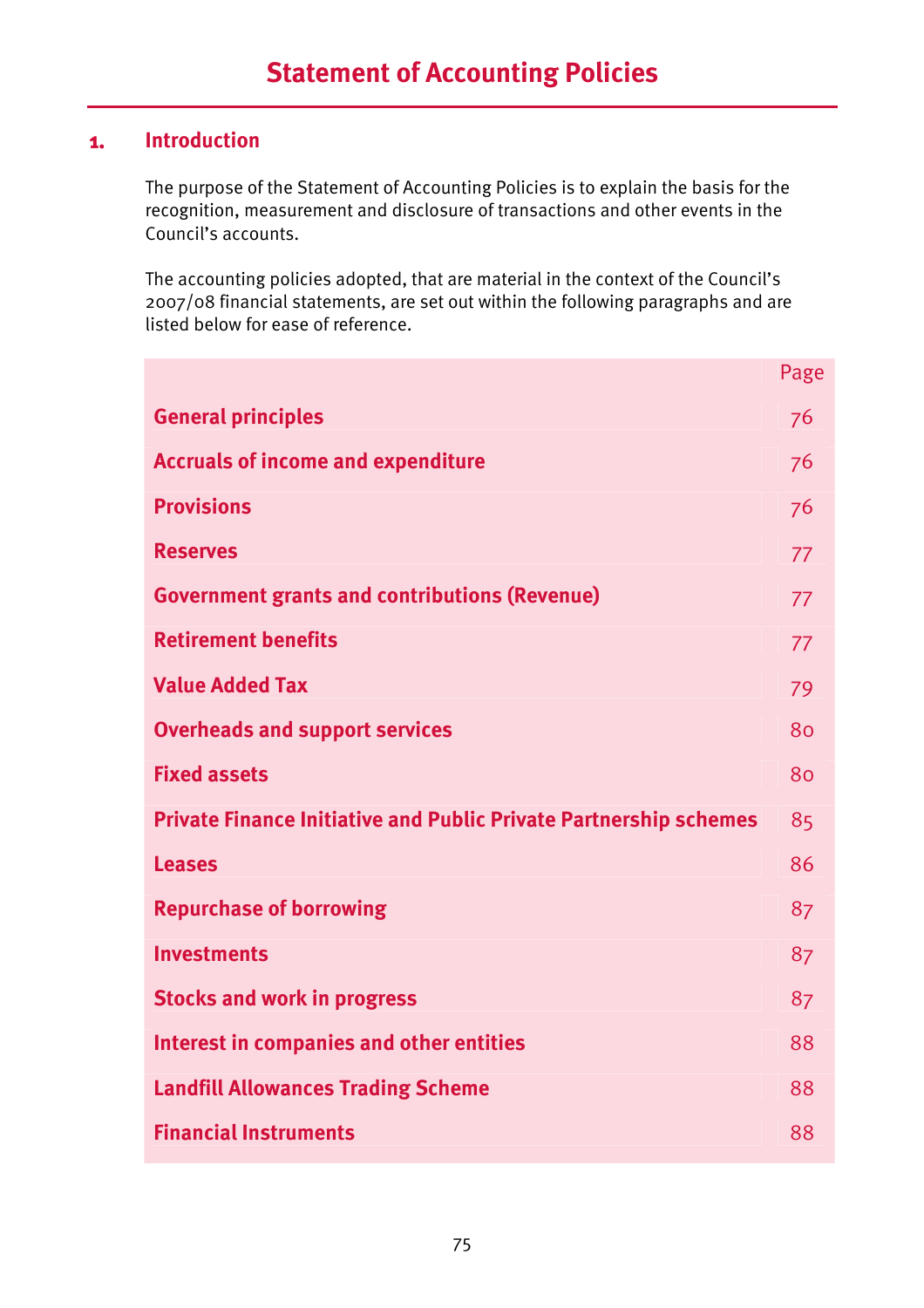### **2. General principles**

The Statement of Accounts summarises the Council's transactions for the 2007/08 financial year, and its position as at 31 March 2008. The Statement of Accounts has been prepared in accordance with the Code of Practice on Local Authority Accounting in the United Kingdom – A Statement of Recommended Practice 2007 (the '2007 SORP'). The accounting convention adopted is historic cost, modified by the revaluation of certain categories of tangible fixed assets.

# **3. Accruals of income and expenditure**

The Council accounts for income and expenditure in the year that the effects of the transactions are experienced, not simply when the cash payments are made or received. In particular:

- Fees, charges and other receipts are accounted for as income at the date the Council provides the relevant goods or services.
- Goods and services are accounted for as expenditure when they are received or consumed.
- **Interest payable on borrowings and receivable on investments is accounted for in** the year to which it relates, on a basis that reflects the overall effect of the loan or investment.
- **Where income and expenditure has been recognised, but the cash has not been** received or paid, a debtor or creditor for the relevant amount is recognised in the Balance Sheet.
- Where it is doubtful that debts will be settled, the balance of debtors is reduced and a charge is made to revenue for the income that might not be recoverable.

# **4. Provisions**

Provisions are made when an event has taken place that gives the Council an obligation that requires settlement by a transfer of economic benefits, but the timing of the transfer is uncertain.

The Council establishes provisions by charging the appropriate Service Revenue Account in the year that the Council becomes aware of the obligation, based on the best estimate of the likely settlement. When payments are eventually made, they are charged directly to the relevant provision in the Balance Sheet.

The provisions are reviewed annually to ensure that the amounts held on the Balance Sheet represent the best estimates of the expenditure required to settle the obligation.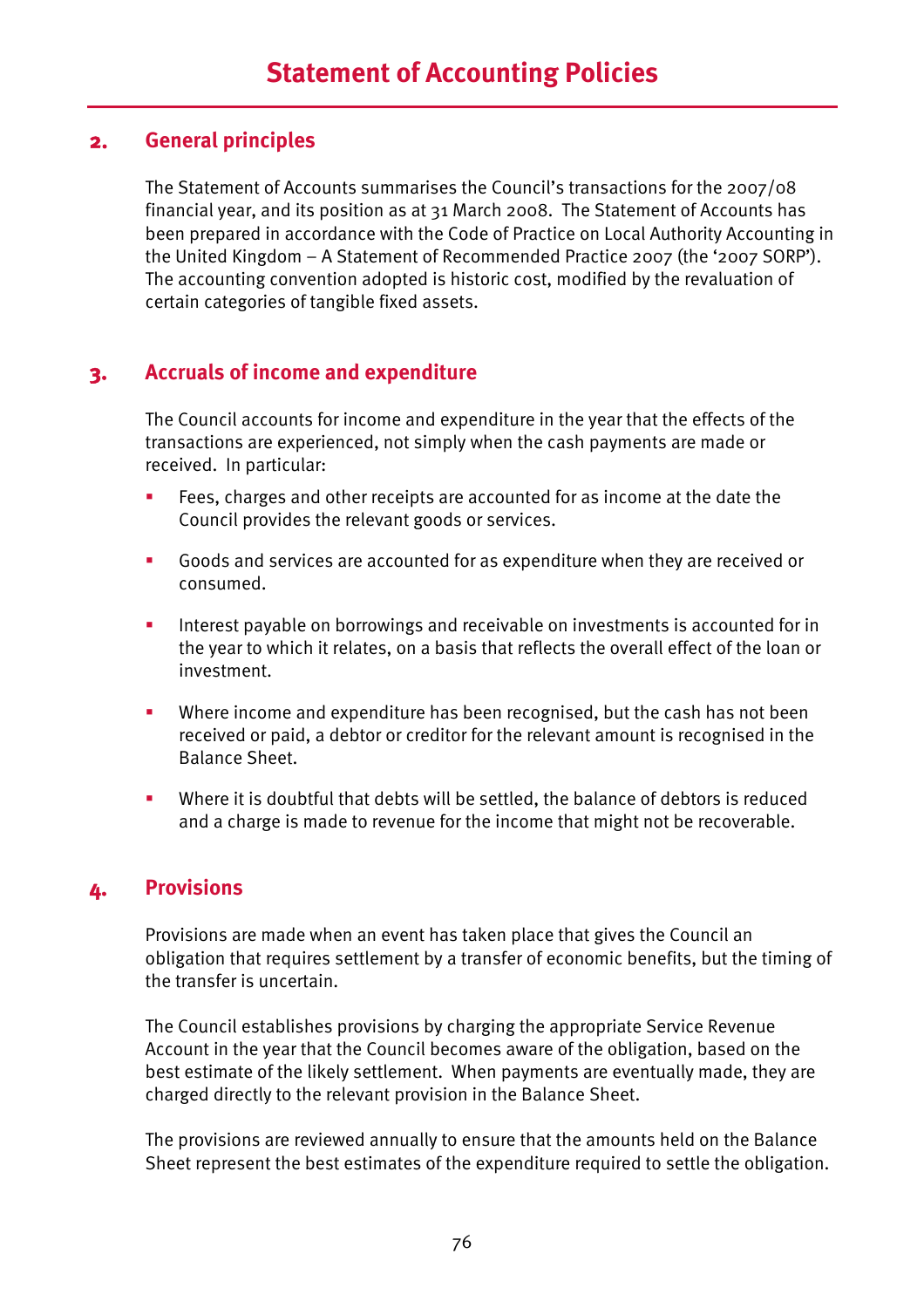# **Statement of Accounting Policies**

Where a lower settlement is made than anticipated, the excess provision is reversed and credited back to the relevant service revenue account.

#### **5. Reserves**

The Council sets aside specific amounts as reserves for contingency or future policy purposes. Reserves are established by appropriating amounts from the Statement of Movement on the General Fund Balance.

When expenditure is incurred that is to be financed from a reserve, it is charged to the appropriate service revenue account in that year, to score against the Net Cost of Services in the Income and Expenditure Account. An amount is then appropriated from the Reserve, back into the Statement of Movement on the General Fund Balance, so that there is no net charge against council tax for the expenditure.



## **6. Government grants and contributions (Revenue)**

Whether paid on account, by instalments or in arrears, government grant and third party contributions are recognised as income at the date the Council satisfies the conditions of entitlement to the grant / contribution, there is reasonable assurance that the monies will be received and the expenditure for which the grant has been given has been incurred.

Revenue grants are matched in service revenue accounts with the service expenditure to which they relate.

Grants to cover general expenditure are credited to the Income and Expenditure Account after Net Operating Expenditure.

# **7. Retirement benefits**

#### **7.1 Pension schemes**

Employees of the Council are members of two separate pension schemes:

- The Teachers' Pension Scheme, administered by Capita Teachers' Pensions on behalf of the Department for Children, Schools and Families (DCSF).
- **The Local Government Pension Scheme (LGPS), administered by the** Council.

Both schemes provided defined benefits to members (retirement lump sums and pensions), earned as employees worked for the Council.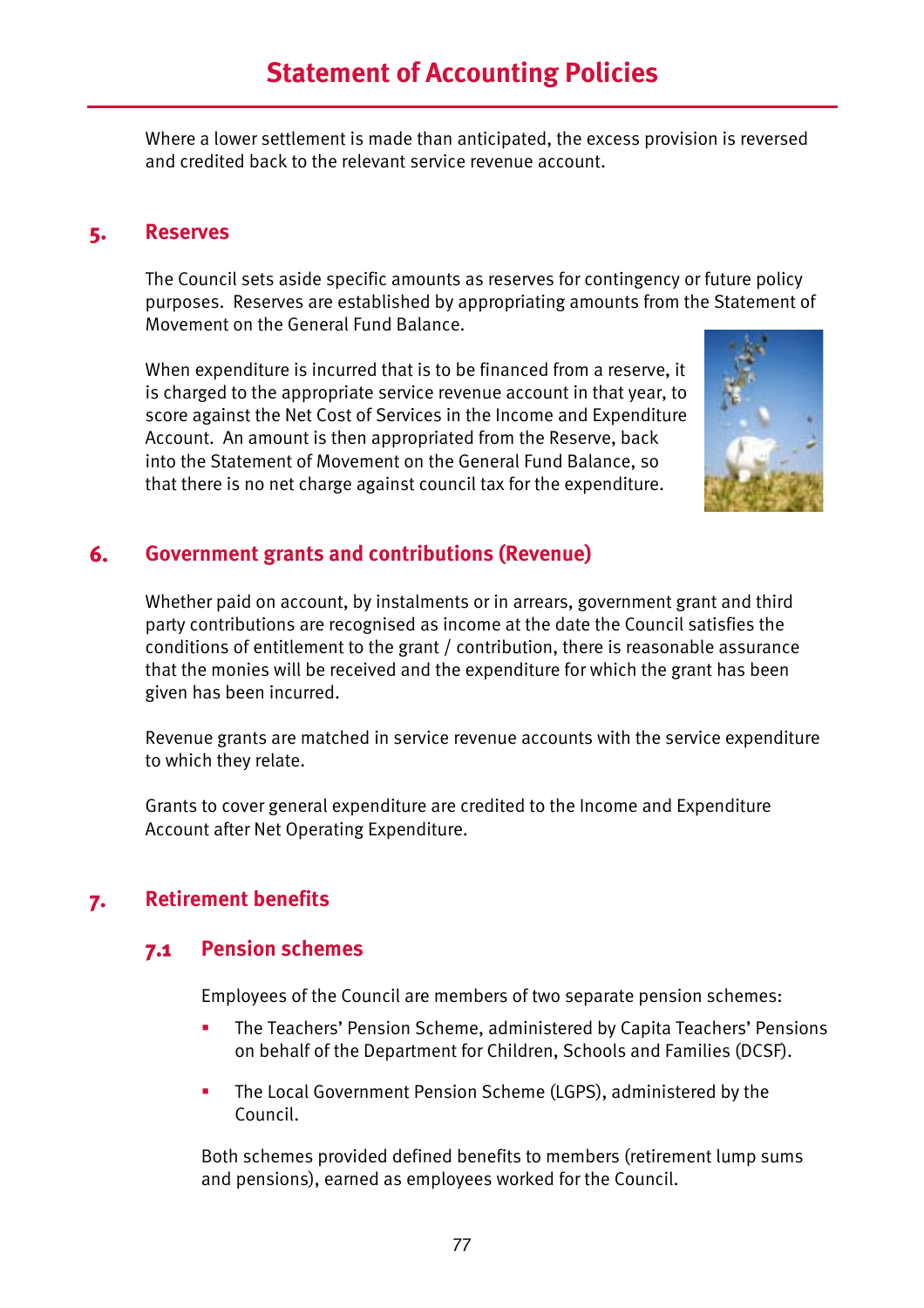## **7.2 Teachers' Pension Scheme**

The arrangements for the Teachers' scheme mean that liabilities for these benefits cannot be identified to the Council. The scheme is therefore accounted for as if it were a defined contributions scheme – no liability for future payments of benefits is recognised in the Balance Sheet and the Education Service revenue account is charged with the employer's contributions payable to Teachers' pensions in the year.

# **7.3 Local Government Pension Scheme (LGPS)**

The Local Government Pension Scheme (LGPS) is accounted for as a defined benefits scheme. Hence:

 The liabilities of the LGPS attributable to the Council are included in the Balance Sheet on an actuarial basis, using the projected unit method. The

projected unit method assesses the future payments that will be made in relation to retirement benefits earned to date by employees, based on assumptions about mortality rates, employee turnover rates, and projections of earnings for current employees.



**EXECUTE:** Liabilities are discounted to their value at current prices, using a discount rate of 6.1% (2006/07:

5.4%). This discount rate is based upon the indicative rate of return on a high quality corporate bond of equivalent currency and term to the scheme's liabilities.

- The assets of the LGPS attributable to the Council are included in the Balance Sheet at their fair value:
	- Ouoted securities mid market value
	- Unquoted securities professional estimate
	- **Unitised securities** average of the bid and offer rates
	- Property Market value
- The changes in the pension assets / liabilities are analysed into the following components:
	- Current service cost the increase in liabilities as a result of service earned during the year is allocated in the Income and Expenditure Account to the revenue accounts of the services for which the employees work.
	- **Past service cost** the increase in liabilities arising from current year decision, whose effect relates to years of service earned in earlier years,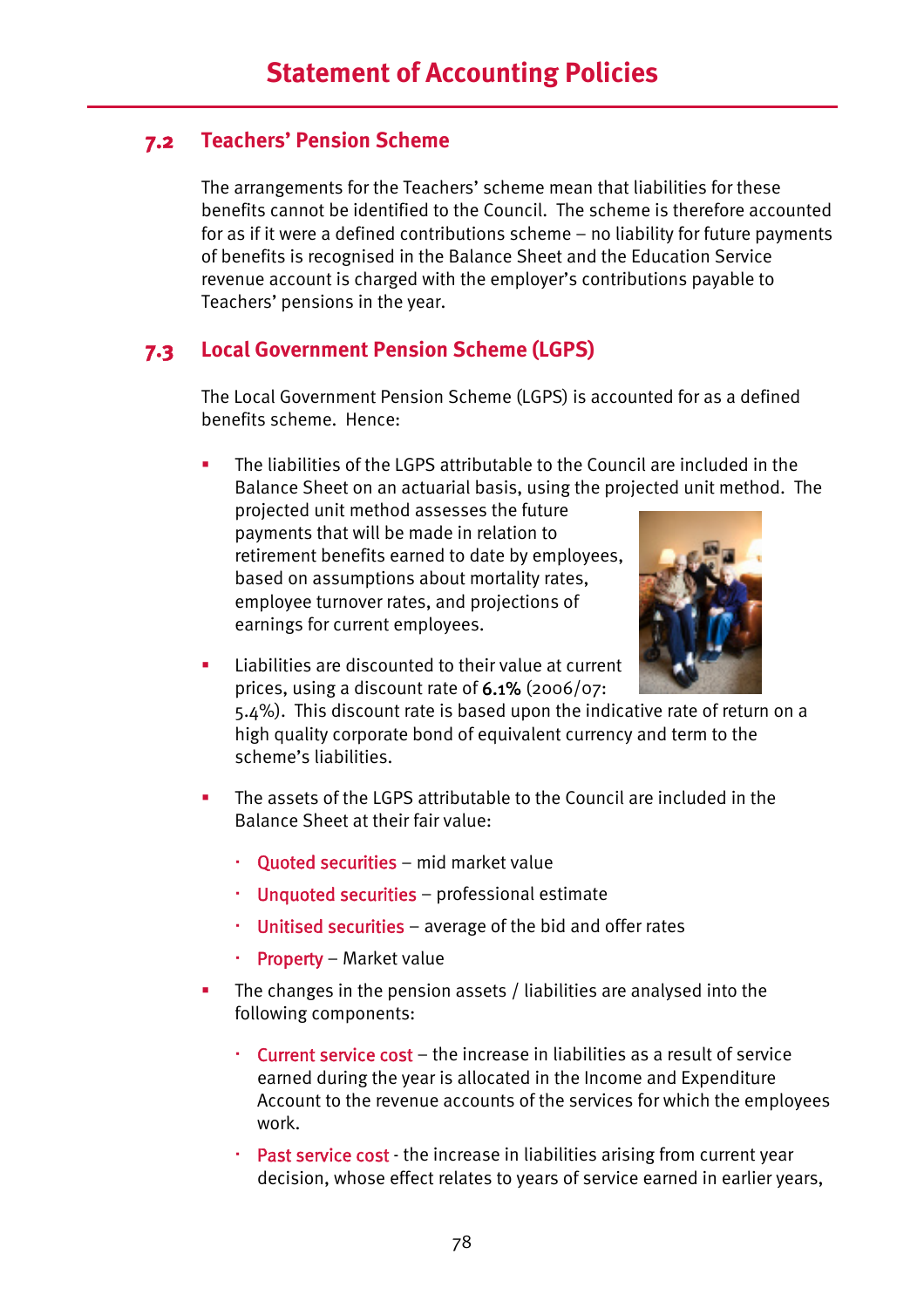# **Statement of Accounting Policies**

is debited to the Net Cost of Services, within the Income and Expenditure Account, as part of Non Distributed Costs.

- Interest cost the expected increase in the present value of liabilities during the year, as they move one year closer to being paid, is debited to Net Operating Expenditure within the Income and Expenditure Account.
- Expected return on assets the annual investment return on the LGPS's assets attributable to the Council is based on an average of the expected long term return, and is credited to Net Operating Expenditure within the Income and Expenditure Account.
- Gains/losses on settlements and curtailments the results of actions to relieve the Council of liabilities or events that reduce the expected future service or accrual of benefits of employees are debited to the Net Cost of Services, within the Income and Expenditure Account, as part of Non Distributed Costs.
- Actuarial gains and losses changes in the net pension's liability, because events have not coincided with assumptions made at the last actuarial valuation, or because the actuaries have updated their assumptions, are debited to the Statement of Total Recognised Gains and Losses.
- **Contributions paid to the LGPS** cash paid as employer's contributions to the Pension Fund.
- Statutory provisions limit the Council to raising Council Tax to cover the amounts payable by the Council to the Pension Fund each year. In the Statement of Movement on the General Fund Balance this means that there are appropriations to and from the Pensions Reserve to remove the notional entries referred to above, and replace them with the amount payable to the Fund for the year.
- **The Council has restricted powers to make discretionary awards of** retirement benefits in the event of early retirements. Any liabilities estimated to arise as a result of an award to any member of staff (including teachers) are accrued in the year of the decision to make the award and accounted for using the same policies as are applied to the Local Government Pension Scheme.

### **8. Value Added Tax**

Income and expenditure excludes any amounts related to VAT, as all VAT collected is payable to HM Revenue and Customs and all VAT paid is recoverable from them.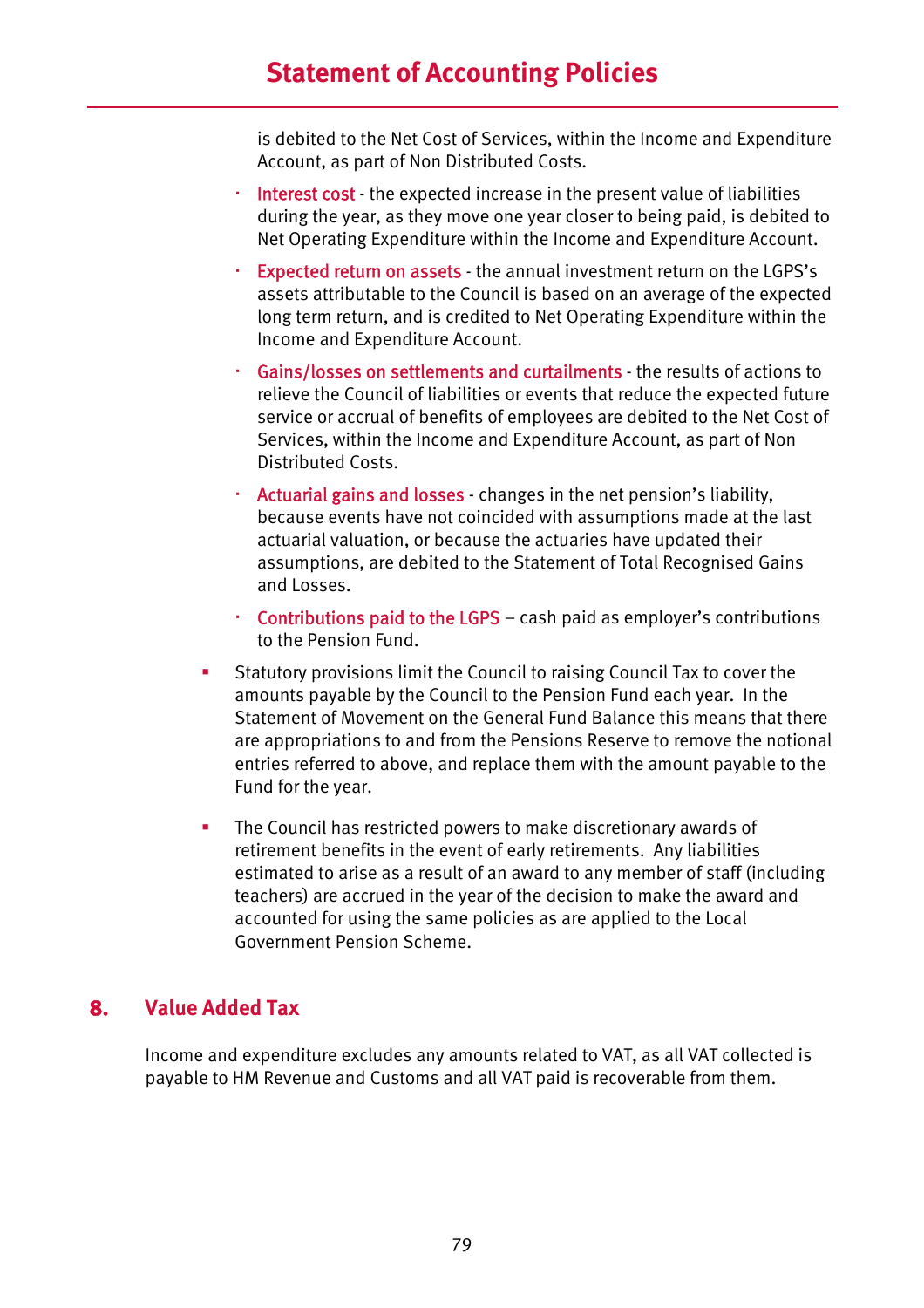#### **9. Overheads and support services**

The costs of overheads and support services are recharged to those that benefit from the supply or service, in accordance with the costing principles of the CIPFA Best Value Accounting Code of Practice 2007. The full cost of overhead and support services are shared between services on agreed basis of allocation, with the exception of:

- Corporate and democratic core costs, which relate to the Council's status as a multi-functional, democratic organisation.
- Non distributed costs, which represent the costs of discretionary benefits awarded to employees retiring early.

These two cost categories are accounted for as separate headings in the Income and Expenditure Account, as part of the Net Cost of Services.

#### **10. Fixed assets**

#### **10.1 Asset categories**

Fixed assets include the provision, enhancement or replacement of the following permanent assets:

| Category<br><b>Intangible fixed assets</b> | <b>Asset type</b><br>IT software                                                             |
|--------------------------------------------|----------------------------------------------------------------------------------------------|
| Tangible fixed assets -<br>operational     | Land and buildings<br>×,<br>Vehicles, plant and equipment ( <i>including IT</i><br>hardware) |
|                                            | Infrastructure (roads and highways)<br>×,                                                    |
|                                            | Community assets ( <i>including parks and historic</i><br>٠<br>buildings)                    |
| <b>Tangible fixed assets - Non</b>         | Assets under construction<br>$\mathbf{r}$ .                                                  |
| operational                                | Surplus assets held pending disposal<br>$\blacksquare$                                       |

Intangible assets do not have physical substance, but are identifiable and controlled by the Council for more than one financial year.

Tangible fixed assets have a physical substance and are held for the provision of services or for administrative purposes on a continuing basis.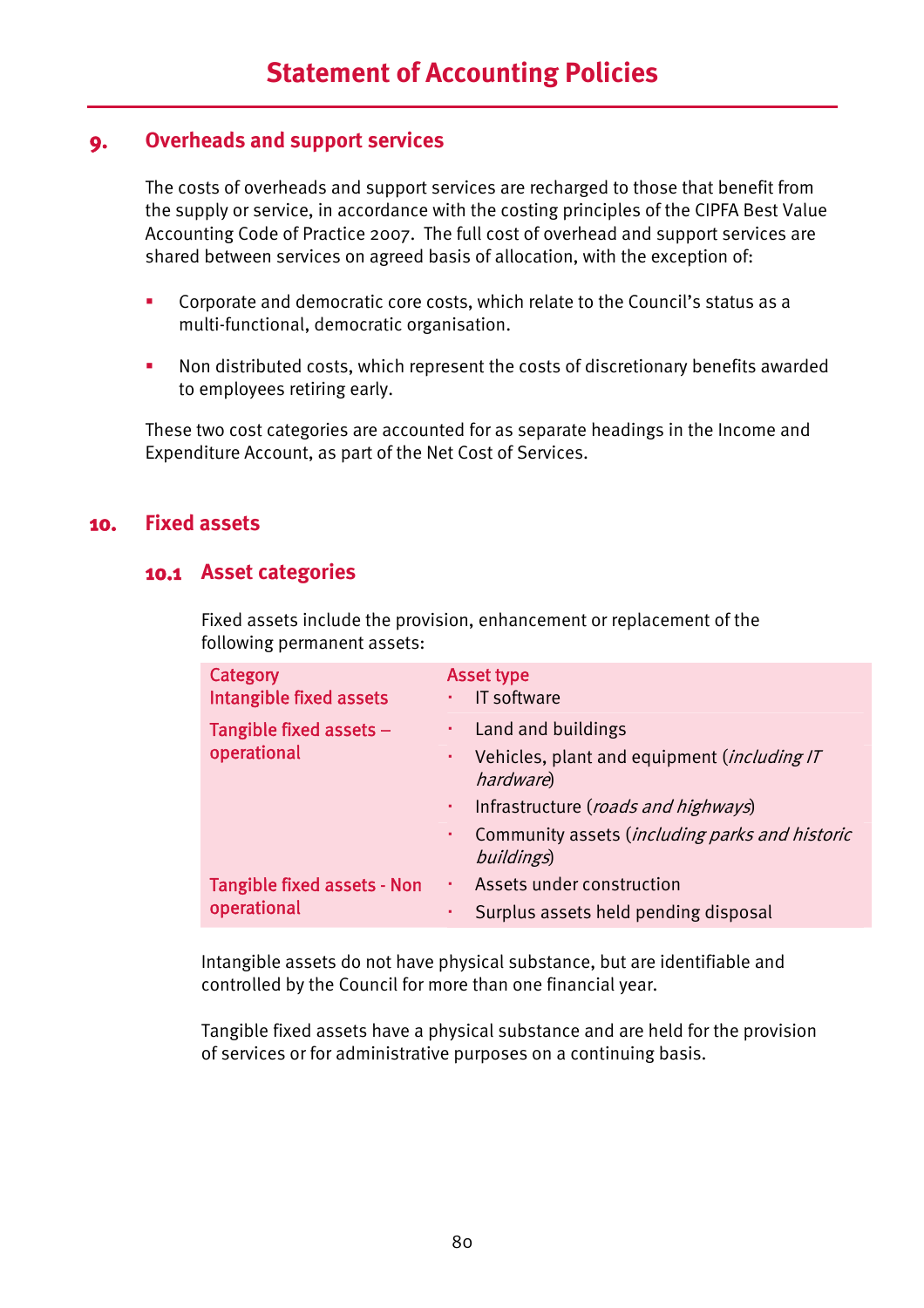#### **10.2 Recognition of fixed assets**

Expenditure on the acquisition, creation or enhancement of fixed assets is capitalised on an accruals basis in the accounts, provided that it yields benefits to the Council, and the services that it provides, for more than one financial year.

The Council operates de-minimis limits below which items will be charged to revenue rather than to capital on the grounds of materiality. The limits are as follows:

- General limit £10,000
- **Trading activities £6,000**
- School projects funded or supported by Formula Capital Grants - £2,000

No de-minimis limit is applied in respect of land purchases.



Expenditure that secures, but does not extend, the previously assessed standards of performance of assets is charged to revenue as it is incurred. This includes expenditure on furniture and fittings.

Expenditure that extends the previously assessed standards of performance of assets is only taken to the Balance Sheet where it is considered to have a material effect on the value of the asset. Otherwise it is written off to the Revaluation Reserve to the extent that there are accumulated gains within the reserve in respect of that specific asset. Any remaining balance is charged to the relevant service's revenue account before being charged to the Capital Adjustment Account via the Statement of Movement on the General Fund Balance. See section 10.6 for further details.

#### **10.3 Measurement and depreciation**

Assets are initially measured at cost, comprising all expenditure that is directly attributable to bringing assets into working condition for its intended use. Assets are then carried in the Balance Sheet using one of the following bases:

- Net current replacement cost (assessed as existing use value, depreciated replacement cost or market value)
- Net realisable value
- Depreciated historic cost

Assets included in the Balance Sheet at current value are re-valued where there have been material changes in the value, but as a minimum every five years.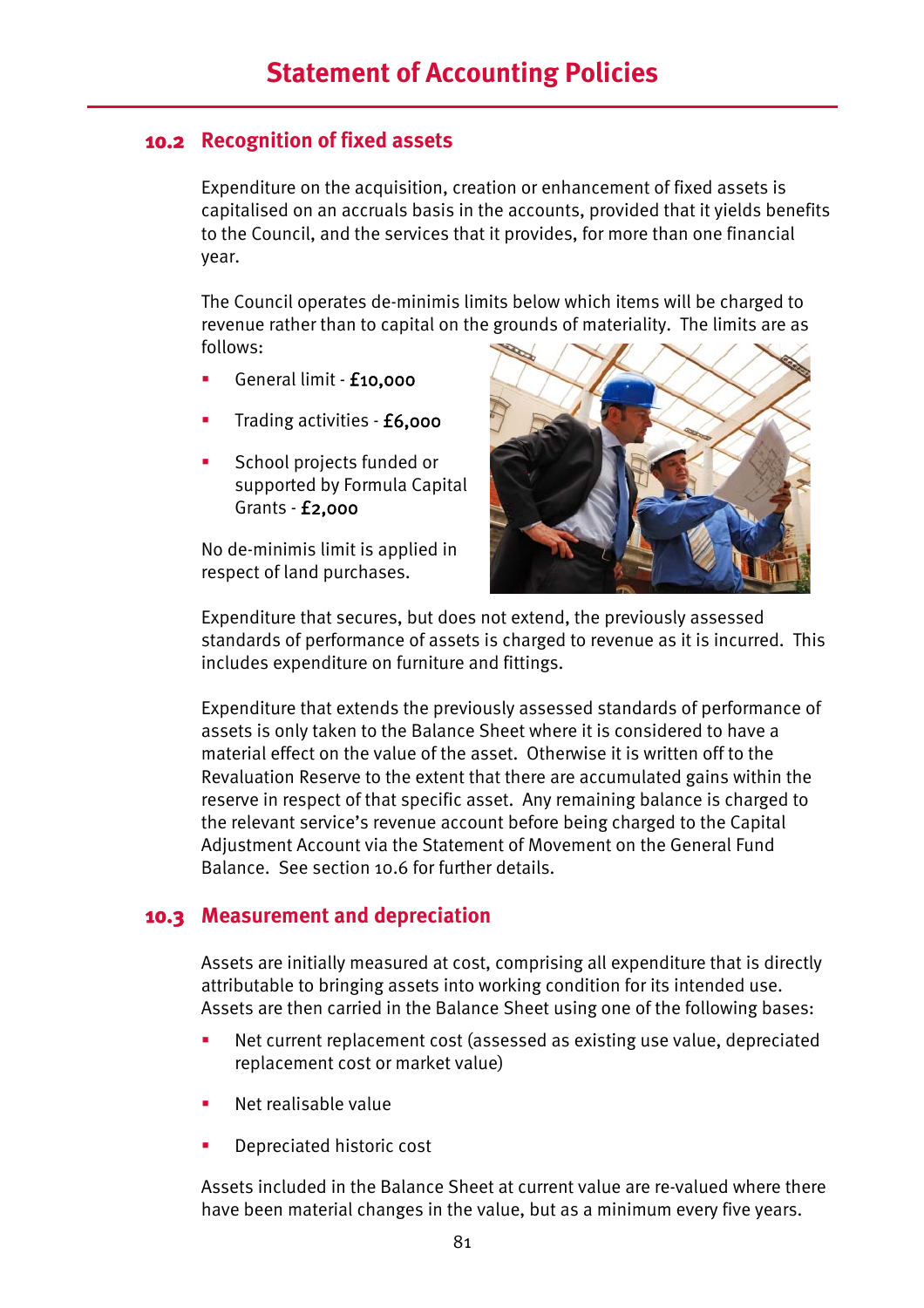Increases in valuations are matched by credits to the Revaluation Reserve to recognised unrealised gains.

Depreciation is provided for on all assets with a determinable finite life, by allocating the value of the assets in the Balance Sheet over the periods expected to benefit from their use.

|                                                         | <b>Measurement bases</b>                                        | <b>Depreciation bases</b>                                                                                                                           |
|---------------------------------------------------------|-----------------------------------------------------------------|-----------------------------------------------------------------------------------------------------------------------------------------------------|
| <b>IT hardware and</b><br>software                      | Historic cost value                                             | Hardware and software associated<br>with projects costing in excess of<br><b>fim</b> are amortised on a straight<br>line basis over 5 years.        |
|                                                         |                                                                 | Hardware and software associated<br>with smaller projects are fully<br>amortised in the year that the<br>capital expenditure arises.                |
| <b>Land and buildings</b>                               | Current use value<br>(subject of 5 yearly<br>revaluation cycle) | Buildings are depreciated over 60<br>years, on a straight-line basis.                                                                               |
|                                                         |                                                                 | Land is not depreciated.                                                                                                                            |
| <b>Community assets</b>                                 | Historic cost value                                             | Depreciated over 60 years, on a<br>straight-line basis.                                                                                             |
| <b>Trading activities'</b><br>vehicles and<br>equipment | Current use value<br>(re-valued annually)                       | Depreciated on straight-line basis,<br>over expected lifetime ranging<br>between 4 and 31 years.                                                    |
| <b>Other vehicles and</b><br>equipment                  | Historic cost value                                             | Depreciated on a straight-line, over<br>an expected lifetime ranging<br>between 5 and 20 years.                                                     |
| <b>Roads and other</b><br><b>infrastructure</b>         | Historic cost value                                             | New roads are depreciated over 30<br>years and other infrastructure<br>assets over 35 years. Depreciation<br>is provided on a straight-line basis.  |
| <b>Surplus assets held</b><br>pending disposal          | Net realisable value                                            | Depreciation is determined<br>according to the policies outlined<br>above.                                                                          |
| <b>Assets under</b><br>construction                     | Held at cost, until they<br>reach practical<br>completion.      | Assets are re-categorised upon<br>completion, from which point<br>depreciation will be charged in<br>accordance with the policies set<br>out above. |

The bases upon which fixed assets are measured and depreciated are set out in the following table.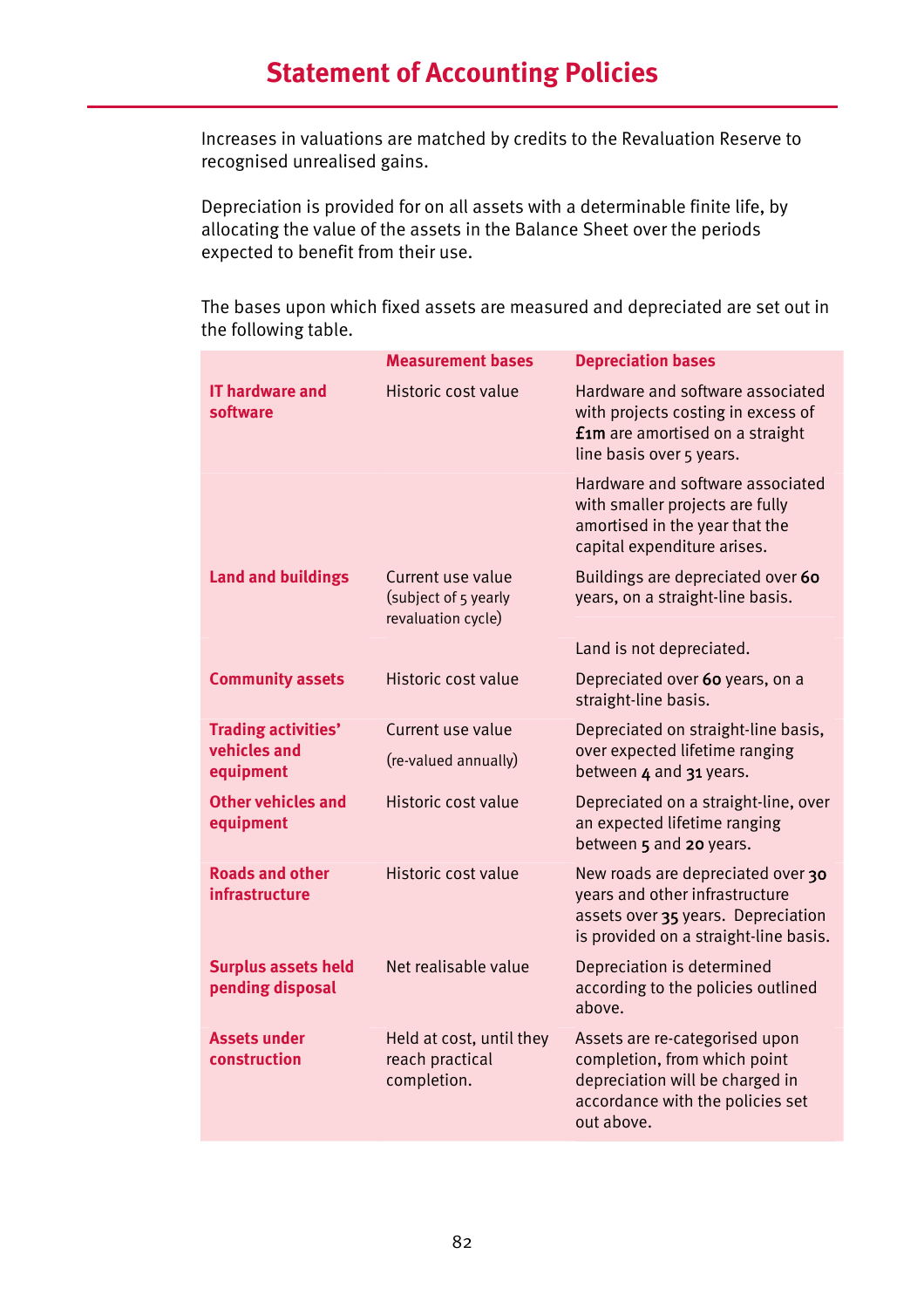### **10.4 Impairment of fixed assets**

The values of each category of assets, including material individual assets that are not being depreciated, are reviewed at the end of each financial year for evidence of reductions in value.

Where a permanent reduction in the value of the assets is identified, due to consumption of economic benefits, the impairment loss is recognised, within the Income and Expenditure Account, against the relevant service's revenue account.

Where impairment results from a general fall in prices, or where the cause cannot be clearly determined, the loss is treated as a downward revaluation that is charged to the Revaluation Reserve to the extent that there are accumulated gains within the reserve in respect of that specific asset. Any remaining balance is charged to the relevant service's revenue account before being charged to the Capital Adjustment Account via the Statement of Movement on the General Fund Balance. See section 10.6 for further details.

#### **10.5 Capital grants and contributions**

Where grants and contributions are received that are identifiable to fixed assets with a finite life, the amounts are credited to the Government Grants Deferred Account. The balance is then written down to revenue to offset depreciation charges made for the related assets in the relevant service revenue account, in line with the depreciation policy applied to them.

### **10.6 Basis of charges to Revenue for fixed assets**

Service revenue accounts, support services and trading activities are debited with the following amounts to record the real cost of holding fixed assets during the year:

- Depreciation attributable to the assets used by the relevant service.
- **IMPA** Impairment losses attributable to the clear consumption of economic benefits on tangible fixed assets used by the service.
- Amortisation of intangible fixed assets attributable to the service.

The Council is not required to raise Council Tax to cover depreciation, impairment losses or amortisations. However, it is required to make an annual provision from revenue to contribute towards the reduction in its overall borrowing requirement (equal to at least 4% of the underlying amount measured by the adjusted Capital Financing Requirement).

Depreciation, impairment losses and amortisations are therefore replaced by a revenue provision in the Statement of Movement on the General Fund Balance,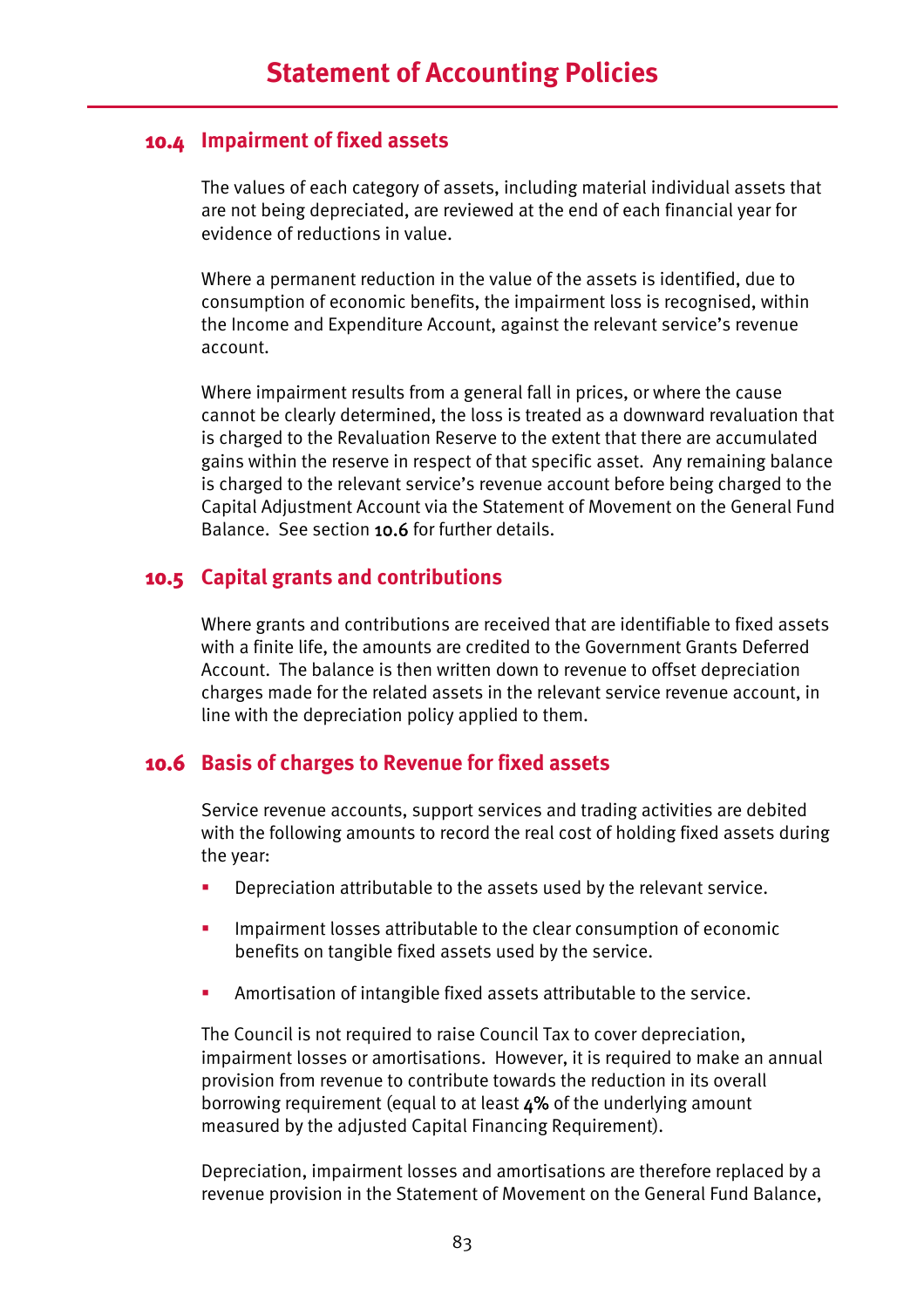by way of an adjusting transaction with the Capital Adjustment Account for the difference between the two.

### **10.7 Disposals**

When an asset is disposed of or decommissioned:

- The value of the asset in the Balance Sheet is written off to the Income and Expenditure Account.
- Receipts from disposals are credited to the Income and Expenditure Account.

The net of these two entries represents part of the gain or loss on disposal.

The receipts are then appropriated from the Statement of Movement on the General Fund Balance to the Usable Capital Receipts Reserve (see note 39 to the accounts, on page 66). The reserve is then applied to finance future capital spending.

The value of asset disposals is not a charge against Council Tax, as the cost of fixed assets is fully provided for under separate arrangements for capital financing. Amounts are appropriated to the Capital Adjustment Account from the Statement of Movement on the General Fund Balance. Only the costs of disposal are charged against the General Fund Balance.

# **10.8 Deferred charges**

Deferred charges represent expenditure that may be capitalised under statutory provisions but which does not result in the creation of tangible assets. The Council classifies the following items of capital expenditure as deferred charges:

- Improvement grants and advances to finance capital investments by other parties, where there is no expectation of repayment.
- **EXPERDITURE:** Expenditure which is capitalised by direction of the Secretary of State.
- **EXP** Capital expenditure related to Foundation Schools.
- Capital investment in information technology, where the costs associated with individual projects are less than  $f_{1,0}$ m in value or where the costs relate to the Council's IT development staff.

Deferred charges are written off as expenditure to the relevant service revenue account in the year in which the expenditure arises. Where the Council has met the costs of deferred charges from capital resources, a transfer is made from the Capital Adjustment Account to the Statement of Movement on the General Fund Balance so there is no impact on the level of Council Tax.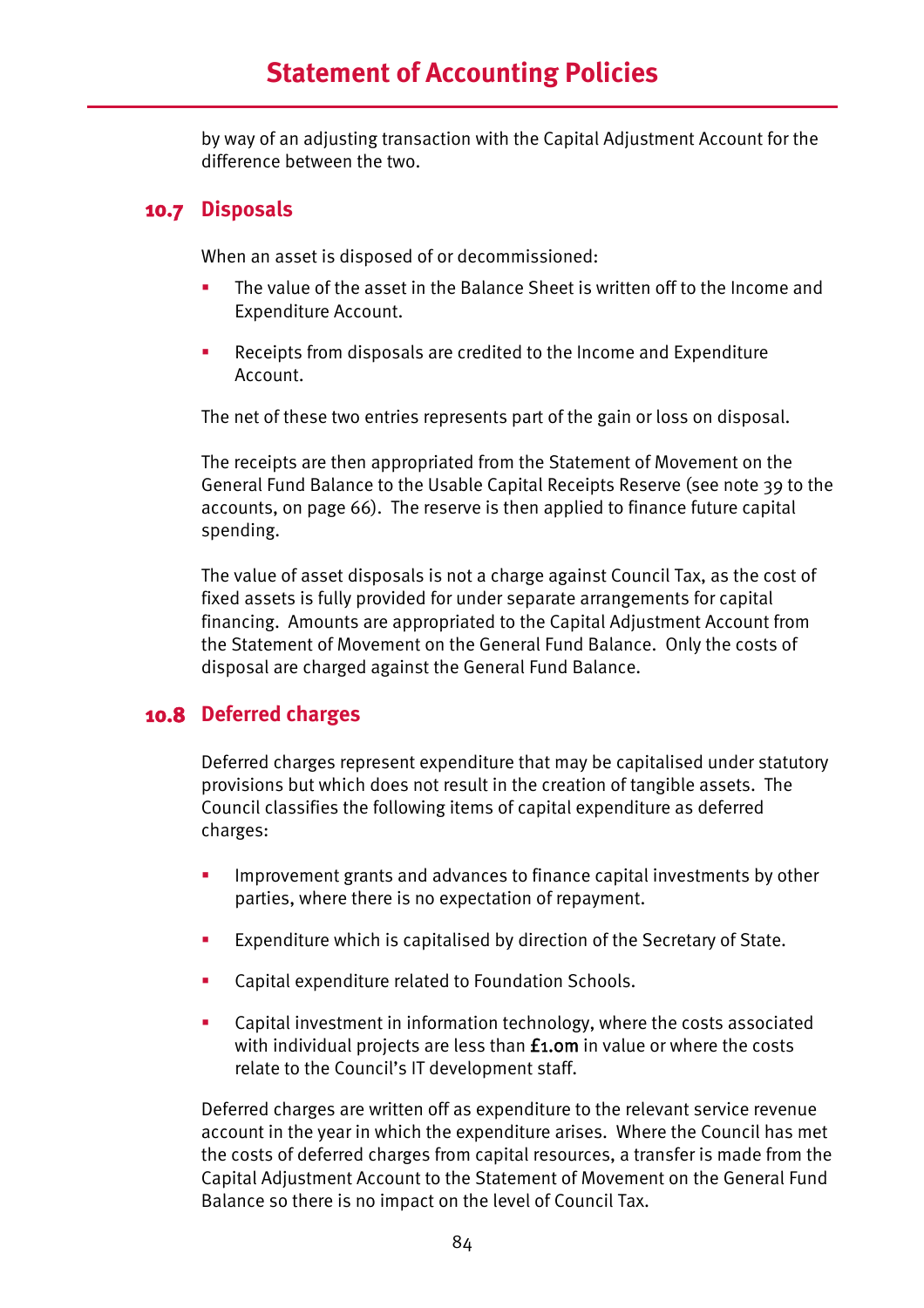## **10.9 Foundation and voluntary aided schools**

In accordance with the Council's interpretation of the accounting guidance set out within LAAP bulletin 46 issued by CIPFA, fixed assets and long term liabilities remain vested in the governing bodies of individual foundation schools. Therefore, values and amounts have not been incorporated into the Council's Balance Sheet.

## **11. Private Finance Initiative and Public Private Partnership schemes**

#### **11.1 Schemes**

Private Finance Initiative (PFI) and Public Private Partnership (PPP) schemes involve operators designing, building, financing, and ultimately operating properties or roads on behalf of the Council. The Council has entered into the following PFI and PPP contracts to date:

| <b>Scheme</b>                   |            | <b>Scheme Type Year of commencement</b> |
|---------------------------------|------------|-----------------------------------------|
| A130 road scheme                | <b>PFI</b> | 1999/2000                               |
| Debden Park School              | <b>PFI</b> | 1999/2000                               |
| <b>Tendring Primary Schools</b> | <b>PPP</b> | 2001/2002                               |
| <b>Clacton Primary Schools</b>  | <b>PFI</b> | 2003/2004                               |

### **11.2 Payments for services provided**

Payments made against the contracts for services provided under these schemes are charged to the Net Cost of Services within the Income and Expenditure Account on an accruals basis.

Dowry payments, made to the PFI contractors to secure future reduced annual payments over the life of the contracts, were accounted for as pre-payments for services receivable. These are being written down to the Net Cost of Services within the Income and Expenditure Account over the lives of the PFI contracts to reflect their real cost to the Council.

# **11.3 Government grants**

The Government provides specific grants to the Council in support of the PFI schemes. These grants are credited to the Net Cost of Services within the Income and Expenditure Account, to partially offset the payments the Council makes under the contracts. The annual PFI grants receivable during the early years of the contracts are in excess of the amounts that will be received in later years. In order to equalise the impact of these grants upon the Income and Expenditure Account over the life of the contracts, the Council currently sets aside a proportion of these grants, by an appropriation from the Statement of Movement on the General Fund Balance to earmarked revenue reserves. These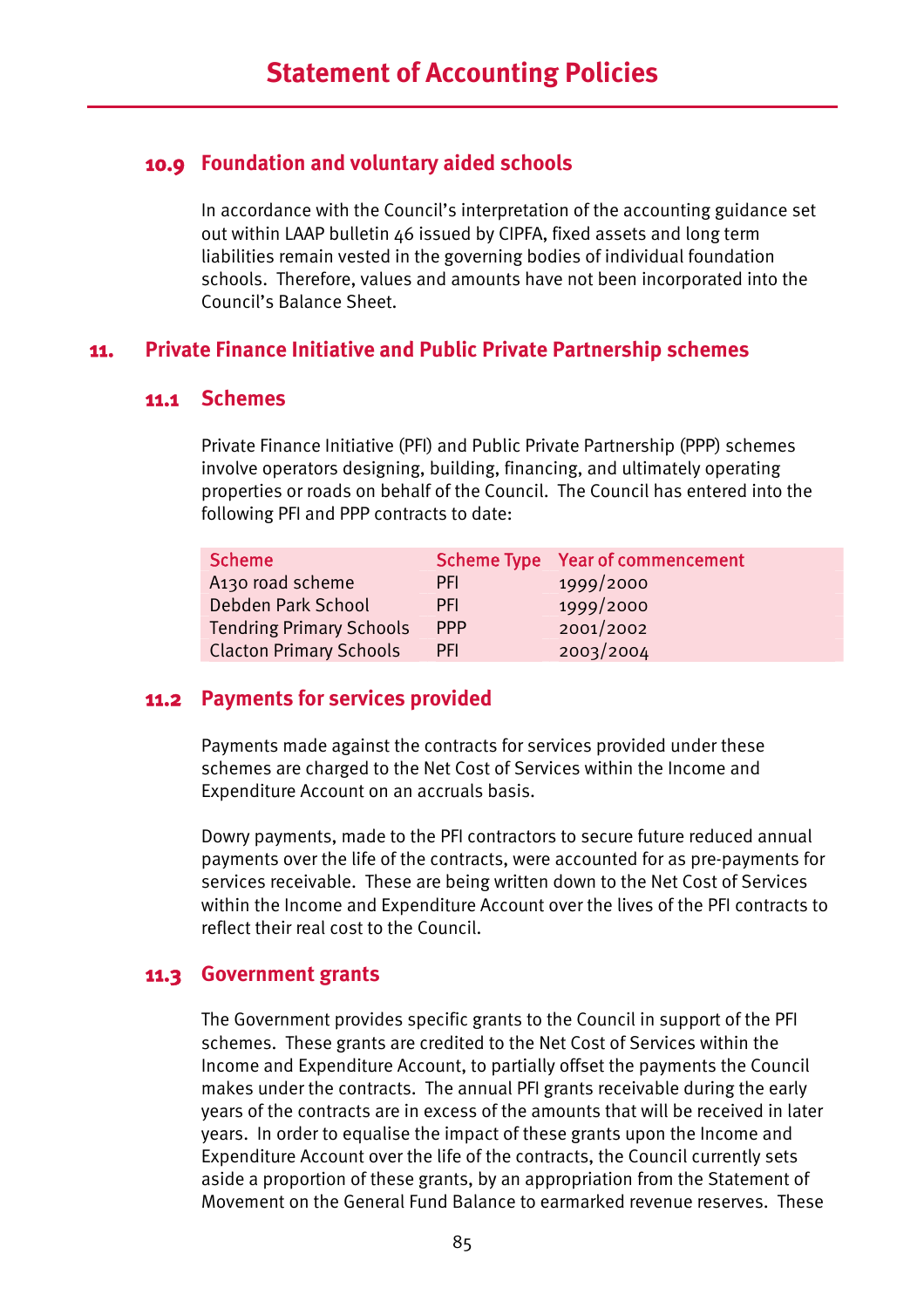earmarked reserves will be drawn upon to compensate for the diminishing revenue grants during the later years of the contracts.

## **11.4 Properties used to provide contracted services**

Where properties are needed to fulfil the PFI / PPP contracts for services, the Council evaluates whether it has an economic interest in the properties in



accordance with Financial Reporting Standard (FRS) 5 (Reporting the substance of transactions), and Application Note F (Private Finance Initiative and similar contracts). Application Note F, issued by the Accounting Standards Board, clarifies how the principles and requirements of FRS 5 should apply to transactions conducted under the UK Government's Private Finance Initiative.

Where the Council has leased assets to the PFI / PPP contractors, these assets are recognised within the Council's Balance Sheet at their residual value to the Council at the end of the lease contracts.

### **11.5 Deferred consideration**

The Council receives consideration for assets leased to the PFI / PPP operators through an implicit or explicit abatement of the contract payments. The value of the abatement of the contract is recorded on the Council's Balance Sheet as a deferred consideration. The deferred consideration is being written down to the Net Cost of Services within the Income and Expenditure Account over the period of the reduced PFI / PPP payments, in order that the Service revenue account reflects the full cost of the contracts, and not just that element that is paid to the contractors each year. As the charge from the deferred consideration account is a notional figure, an appropriation is made to the Statement of Movement on the General Fund Balance from the Capital Adjustment Account to remove the impact of this on the Council's general fund balance.

### **12. Leases**

#### **12.1 Finance leases**

The Council accounts for leases as finance leases when substantially all the risks and rewards relating to the leased asset transfer to the Council.

Rentals payable are apportioned between:

- A charge for the acquisition of the interest in the asset (recognised as a liability in the Balance Sheet at the start of the lease, matched with a tangible fixed asset – the liability is written down as the rent becomes payable).
- A finance charge (debited to Net Operating Expenditure in the Income and Expenditure Account as the rent becomes payable).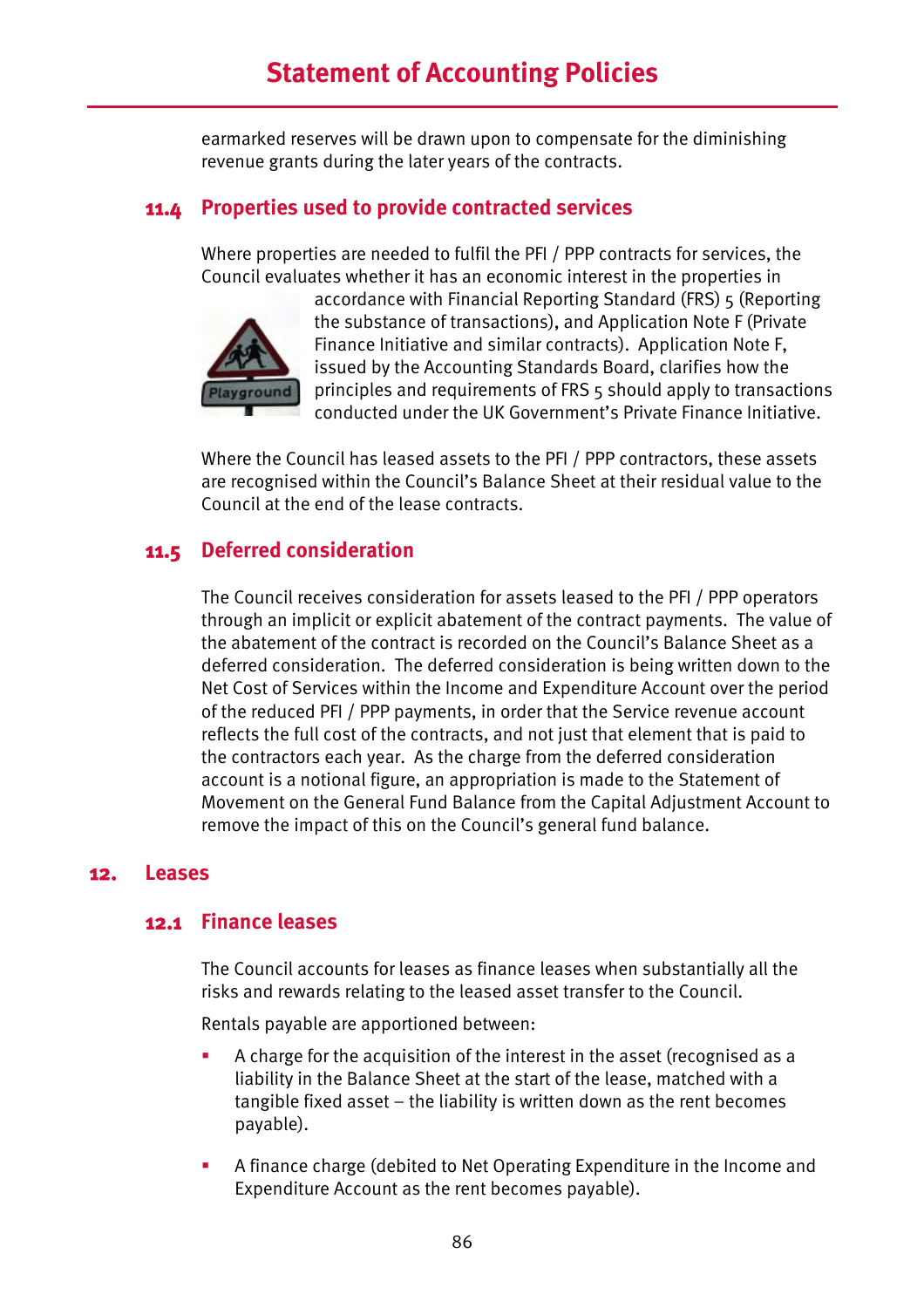# **Statement of Accounting Policies**

Fixed assets recognised under finance leases are accounted for using the policies applied generally to Tangible Fixed Assets, subject to depreciation being charged over the lease term if this is shorter than the asset's estimated useful life.

#### **12.2 Operating leases**

Leases that do not meet the definition of finance leases are accounted for as operating leases. Rentals payable are charged to the relevant service revenue

account on a straight line basis over the term of the lease, generally meaning that rentals are charged when they become payable.

The Council also leases properties to third parties. The rental income is taken directly into the Income and Expenditure Account, within the net cost of services, as it becomes due.



### **13. Repurchase of borrowing**

Gains or losses on the repurchase or early settlement of borrowing are usually credited or debited to Net Operating Expenditure in the Income and Expenditure Account in the year of repurchase/settlement. However, where the repurchase has taken place as part of a restructuring of the loan portfolio, with substantially the same overall effect when viewed as a whole, gains and losses are recognised on the Balance Sheet and are then written down to revenue on a straight line basis over the term of the replacement loans.

#### **14. Investments**

Investments are usually carried at cost. If the value of an investment falls below its cost, the investment is written down to market value and a provision for the unrealised loss made in the Income and Expenditure Account if this is unlikely to be a temporary fall.

#### **15. Stocks and work in progress**

Stock is included in the Balance Sheet at the lower of cost and net realisable value, with the exception of stock held by the Essex Transport and Reprographics trading activities, which is held at replacement cost.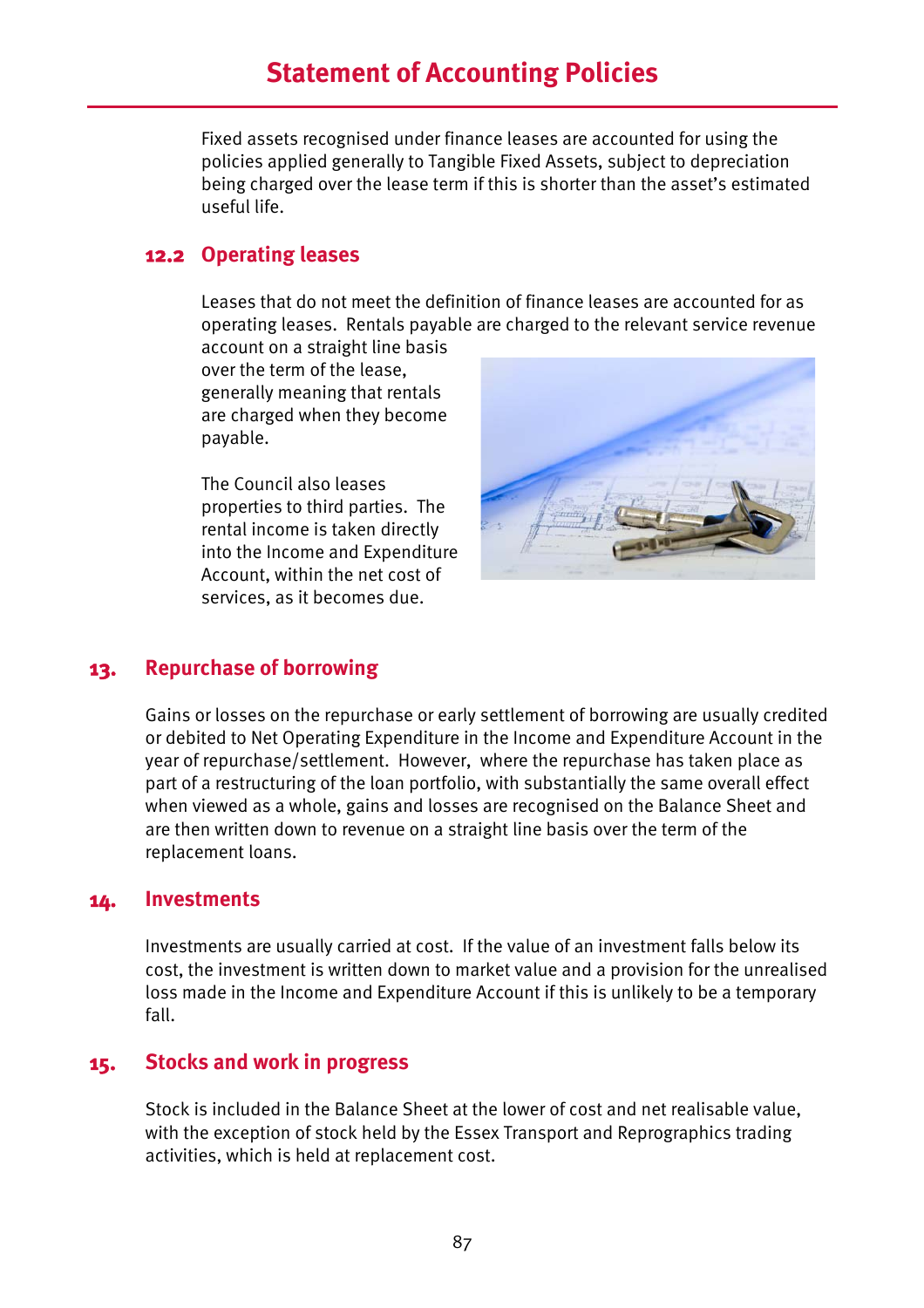## **16. Interest in companies and other entities**

The Council is required to produce Group Accounts alongside its own financial statements where it has material interests in subsidiaries, associates and/or joint ventures. The Council has involvement with a number of companies, as explained within note 41 to the Accounts on page 68. The Council has reviewed the nature of its involvement with these companies and is satisfied that the requirement to produce Group Accounts does not currently apply.

# **17. Landfill Allowances Trading Scheme**

Landfill allowances, whether allocated by the Department for Environment, Food and Rural Affairs (DEFRA) without charge or purchased from another Waste Disposal Authority (WDA), are recognised as current assets on the Council's Balance Sheet. They are initially measured at their fair value, which is market value for allowances allocated by DEFRA and cost for purchased allowances. Allowances are subsequently measured at the lower of initial recognition value and net realisable value.

The fair value of the landfill allowances allocated by DEFRA without charge is accounted for as a government grant. Accordingly, the grant is initially recognised as deferred income in the Balance Sheet, and subsequently recognised as income to the Income and Expenditure Account.

As biodegradable municipal waste is sent to landfill a liability is incurred for the obligation to hold allowances equal to the landfill usage. This liability is recognised as a provision on the Council's Balance Sheet. The provision is established by charging the Cultural, Environmental and Planning service, within the Income and Expenditure



Account, with the amount of the liability.

Where income exceeds expenditure, because less biodegradable municipal waste has been sent to landfill than the allocation of allowances would cover, the Council appropriates the excess income into an earmarked revenue reserve to meet a future year's landfill usage liability.

# **18. Financial Instruments**

The SORP 2007 requires the Council to account for financial instruments in accordance with UK Generally Accepted Accounting Practice, as modified by the SORP 2007 and Capital Financing Regulations, for the first time in 2007/08.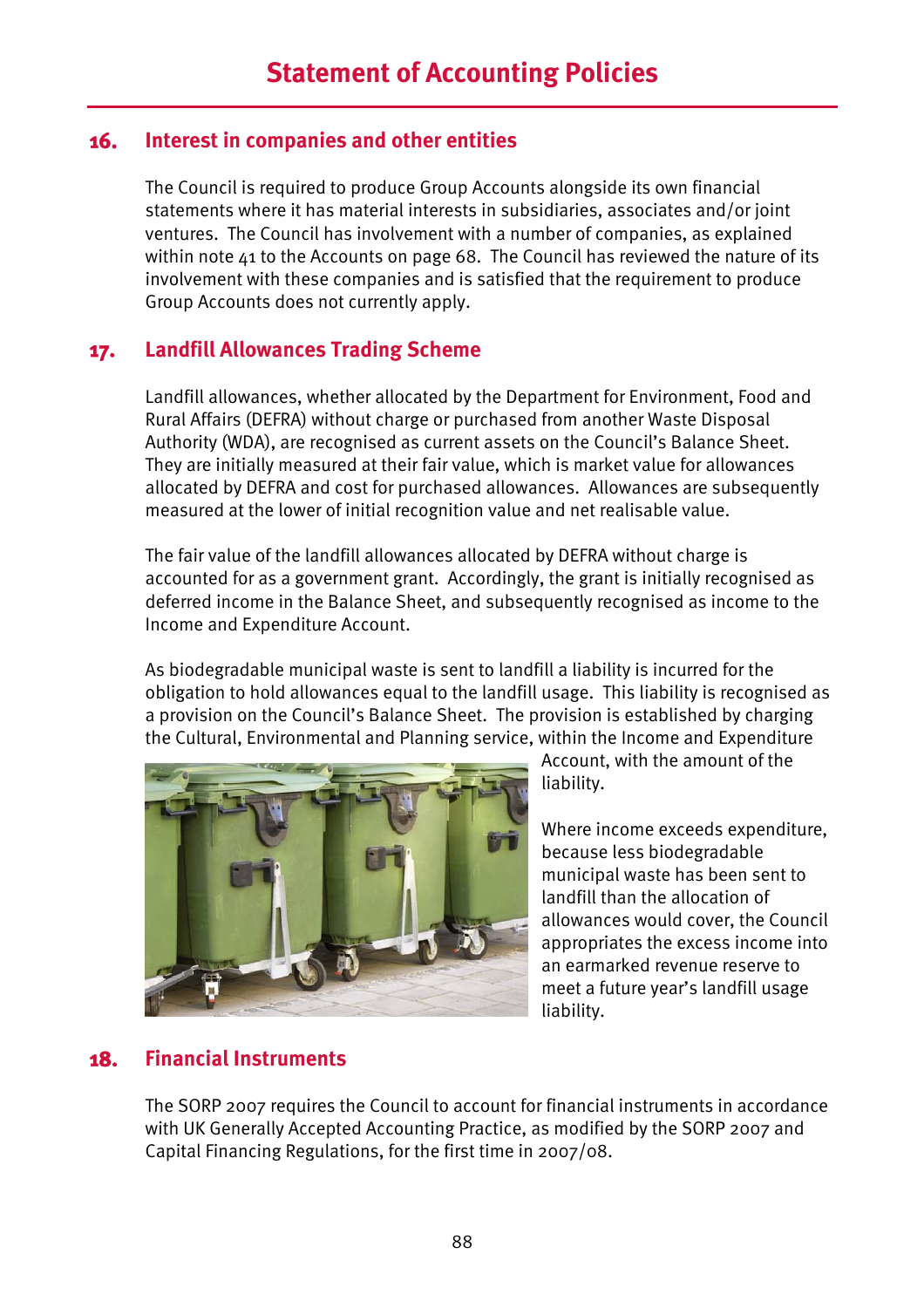### **18.1 Recognition**

Financial Instruments are recognised when the Council becomes a party to the contractual provisions of the instrument. For example, the recognition of a financial asset (e.g. investment) is when the Council becomes committed to a date to buy or sell the asset. Debtors and creditors are recognised once the related goods or services have been delivered or rendered.

In accordance with the SORP 2007 some financial instruments are not disclosed within the note to the accounts on financial instruments because they are covered by disclosures made elsewhere within the accounts. These are:

- **EXECT** Rights and obligations under leases see note 12 on page 86; and
- The Council's rights and obligations under pension schemes see note 7 on page 77.

The Council discloses all financial instruments that are considered material to the Council's financial position and performance in the year.

### **18.2 De-recognition**

All financial assets are de-recognised when the rights to receive cash flows from the assets have expired or the Trust has transferred substantially all of the risks and rewards of ownership.

Financial liabilities are de-recognised when the obligation is discharged, cancelled or expires.

### **18.3 Measurement**

Financial instruments are initially measured at fair value less the transaction costs that are directly attributable to the acquisition or issue of the financial asset or financial liability.

Subsequent measurement depends on the classification of the instrument as detailed by Financial Reporting Standard 26: Financial Instruments – Measurement and permitted by the SORP 2007:

| <b>Classification</b><br><b>Financial liabilities:</b> | <b>Description</b>                                                                                                        | <b>Measurement base</b> |
|--------------------------------------------------------|---------------------------------------------------------------------------------------------------------------------------|-------------------------|
| Amortised cost                                         | All financial liabilities<br>not held for trading or<br>are derivatives, e.g.<br>operational creditors<br>and borrowings. | <b>Amortised cost</b>   |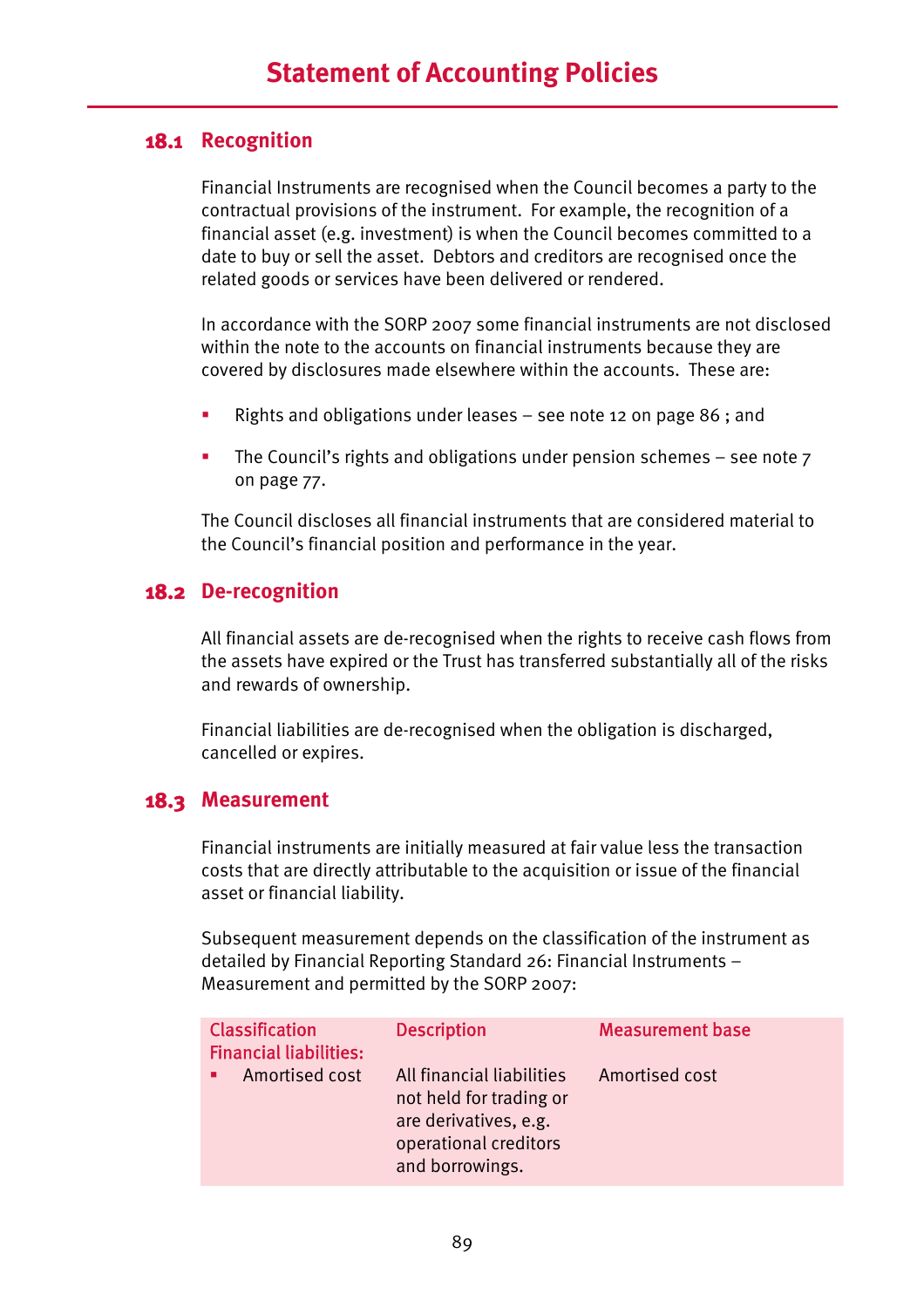# **Statement of Accounting Policies**

| <b>Classification</b><br><b>Financial liabilities:</b> | <b>Description</b>                                                                                                                                              | <b>Measurement base</b> |
|--------------------------------------------------------|-----------------------------------------------------------------------------------------------------------------------------------------------------------------|-------------------------|
| Fair value<br>through profit<br>and loss               | Liabilities held for<br>trading or derivatives<br>with a negative value.<br>Not expected to be<br>held.                                                         | <b>Fair value</b>       |
| <b>Financial Assets:</b>                               |                                                                                                                                                                 |                         |
| Loans and<br>receivables                               | Financial assets that<br>have fixed or<br>determinate payments<br>that are not quoted in<br>an active market, e.g.<br>operational debtors<br>and bank deposits. | Amortised cost          |
| Fair value<br>through profit<br>and loss               | Assets that are held for Fair value<br>trading and derivatives<br>with a positive value.                                                                        |                         |
| Available-for-<br>sale                                 | All other financial<br>assets not included<br>above.                                                                                                            | Fair value              |

# **18.4 Financial instruments prior to 1 April 2007**

The SORP 2007 specifically requires authorities not to re-state the 2006/07 accounts in respect of this change in accounting policy. Instead, financial instruments held at 31 March 2007 have been adjusted in accordance with the new accounting policy as at 1 April 2007.



### **18.5 Basis for charging to revenue**

The impact on the Income and Expenditure account depends upon the type of financial instrument:

| <b>Classification</b><br><b>Financial liabilities</b> | <b>Measurement base</b> | Impact on Income and<br><b>Expenditure account</b>                       |
|-------------------------------------------------------|-------------------------|--------------------------------------------------------------------------|
| Amortised cost                                        | Amortised cost          | The interest payable using<br>the effective interest rate is<br>charged. |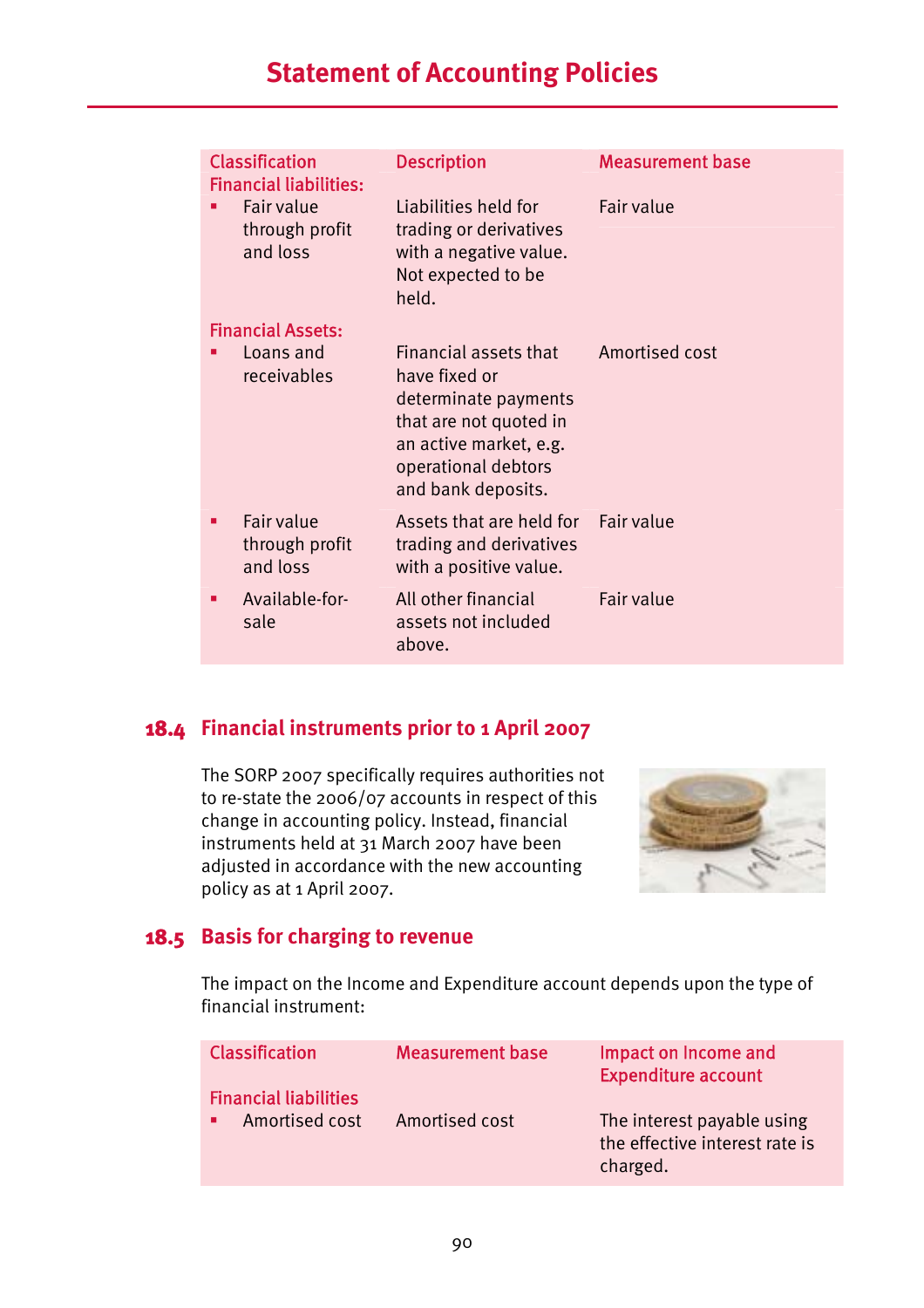# **Statement of Accounting Policies**

| <b>Classification</b>                                                    | <b>Measurement base</b> | Impact on Income and<br><b>Expenditure account</b>                                                                                                                                  |
|--------------------------------------------------------------------------|-------------------------|-------------------------------------------------------------------------------------------------------------------------------------------------------------------------------------|
| <b>Financial liabilities</b><br>Fair value<br>through profit<br>and loss | Fair value              | Gains and losses on the fair<br>value of the liability are<br>charged as they arise.                                                                                                |
| <b>Financial Assets</b><br>Loans and<br>receivables                      | Amortised cost          | The interest receivable using<br>the effective interest rate is<br>charged together with any<br>impairment losses and any<br>gain or loss on de-<br>recognition.                    |
| Fair value<br>through profit<br>and loss                                 | Fair value              | Gains and losses on the fair<br>value of the liability are<br>charged as they arise.                                                                                                |
| Available-for-<br>sale                                                   | Fair value              | The interest receivable using<br>the effective interest rate is<br>charged to the Income and<br><b>Expenditure Account together</b><br>with any gain or loss on de-<br>recognition. |
|                                                                          |                         | In addition, gains and losses<br>on the fair value are taken to<br>the STRGL as they arise.                                                                                         |

As a result of the different measurement bases prescribed above, the expenditure or income taken to the Council's Income and Expenditure account is different to the actual expenditure or income payable/receivable. The SORP 2007 and Capital Finance Regulations allow the Council to reverse the impact on the General Fund Balance within the Statement of Total Movement on the General Fund Balance. This is achieved by removing the original transactions and replacing them with the actual amount receivable/payable. The difference is posted to the Financial Instruments Adjustment Account.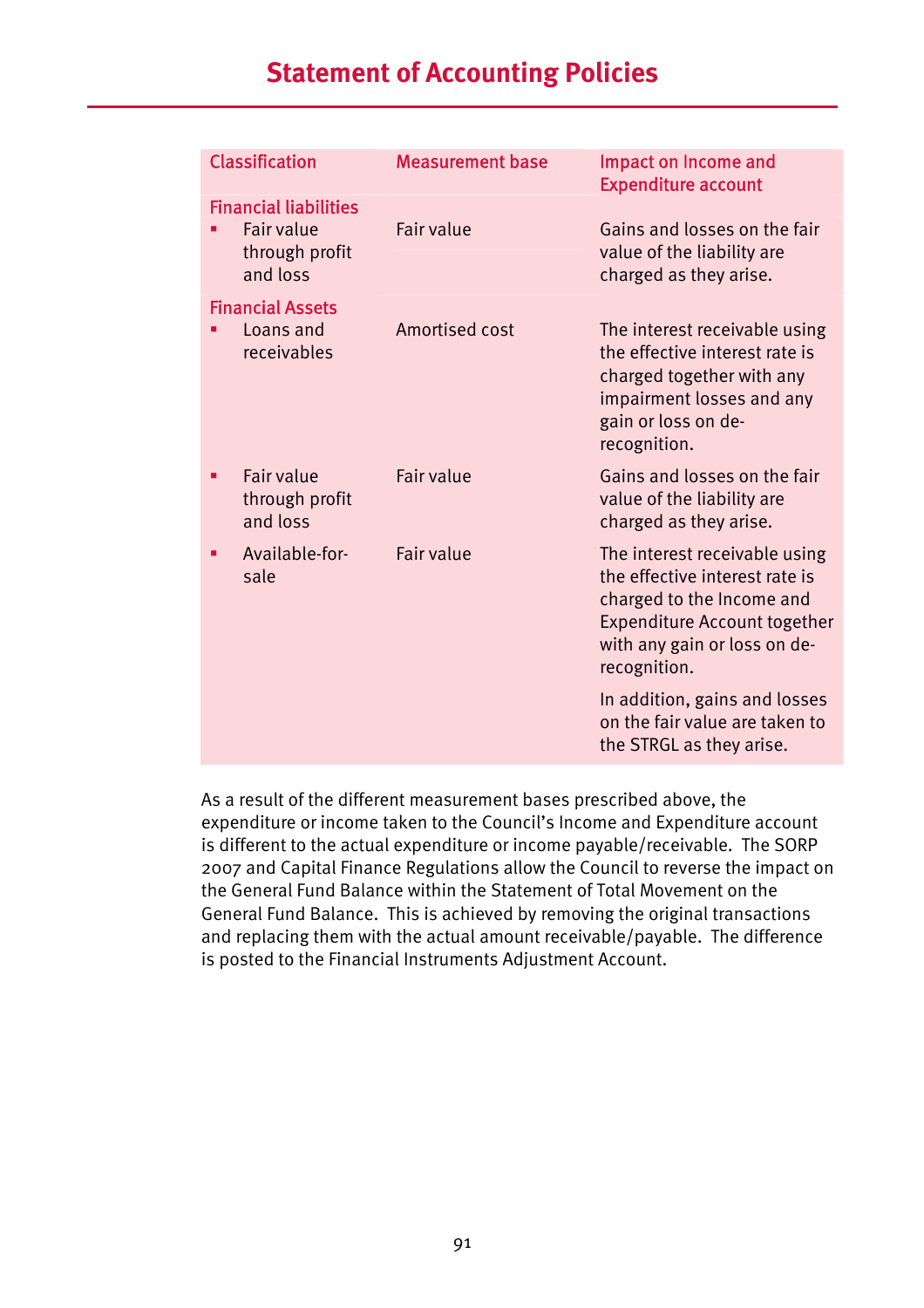# **Introduction**

The Pension Fund accounts, and accompanying notes, summarise the financial transactions and net assets related to the provision of pensions and other benefits payable to former employees of the Council, Essex district, borough and unitary councils, and for other scheduled and admitted bodies. The Pension Fund accounts are set out in the following pages, as detailed below.

|                         |                                                             | Page |
|-------------------------|-------------------------------------------------------------|------|
|                         | <b>Fund account</b>                                         | 93   |
|                         | <b>Net assets statement</b>                                 | 94   |
|                         | <b>Notes to the Pension Fund Accounts</b>                   |      |
| $\mathbf{1}$            | <b>Background</b>                                           | 95   |
| $\mathbf{2}$            | <b>Basis of preparation</b>                                 | 95   |
| $\overline{\mathbf{3}}$ | <b>Actuarial valuation</b>                                  | 95   |
| 4                       | <b>Accounting policies</b>                                  | 96   |
| 5                       | <b>Membership activities</b>                                | 99   |
| 6                       | <b>Investment income</b>                                    | 100  |
| $\overline{7}$          | <b>Administrative expenses</b>                              | 101  |
| 8                       | <b>Investments</b>                                          | 101  |
| 9                       | <b>Additional Voluntary Contributions (AVC) Investments</b> | 104  |
| 10                      | <b>Current assets and liabilities</b>                       | 105  |
| 11                      | <b>Related party transactions</b>                           | 105  |
| 12                      | <b>Further information</b>                                  | 105  |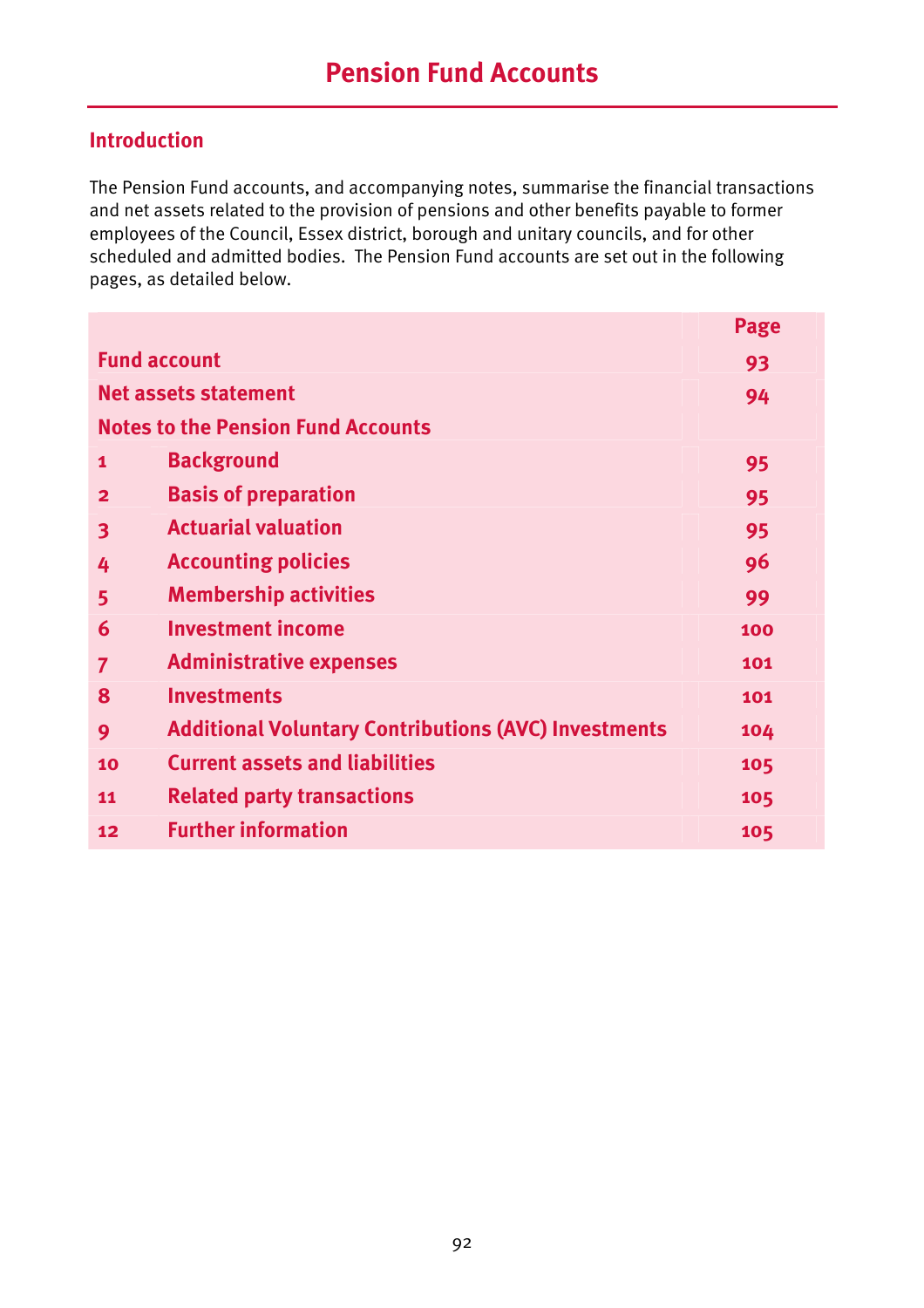# Pension Fund Accounts

Fund account for the year ended 31 March 2008

| 2006/07<br>fooo | <b>Note</b>    |                                                     | 2007/08<br><b>fooo</b> | £000        |
|-----------------|----------------|-----------------------------------------------------|------------------------|-------------|
|                 |                |                                                     |                        |             |
|                 |                | <b>Contributions and Benefits</b>                   |                        |             |
|                 |                | Income                                              |                        |             |
|                 |                | Contributions receivable                            |                        |             |
| (40, 121)       | 5              | Employees' contributions                            | (41, 374)              |             |
| (130, 082)      | 5              | Employers' contributions                            | (148, 846)             |             |
| (14, 620)       | 5 <sup>1</sup> | Transfers from other schemes                        | (19,548)               |             |
| (149)           |                | Other income                                        | (198)                  |             |
| (184, 972)      |                | <b>Total income</b>                                 |                        | (209, 966)  |
|                 |                |                                                     |                        |             |
|                 |                | Expenditure                                         |                        |             |
|                 |                | Benefits payable                                    |                        |             |
| 99,168          | 5 <sup>1</sup> | Pensions                                            | 107,856                |             |
| 26,266          |                | Commutation of pensions and lump sums               | 30,323                 |             |
| 1,995           |                | Death benefits                                      | 1,705                  |             |
|                 |                | Payments to and on account of Leavers               |                        |             |
| 3 <sup>2</sup>  |                | Refunds of contributions                            | $\overline{7}$         |             |
| 23              |                | Contributions equivalent premium                    | 3                      |             |
| 10,661          | 5.             | Transfers to other schemes                          | 14,499                 |             |
| 2,285           | $\overline{7}$ | Administration expenses                             | 2,267                  |             |
| 140,430         |                | <b>Total expenditure</b>                            |                        | 156,660     |
| (44, 542)       |                | Net additions from dealings with members            |                        | (53, 306)   |
|                 |                | Returns on investments                              |                        |             |
| (60, 857)       | 6              | Investment income                                   | (69, 130)              |             |
| (155, 816)      | 8              | Change in market value of investments               | 220,614                |             |
| 4,500           |                | Taxation                                            | 4,006                  |             |
| 10,596          |                | Investment management expenses                      | 13,327                 |             |
| (201, 577)      |                | Net returns on investments                          |                        | 168,817     |
| (246, 119)      |                | Net (increase)/decrease in the Fund during the year |                        | 115,511     |
| (2,796,760)     |                | Net assets as at 1 April                            |                        | (3,042,879) |
| (3,042,879)     |                | Net assets as at 31 March                           |                        | (2,927,368) |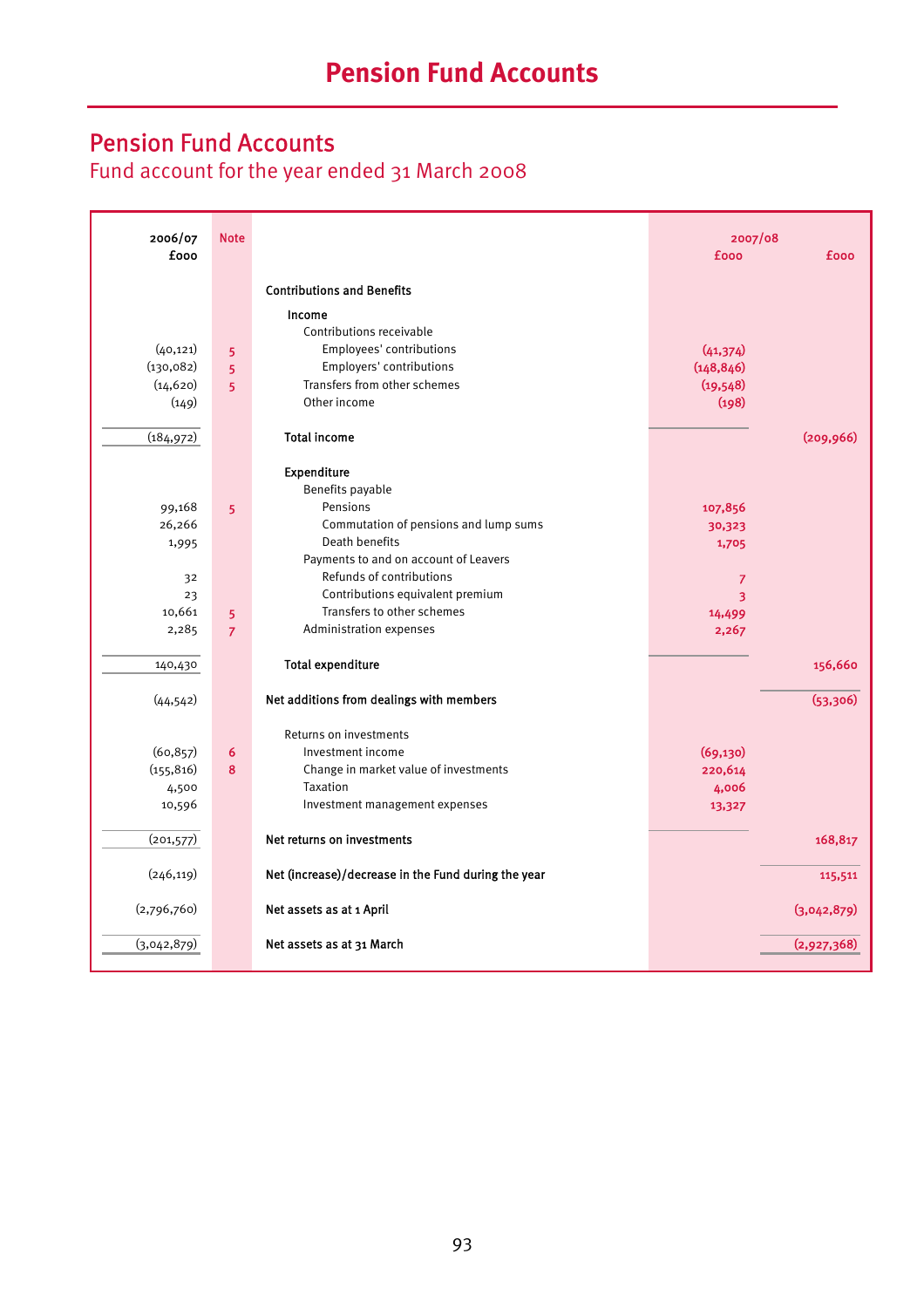# Pension Fund Accounts

Net assets statement as at 31 March 2008

| 31 March<br>2007<br><b>fooo</b>                                                     | <b>Note</b><br>8 | Investments at market value                                                                                                                                 | 31 March<br>2008<br><b>fooo</b>                                                     |
|-------------------------------------------------------------------------------------|------------------|-------------------------------------------------------------------------------------------------------------------------------------------------------------|-------------------------------------------------------------------------------------|
| 298,246<br>1,890,889<br>151,398<br>232,929<br>202,768<br>148,070<br>79,179<br>6,609 |                  | Fixed interest securities<br>Equities<br>Index linked securities<br>Property unit trusts<br>Managed funds<br>Property<br>Cash/deposits<br>Other investments | 256,440<br>1,713,862<br>157,128<br>187,194<br>435,523<br>119,995<br>11,200<br>9,829 |
| 3,010,088                                                                           |                  |                                                                                                                                                             | 2,891,171                                                                           |
|                                                                                     | 10               | <b>Current assets and liabilities</b>                                                                                                                       |                                                                                     |
| 24,949<br>13,190                                                                    |                  | Cash invested with the County Council<br>Debtors and payments in advance                                                                                    | 23,888<br>16,302                                                                    |
| 3,048,227                                                                           |                  |                                                                                                                                                             | 2,931,361                                                                           |
| (5,348)                                                                             |                  | Creditors and receipts in advance                                                                                                                           | (3,993)                                                                             |
| 3,042,879                                                                           |                  |                                                                                                                                                             | 2,927,368                                                                           |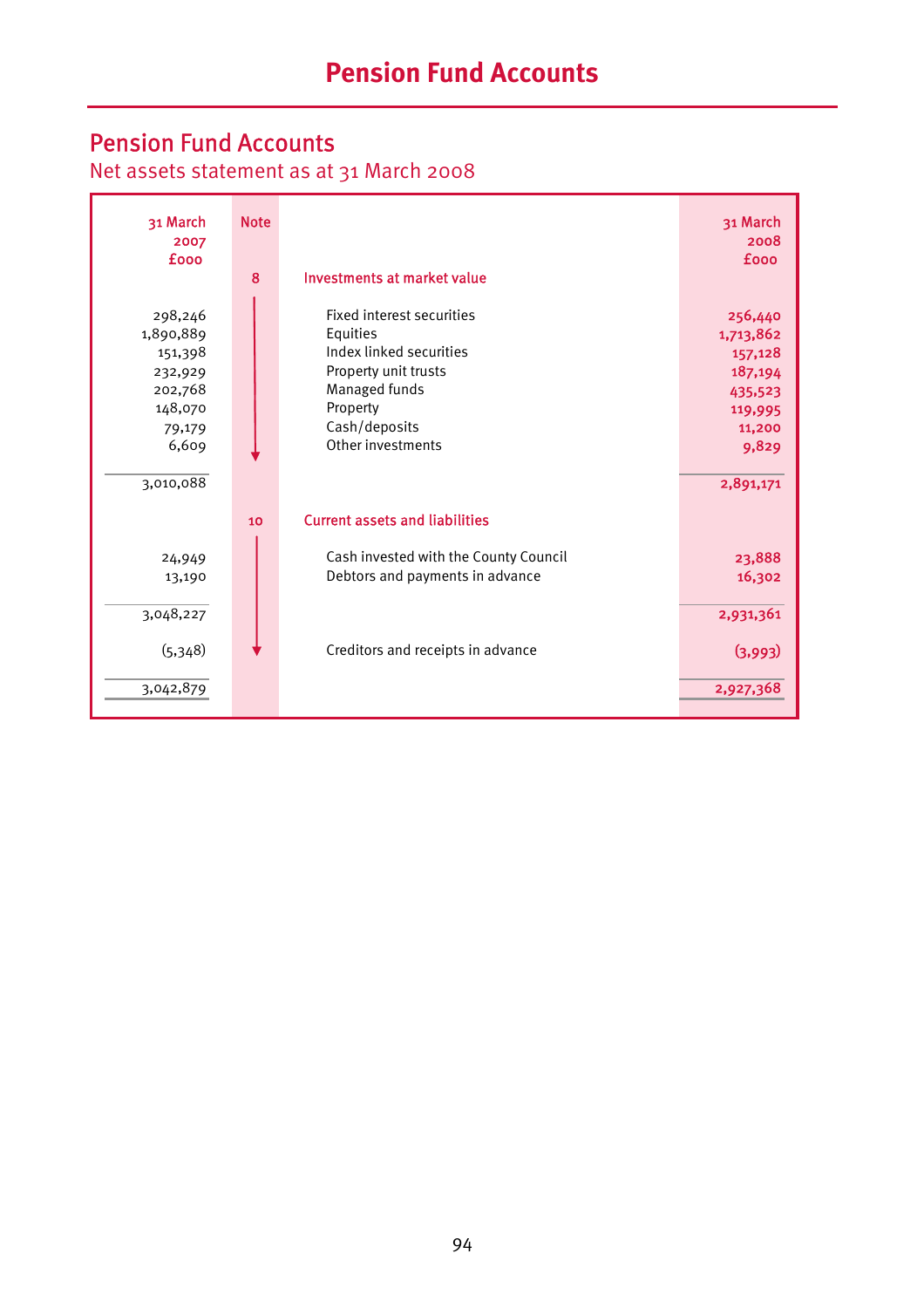#### **Notes to the Pension Fund Accounts**

#### **1. Background**

The Essex Pension Fund (the Fund) is governed by the Local Government Pension Scheme Regulations 1997, as amended. The Fund provides pensions and other benefits to employees of the County Council, district, borough and unitary councils and other scheduled and admitted bodies. A complete list of the employers participating in the Fund is contained in the Pension Fund Annual Report and Accounts. The Fund does not provide pensions for teachers, for whom separate arrangements exist. Uniformed police and fire staff are also subject to separate pension arrangements.

Independent investment managers have been appointed to manage the investments of the Fund. The Fund also invests in private equity and shareholder activism through the use of limited partnerships. The Investment Steering Committee oversees the management of these investments and meets regularly with the investment managers to monitor their performance against agreed benchmarks.

## **2. Basis of preparation**

The Pension Fund Statement of Accounts has been prepared in accordance with the Code of Practice on Local Authority Accounting issued by CIPFA, and the main recommendations of the Statement of Recommended Practice (SORP): 'Financial Reports of Pension Schemes' (Revised November 2002).

The Pension Fund publishes a number of statutory documents, including a Statement of Investment Principles, a Funding Strategy Statement and Statements of Compliance. Copies can be obtained by contacting the Council's Investments and Insurance team or alternatively can be found on the Essex County Council website.

The Pension Fund Statement of Accounts summarises the transactions of the scheme and the net assets of the Fund. The accounts do not reflect obligations to pay pensions and benefits that fall due after the financial year.

# **3. Actuarial valuation**

The most recent actuarial valuation of the Pension Fund was at 31 March 2007, when the market value of the assets was  $f_3.043m$ . The assets of the Fund were valued on the market value approach and showed that the assets held were sufficient to cover 79.6% of the Fund's liabilities at that time. The valuation was carried out using the projected unit method. Contribution rates are set after the valuation has been completed and appropriate deficit recovery periods set.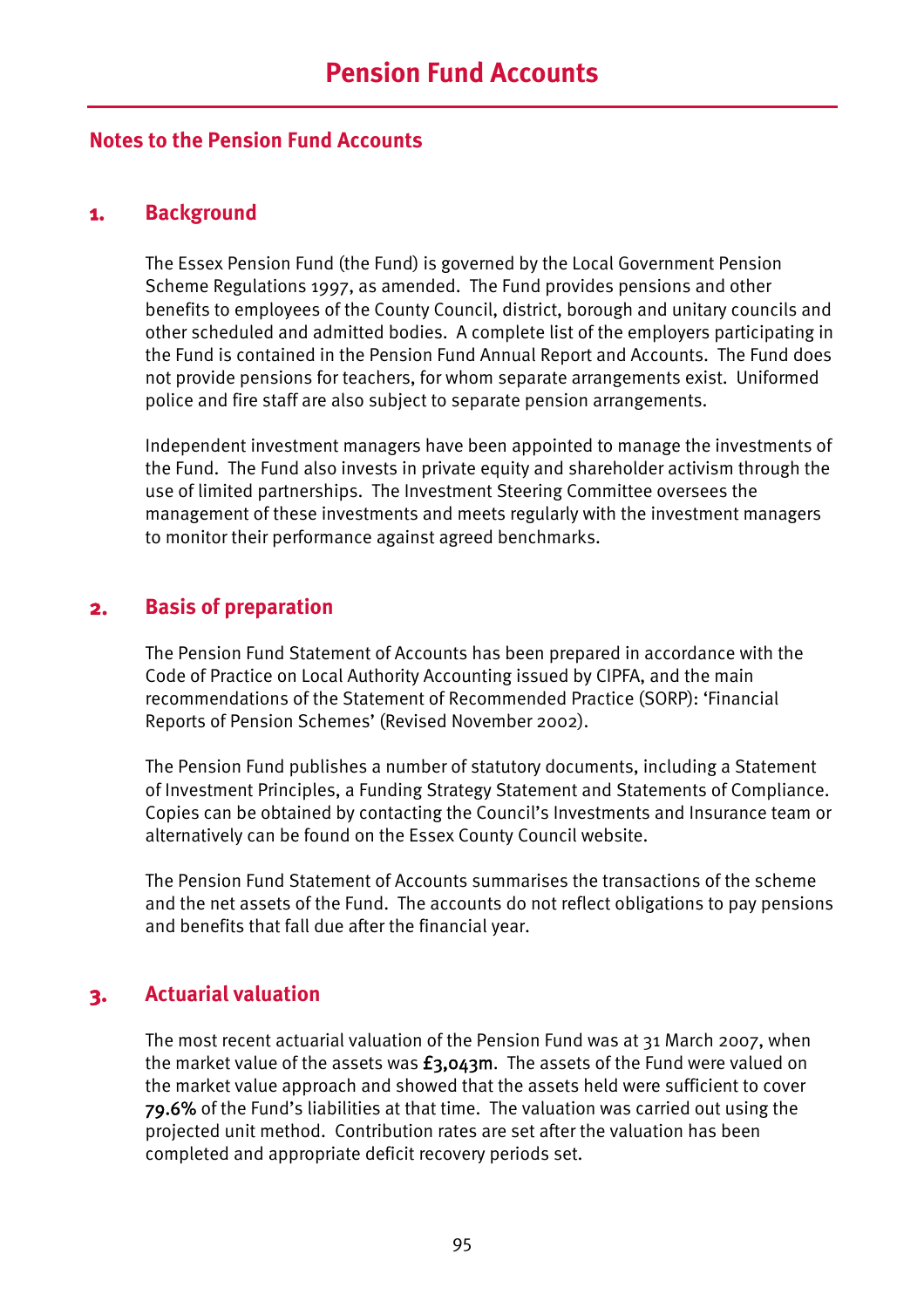|                                                                    | <b>Past service</b><br><b>liabilities</b><br>% per annum | <b>Future service</b><br>liabilities<br>% per annum |
|--------------------------------------------------------------------|----------------------------------------------------------|-----------------------------------------------------|
| Rate of return on investments<br>Pre retirement<br>Post retirement | 6.90%<br>5.40%                                           | 6.50%<br>6.50%                                      |
| Rate of pay increases                                              | 4.60%                                                    | 4.25%                                               |
| Rate of increase to pensions in payment                            | 3.10%                                                    | 2.75%                                               |

The main economic assumptions used in the actuarial valuation were:

The actuary has set a common contribution rate of 12.7% of pensionable pay. This rate is varied for each participating body depending on their individual circumstances. In addition, a past service deficiency contribution of 7.0% has been set to enable the Fund to reach 100% funding in 20 years from the date of the last actuarial valuation. This rate and recovery period are also varied for individual employers, to reflect their individual circumstances. The report of the actuary can be found in the Pension Fund Annual Report and Accounts.

An interim valuation of the Fund as at 31 March 2008 has been commissioned.

# **4. Accounting policies**

### **4.1 Accounting convention**

The Pension Fund Statement of Accounts has been prepared on an accruals basis, except for transfers to and from the scheme which are accounted for on a cash basis.

### **4.2 Investments**

In the majority of cases, equity investments are valued at the last traded price recorded on the Stock Exchange Electronic Trading Service or mid market price at 31 March 2008.

For private equity limited partnerships, there is usually a time delay in receiving information from the private equity fund managers. The valuations shown in the net asset statement for these investments are the latest valuations provided to the County Council. In general these are valuations at 31 December 2007 and are compiled in accordance with the guidelines issued by the British Venture Capital Association or an equivalent body. To estimate the valuation at 31 March 2008, the Fund amends the 31 December 2007 valuation for payments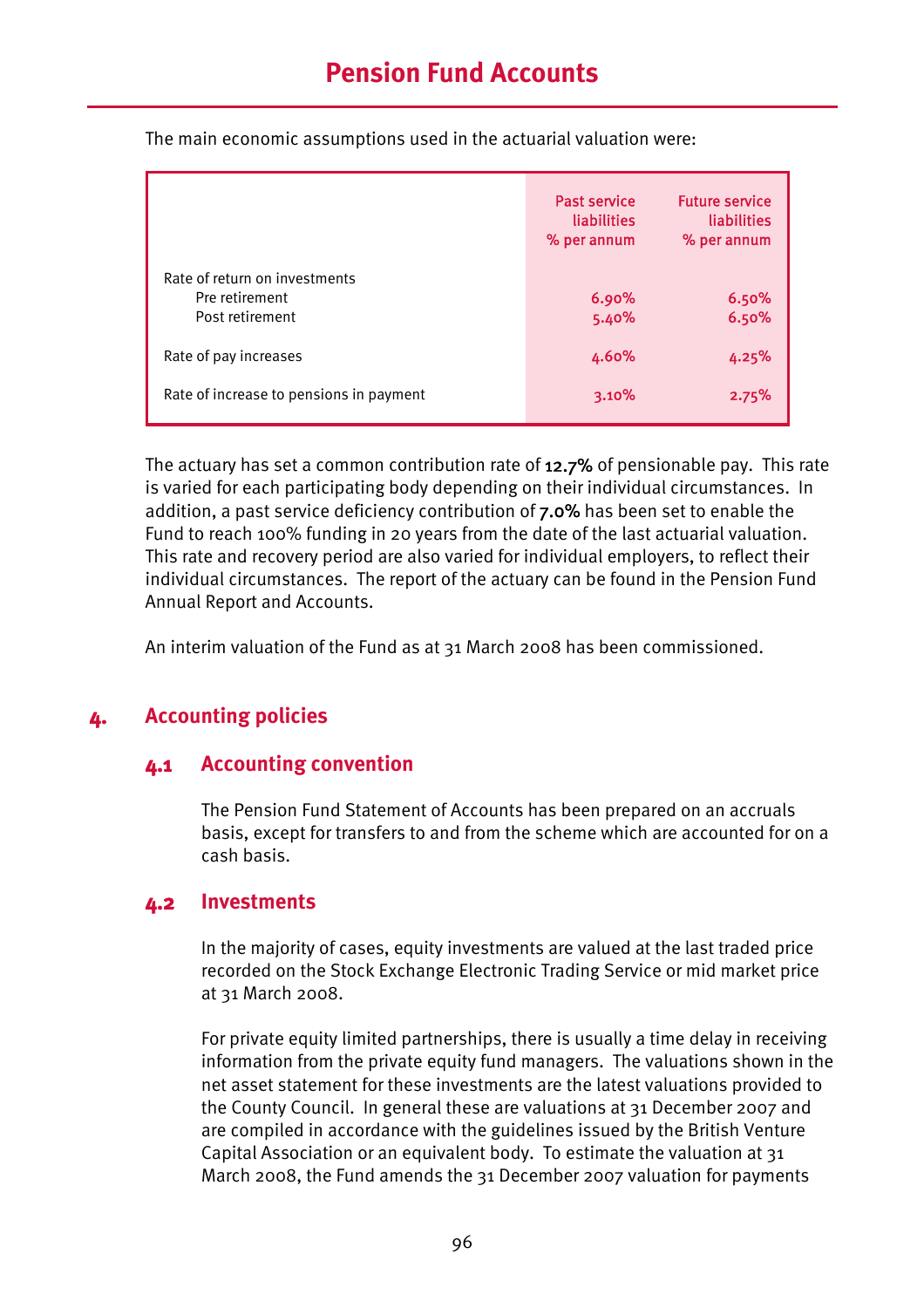# **Pension Fund Accounts**

made to and payments received from the private equity managers in the period 1 January 2008 to 31 March 2008.

Unit Trusts and managed funds are valued at the average of the bid and offer prices provided by the relevant fund managers, which reflect the market value of the underlying investments.

The value of fixed interest investments in the Fund's investment portfolio excludes interest earned but not paid over at the Fund year end, which is included separately within accrued investment income (as disclosed in Note 8 on page 103).

Futures are valued at the closing market price published by the relevant futures exchange (eg. London International Financial Futures Exchange).

Direct property investments have been valued, at open market value, at 31 March 2008, by Jones Lang LaSalle, Chartered Surveyors.

Acquisition costs are included in the purchase cost of investments.

#### **4.3 Investment income**

Investment income is taken into account where dividends have been declared at the end of the financial year. Investment income also includes withholding tax where this cannot be recovered. The amount of irrecoverable withholding tax is disclosed as a separate line item on the face of the fund account.

Income from fixed interest and index linked securities, cash and short-term deposits is accounted for on an accruals basis.

Income from other investments is accounted for on an accruals basis.

The change in market value of investments during the year comprises all increases and decreases in market value of investments held at any time during the year, including profits and losses realised on sales of investments and unrealised changes in market value.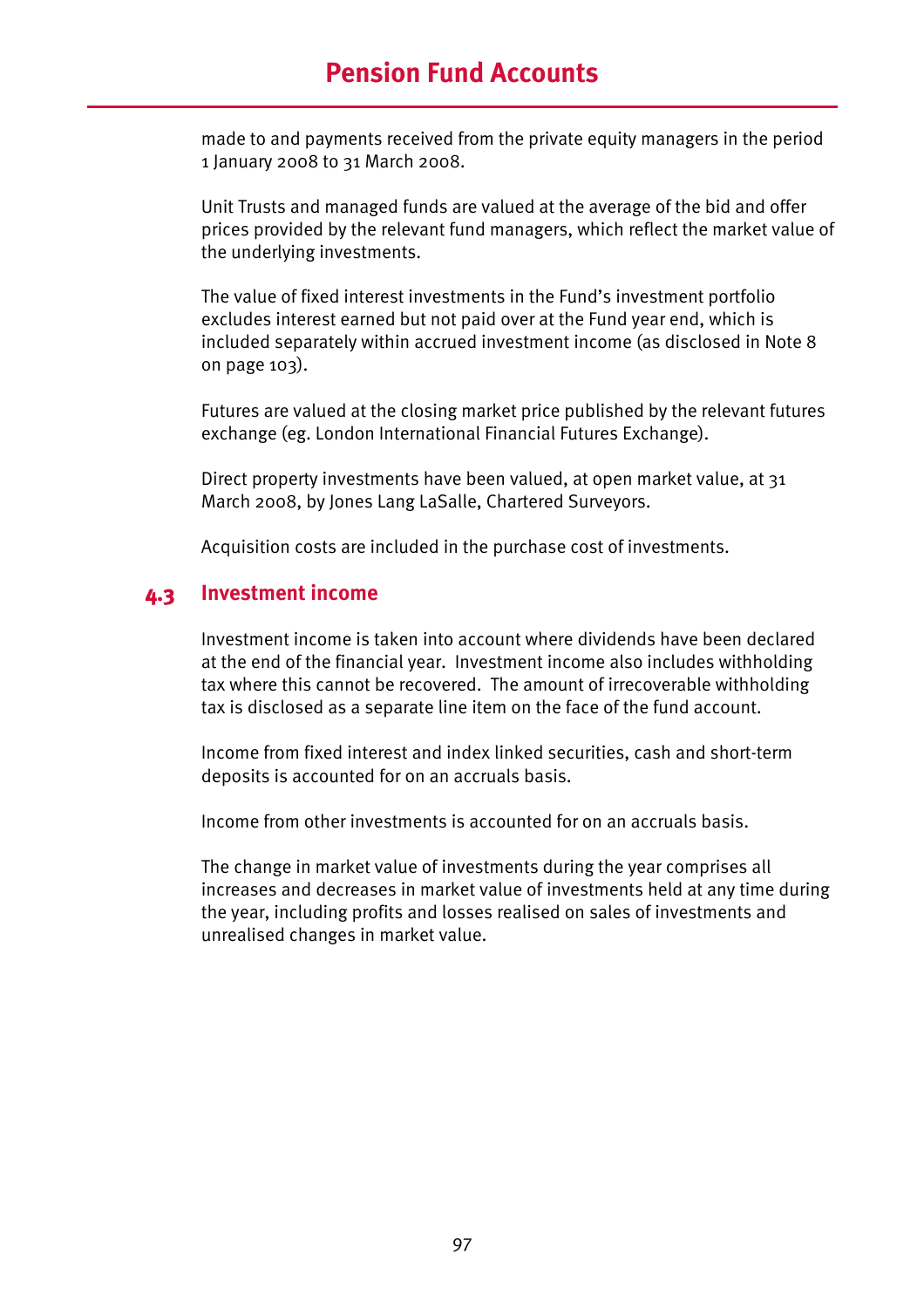### **4.4 Foreign currencies**

Transactions in foreign currencies are taken into account at the ruling rate of exchange at the time of the transaction. In the financial statements, balances are recorded at rates ruling on 31 March 2008.

## **4.5 Contributions**

Normal contributions, both from the employees and from employers, are accounted for in the payroll month to which they relate at rates as specified in the rates and adjustments certificate. Additional contributions from employers are accounted for when received.

# **4.6 Benefits payable**

Under the rules of the Fund, retirees receive a lump sum retirement grant in addition to their annual pension. Lump sum retirement grants are accounted for from the date of retirement. Where a member can choose whether to take a greater retirement grant in return for reduced pension these lump sums are accounted for on an accruals basis from the date that the option is exercised.

Other benefits are accounted for on the date the member leaves the Fund or on death.

### **4.7 Transfers to / from other schemes**

Transfer values are normally accounted for on a payment/receipts basis since not only do they frequently apply to several past years but, in the case of transfer values due, information is not available at the year end on which to make an accrual. However, where a transfer value has been agreed prior to the year end but the payment has not been made, this has been accrued.

### **4.8 Administrative and other expenses**

Administration and investment management expenses are accounted for on an accruals basis. Expenses are recognised net of any recoverable VAT. A proportion of relevant officers' salaries have been charged to the Fund on the basis of time spent on investment related matters and pension administration.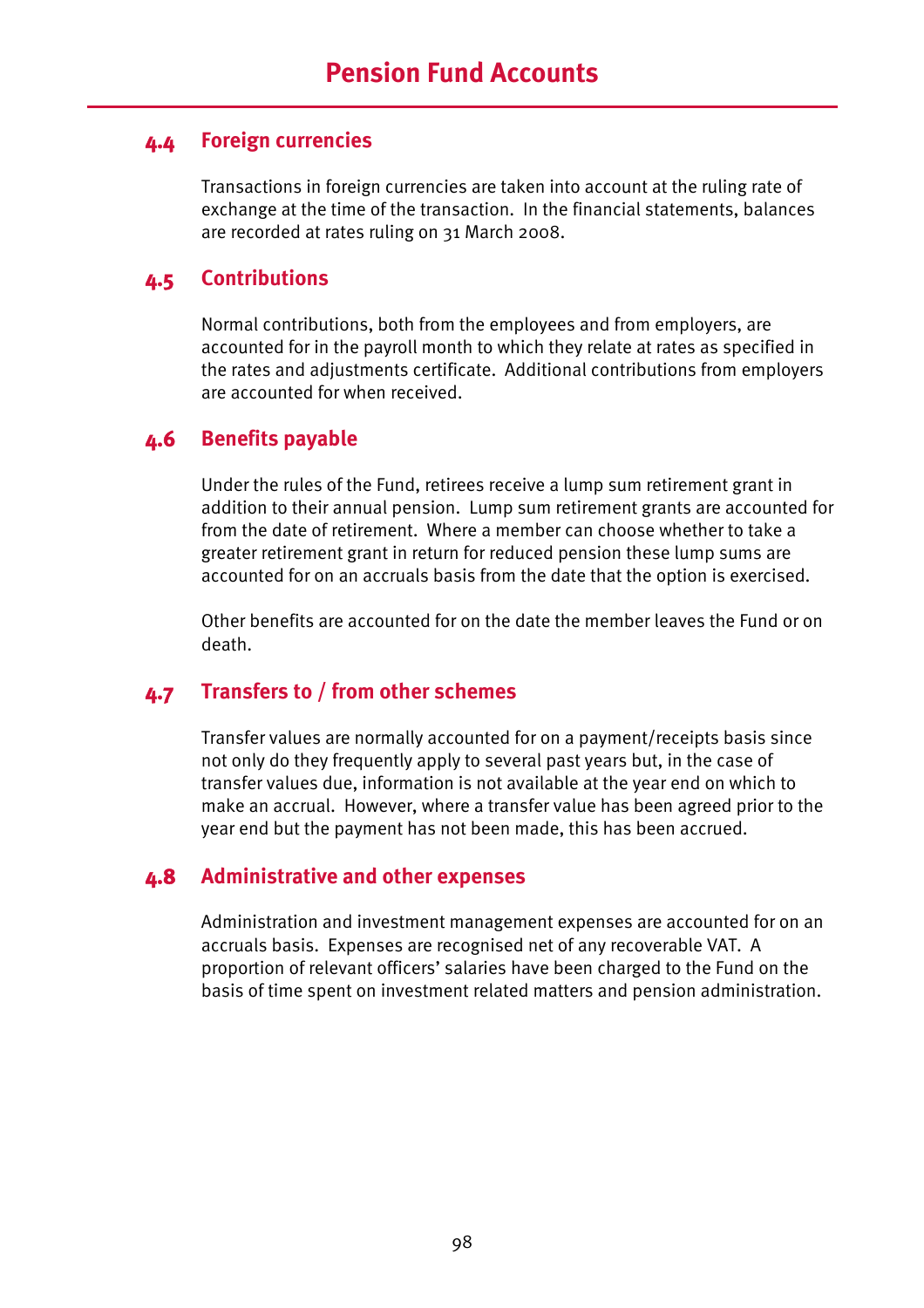# **5. Membership activities**

# **5.1 Membership**

| 31 March<br>2007 |                     | 31 March<br>2008 |
|------------------|---------------------|------------------|
| 41,994           | Contributors        | 43,152           |
| 22,386           | Deferred pensioners | 24,995           |
| 25,942           | Pensioners          | 27,118           |

Deferred pensioners are former employees who have chosen not to transfer their pension rights.

# **5.2 Pension benefits payable**

| 2006/07<br><b>fooo</b> |                                | 2007/08<br><b>fooo</b> |
|------------------------|--------------------------------|------------------------|
| 38,681                 | <b>County Council</b>          | 42,076                 |
| 45,451                 | District / unitary authorities | 48,685                 |
| 7,401                  | Other scheduled bodies         | 8,573                  |
| 7,635                  | Other admitted bodies          | 8,522                  |
| 99,168                 |                                | 107,856                |

# **5.3 Contributions receivable**

| 2006/07<br>fooo  |                   | 2007/08<br><b>fooo</b> |
|------------------|-------------------|------------------------|
| 121,341<br>8,741 | Normal<br>Special | 141,464<br>7,382       |
| 130,082          |                   | 148,846                |

Special employers' contributions relate to payments for the cost of early retirements.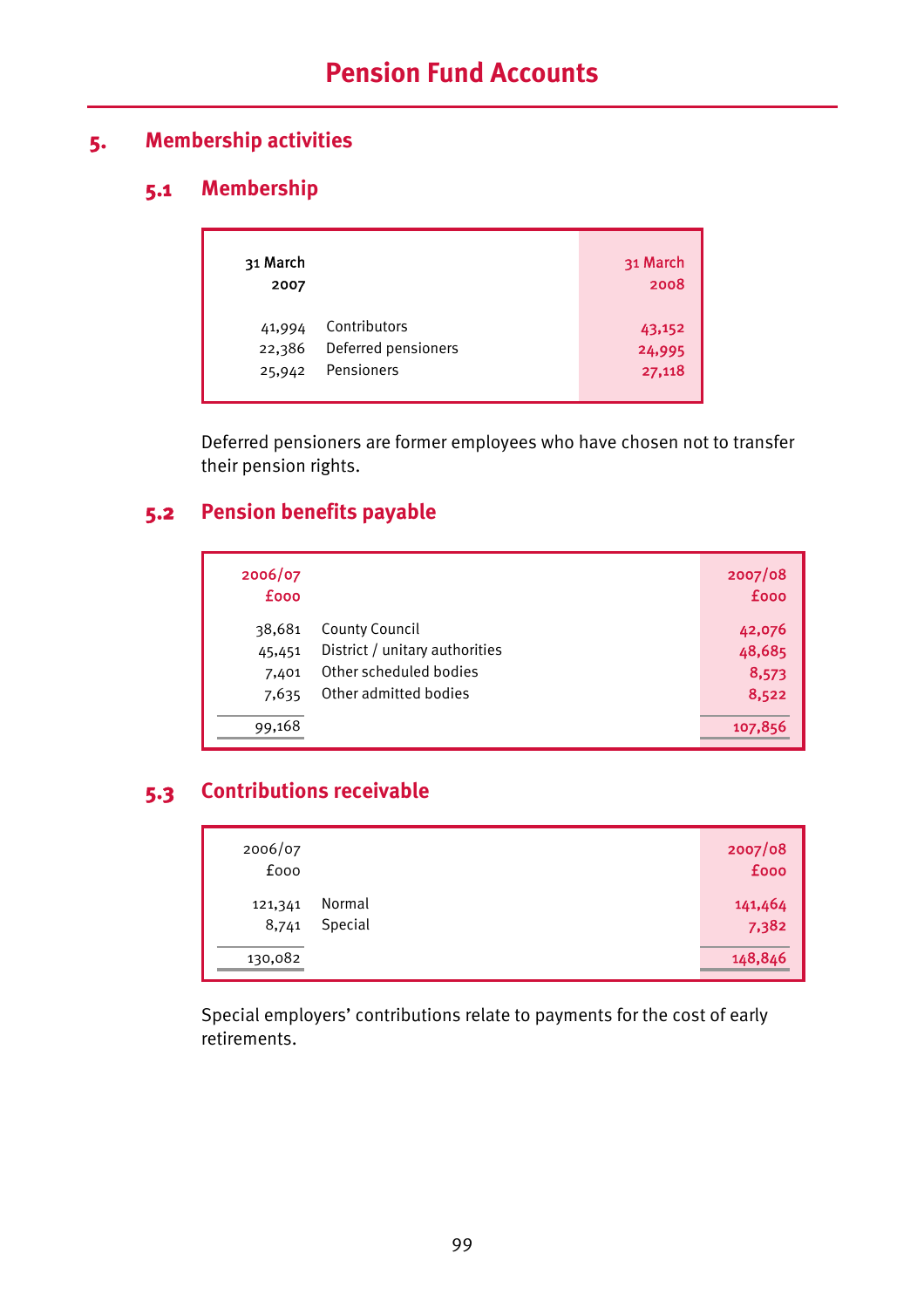# **Pension Fund Accounts**

| 2006/07                        |                                |                                | 2007/08                        |                                |
|--------------------------------|--------------------------------|--------------------------------|--------------------------------|--------------------------------|
| <b>Employee</b><br><b>fooo</b> | <b>Employer</b><br><b>fooo</b> |                                | <b>Employee</b><br><b>fooo</b> | <b>Employer</b><br><b>fooo</b> |
| 14,053                         | 47,729                         | County Council                 | 14,021                         | 46,728                         |
| 13,200                         | 48,879                         | District / unitary authorities | 12,957                         | 53,169                         |
| 9,710                          | 24,557                         | Other scheduled bodies         | 10,617                         | 28,948                         |
| 3,158                          | 8,917                          | Other admitted bodies          | 3,779                          | 20,001                         |
| 40,121                         | 130,082                        |                                | 41,374                         | 148,846                        |

During 2007/08 lump sum contributions in respect of the Actuarial deficit were received from Chelmsford Borough Council (£1.843m) and Greenfields Community Housing (£6.277m). These amounts were paid following the 31st March 2007 Actuarial Valuation and, in accordance with the Pension SORP, have been recognised on receipt. In 2006/07 no lump sum contributions were received.

#### **5.4 Transfers from other schemes**

There were no amounts received in respect of group transfers from other schemes during 2006/07 or 2007/08.

#### **5.5 Transfers to other schemes**

No amounts were payable in respect of group transfers to other schemes during 2006/07 or 2007/08.

### **6. Investment income**

| 2006/07<br><b>fooo</b> |                                       | 2007/08<br><b>fooo</b> |
|------------------------|---------------------------------------|------------------------|
| 7,798                  | Income from fixed interest securities | 6,393                  |
| 39,391                 | Dividends from equities               | 46,610                 |
| 1,183                  | Income from index linked securities   | 1,217                  |
| 9,058                  | Net rent from properties              | 8,253                  |
| 2,713                  | Interest from cash deposits           | 5,212                  |
| 714                    | Other                                 | 1,445                  |
| 60,857                 | Total                                 | 69.130                 |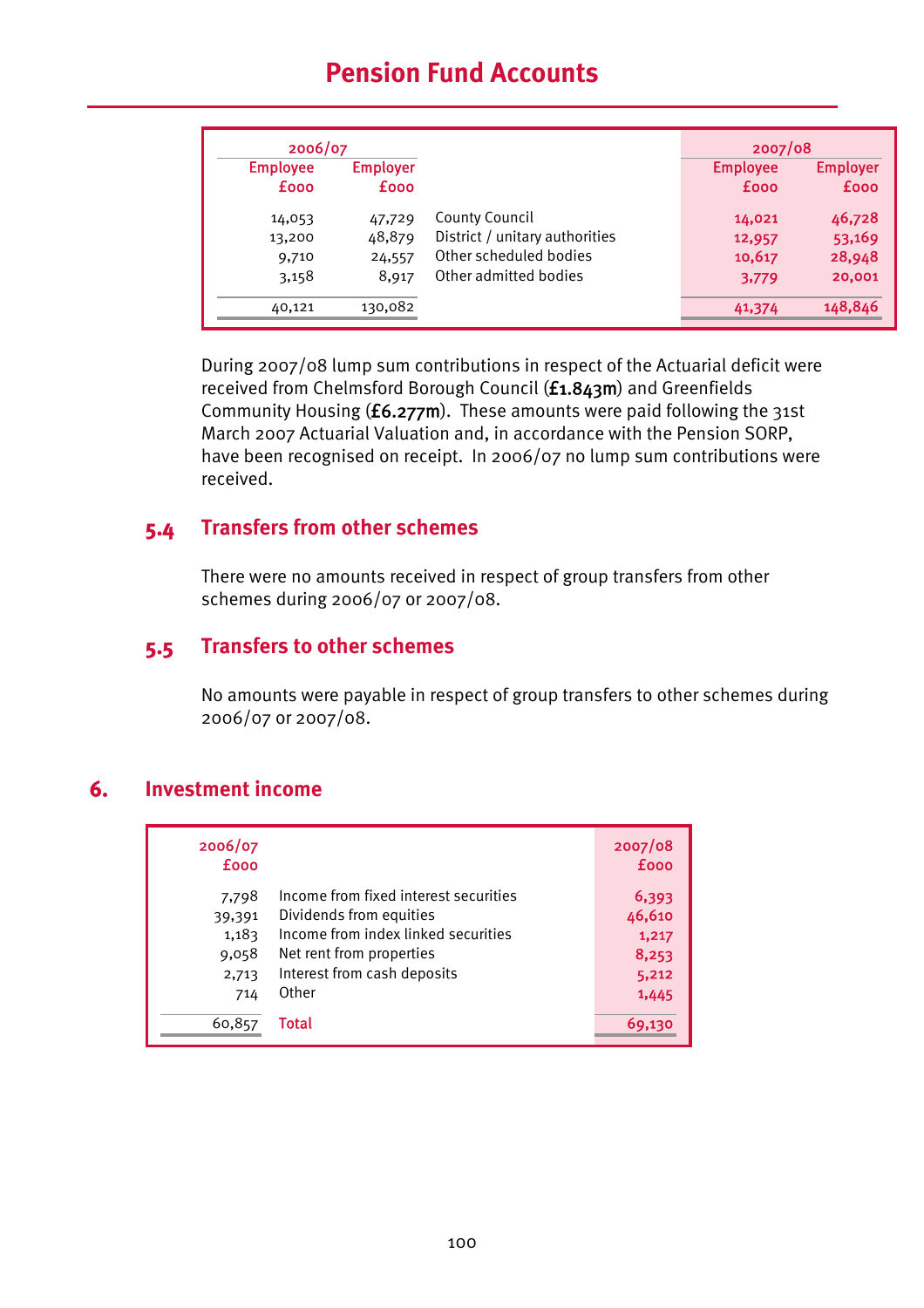# **7. Administrative expenses**

|                                      | 2006/07     | 2007/08     |
|--------------------------------------|-------------|-------------|
|                                      | <b>fooo</b> | <b>fooo</b> |
| <b>Administration and Processing</b> | 2,027       | 2,047       |
| <b>Actuarial Fees</b>                | 146         | 185         |
| Legal and other Professional Fees    | 112         | 35          |
|                                      | 2,285       | 2,267       |
|                                      |             |             |

## **8. Investments**

The value of investments held by each manager together with investments in private equity and shareholder activism partnerships on 31 March was as follows:

| 2007  |                          |                                              | 2008           |       |
|-------|--------------------------|----------------------------------------------|----------------|-------|
| £m    | %                        |                                              | $\mathbf{f}$ m | %     |
|       |                          | Alliance Bernstein                           | 141            | 4.9   |
| 447   | 14.8                     | <b>Baillie Gifford and Co</b>                | 443            | 15.3  |
| 294   | 9.8                      | Capital International                        | 281            |       |
| 82    |                          |                                              |                | 9.7   |
|       | 2.7                      | First State Investments (UK) Ltd             | 98             | 3.4   |
| 128   | 4.2                      | Goldman Sachs Asset Management International | 135            | 4.7   |
| 899   | 29.9                     | Legal and General Investment Management      | 648            | 22.3  |
| 149   | 5.0                      | Marathon Asset Management Ltd                | 144            | 5.0   |
| 60    | 2.0                      | Martin Currie Investment Management Ltd      | 52             | 1.8   |
|       | $\blacksquare$           | <b>Mellon Capital Management</b>             | 34             | 1.2   |
| 62    | 2.1                      | Mirabaud Investment Management Ltd           | 61             | 2.1   |
| 387   | 12.9                     | <b>Morley Fund Management</b>                | 351            | 12.1  |
| 99    | 3.3                      | Nomura Asset Management UK Ltd               | 94             | 3.3   |
| 179   | 5.9                      | Prudential M&G                               |                |       |
|       |                          | Prudential M&G Alpha Opportunities           | 123            | 4.3   |
|       | $\overline{\phantom{a}}$ | Prudential M&G Infracapital                  | 52             | 1.8   |
| 61    | 2.0                      | <b>Private Equity</b>                        | 51             | 1.8   |
|       |                          | <b>Record Currency Management</b>            | 38             | 1.3   |
| 163   | 5.4                      | Shareholder activism                         | 145            | 5.0   |
| 3,010 | 100.0                    |                                              | 2,891          | 100.0 |
|       |                          |                                              |                |       |

The table below shows the movements in the market value of the investments held during the financial year, including profits and losses realised on the sales of investments since 1 April.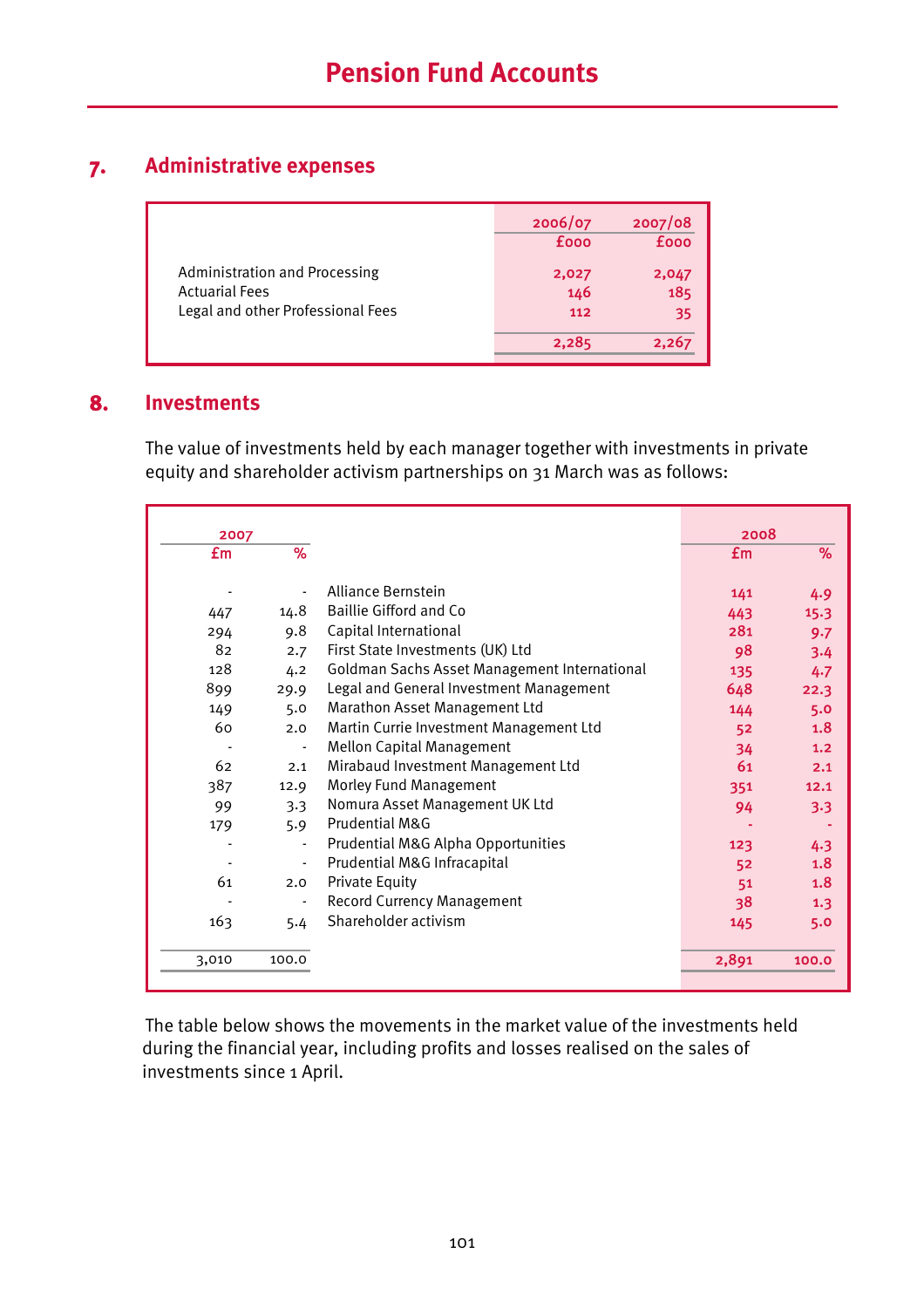# **Pension Fund Accounts**

| 2006/07        |                        | 2007/08        |                |
|----------------|------------------------|----------------|----------------|
| $\mathbf{f}$ m |                        | $\mathbf{f}$ m | $\mathbf{f}$ m |
| 2,763          | Value at 1 April       |                | 3,010          |
| 1,334          | Purchases at cost      | 2,698          |                |
| (1, 221)       | Sale proceeds          | (2,674)        |                |
| 155            | Change in market value | (221)          |                |
| (18)           | Cash movement          | 75             |                |
| (3)            | Other investments      | 3              |                |
| 247            |                        |                | (119)          |
| 3,010          | Value at 31 March      |                | 2,891          |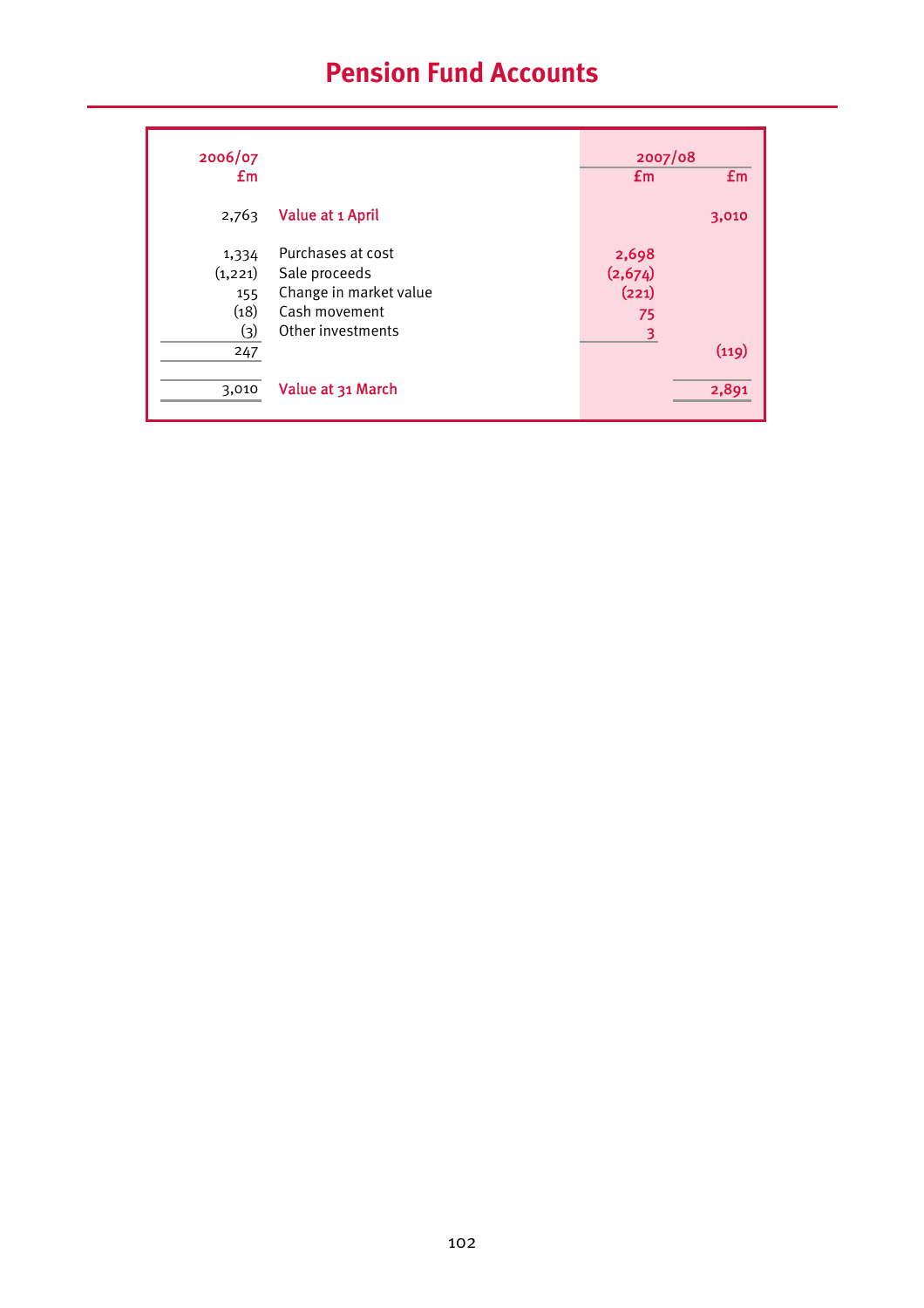| 2007        |                                          | 2008      |
|-------------|------------------------------------------|-----------|
| <b>fooo</b> |                                          | fooo      |
|             | Fixed interest securities                |           |
| 174,692     | UK public sector quoted                  | 86,051    |
| 10,458      | UK public sector futures contracts       | 30,167    |
| 100,983     | UK quoted                                | 67,410    |
| 6,163       | Overseas public sector                   | 6,551     |
| (37, 369)   | Overseas public sector futures contracts | 16,785    |
| 43,319      | Overseas quoted                          | 49,477    |
|             | Equities                                 |           |
| 471,237     | UK quoted                                | 357,251   |
|             | UK quoted futures contracts              | 20,378    |
| 626,637     | Overseas quoted                          | 871,132   |
|             | Overseas quoted futures contracts        | 999       |
| 413,039     | UK unit trusts                           | 314,678   |
| 379,976     | Overseas unit trusts                     | 149,424   |
|             | Index linked securities                  |           |
| 140,161     | UK public sector quoted                  | 128,702   |
| 9,097       | UK quoted                                | 28,427    |
| 2,140       | Overseas public sector                   |           |
|             | Managed funds                            |           |
| 77,134      | UK unquoted                              | 228,526   |
| 125,634     | Overseas quoted                          | 136,714   |
|             | Active currency                          | 70,283    |
|             | Property                                 |           |
| 28,055      | UK properties (leasehold)                | 27,390    |
| 120,015     | UK properties (freehold)                 | 92,605    |
| 232,929     | Property unit trusts                     | 187,194   |
|             | Cash deposits                            |           |
| 45,243      | Sterling                                 | 67,529    |
| 5,630       | Foreign currency                         | 9,606     |
| 1,395       | Margin accounts                          | 2,392     |
| 26,911      | Cash backing open futures contracts      | (68, 328) |
|             | Investment accruals                      |           |
| 6,507       | <b>Debtors</b>                           | 5,586     |
| (10, 336)   | Creditors                                | (6,701)   |
| 10,438      | Income accrual                           | 10,943    |
| 3,010,088   | Value at 31 March                        | 2,891,171 |

An analysis of investment assets at 31 March is shown below.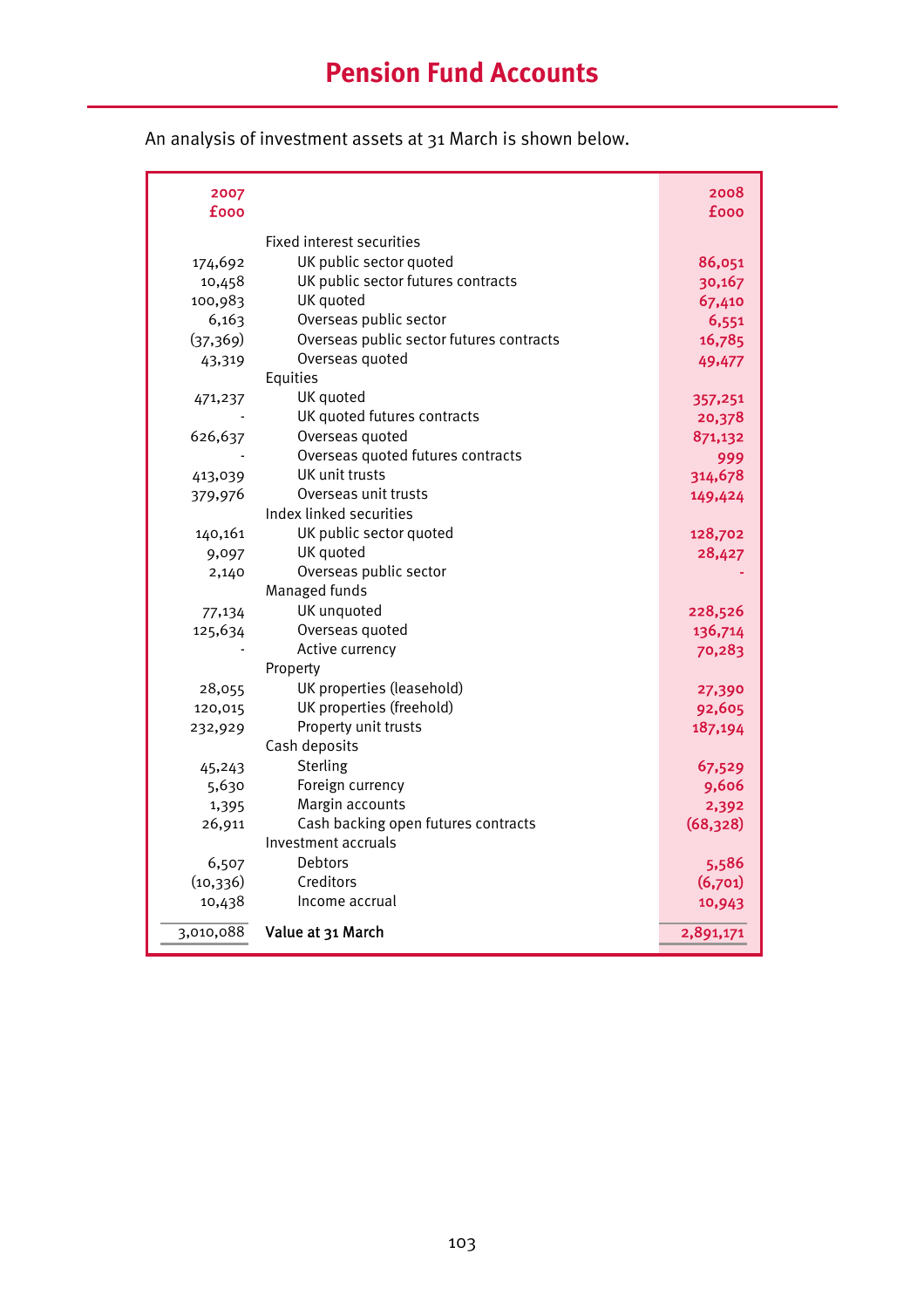The Fund holds the following investments in unit trusts / pooled vehicles at 31 March which are in excess of 5% of the value of the Fund:

| 2007               |       |                                                                        | 2008               |             |
|--------------------|-------|------------------------------------------------------------------------|--------------------|-------------|
| <b>fooo</b>        | %     | Legal and General Investment Management<br>Unit trust / pooled vehicle | <b>fooo</b>        | %           |
| 395,656<br>181.241 | 13.0% | UK Equity Index<br>6.0% Europe (Ex UK) Equity Index                    | 304,812<br>128,702 | 10.6<br>4.5 |

As at 31 March 2008, the Fund had a commitment to contribute a further  $E_76m$  to existing partnership investments, including private equity (31 March 2007: £36m). It is anticipated that payments against these commitments will be made over the next  $1 - 5$ financial years.

# **9. Additional Voluntary Contributions (AVC) Investments**

| 2006/07<br>fooo                       |                                                                                                                                                             | 2007/08<br><b>fooo</b>      |
|---------------------------------------|-------------------------------------------------------------------------------------------------------------------------------------------------------------|-----------------------------|
| 5,942<br>519<br>447<br>(461)<br>6.447 | Value of AVC fund at beginning of year<br><b>Employees contributions</b><br>Investment income and change in market value<br>Benefits paid and transfers out | 6,447<br>537<br>42<br>(671) |

In accordance with regulations 5 (2) c of the Local Government Pension Scheme (Management and Investment of Funds) Regulations 1998, additional voluntary contributions (AVCs) are not included within the transactions recorded within the Fund Account.

The AVC providers to the Fund are The Equitable Life Assurance Society and Standard Life Assurance Company. The assets of these investments are held separately from the Fund. The AVC providers secure additional benefits on a money purchase basis for those members electing to pay additional voluntary contributions. Members participating in these arrangements each receive an annual statement confirming the amounts held in their account and the movements in the year.

The Fund relies on individual contributors to check that deductions made on their behalf are accurately reflected in the statements provided by the AVC providers. A summary of the information provided by Equitable Life and Standard Life to the Fund is shown in the table above.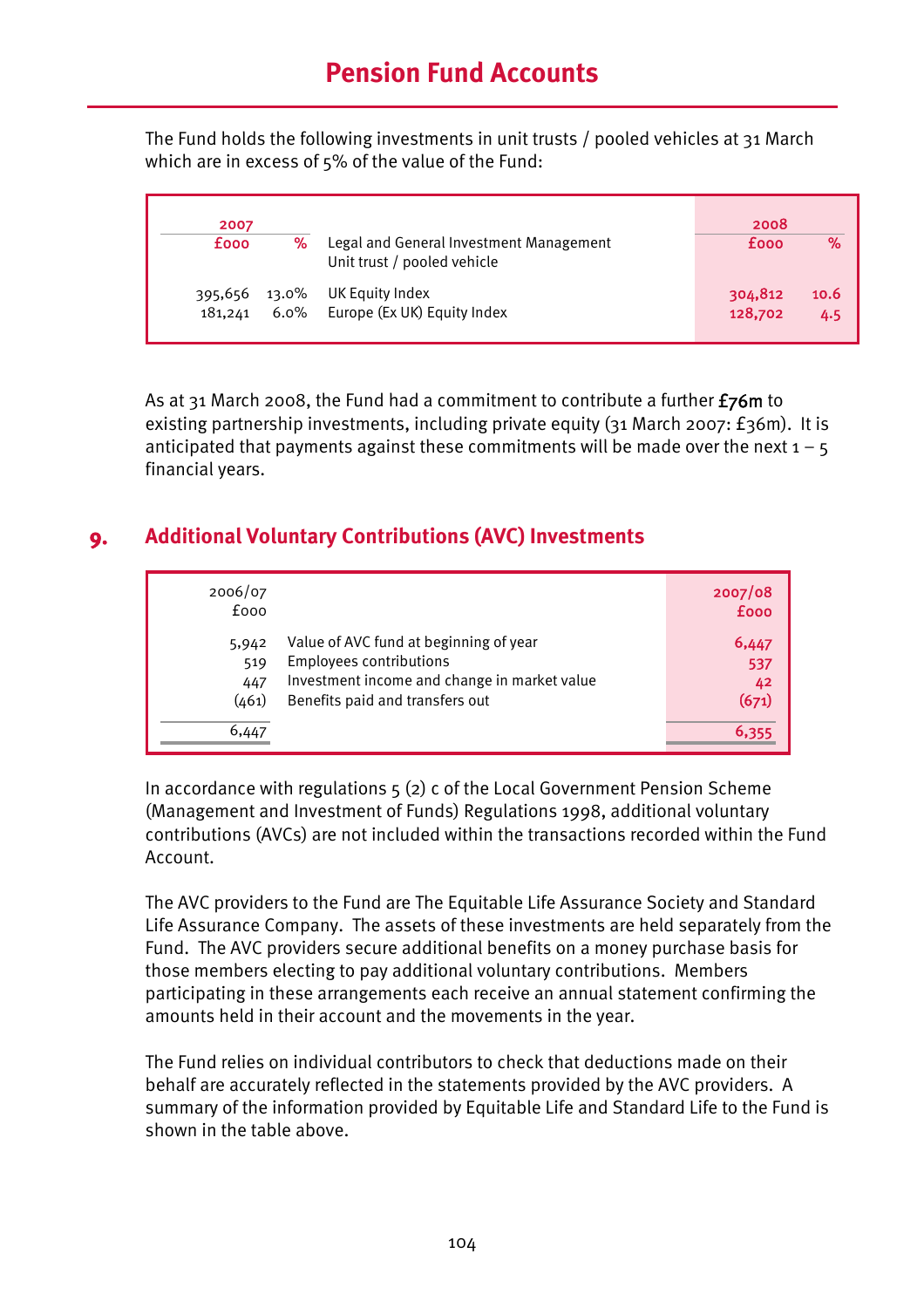### **10. Current assets and liabilities**

| 31 March<br>2007<br><b>fooo</b> |                                                                 | 31 March<br>2008<br><b>fooo</b> |
|---------------------------------|-----------------------------------------------------------------|---------------------------------|
|                                 | <b>Current assets</b>                                           |                                 |
| 24,949                          | Cash invested with the Council                                  | 23,888                          |
|                                 | Debtors and payments in advance                                 |                                 |
| 13,190                          | Contributions due                                               | 16,302                          |
|                                 | <b>Current liabilities</b><br>Creditors and receipts in advance |                                 |
| (5,348)                         | Benefits due/investment management expenses                     | (3,993)                         |
| 32,791                          | Net total                                                       | 36,197                          |

## **11. Related party transactions**

Under FRS8 'Related Party Disclosures' it is a requirement that material transactions with related parties, not disclosed elsewhere, should be included in a note to the financial statements.

During the year, none of the Investment Steering Committee Members or Senior Officers has undertaken any material transactions with the Essex County Council Pension Fund. There were no material contributions due from employer bodies at the year end which remained outstanding after the due date for payment.

Note 10 to the accounts, on page 105, shows the Pension Fund cash held with the County Council at 31 March and note 7, on page 101, shows the charges made to the Pension Fund by the County Council for administration costs.

### **12. Further information**

The Council publishes a separate Pension Fund Report and Accounts. Copies may be obtained from:

Group Manager Investments PO Box 11 County Hall Chelmsford CM1 1LX

Telephone 01245 431301 E-mail pensions.investments.web@essexcc.gov.uk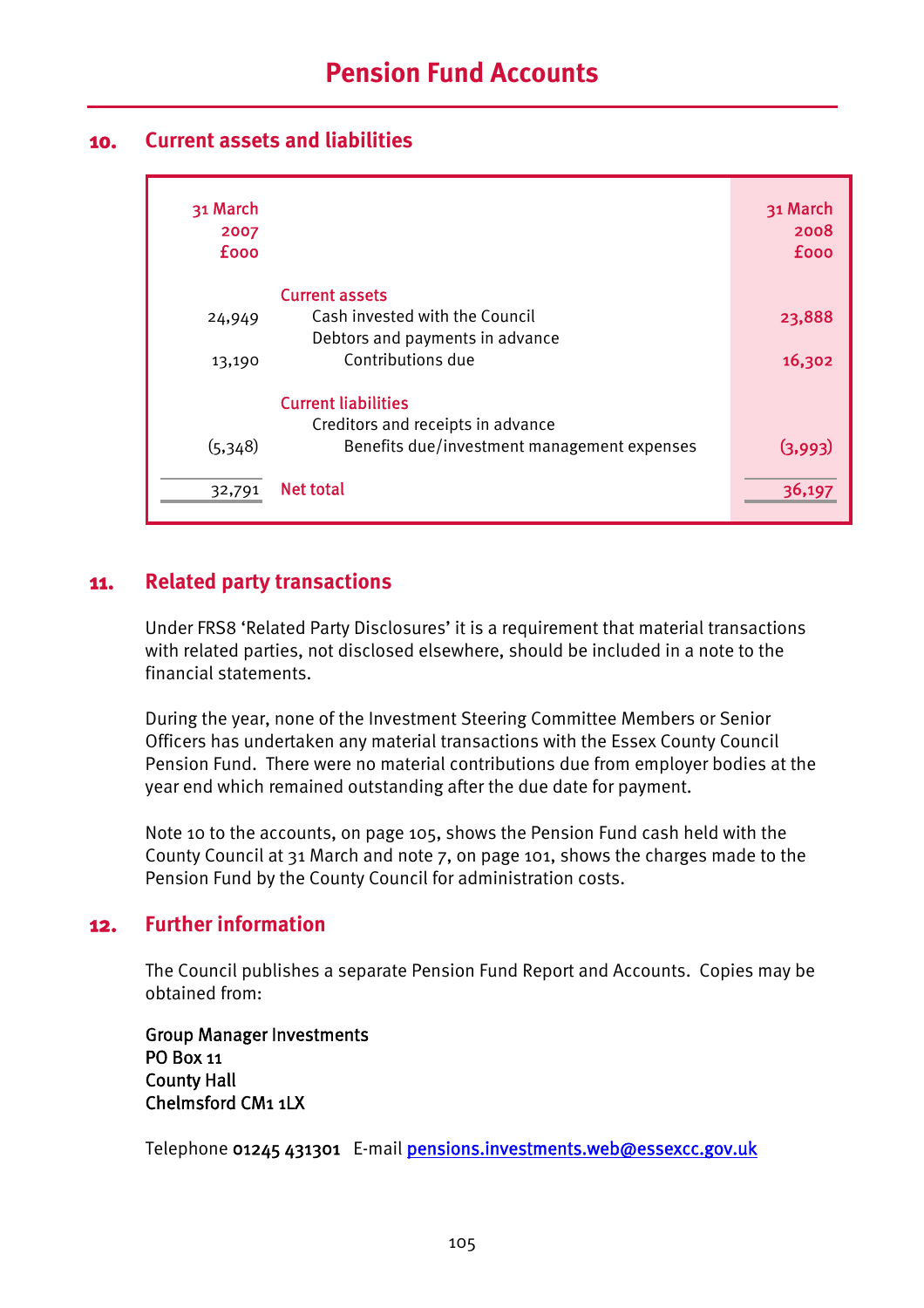## **1. Scope of responsibility**

Essex County Council is responsible for ensuring that its business is conducted in accordance with the law and proper standards, and that public money is safeguarded and properly accounted for, and used economically, efficiently and effectively.

The Council also has a duty under the Local Government Act 1999 to make arrangements to secure continuous improvement in the way in which it's functions are exercised, having regard to a combination of economy, efficiency and effectiveness.

In discharging this overall responsibility, Essex County Council is responsible for putting in place proper arrangements for the governance of its affairs, facilitating the effective exercise of its functions, which includes the management of risk.

The Council has approved and adopted a code of corporate governance, which is consistent with the principles of the CIPFA/SOLACE Framework *Delivering Good* Governance in Local Government, which can be found on our website [www.essex.gov.uk] or obtained from the Governance Manager on 01245 430396.

This statement explains how the Council has complied with the code and also meets the requirements of regulation 4.2 of the Accounts and Audit Regulations 2003 as amended by the Accounts and Audit Regulations 2006 in relation to the publication of a statement on internal control.

### **2. The purpose of the governance framework**

The governance framework comprises the systems and processes, and culture and values, by which the Council is directed and controlled, and its activities through which it accounts to, engages with and leads the community. It enables the Council to monitor the achievements of its strategic objectives and to consider whether these objectives have led to the delivery of appropriate, cost effective services.

The system of internal control is a significant part of that framework and is designed to manage risk to a reasonable level. It cannot eliminate all risk of failure to achieve policies, aims and objectives and can therefore only provide reasonable and not absolute assurance of effectiveness. The system of internal control is based on an ongoing process designed to identify and prioritise the risk to the achievement of Essex County Council's policies, aims and objectives, to evaluate the likelihood of those risks being realised and the impact should they be realised, and to manage them efficiently, effectively and economically.

The governance framework has been in place at Essex County Council for the year ended 31 March 2008 and up to the date of the approval of the Statement of Accounts 30 June 2008.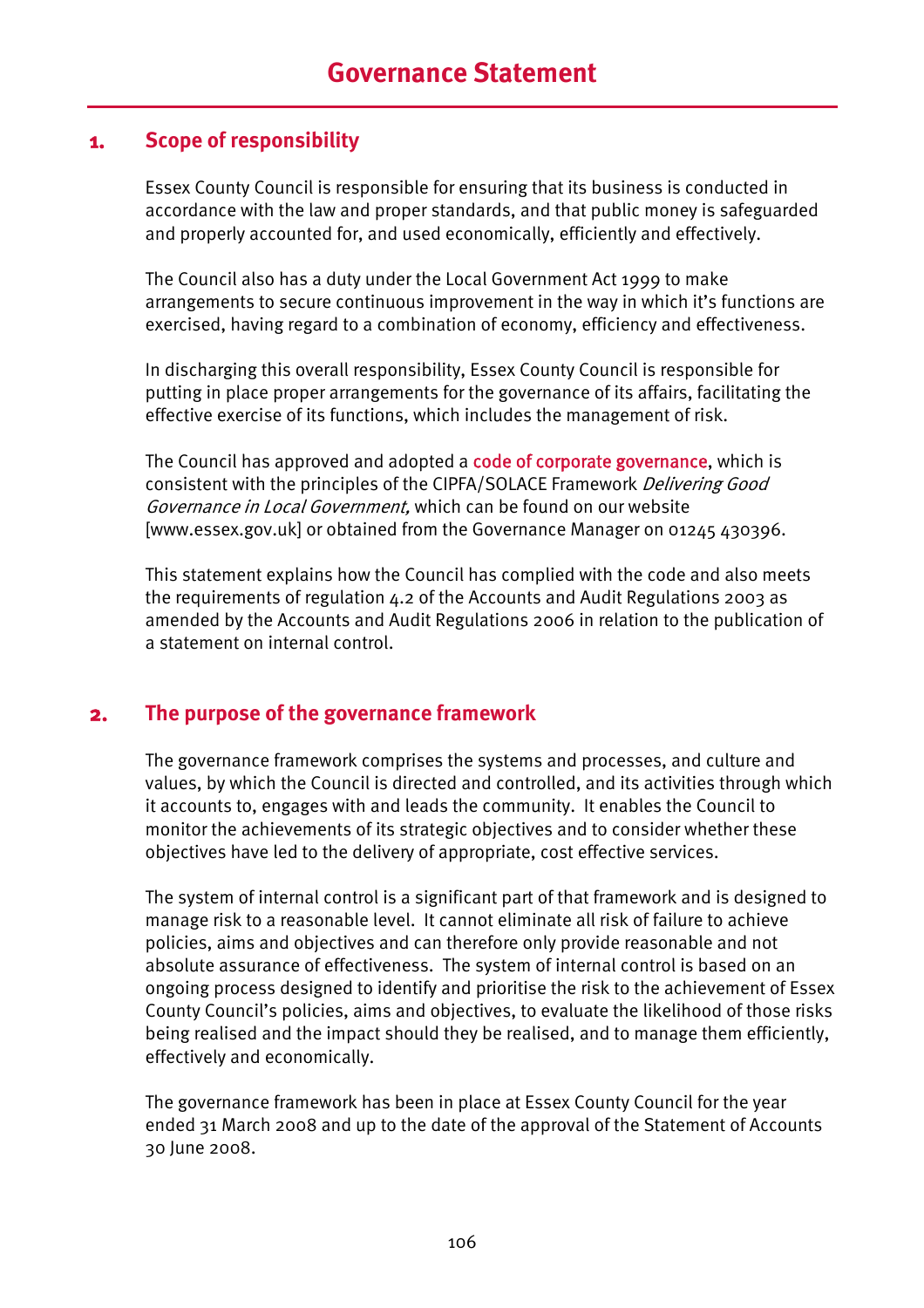### **3. The governance framework**

This section describes the key elements of the systems and processes that comprise the Council's governance arrangements:

- **IDENTIFICATE:** Identification and communication of the Council's vision of its purpose and intended outcomes for citizens and service users
- Reviewing the Council's vision and its implications for the Council's governance arrangements

On 12<sup>th</sup> February 2008, the meeting of Full Council adopted a vision for the County and a four year work programme for the Council to achieve it. It is intrinsically linked with, and reflected in, the Essex Strategy, Local Area Agreement, Corporate Plan and the Council's Budget. EssexWorks also represented a step change in the way the Council communicates with its citizens, members, staff and partners (i.e. EssexWorks is also a disciplined communications programme and brand, based on the vision and work programme). The intended outcomes for citizens and service users are clearly set out in the original EssexWorks document (http://www.essex.gov.uk/documents/EssexWorks.pdf).

There are significant implications for the Council's governance arrangements, formal and informal. Ultimately, the Cabinet is accountable to full Council for delivering the EssexWorks programme. Thus at the Budget meeting of the full Council, the Cabinet will report on progress against implementing the annual pledges as well as progress towards achieving the overarching vision. Policy and Scrutiny Committees have a role in scrutinising the performance of the County Council against its objectives as set out in EssexWorks and the Corporate Plan. Finally, the Projects Board, a non-decision making group, will monitor progress against the pledges outlined in EssexWorks.

#### Measuring the quality of services for users, and ensuring they are delivered in accordance with the Council's objectives and that they represent the best use of resources

The Council's corporate performance management framework sets out the arrangements for ensuring that we deliver services in accordance with the Council's objectives. This has been strengthened and has evolved over the year. The performance framework encompasses corporate and service planning arrangements, to ensure that we are setting appropriate targets and measuring the right things to deliver high quality, value for money services.

Performance information is captured and reported via the corporate system PBViews, and is monitored through a monthly corporate scorecard and action plan, alongside finance and risk management reports. Performance is reviewed regularly across the Council and with our LAA partners at different levels, including, for example the Essex Partnership, Cabinet, Scrutiny Committees, Corporate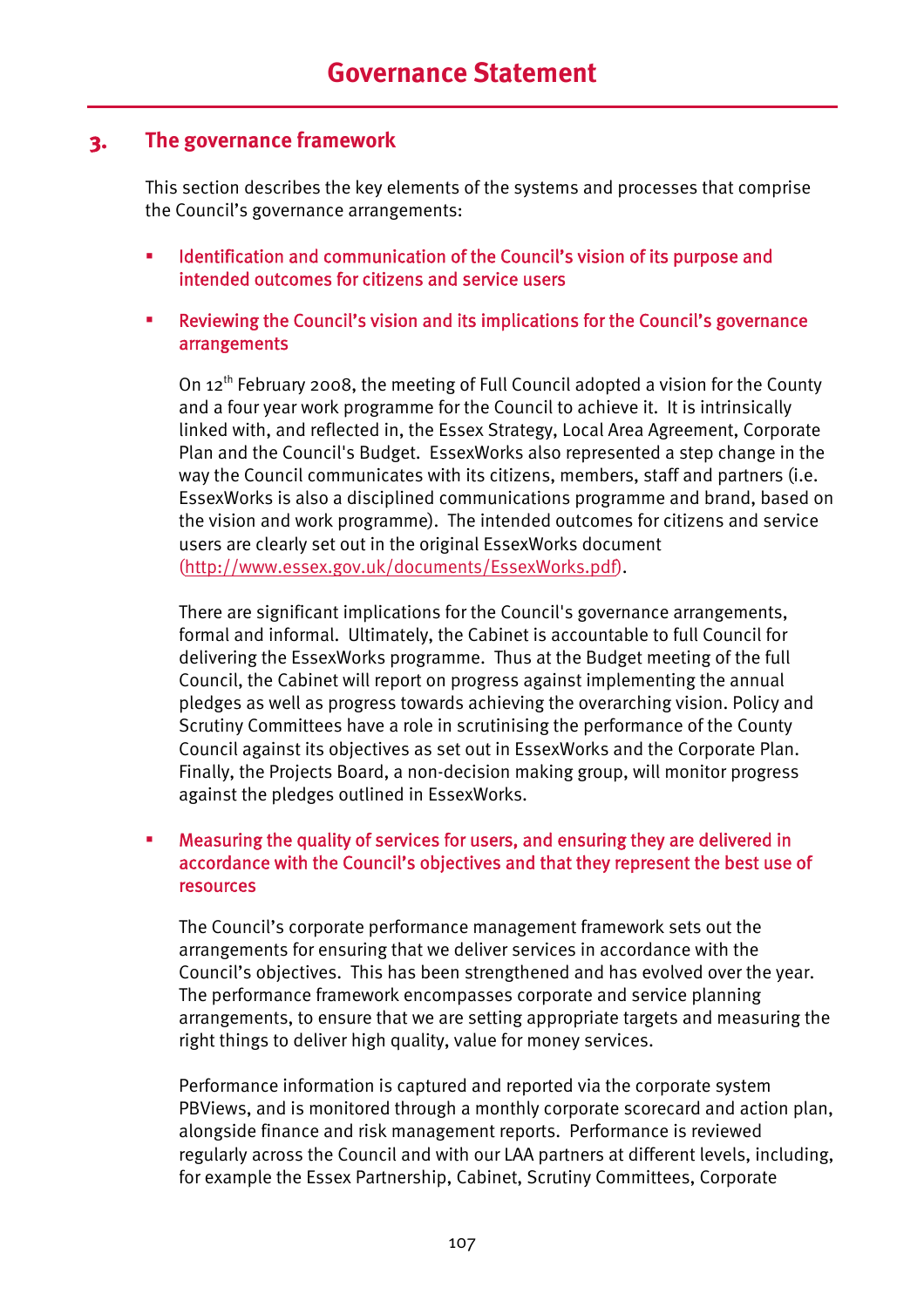Leadership Team (CLT) and Directorate management teams as well as at unit and team level, and in individual 'my Performance' reviews.

In response to findings from ongoing external assessment and a peer review in preparation for our Corporate Assessment, we developed a Corporate Improvement Plan in 2007, which sets out the actions and milestones to deliver improvements across a range of cross-cutting themes. Progress against this report is monitored each month by CLT, with in-depth discussion around particular improvement themes every two weeks.

Performance management is closely linked to risk management, to ensure that we understand the risks to delivery and implement and monitor appropriate mitigating actions. In the last year the Council has delivered risk management training to over 900 managers. JCAD, a corporate risk management software system, was installed in 2007 and is now used by all services to record and manage risk. A corporate risk management group exists to support the effectiveness of risk management processes. All reports to CLT include an assessment of potential risk and the corporate risk log is regularly reviewed by CLT. Any potential risks identified through internal audit are reported to the corporate risk manager and services for inclusion on JCAD where appropriate.

#### Project Management

The Essex Project Approach is a new Governance structure launched in January 2008 to support the successful delivery of projects in Essex. The governance arrangements apply to complex projects which are reviewed first by the Project Management Steering Group (an officer group of some functional Heads and experienced Project Managers from across the organisation) and then by Essex Project Board made up of Cabinet members and senior managers. The Essex Project Board replaces the Investment Board and the Improving our Services Steering Group and, in doing so, simplifies the governance route for all complex and cross-directorate projects. The Essex Project Board's key responsibility is to improve the quality of project delivery and benefits realisation of projects and accelerate the overall pace of change across the Council.

- Defining and documenting the roles and responsibilities or the executive, non executive, scrutiny and officer functions, with clear delegation arrangements and protocols for effective communication
- Developing, communication and embedding codes of conduct, defining the standards of behaviour for members and staff

The roles and responsibilities of the Executive, Non-Executive, Scrutiny and Officer functions are defined in the Constitution and supporting documents. The delegation arrangements are reviewed in response to changes in the configuration of Cabinet responsibilities and reorganisations within the County Council Officer core.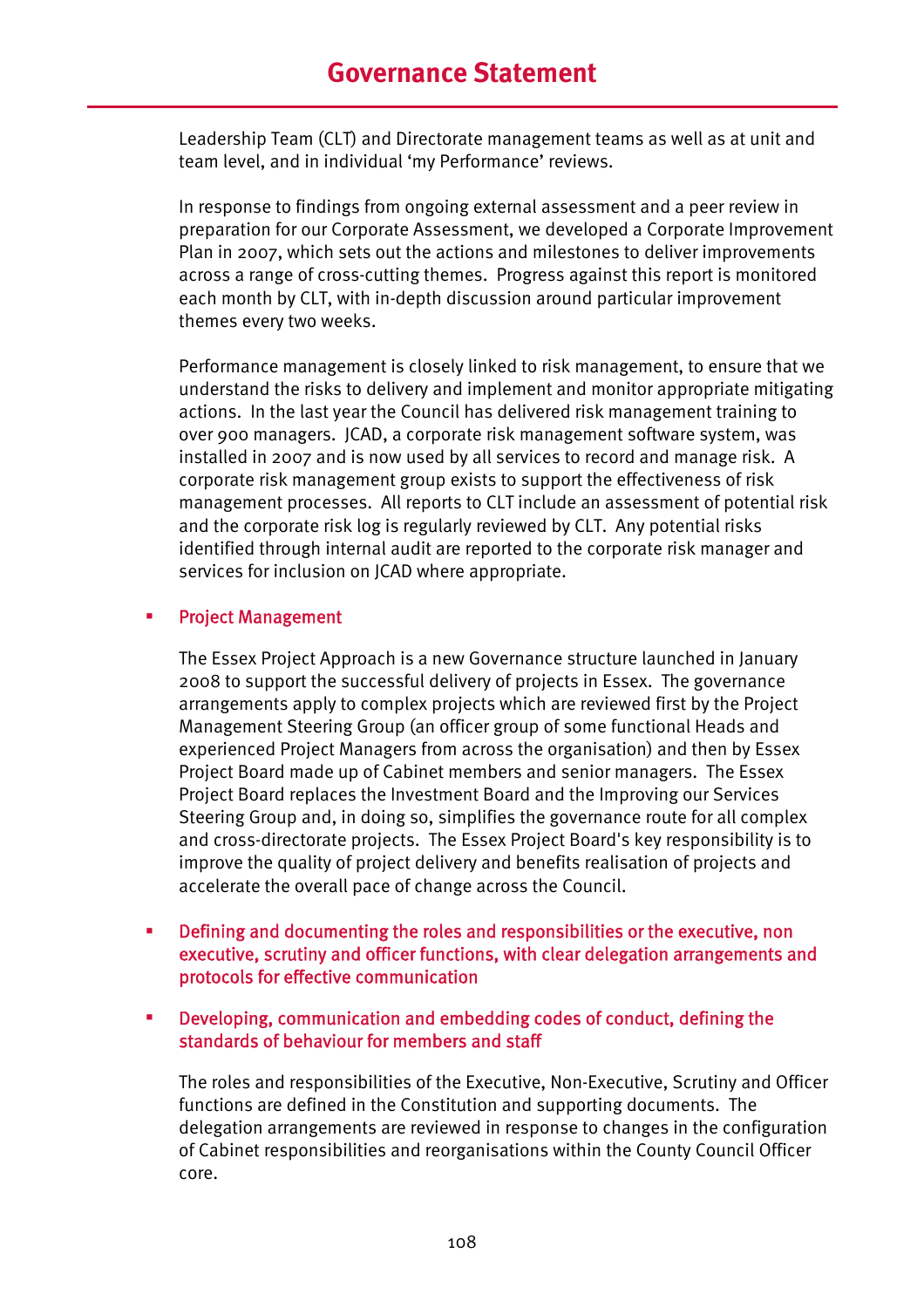There are clearly defined member, officer and officer/member codes of conduct which are regularly communicated both to members and officers alike supported by a 'whistle blowing' policy, Standards Committee, Register of Interests and inductions procedures.

Key responsibilities of the Statutory Officers, namely the Section 151 Officer and the Monitoring Officer are to ensure internal control procedures are efficient and effective and are being complied with on a routine basis to ensure probity and sound financial standing. These procedures are tested for compliance through the assurance element of the Internal Audit programme.

The Council has responsibility for approving and maintaining the validity of the Constitution. Council approves regular updates to the Constitution to reflect changes in the Council's structures and processes.

- Reviewing and updating standing orders, standing financial instructions, a scheme of delegation and supporting procedural notes/manuals, which clearly define how decisions are taken and the processes and controls required to manage risks
- Undertaking the core functions of an audit committee, as identified in CIPFA's Audit Committees – Practical Guidance for Local Authorities

The Council undertakes an ongoing review of its regulations and standing orders to ensure that they reflect the changes in the Council's risk environment and activities. Internal audit perform annual reviews of the scheme of delegation structures and provide recommendations for policy and procedural improvement. The work of internal audit is also carefully aligned to understanding and mapping processes and ensuring that process design incorporates key oversight controls around decision-making. As part of the assurance programme for 2007/08 we have introduced a much clearer link between the registration and subsequent auditing of risks and are now able to provide key assurance on the effectiveness of governance risk management as well recommendations for its constant improvement.

As part of the Council's reshaping we have maintained a constant link with the Executive and Audit Scrutiny Committee and the Audit Sub-Committee, not only through presentation of progress in delivering the internal audit programme, but also by monthly meetings with the Chair of the Audit Committee. At this meeting the Head of Internal Audit and the Chair have reviewed reports, particularly those with limited assurance, reviewed the continuing embedding of risk management and evaluated ways to ensure that the internal audit/external audit relationship is functioning effectively.

As part of 2008/09 we will be increasing the regularity of the full Audit Sub Committee meetings.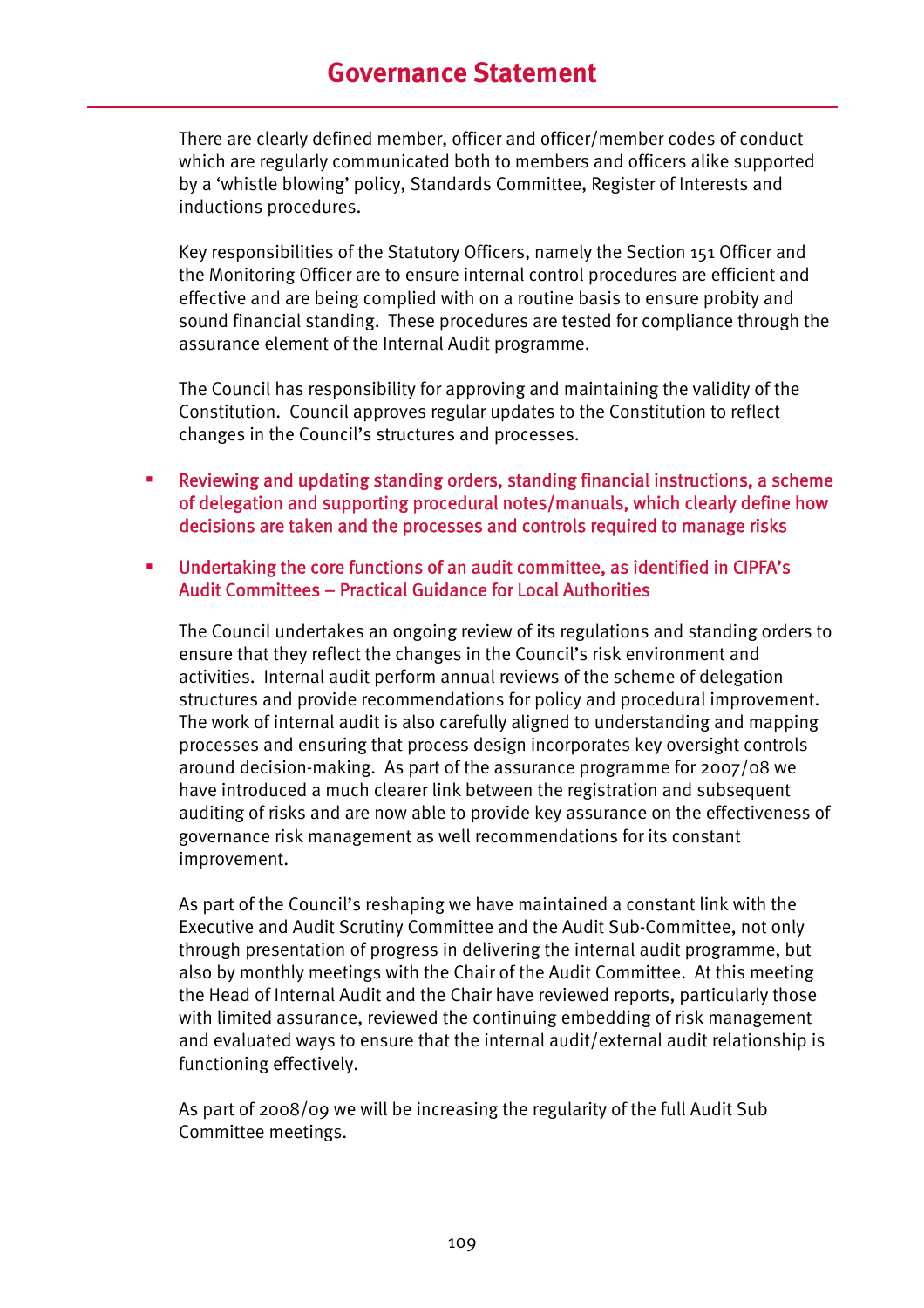#### Ensuring compliance with relevant laws and regulations, internal policies and procedures and that expenditure is lawful

Our programme of internal audit work is risk based and incorporates efficiency, effectiveness, compliance, value for money, anti-fraud and specialist audit work in the year and our planned reviews have a strong emphasis on compliance with established procedures. This extends to central and cross cutting processes as well as establishment visits. The Head of Internal Audit also participates in the Policy and Procedures Management Committee and is consulted in terms of how new processes should be established from a controls perspective.

The annual audit plan has a significant amount of transaction based testing orientated towards review of expenditure to ensure that both Members and Senior Management have assurance that the Council's money is being spent in accordance with the financial regulations.

Bi-monthly meetings are also held between each Executive Director, the S151 Officer and the Head of Internal Audit to review working processes and practices, and consider the system of internal control operating within the specific service areas. Each Director is required to complete an evidence based self assessed assurance statement accompanied by a plan setting out actions to be taken to strengthen any areas of weakness.

All reports to both CLT and Cabinet have to incorporate the comments of both the S151 Officer and the Monitoring Officer.

#### Whistle blowing and arrangements for receiving and investigating complaints from the public

Essex is committed to achieving high standards of integrity and accountability and expects the same commitment from its employees and others working for or in the Council. Essex promotes an open environment that enables staff to raise issues with confidence that they will be acted upon appropriately without fear of recrimination. Published on the intranet, within the Working here site, the Whistle Blowing Policy provides staff with a formal process to raise concerns relating to wrongdoing, impropriety or breach of procedure.

Essex County Council values complaints, comments and compliments from its customers and uses the feedback within its planning processes to help shape services that support its customers. Customer complaints are investigated fairly and impartially. Complainants experience no effect on entitlement to services. Essex manages and responds to customer complaints within the Corporate Complaints, Comments and Compliments policy and aims, wherever possible, to resolve the complaint as close to the original point of customer contact as possible.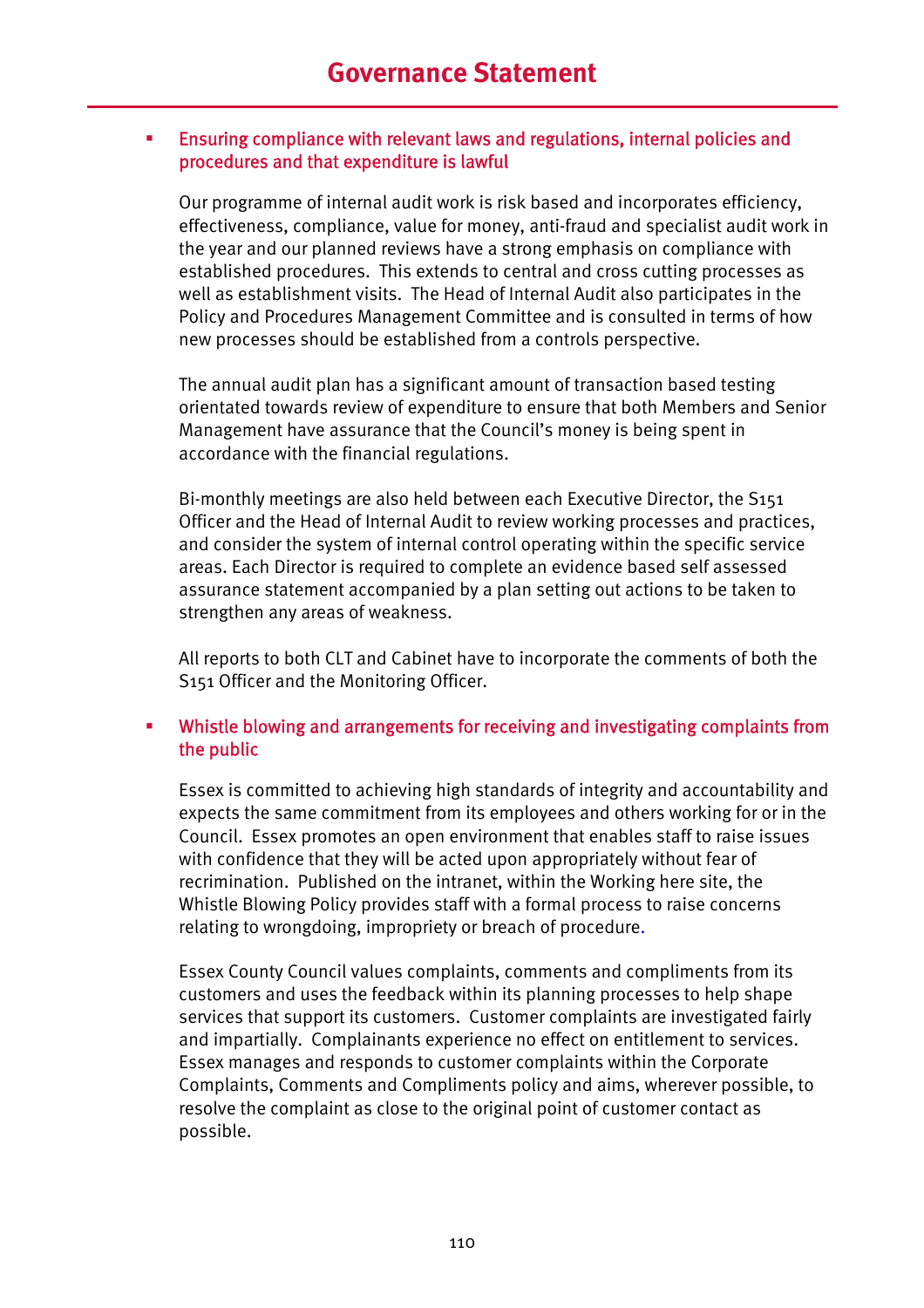#### Establishing clear channels of communication with all sections of the community and other stakeholders, ensuring accountability and encouraging open consultation

In the last year we have improved the three core channels to make them more accessible to a wider audience - our residents' magazine, EssexWorks, our A to Z guide to public services in Essex and our website. All now reflect the County Council's core vision and priorities. We have a number of established channels for internal stakeholders and have introduced a weekly e-newsletter for partners.

Our new branding guidelines applied to all our communications ensure that information can be translated into different languages and alternative formats. This applies to our website and printed materials.

An extensive consultation programme has been delivered over the last twelve months, directly informing our work to develop our vision and priorities in Essex Works and, with partners, in the Essex Strategy. The budget consultation included a highly visible campaign across the county gathering opinion and views about priorities and quality of life factors, complemented by a more scientific analysis of these issues using a postal survey and focus groups. Regular and systematic monitoring via a quarterly tracker survey gives us data on trends and this is supplemented by qualitative work with focus groups from the citizens' panel.

#### **EXEDENT Incorporating good governance arrangements in respect of partnerships and other** group working as identified by the Audit Commission's report Governing Partnerships: Bridging the Accountability Gap, and reflecting these in the Council's overall governance arrangements

The Council has a number of important strategic partnerships and has undertaken a review of the arrangements of these to ensure they operate in a transparent way. Specific action has been taken to improve the governance arrangements of these:

- Disseminating good practice and through the review of partnership governance, identifying areas of activity to be developed;
- Improving clarity of partnership working by improving the transparency of partnership governance arrangements and mapping Essex County Council engagement with partners;
- Establishing a partnership register which will record the governance arrangements of all partnerships; and
- Through the review of partnership governance, assessing the effectiveness of all partnerships and highlighting any issues to be dealt with.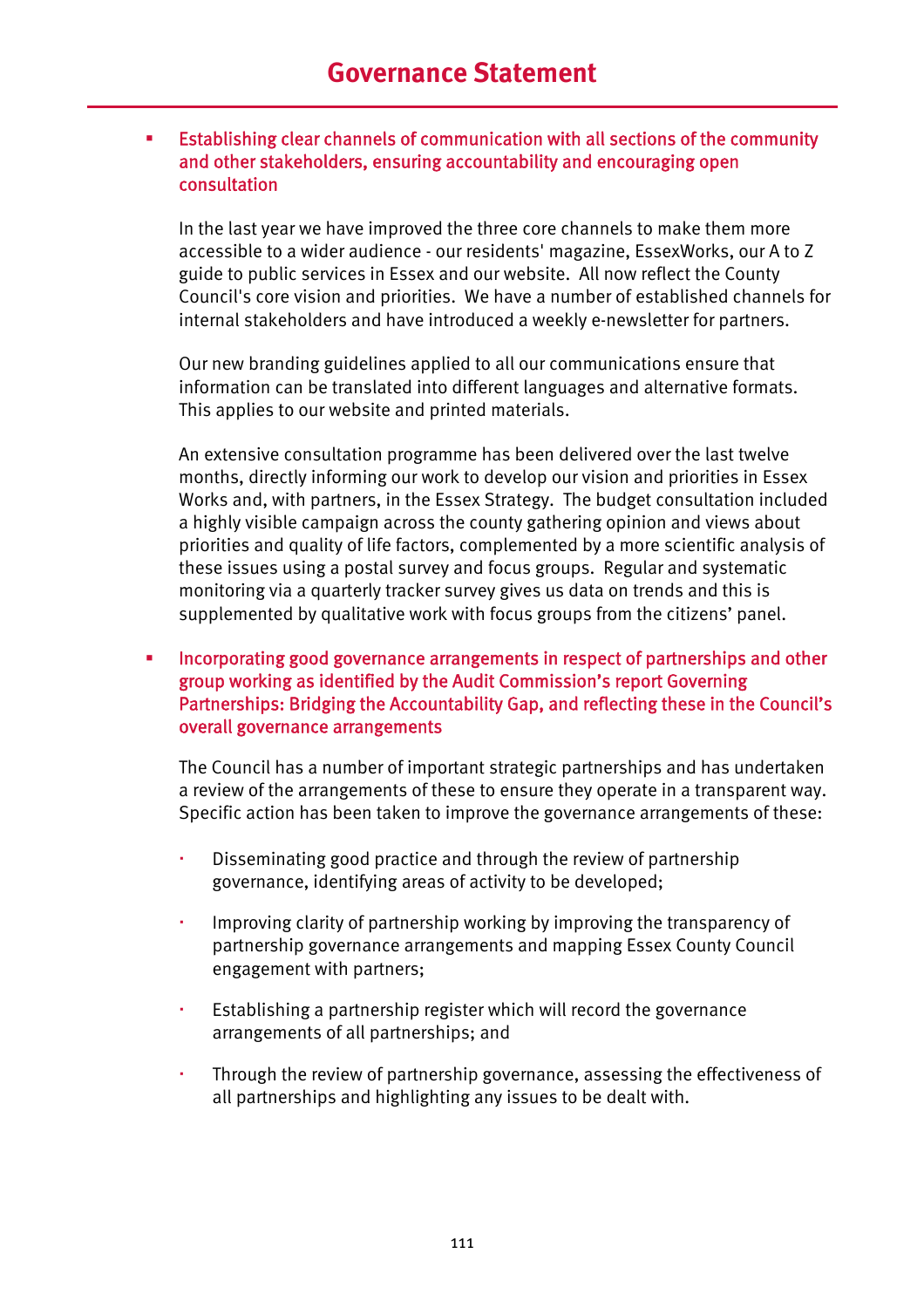### **4. Review of effectiveness**

Essex County Council has responsibility for conducting, at least annually, a review of the effectiveness of its governance framework including the system of internal control. The review of effectiveness is informed by the work of the executive managers within the Council who have responsibility for the development and the maintenance of the governance environment, the Head of Internal Audit's annual report, and also comments made by the external auditors and other review agencies and inspectorates.

The following sets out the process that has been applied in maintaining and reviewing the effectiveness of the governance framework:

- The Cabinet considers the reports of the External Auditor and responds to any recommendations regarding the Council's governance arrangements;
- The Executive and Audit Scrutiny Committee has responsibility for scrutinising governance arrangements and for satisfying itself as to how the Cabinet responds to the External Auditor's recommendations regarding governance arrangements. The Committee also approves the Annual Plan and receives progress reports from the Head of Internal Audit; and
- **The Standards Committee meets regularly to promote and maintain high standards** of conduct by members and advises Council accordingly.

During the year, the Corporate Governance Group (a group of senior officers in the Authority comprising the Assistant Chief Executive, the Section 151 Officer, the Monitoring Officer, the Head of Governance and the Head of Policy and International Unit) was established to consider whether there are any changes required to the Council's existing Code of Corporate Governance and if there are any changes in the arrangements for ensuring its ongoing application and effectiveness. The CIPFA/SOLACE Framework and Guidance on Good Governance have been used as a tool for this purpose; a work plan has been devised to address the issues that arise from the process and is being implemented across the Council.

The 2008/09 internal audit plan has been developed after wide consultation with both key stakeholders and Council staff, as well as external inspection bodies, to make sure that we accommodate all the issues that are likely to affect governance in the new financial year. This audit work is being delivered by our staff in conjunction with specialist resources from the private sector and our improvement agenda will be focussed on ensuring we make processes robust and efficient and that management take internal audit findings and recommendations seriously.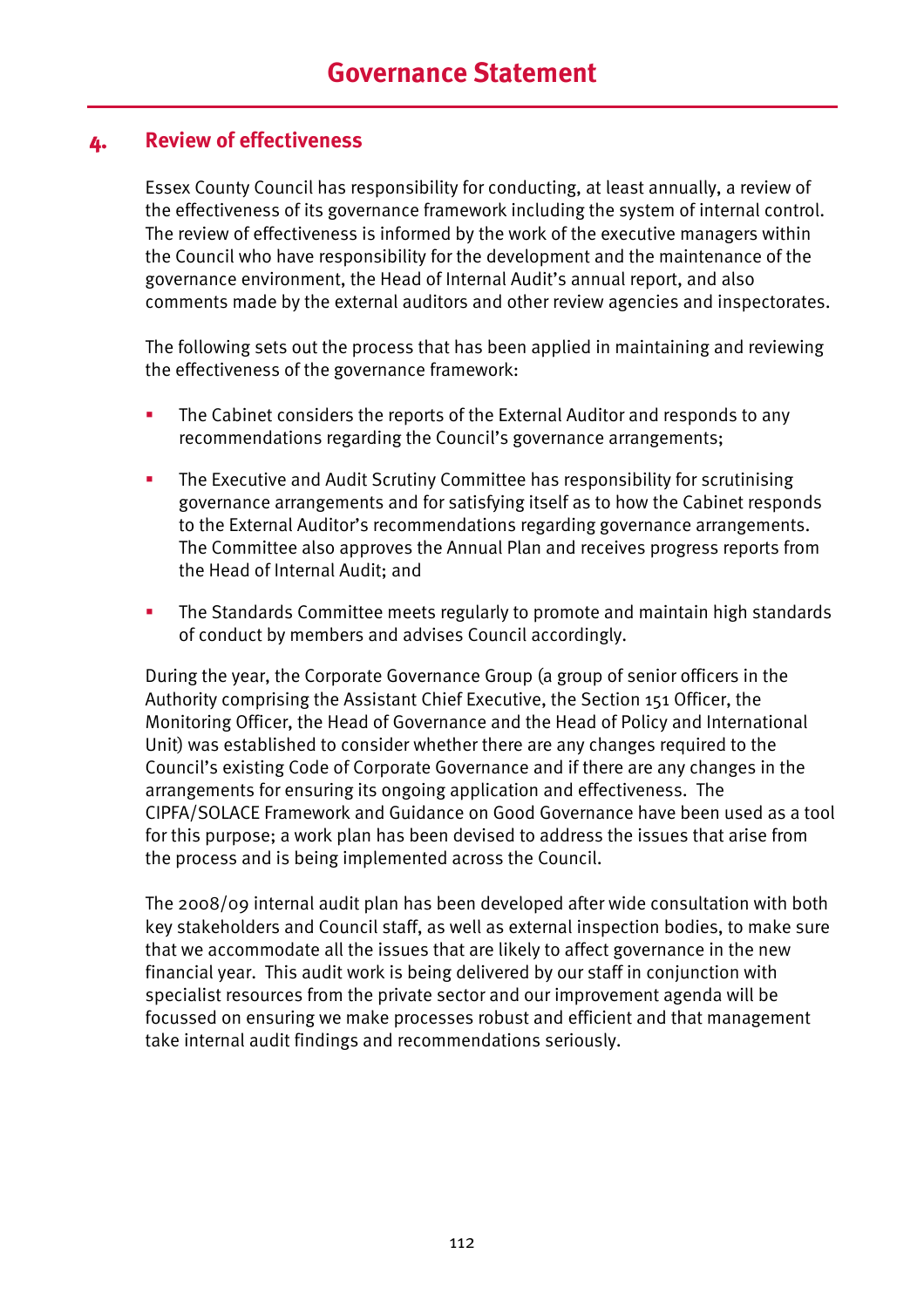### **5. Significant governance issues**

From our work in 2007/08 and from our planning for 2008/09 we have been closely tracking the key risks to the Council over the 12 months to the 31 March 2008 and the year ahead. The risks considered as a priority for us to mitigate promptly are as follows:

- Failing to drive out all of the efficiencies from our contractor and supplier relationships. The Council is a forward looking authority and has made some good decisions on choosing to allow the market to provide us with improved and more cost effective solutions to meeting the needs of officers and residents. However, we need to continue to be proactive in managing these relationships to ensure that we gain all the available efficiencies from our suppliers through robust contract management.
- Ensuring that our systems are resilient to the challenges of the future. The Council takes its responsibilities to the community very seriously and in an ever changing world we need to constantly ensure our processes can cope with the kind of emergencies occurring in modern life. During 2007/08 we undertook Council wide testing of our Business Continuity arrangements, however, for some of the year we did not have full assurance that we could carry on with business as usual for our highest risk activities. For 2008/09 we are undertaking a comprehensive assurance and internal audit programme on our IT processes to embed the high level of testing and preparedness established in the latter half of 2007/08.
- Further embedding risk management. Although we have gone a long way towards embedding risk management in our activities and have significantly raised the profile of the risk management function and integrated the real time testing of its effectiveness into our internal audit plan, there remains more to be done. We need to ensure the pockets of good practice are disseminated throughout all departments and that consideration of risk is something which our most junior members of staff have at the front of their minds when carrying out our business. For example, the impact of the equalities agenda is something we could have identified more quickly, although we are now ensuring that we comply fully with the legislative requirements around this.
- Embedding best practice governance. In terms of governance the Council is keen to be a best in class organisation. We are currently reviewing the Constitution, are rolling out Member Training and have restructured the Internal Audit function to give it enhanced skills and a profile to challenge the Council on how it does business. More needs to be done however, including ways for us to make the decision making process more transparent. We are constantly looking at ways to communicate what we do with local residents but more can always be done and we are looking at our scrutiny functions again in 2008/09 to ensure that they reflect the very highest levels of both ethical governance and current thinking on decision making transparency.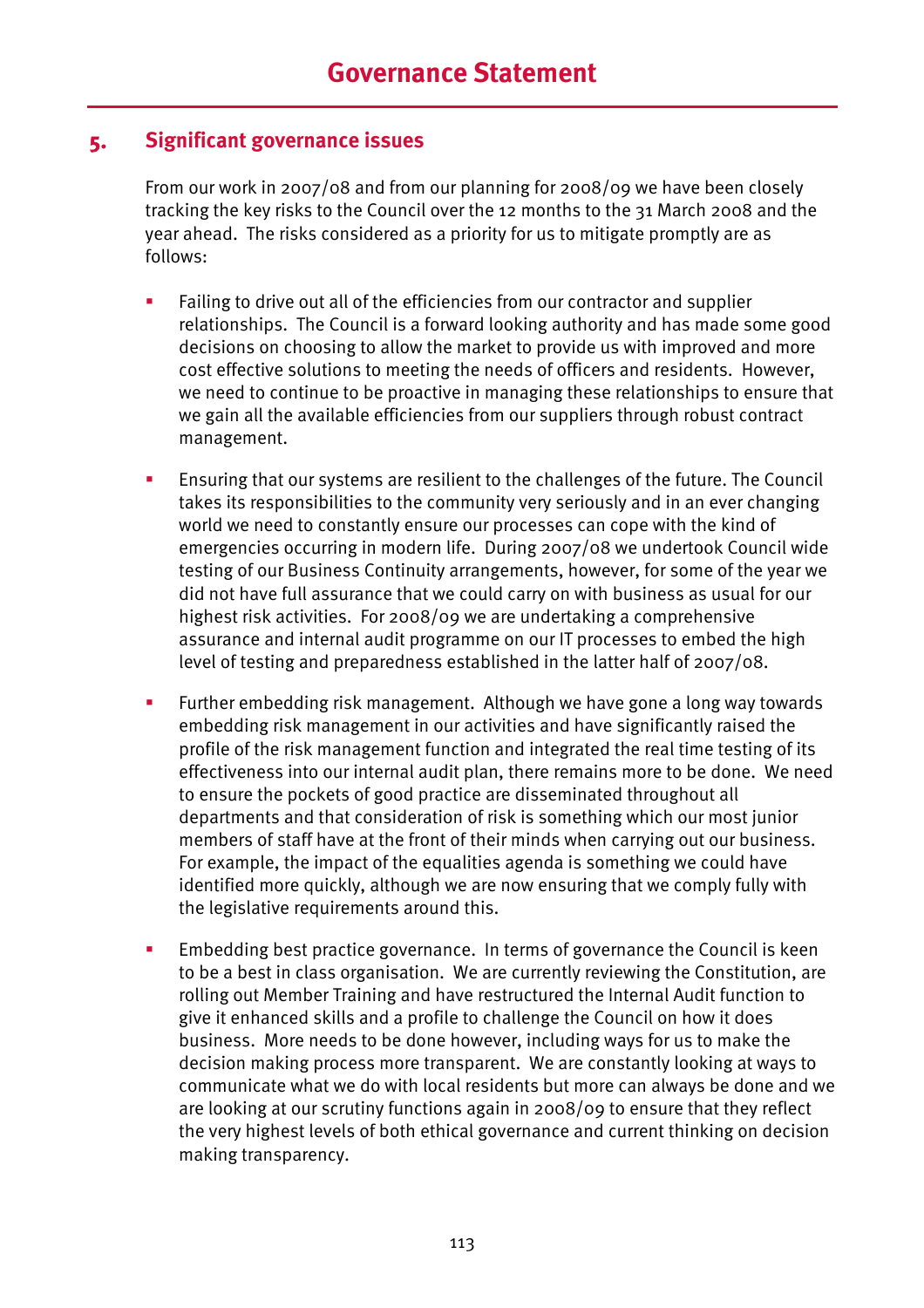### **Governance Statement**

 Managing the risks of failing to meet our efficiency targets. As one of the UK's largest local authorities, we have considerable pressure on meeting legislative requirements, demand for our services and expectation. This is only to be expected, but we are ambitious in our programmes and must make sure we organise our processes around meeting our objectives. In 2007/08 we have restructured our financial processes within the Highways Department and are committed to a finance transformation programme for the year ahead which will make it easier for us to meet the ambitious savings targets we set ourselves in the 2008/09 budget whilst continuing to deliver the best services possible to our residents.

We propose over the coming year to take steps to address the above matters to further enhance our governance arrangements. We are satisfied that these steps will address the need for improvements that were identified in our review of effectiveness and will monitor their implementation and operation as part of our next annual review.

Lord Hanningfield Leader of the Council

Joanna Killian Chief Executive of the Council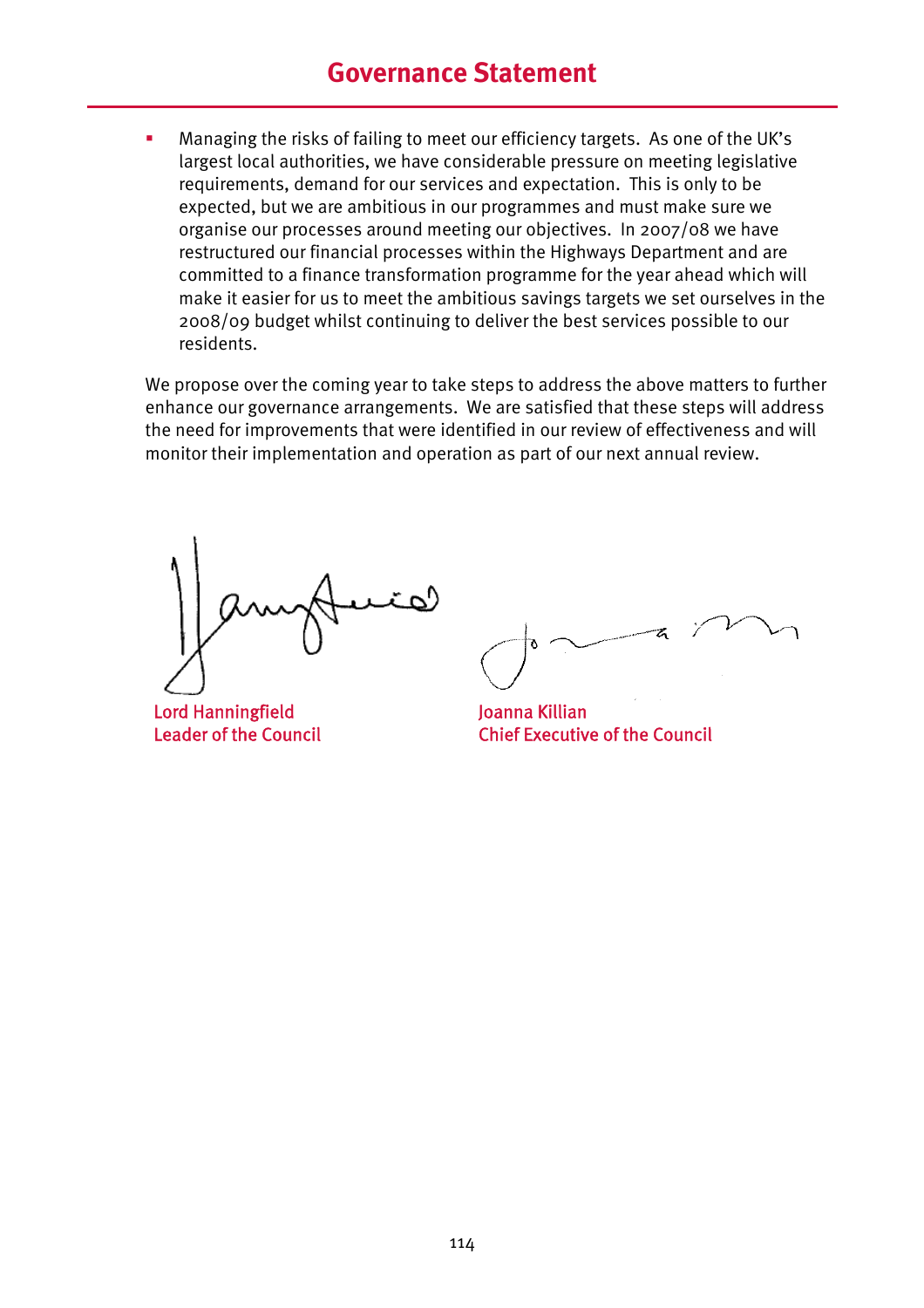| <b>Terms</b>                                         | <b>Explanation</b>                                                                                                                                                                                                                                                                                                          |
|------------------------------------------------------|-----------------------------------------------------------------------------------------------------------------------------------------------------------------------------------------------------------------------------------------------------------------------------------------------------------------------------|
| <b>Accrual</b>                                       | An accrual is a sum included in the accounts to cover income or<br>expenditure attributable to an accounting period for goods received or<br>work done, but for which payment has not been received / made, by the<br>end of that accounting period.                                                                        |
| <b>Actuary</b>                                       | An actuary is a suitably qualified independent consultant employed to<br>advise the Council upon the financial position of either the Pension Fund<br>or the Council's insurance arrangements.                                                                                                                              |
| <b>Actuarial gains and</b><br>losses                 | Actuarial gains or losses for defined benefit pension schemes arise<br>because events have not coincided with the assumptions previously made<br>by the actuary, or the actuarial assumptions have changed compared to<br>the prior year.                                                                                   |
| <b>Accrued benefits</b><br>valuation method          | A valuation method in which the Pension scheme's liabilities at the<br>valuation date relate to:                                                                                                                                                                                                                            |
|                                                      | The benefits for pensioners and deferred pensioners (i.e. individuals<br>who have ceased to be active members but are entitled to benefits<br>payable at a later date) and their dependants, allowing where<br>appropriate for future increases; and                                                                        |
|                                                      | The accrued benefits for members in service on the valuation date. The<br>×<br>accrued benefits are the benefits for service up to a given point in time,<br>whether vested rights or not. Guidance on the projected unit method is<br>given in the Guidance Note GN26 issued by the Faculty and Institute of<br>Actuaries. |
| <b>Additional voluntary</b><br>contributions (AVC's) | AVC's are an option available to individuals to secure additional pension<br>benefits by making regular payments in addition to those payable on basic<br>earnings.                                                                                                                                                         |
| <b>Amortisation</b>                                  | Amortisation is the writing down of costs to the Income and Expenditure<br>Account over a number of years.                                                                                                                                                                                                                  |
| <b>Amortised cost</b>                                | The value of a contractual asset or liability based upon the underlying cost<br>to the Council of that activity as opposed to the actual cash flows incurred.<br>This is calculated using the effective interest method.                                                                                                    |
| <b>Appropriations</b>                                | Appropriations are the transfer of resources between, to and from the<br>various reserves.                                                                                                                                                                                                                                  |
| <b>Balance Sheet</b>                                 | This is a summary of the financial position of the Council. It shows the<br>balances and reserves at the Council's disposal, long term indebtedness<br>and fixed and net current assets employed. It excludes the balances and<br>reserves relating to the Pension Fund and the Council's Trust Funds.                      |
| <b>Cabinet</b>                                       | The Cabinet comprises the Leader of the Council, who is its chairman, and<br>nine other Members appointed by the County Council. Each member of the<br>Cabinet has a defined portfolio of responsibilities for the discharge of the<br>Council's business; these portfolios are assigned by the Council annually.           |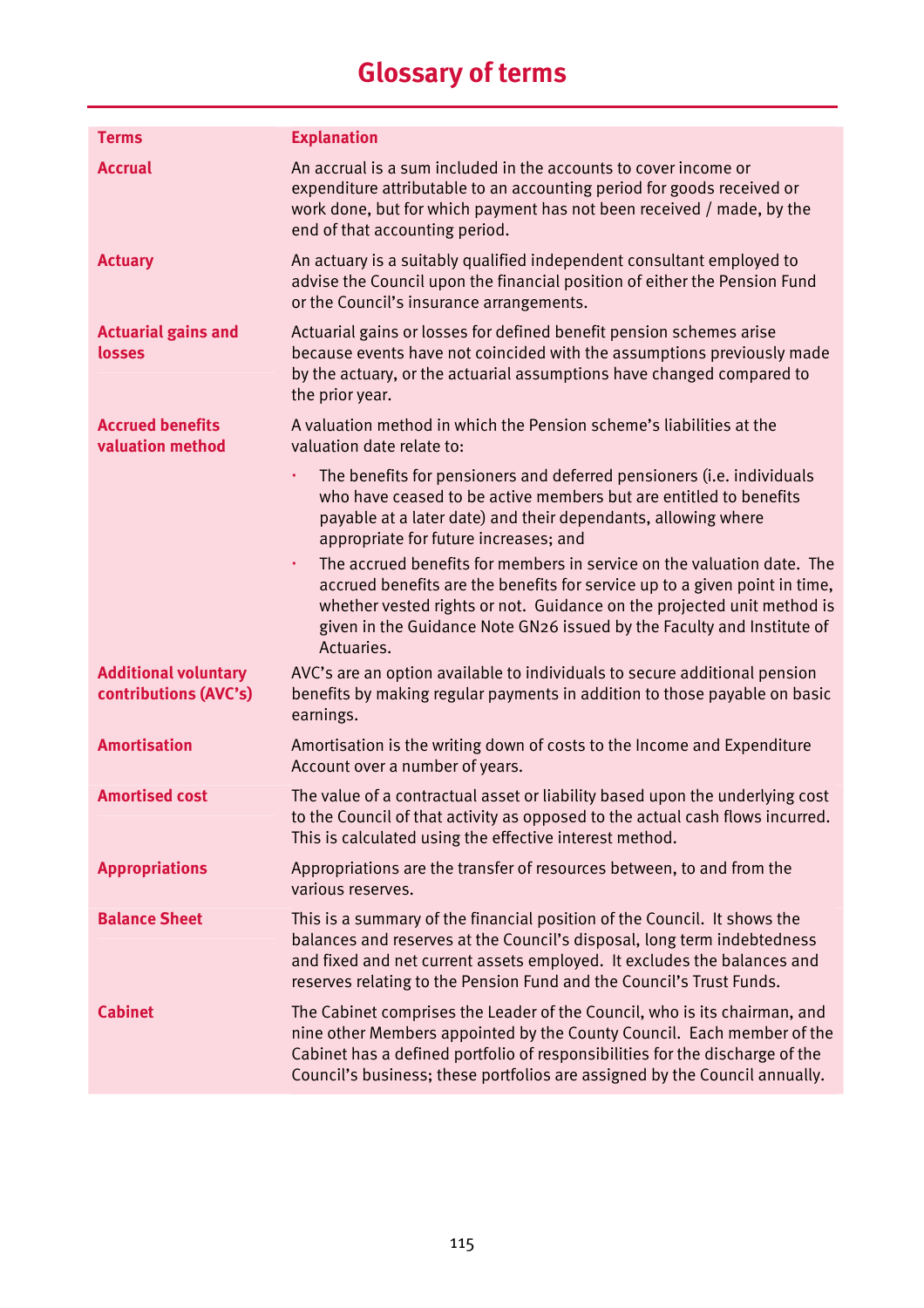| <b>Terms</b>                                                                     | <b>Explanation</b>                                                                                                                                                                                                                                                                                                                |
|----------------------------------------------------------------------------------|-----------------------------------------------------------------------------------------------------------------------------------------------------------------------------------------------------------------------------------------------------------------------------------------------------------------------------------|
| <b>Capital Adjustment</b>                                                        | This account represents:                                                                                                                                                                                                                                                                                                          |
| <b>Account</b>                                                                   | Amounts set aside from revenue resources to repay external loans;                                                                                                                                                                                                                                                                 |
|                                                                                  | The financing of capital payments from capital receipts and revenue<br>×<br>reserves; and                                                                                                                                                                                                                                         |
|                                                                                  | The consolidation of gains arising from the revaluation of fixed assets<br>×<br>prior to 1 April 2007.                                                                                                                                                                                                                            |
|                                                                                  | The account was created on 1 April 2007 by amalgamating the Council's<br>Capital Financing Account and Fixed Asset Restatement Account as<br>required by the SORP 2007.                                                                                                                                                           |
| <b>Capital expenditure</b>                                                       | This is expenditure on the acquisition of fixed assets (with certain minor<br>exceptions) that will be of use or benefit to the Council in providing its<br>services for more than one year.                                                                                                                                      |
| <b>Capital financing costs</b>                                                   | Costs associated with the financing of fixed assets, representing interest<br>and principal repayments on loans and contributions from revenue<br>reserves towards capital payments.                                                                                                                                              |
| <b>Capital Financing</b><br><b>Requirement</b>                                   | This is a measure of the Council's underlying need to borrow for capital<br>financing purposes.                                                                                                                                                                                                                                   |
| <b>Capital programme</b>                                                         | The Council's plans for capital spending over future years, including the<br>purchase of land and buildings, erection of new buildings and works,<br>design fees, information technology development and the acquisition of<br>vehicles and major items of equipment.                                                             |
| <b>Capital receipts</b>                                                          | Proceeds from the sale of assets, which may be used to finance new<br>capital expenditure or set aside for the repayment of external loans.                                                                                                                                                                                       |
| <b>Chartered Institute of</b><br><b>Public Finance and</b><br><b>Accountancy</b> | CIPFA is the main professional body for accountants working in the public<br>service.                                                                                                                                                                                                                                             |
| <b>Community assets</b>                                                          | Assets that the Council intends to hold in perpetuity, that have no<br>determinable useful life and that may have restrictions on their disposal.<br>Examples of community assets are parks and monuments.                                                                                                                        |
| <b>Company limited by</b><br>guarantee                                           | A company limited by guarantee is one in which the liability of its members<br>has been limited to the amount they have agreed to contribute towards the<br>company's assets in the event of the company being wound up.                                                                                                          |
| <b>Contingent liability</b>                                                      | Contingent liabilities are possible or present obligations that arise from<br>past events, whose existence will be confirmed only by the occurrence of<br>one or more uncertain future events not wholly within the Council's control.<br>Contingent liabilities are not recognised in the accounts as an item of<br>expenditure. |
| <b>Council tax</b>                                                               | A local tax set by local authorities in order to finance their revenue<br>expenditure. The level set by a Council will be dependent on the level by<br>which its budgeted expenditure exceeds income from other sources (for<br>example, grants awarded by central government).                                                   |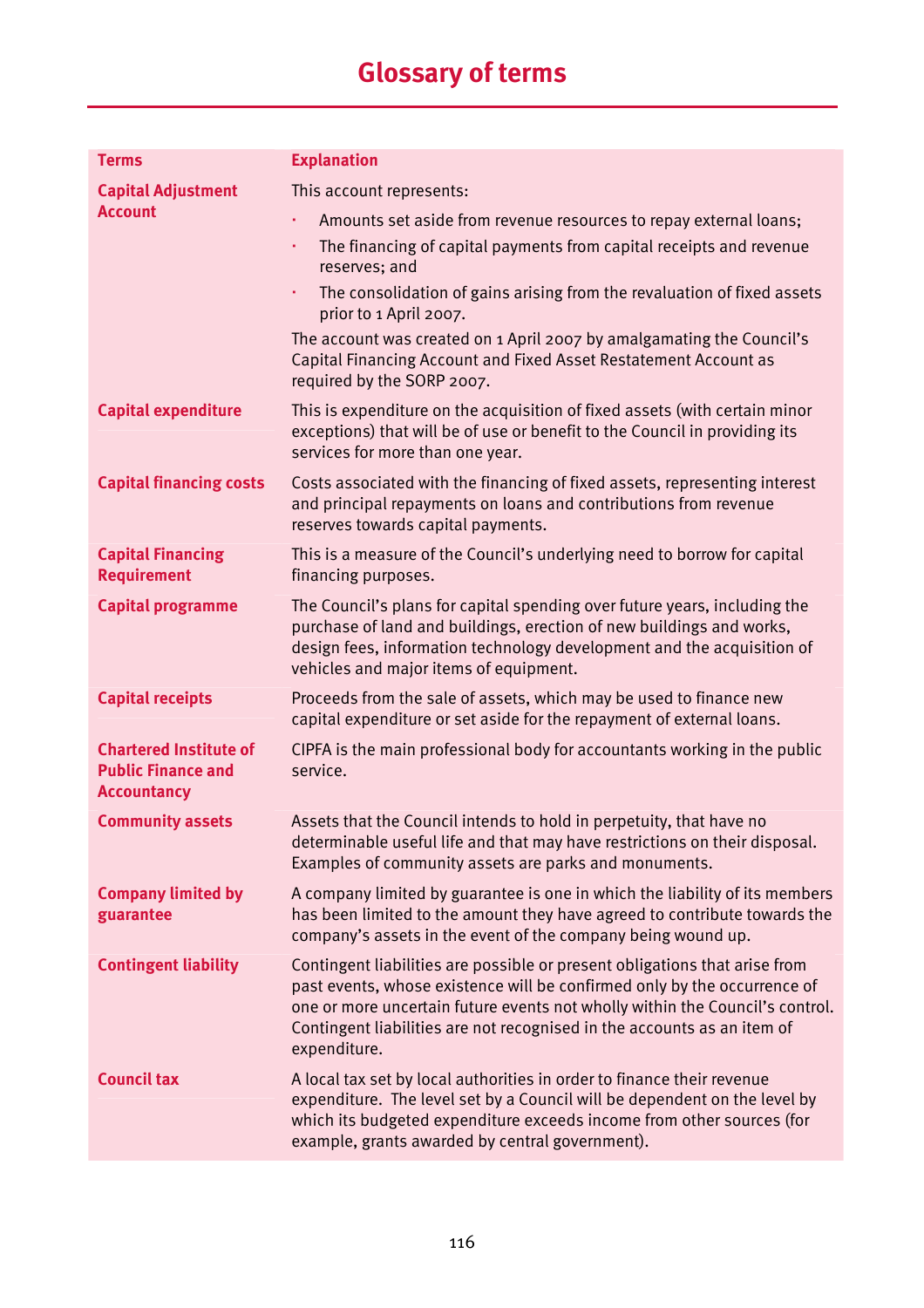| <b>Terms</b>                                  | <b>Explanation</b>                                                                                                                                                                                                                                                                                                                                                                                                                                                                                                                                                                                                                             |  |
|-----------------------------------------------|------------------------------------------------------------------------------------------------------------------------------------------------------------------------------------------------------------------------------------------------------------------------------------------------------------------------------------------------------------------------------------------------------------------------------------------------------------------------------------------------------------------------------------------------------------------------------------------------------------------------------------------------|--|
| <b>Creditors</b>                              | Amounts due, but not yet paid, for work done, goods received or services<br>rendered during the financial year.                                                                                                                                                                                                                                                                                                                                                                                                                                                                                                                                |  |
| <b>Debtors</b>                                | Amounts due, but not yet received, for work done or services supplied,<br>during the financial year.                                                                                                                                                                                                                                                                                                                                                                                                                                                                                                                                           |  |
| <b>Deferred credits</b>                       | Deferred credits represent income still to be received, where the Council<br>has agreed that amounts are payable beyond the next year, either at some<br>point in the future, or by an annual sum over a period of time.                                                                                                                                                                                                                                                                                                                                                                                                                       |  |
| <b>Defined benefit pension</b><br>scheme      | A defined benefit pension scheme is any scheme other than a defined<br>contribution scheme. Usually the scheme rules define the benefits<br>independently of the contributions payable and the benefits are not<br>directly related to the investments of the scheme. The scheme may be<br>funded or unfunded (including notionally funded).                                                                                                                                                                                                                                                                                                   |  |
| <b>Defined contribution</b><br>pension scheme | A pension or other retirement benefit scheme into which an employer pays<br>regular contributions fixed as an amount or as a percentage of pay and will<br>have no legal or constructive obligation to pay further contributions if the<br>scheme does not have sufficient assets to pay all employee benefits<br>relating to employee service in the current or prior periods.                                                                                                                                                                                                                                                                |  |
| <b>Depreciation</b>                           | Depreciation is a measure of the wearing out, consumption or other<br>reduction in the useful economic life of a fixed asset, whether arising from<br>use, passing of time or obsolescence through technical or other changes.                                                                                                                                                                                                                                                                                                                                                                                                                 |  |
| <b>Discount (PWLB)</b>                        | In the event of the Council prematurely repaying a loan to the Public Works<br>Loan Board (PWLB) it will be required to pay to the PWLB the present value<br>of the remaining payments of principal and interest due on the loan. The<br>present value is calculated with reference to the rates of interest in force<br>when the repayment is confirmed. To the extent that the rate in force is<br>above the rate of interest payable on the loan being repaid, the Council is<br>compensated by the PWLB for the interest rate differential. This differential<br>is referred to as a 'discount' arising from early settlement of the loan. |  |
| <b>Discount rate (actual)</b>                 | Pensions liabilities are assessed on an actuarial basis, to estimate the<br>pensions that will be payable in future years. In assessing these liabilities<br>the Actuary uses an actual discount rate to reflect the time value and<br>characteristics of the liability.                                                                                                                                                                                                                                                                                                                                                                       |  |
| <b>Discount rate (real)</b>                   | The real discount rate represents the difference between the actual<br>discount rate used by the Pension Fund Actuary to determine the pension's<br>liabilities, and the rate of inflation assumed by the Actuary.                                                                                                                                                                                                                                                                                                                                                                                                                             |  |
| <b>Discretionary benefits</b>                 | Retirement benefits which the employer has no legal, contractual or<br>constructive obligation to award and which are awarded under the<br>Council's discretionary powers, such as the Local Government<br>(Discretionary Payments) Regulations 1996, the Local Government<br>(Discretionary Payments and Injury Benefits (Scotland) Regulations 1998,<br>or the Local Government (Discretionary Payments) Regulations (Northern<br>Ireland) 2001.                                                                                                                                                                                             |  |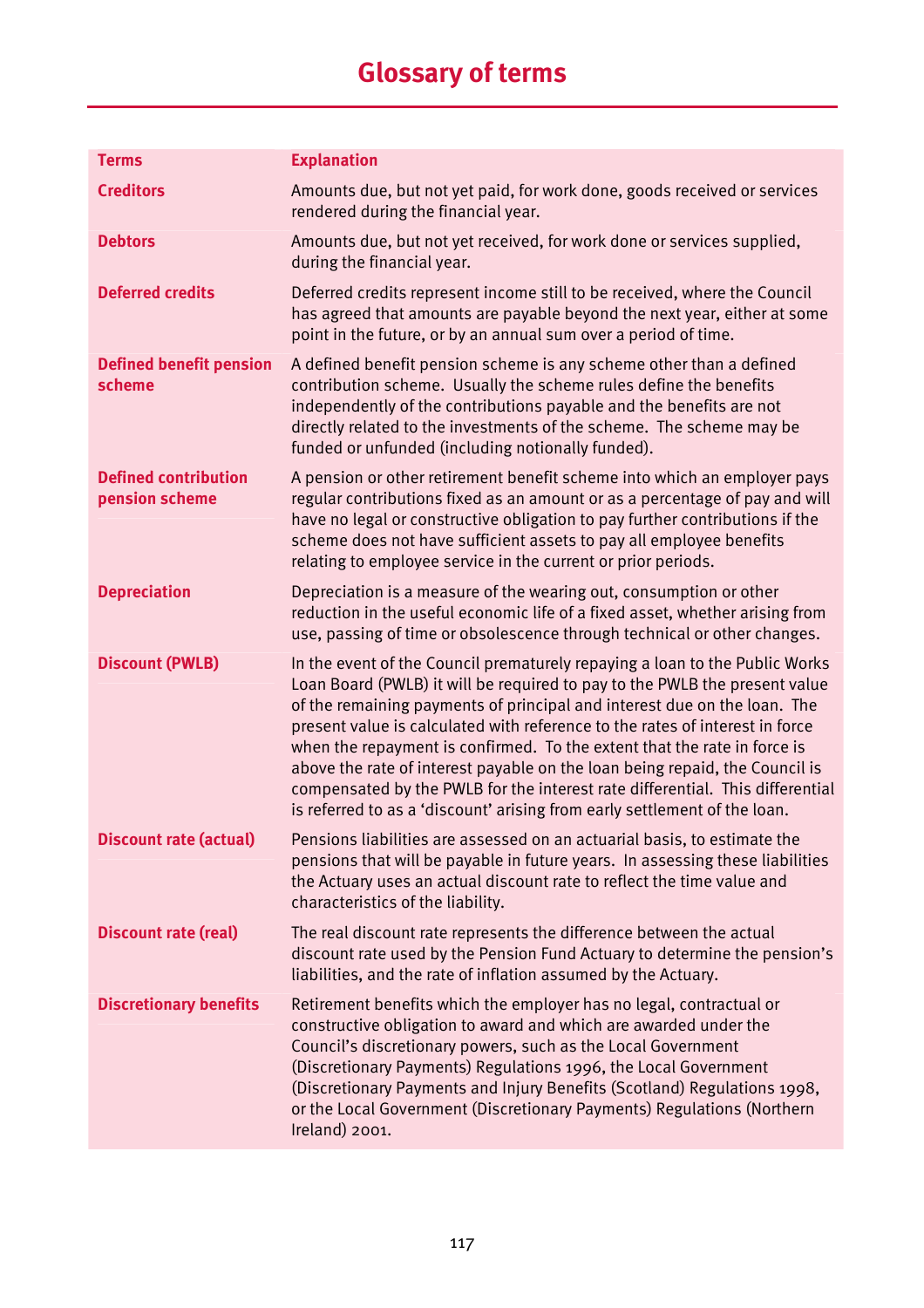| <b>Terms</b>                                                         | <b>Explanation</b>                                                                                                                                                                                                                                                                                                                                                                     |
|----------------------------------------------------------------------|----------------------------------------------------------------------------------------------------------------------------------------------------------------------------------------------------------------------------------------------------------------------------------------------------------------------------------------------------------------------------------------|
| <b>Dormant company</b>                                               | The term 'dormant' applies to a company that, in legal terms, has no<br>significant accounting transactions during a financial year. Companies can<br>be dormant in order to hold an asset, or to protect the company name.<br>Whilst the company is dormant, various returns and the annual company<br>Balance Sheet must nevertheless be prepared and filed with Companies<br>House. |
| <b>Effective Interest Rate</b>                                       | The effective interest rate is the rate that exactly discounts estimated<br>future cash receipts through the expected life of the financial asset or,<br>when appropriate, a shorter period, to the net carrying amount of the<br>financial asset. It is used to calculate the amortised cost of an asset or<br>liability.                                                             |
| <b>Fair value</b>                                                    | The amount for which an asset could be exchanged, or a liability settled,<br>between knowledgeable, willing parties in an arm's length transaction.                                                                                                                                                                                                                                    |
| <b>Fees and charges</b>                                              | Charges made to the public for a variety of services such as the provision<br>of school meals, meals-on-wheels, letting of school halls and the hire of<br>sporting facilities.                                                                                                                                                                                                        |
| <b>Finance leases</b>                                                | Finance leases transfer all, or the majority of, the risks and rewards of<br>ownership of a fixed asset to the lessee. Consequently, the fixed asset is<br>included within the Balance Sheet of the lessee, even though the lessor<br>retains legal title of the asset (also see 'Leasing' and 'Operating Leases').                                                                    |
| <b>Financial Instruments</b>                                         | Any contract that gives rise to a financial asset of one entity and a financial<br>liability or equity instrument of another. Examples include the borrowing<br>or lending of money and the making of investments.                                                                                                                                                                     |
| <b>Financial Instruments</b><br><b>Adjustment Account</b>            | An account within the Balance Sheet used to manage the difference<br>between the rules for accounting for financial instruments and the<br>statutory provisions for charging amounts to the General Fund Balance.                                                                                                                                                                      |
| <b>Fixed asset restatement</b><br>account                            | This account represented the balance of the surpluses or deficits arising on<br>the revaluation of fixed assets and was written down by the net book value<br>of assets on their disposal. The SORP 2007 removed the need for this<br>account on 1 April 2007, transferring its balance to the Capital Adjustment<br>Account and creating in its place a Revaluation Reserve.          |
| <b>Fixed assets -</b><br>intangible                                  | Assets that do not have physical substance but are identifiable and<br>controlled by the Council and will bring benefits to the Council for more<br>than one financial year. Examples include software licences.                                                                                                                                                                       |
| <b>Fixed assets - tangible</b>                                       | Assets that have a physical substance and are held for the provision of<br>services, or for administration purposes, on a continuing basis.                                                                                                                                                                                                                                            |
| <b>Interest - Local</b><br><b>Authority Seven Day</b><br><b>Rate</b> | A published interest rate, representing the return that local authorities<br>could expect to achieve from temporarily investing their cash balances via<br>the money markets.                                                                                                                                                                                                          |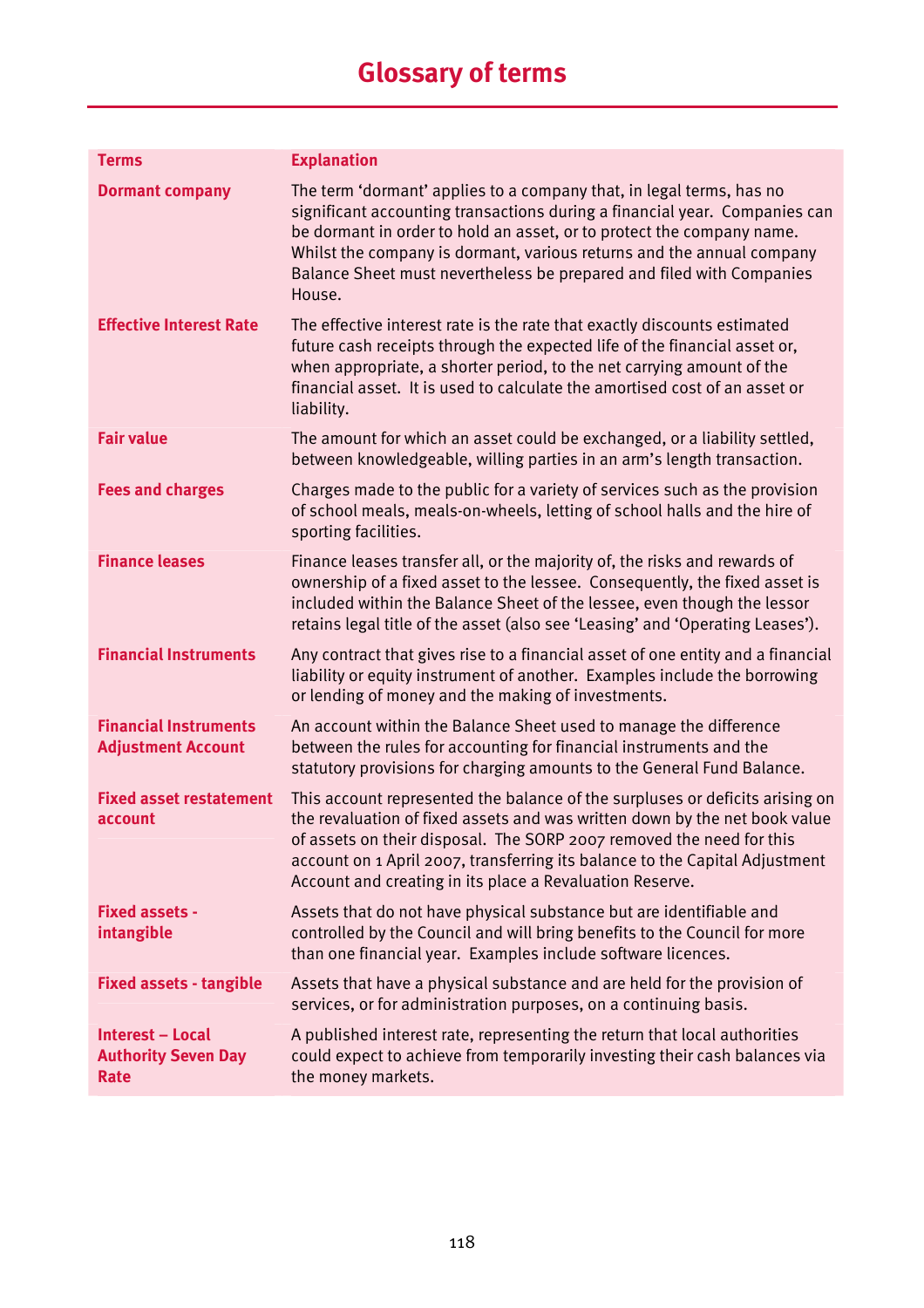| <b>Terms</b>                                    | <b>Explanation</b>                                                                                                                                                                                                                                                                                                                                                                                                        |
|-------------------------------------------------|---------------------------------------------------------------------------------------------------------------------------------------------------------------------------------------------------------------------------------------------------------------------------------------------------------------------------------------------------------------------------------------------------------------------------|
| <b>Investments (non</b><br><b>Pension Fund)</b> | A long term investment is intended to be held for use on a continuing basis<br>in the activities of the Council. Investments are so classified only where an<br>intention to hold the investment for the long term (greater than one<br>year) can clearly be demonstrated or where there are restrictions as to the<br>investor's ability to dispose of the investment.                                                   |
|                                                 | Investments, other than those related to the pensions fund that do not<br>meet the above criteria, are classified as current assets.                                                                                                                                                                                                                                                                                      |
| <b>Investments (Pension</b><br>Fund)            | The investments of the Pensions Fund are accounted for in the statements<br>of the Fund. However, authorities (other than town parish and community<br>councils and district councils in Northern Ireland) are also required to<br>disclose, as part of the transitional disclosures relating to retirement<br>benefits, the attributable share of pension scheme assets associated with<br>their underlying obligations. |
| Joint venture                                   | A joint venture is an entity that the Council is able to apply some influence<br>over the operating and financial policies of, in conjunction and with the<br>consent of the other participants in the entity.                                                                                                                                                                                                            |
| <b>LAAP Bulletin</b>                            | These are bulletins issued by CIPFA's Local Authority Accounting Panel<br>(LAAP) on topical accounting issues and developments, to provide<br>clarification upon detailed accounting guidance.                                                                                                                                                                                                                            |
| <b>Leasing</b>                                  | Leasing is a method of acquiring the use of capital assets without legal<br>title (ownership). There are two main types of leasing arrangements -<br>namely finance leases and operating leases.                                                                                                                                                                                                                          |
| <b>Monitoring Officer</b>                       | The Monitoring Officer is responsible for promoting and maintaining high<br>standards of financial conduct. The Monitoring Officer is also responsible<br>for reporting any actual or potential breaches of the law or<br>maladministration to the Council and/or Cabinet.                                                                                                                                                |
| <b>National non domestic</b><br>rates           | These rates are the means by which local businesses contribute to the cost<br>of providing local authority services. Business rates are paid into a<br>national pool. The pool is then divided between all authorities in<br>proportion to their formula grant allocation.                                                                                                                                                |
| <b>Net expenditure</b>                          | Net expenditure is arrived at after deduction of income and specific grants,<br>and includes the costs of support services.                                                                                                                                                                                                                                                                                               |
| <b>Non operational assets</b>                   | Fixed assets not directly used or consumed in the delivery of services, or<br>for the service or strategic objectives of the Council. Examples include<br>assets that are surplus to requirements (pending sale or redevelopment)<br>and assets under construction.                                                                                                                                                       |
| <b>Operating leases</b>                         | Operating leases are agreements for the rental of assets where the rewards<br>and risks of ownership of the asset remain with the leasing company. The<br>annual rentals are charged directly to the Income and Expenditure Account<br>(also see Leasing and Finance Leases).                                                                                                                                             |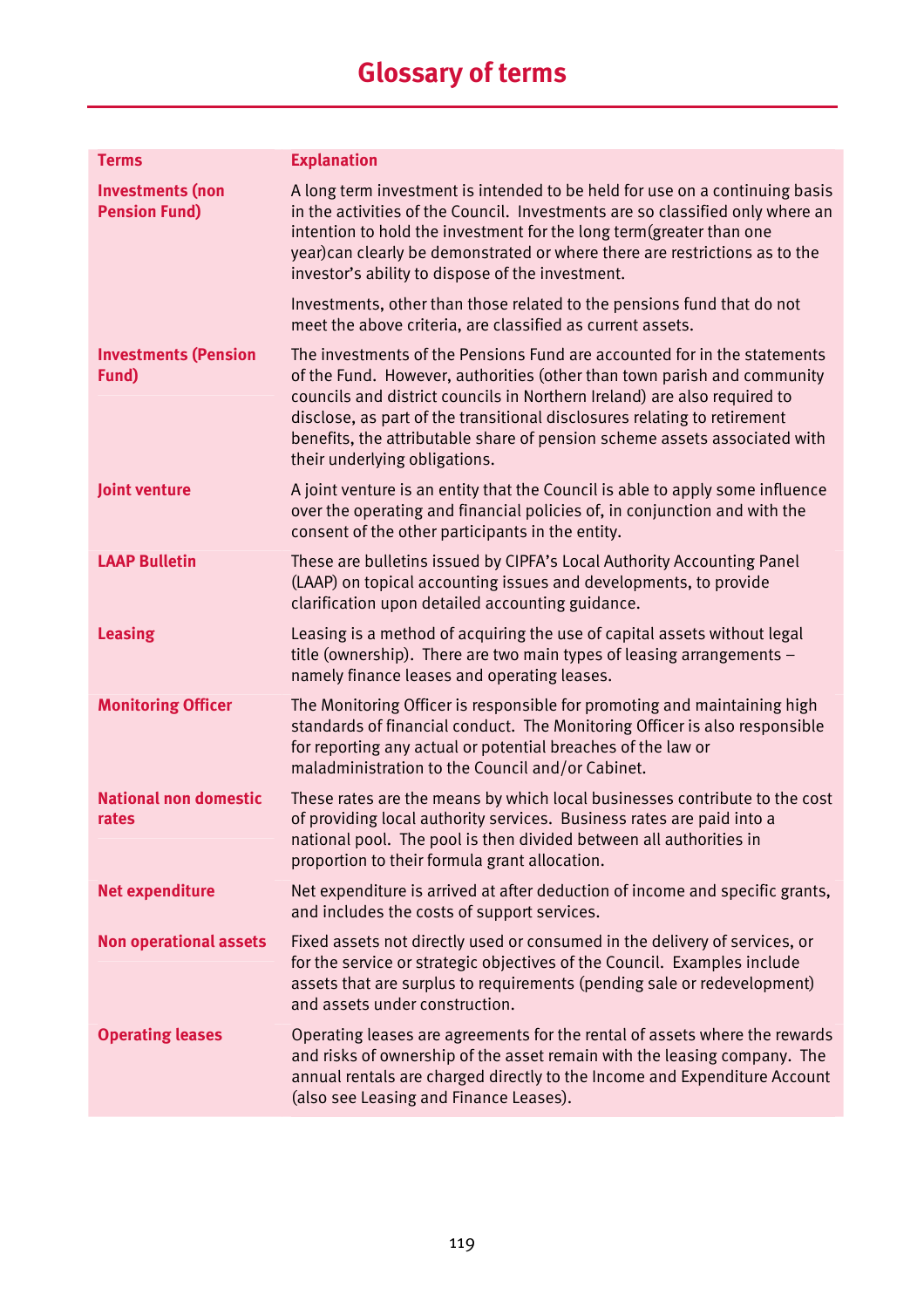| <b>Terms</b>                                    | <b>Explanation</b>                                                                                                                                                                                                                                                                                                                                                                                                                                                                                                                                                                                                                                       |  |
|-------------------------------------------------|----------------------------------------------------------------------------------------------------------------------------------------------------------------------------------------------------------------------------------------------------------------------------------------------------------------------------------------------------------------------------------------------------------------------------------------------------------------------------------------------------------------------------------------------------------------------------------------------------------------------------------------------------------|--|
| <b>Operational assets</b>                       | Fixed assets held and occupied, used or consumed in the direct delivery of<br>services.                                                                                                                                                                                                                                                                                                                                                                                                                                                                                                                                                                  |  |
| <b>Precept income</b>                           | The amount the County Council requires the Borough / District Councils to<br>pay from the Council Tax they have collected (on behalf of all authorities<br>that set Council Tax) to meet the cost of County Council services.                                                                                                                                                                                                                                                                                                                                                                                                                            |  |
| <b>Premium (PWLB)</b>                           | In the event of the Council prematurely repaying a loan to the Public Works<br>Loan Board (PWLB) it will be required to pay to the PWLB the present value<br>of the remaining payments of principal and interest due on the loan. The<br>present value is calculated with reference to the rates of interest in force<br>when the repayment is confirmed. To the extent that the rate in force is<br>below the rate of interest payable on the loan being repaid, the Council is<br>required to recompense the PWLB for the interest rate differential. This<br>differential is referred to as a 'premium' arising from early settlement of the<br>loan. |  |
| <b>Private Finance</b><br><b>Initiative</b>     | A long-term contractual public private partnership under which the private<br>sector takes on the risks associated with the delivery of public services in<br>exchange for payments tied to agreed standards of performance.                                                                                                                                                                                                                                                                                                                                                                                                                             |  |
| <b>Provisions</b>                               | An amount set aside to provide for a liability that is likely to be incurred as<br>a result of a past event, prior to the balance sheet date, but where the<br>exact amount and the date on which it will arise is uncertain.                                                                                                                                                                                                                                                                                                                                                                                                                            |  |
| <b>Public Private</b><br><b>Partnership</b>     | An arrangement where the private sector partner agrees to provide a<br>service to a public sector organisation. The PFI is one form of a PPP.                                                                                                                                                                                                                                                                                                                                                                                                                                                                                                            |  |
| <b>Projected unit method</b>                    | The projected unit method is an accrued benefits valuation method in<br>which the scheme liabilities make allowance for projected earnings.                                                                                                                                                                                                                                                                                                                                                                                                                                                                                                              |  |
| <b>Public Works Loan</b><br><b>Board (PWLB)</b> | The PWLB is a government agency that provides longer-term loans to local<br>authorities, at interest rates marginally above the Government's own<br>borrowing rate.                                                                                                                                                                                                                                                                                                                                                                                                                                                                                      |  |
| <b>Remuneration</b>                             | All amounts paid to or receivable by an employee, including sums due by<br>way of expense allowances and the estimated money value of any other<br>benefits received by an employee otherwise than in cash. This excludes<br>employers' pension contributions to the Pension Fund.                                                                                                                                                                                                                                                                                                                                                                       |  |
| <b>Reserves</b>                                 | The Council's accumulated surplus income in excess of expenditure, which<br>can be used to finance future spending and is available to meet<br>unforeseen financial events.                                                                                                                                                                                                                                                                                                                                                                                                                                                                              |  |
|                                                 | Earmarked reserves are amounts set aside for a specific purpose in one<br>financial year and can be carried forward to meet expenditure in future<br>years.                                                                                                                                                                                                                                                                                                                                                                                                                                                                                              |  |
| <b>Revaluation Reserve</b>                      | This reserve records the net gains arising on the revaluation of the<br>Council's fixed assets from 1 April 2007.                                                                                                                                                                                                                                                                                                                                                                                                                                                                                                                                        |  |
|                                                 | The SORP 2007 required the Council to establish the reserve on 1 April<br>2007. Previously, gains and losses were taken to the Fixed Asset<br>Restatement Account. The balance on the Fixed Asset Restatement<br>Account as at 31 March 2007 was transferred to the Capital Adjustment<br>Account on 1 April 2007 in accordance with the SORP 2007.                                                                                                                                                                                                                                                                                                      |  |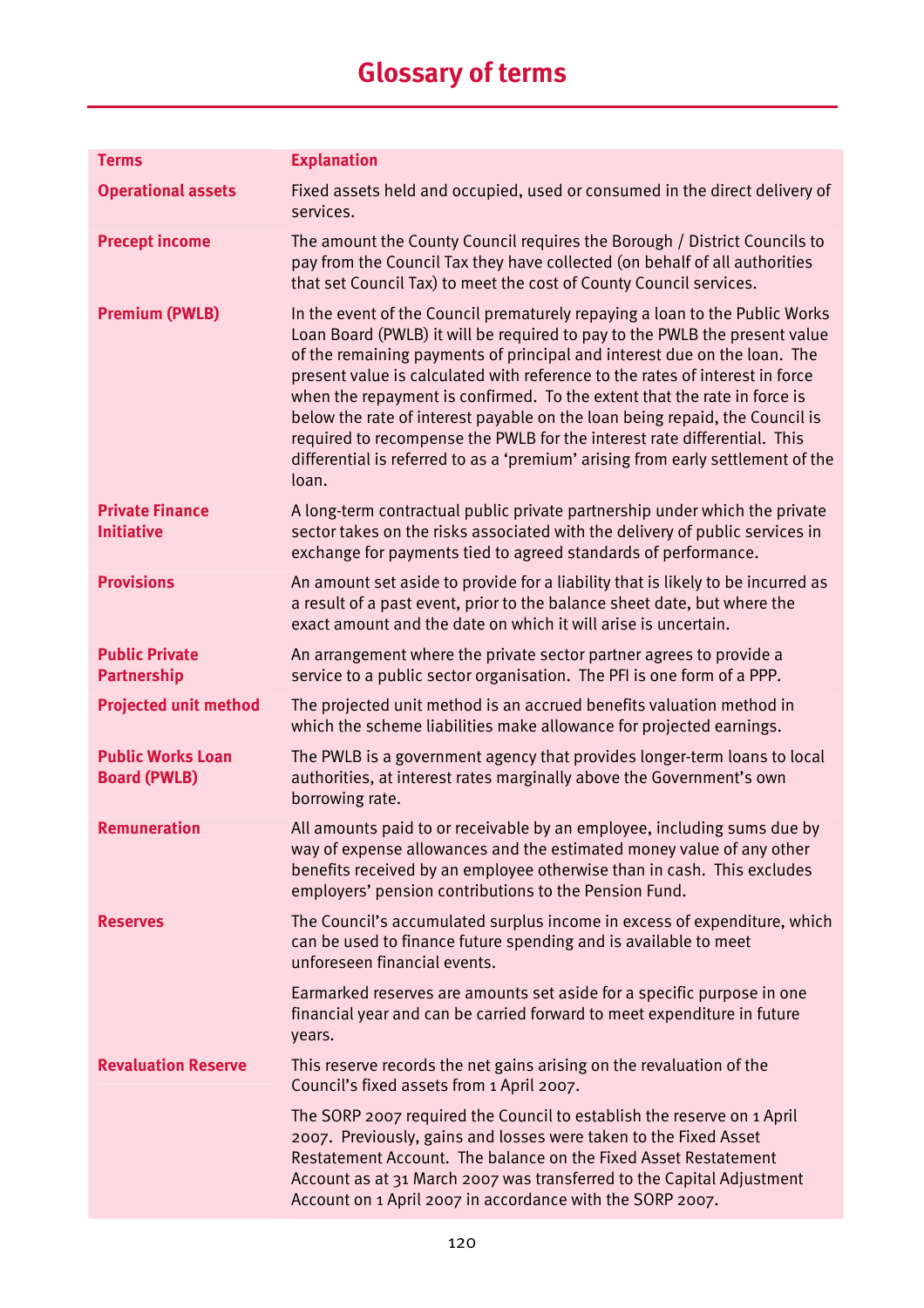| <b>Terms</b>                                | <b>Explanation</b>                                                                                                                                                                                                                                                              |  |
|---------------------------------------------|---------------------------------------------------------------------------------------------------------------------------------------------------------------------------------------------------------------------------------------------------------------------------------|--|
| <b>Revenue Provision</b>                    | The minimum amount which must be charged to a revenue account each<br>year and set aside for repaying external loans, currently 4% of the capital<br>financing requirement.                                                                                                     |  |
| <b>Revenue Support Grant</b>                | This is the central government financial support towards the general<br>expenditure of local authorities.                                                                                                                                                                       |  |
| <b>Retirement benefits</b>                  | All forms of consideration given by an employer in exchange for services<br>rendered by employees that are payable after the completion of<br>employment. Retirement benefits do not include termination benefits<br>payable as a result of either:                             |  |
|                                             | an employer's decision to terminate an employee's employment before<br>the normal retirement date; or                                                                                                                                                                           |  |
|                                             | an employee's decision to accept voluntary redundancy in exchange<br>٠<br>for those benefits.                                                                                                                                                                                   |  |
|                                             | This is because these are not given in exchange for services rendered by<br>employees.                                                                                                                                                                                          |  |
| <b>Scheme liabilities</b>                   | The liabilities of a defined benefit pension scheme for outgoings due after<br>the valuation date. Scheme liabilities measured using the 'projected unit<br>method reflect the benefits that the employer is committed to provide for<br>service up to the valuation date.      |  |
| <b>Section 151 Officer</b>                  | Section 151 of the Local Government Act 1972 requires the Council to<br>appoint an officer responsible for the proper administration of the<br>Council's financial affairs. The Head of Corporate Finance is the Council's<br>Section 151 Officer.                              |  |
| <b>Settlement</b>                           | An irrevocable action that relieves the employer (or the defined benefit<br>scheme) of the primary responsibility for a pension obligation and<br>eliminates significant risks relating to the obligation and the assets used<br>to effect the settlement. Settlements include: |  |
|                                             | A lump-sum cash payment to scheme members in exchange for their<br>٠<br>rights to receive specified pension benefits.                                                                                                                                                           |  |
|                                             | The purchase of an irrevocable annuity contract sufficient to cover<br>$\blacksquare$<br>vested benefits.                                                                                                                                                                       |  |
|                                             | The transfer of scheme assets and liabilities relating to a group of<br>$\blacksquare$<br>employees leaving the scheme.                                                                                                                                                         |  |
| <b>Specific Government</b><br><b>Grants</b> | These represent central government financial support towards particular<br>local authority services, which the Government wishes to target.                                                                                                                                     |  |
| <b>Transaction costs</b>                    | Costs incurred as a direct result of undertaking a business transaction.<br>They may include fees and commissions paid to agents, advisers, brokers<br>and dealers, as well as transfer taxes and duties. They do not include<br>internal administration costs.                 |  |
| <b>Trust Funds</b>                          | Funds administered by the Council for such purposes as prizes, charities<br>and special projects.                                                                                                                                                                               |  |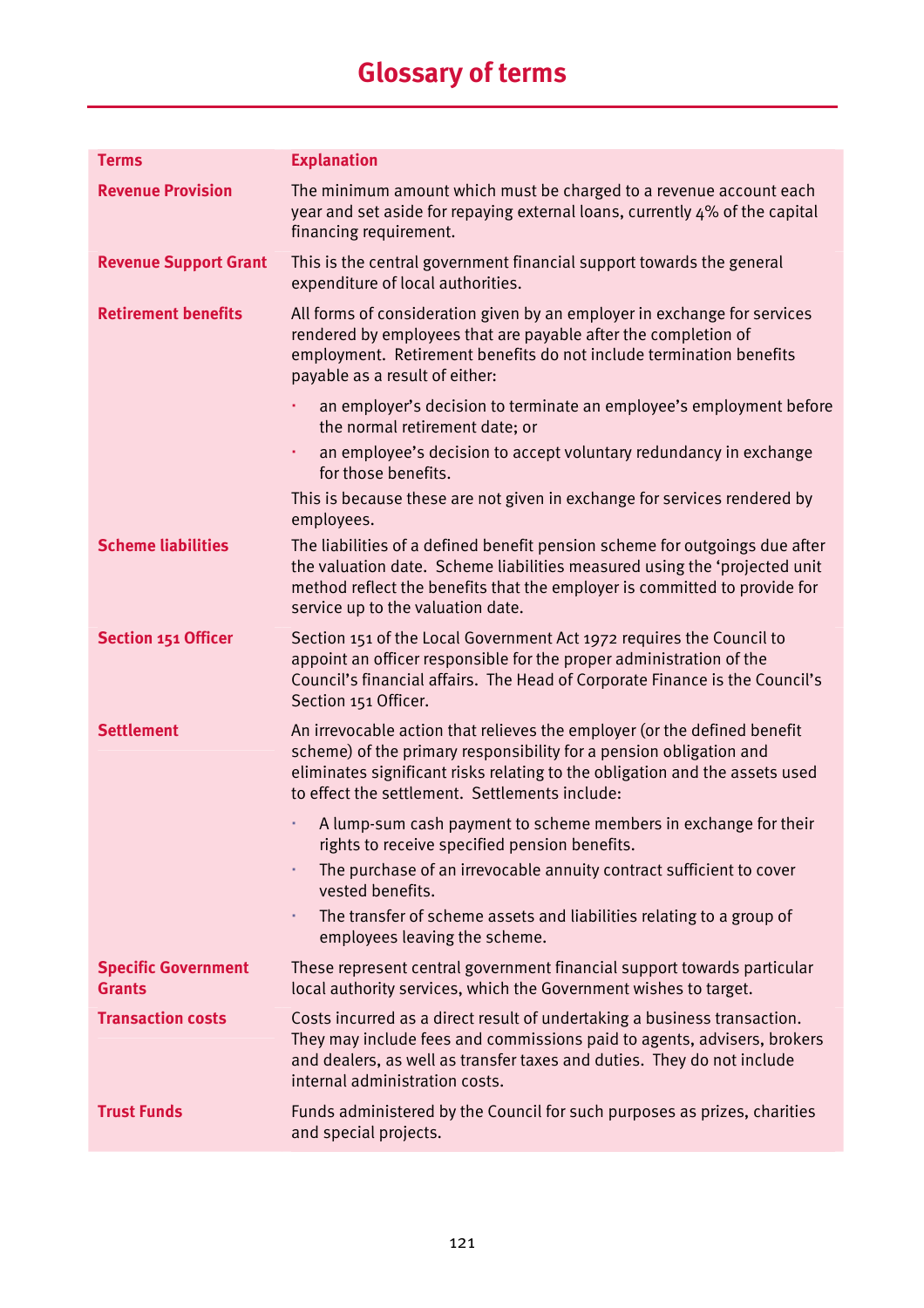| <b>Terms</b>         | <b>Explanation</b>                                                                                          |  |
|----------------------|-------------------------------------------------------------------------------------------------------------|--|
| <b>Vested rights</b> | In relation to a defined benefit pension scheme, these are:                                                 |  |
|                      | For active members, benefits to which they would unconditionally be<br>٠<br>entitled on leaving the scheme. |  |
|                      | For deferred pensioners, their preserved benefits.                                                          |  |
|                      | For pensioners, pensions to which they are entitled.<br>٠                                                   |  |
|                      | Vested rights include, where appropriate, the related benefits for spouses<br>or other dependants.          |  |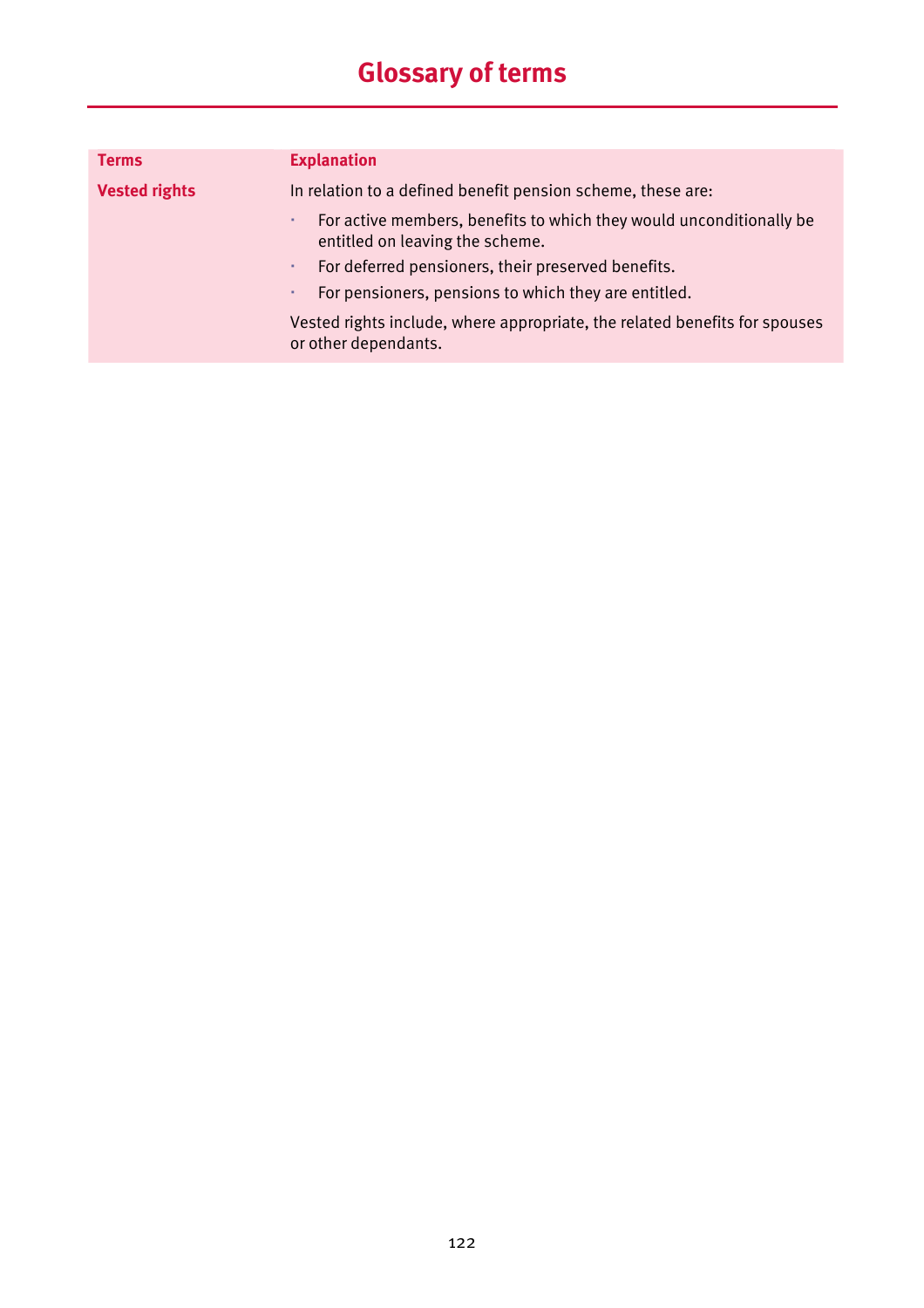## **Feedback Form**

We would appreciate it if you could take the time to complete this questionnaire and return it to use at Essex County Council, Corporate Finance, PO Box 11, County Hall, Chelmsford, Essex CM1 1LX.

If you would rather complete this form online, you can access a copy at:

http://www.essex.gov.uk/financefeedback

| 1.       | Is the information provided useful?                                                            | Yes / No $*$ |  |
|----------|------------------------------------------------------------------------------------------------|--------------|--|
| 2.       | Is the document easy to read?                                                                  | Yes / No*    |  |
| 3.       | Is the information provided easy to understand?                                                | Yes / No *   |  |
|          | If no, what would aid your understanding?                                                      | Yes / No *   |  |
|          | (eg. increased use of charts/graphs, written explanations, more non financial<br>information). |              |  |
| 4.       | Is there any additional information that you would like to see in the document?                |              |  |
|          |                                                                                                |              |  |
| 5.       | Are there any ways we could improve the document?                                              |              |  |
| 6.       | Are you responding as an Essex resident / an Essex business / other stakeholder?*              |              |  |
|          |                                                                                                |              |  |
| $^\star$ | Please delete as applicable                                                                    |              |  |

Thank you for taking the time to complete this questionnaire.

### Statement of Accounts 2007/08